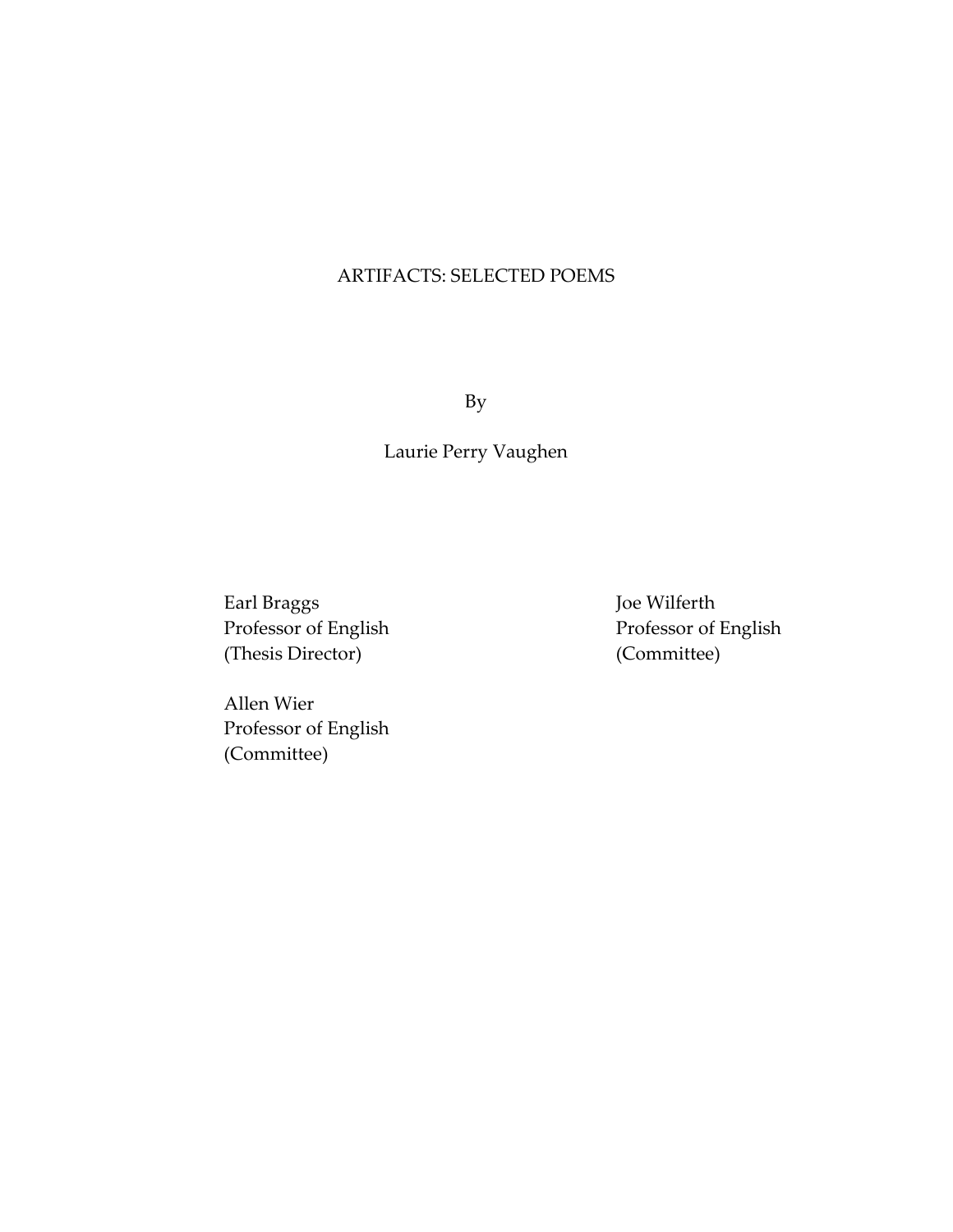### ARTIFACTS: SELECTED POEMS

By

Laurie Perry Vaughen

A Thesis Submitted to the Faculty of the University of Tennessee at Chattanooga in Partial Fulfillment of the Requirements for a Master of Arts: English

The University of Tennessee at Chattanooga Chattanooga, Tennessee

May 2015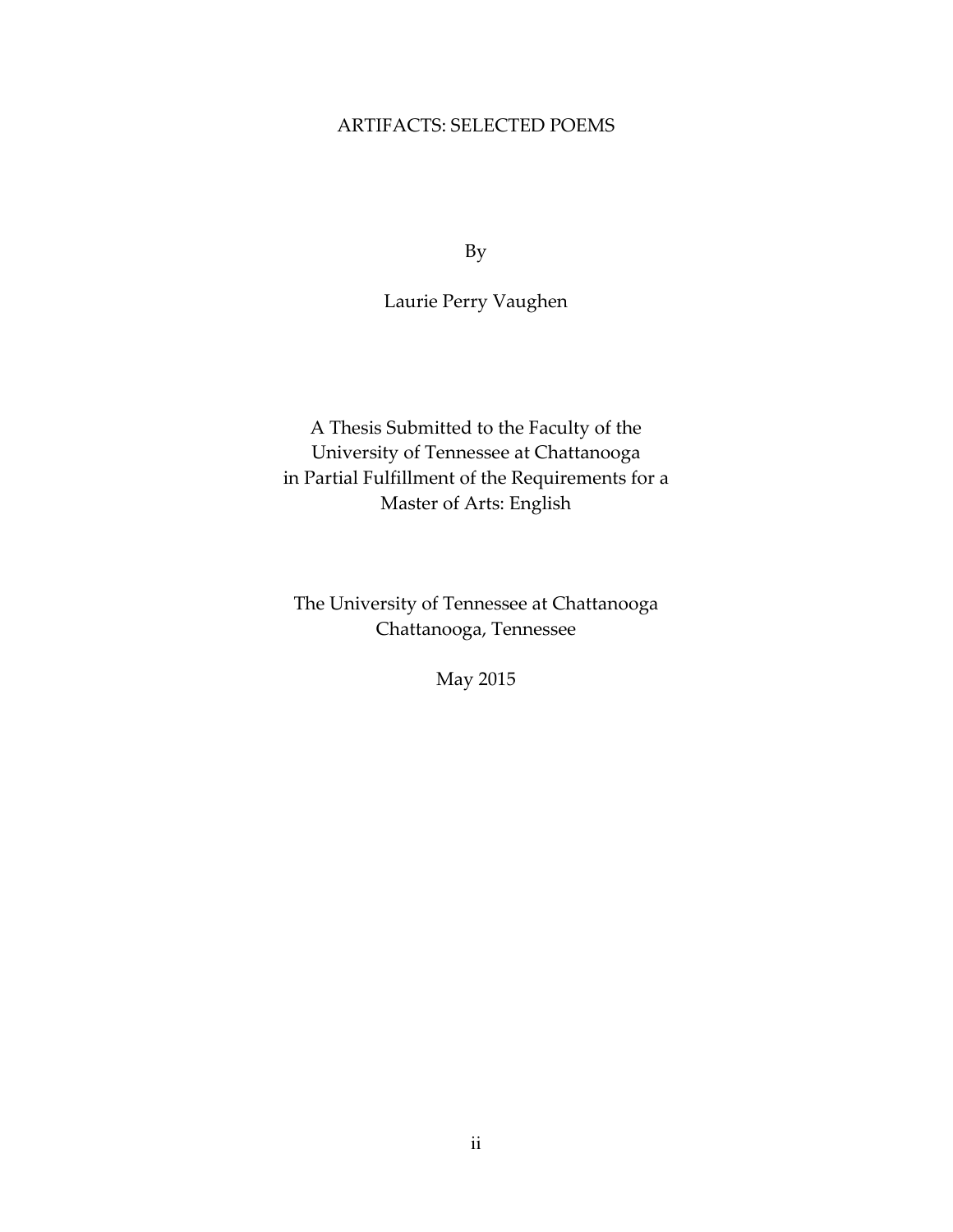Copyright © 2015

By Laurie Perry Vaughen

All Rights Reserved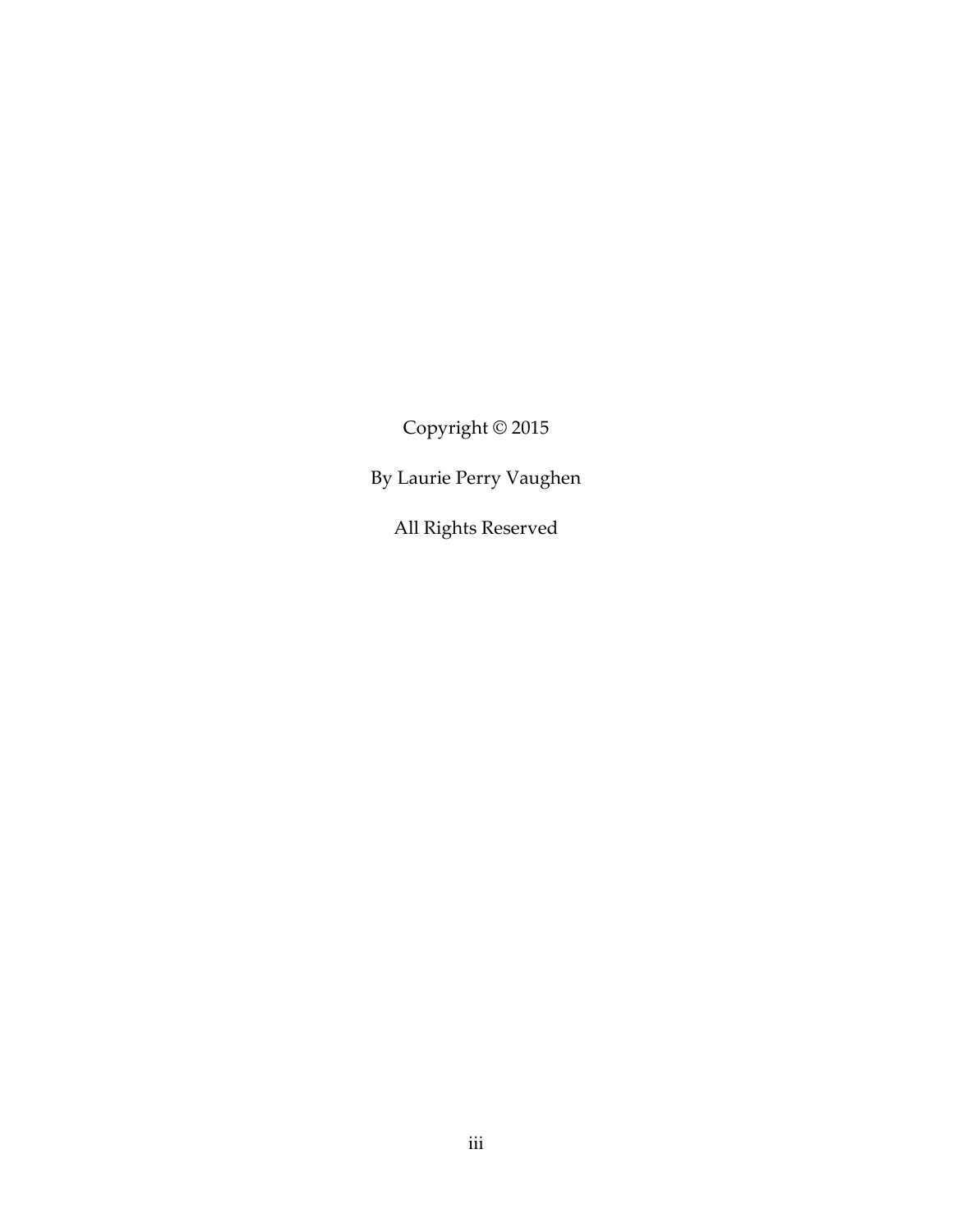#### ABSTRACT

The title, Artifacts, is a compost of words art and fact—with fact as Latin for "something made." A poet recreates language from syllable, word, and shard, and ropes off sacred or desecrated places. The movement of the imagination from small to sublime, from clay shard or carved flint arrow to cultural landscape, is a useful analogy for poetics – a field school approach influenced by my studies in anthropology.

Artifacts' poems vary in context (place), but each explores emblematic structure, kinetic tension, eco-poetics and a language-driven (vs. idea-driven) process. Sections include: Turning the Field: Structure and Surprise; Examining Shards: Emblematic Poems; Piecework Expertise: Poet as Archaeologist and Curator; and, The Nature of Dig Sites: Locality, Language and Transformation.

In conclusion: "The artist, poet, ecologist and archaeologist each use imagination, locality, and all of experience to recreate a whole from fragments, emblems, syllables, and the tension of words, wire and line."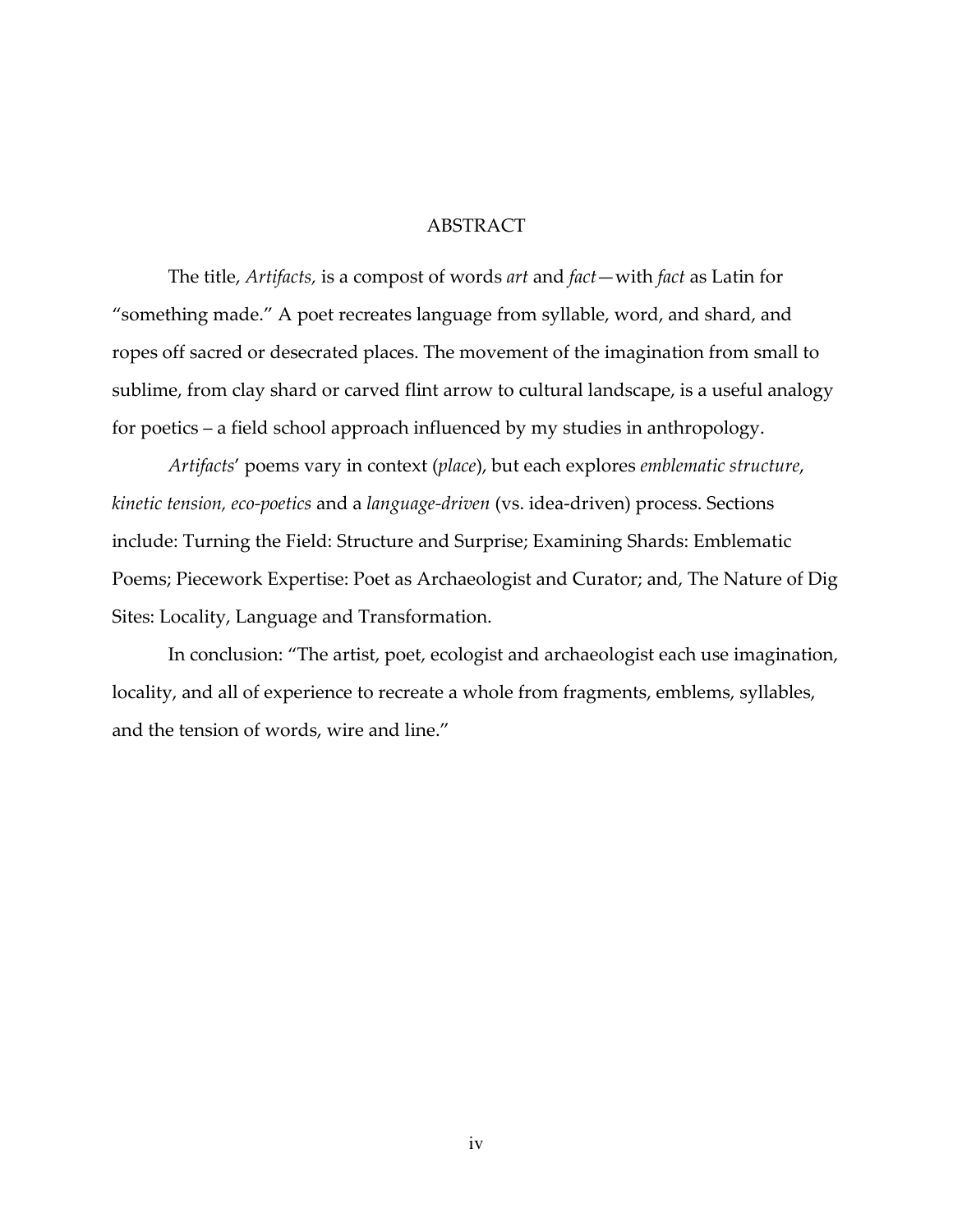### DEDICATION

 The collection of poems in this manuscript is dedicated to my children, Lorna Josephine Vaughen and Jared Victor Vaughen, my magnum opus. May you always find astonishment in the vox humana.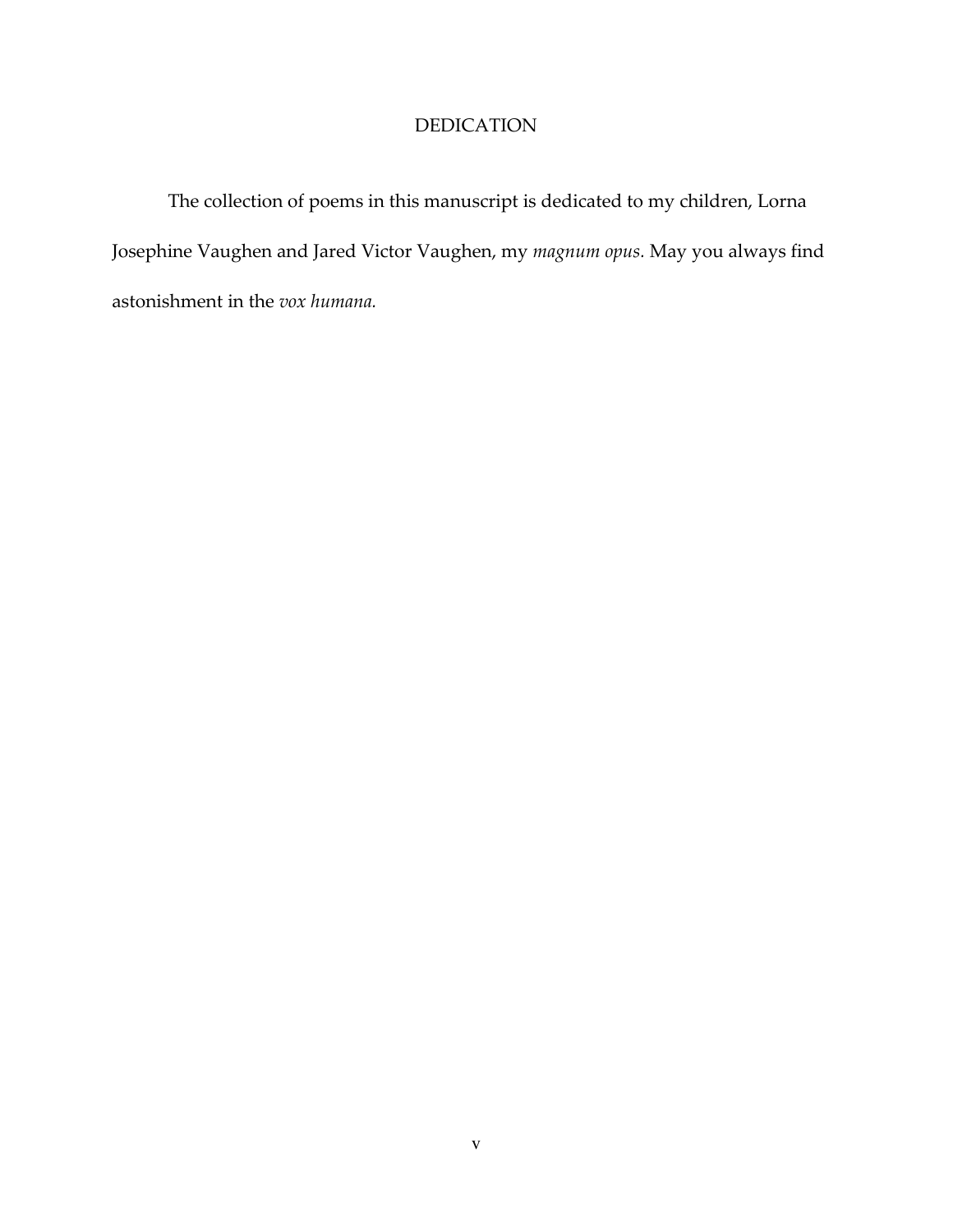#### ACKNOWLEDGEMENTS

 Gratitude is offered to my teachers at the University of Tennessee at Chattanooga in the Department of English. Special thanks to Earl Braggs, Dr. Joe Wilferth, and Allen Wier for their thorough and engaging reading of my essay and poems. I am indebted to the writing community at the University of the South as an MFA candidate in the Sewanee School of Letters. No doubt this collection of poems would be closed away in an attic box had I not found a champion in poet Gary Margolis of Vermont, a mentor.

I acknowledge the following poems have previously been published: "Morning Walk" (James Dickey Award, Lullwater Review, Emory University, 1995); "American Wife Opens a Package from Iran" (Greensboro Review's Amon Liner Award for best poem of the year, 1988); "Birds Audubon Never Painted" (Chattanooga Times Free-Press, May 2008); "Just off Blythe's Ferry Road" (Sequoyah Review, 2015); "Photograph 1942" ( Birmingham Poetry Review, 1988); "Remembering Jerusalem" (Chattahoochee Review, Atlanta 1995.); "The Mending" (Cold Mountain Review, Appalachian State University, 1995). "Farm Dedication" was a commissioned poem for the 2009 McConnell-Hartman Farm conservation project in, where I shared the podium with Wendell Berry and Clyde Edgerton.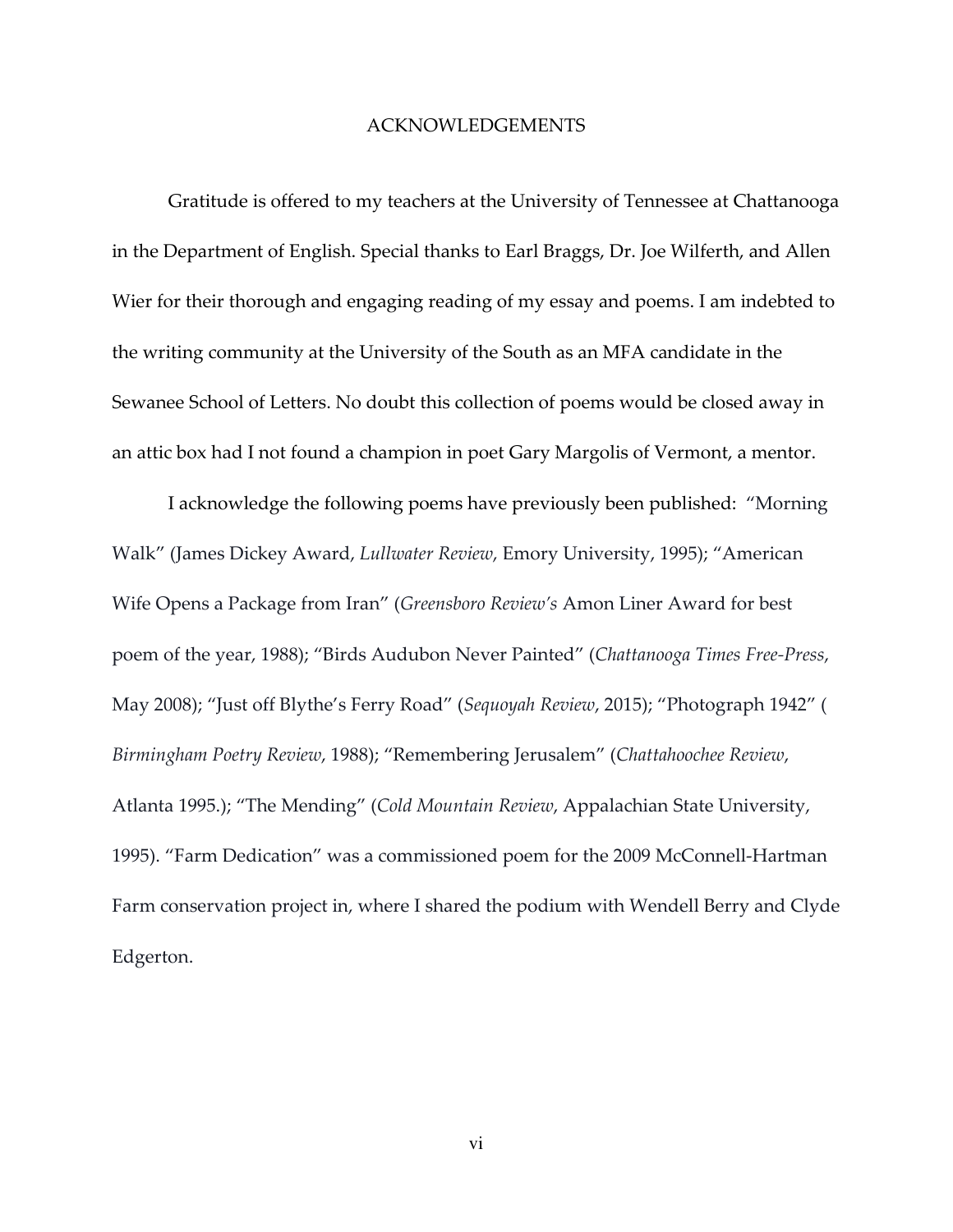# TABLE OF CONTENTS

## **CHAPTER**

| $I_{\cdot}$ |                                                                   |  |
|-------------|-------------------------------------------------------------------|--|
|             |                                                                   |  |
|             |                                                                   |  |
|             |                                                                   |  |
|             |                                                                   |  |
|             | The Nature of Dig Sites: Locality, Tension, and Transformation 33 |  |
| II.         | SELECTED POEMS BY LAURIE PERRY VAUGHEN45                          |  |
|             |                                                                   |  |
|             |                                                                   |  |
|             |                                                                   |  |
|             |                                                                   |  |
|             |                                                                   |  |
|             |                                                                   |  |
|             |                                                                   |  |
|             |                                                                   |  |
|             |                                                                   |  |
|             |                                                                   |  |
|             |                                                                   |  |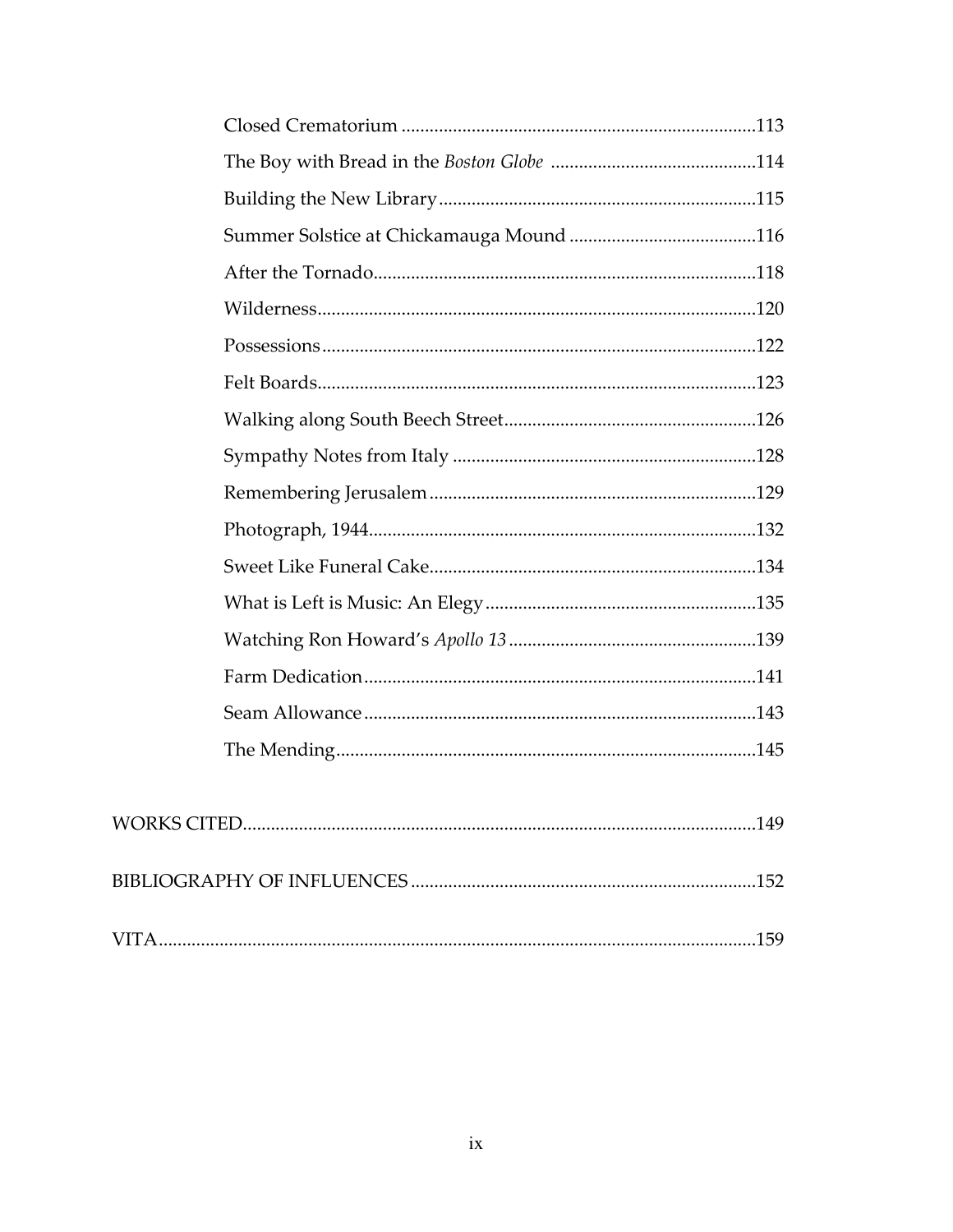#### CHAPTER I

#### INTRODUCTORY ESSAY

#### Art and Fact: The Poet as Maker

The title of my collection of poems, Artifacts, offers an immediate association with the compost of words *art* and *fact*—with the word *fact* having origin in Latin and meaning "something made." A poet recreates language from the smallest syllable, word, and shard and ropes off a sacred or desecrated place to explore. A poet is a maker. The movement of the imagination from the small to the sublime, from a clay shard or carved flint arrow to a cultural landscape, is a useful analogy for poetics. This "field school" approach to poetry is influenced by anthropology, the focus of my undergraduate studies. Indeed, anthropology informs my poems overtly in language and imagery as well as point of view. The poems selected for Artifacts are quite diverse in context, meaning place, but each is an exploration of emblematic structure, kinetic tension, eco-poetics and the language-driven process. These terms may be unfamiliar to some. Any survey of essays on poetics quickly concludes that there is great conflict and struggle in choosing appropriate terminology—a struggle that does not burden a person writing about the craft of fiction, with its tidy consensus around terms plot, character and setting.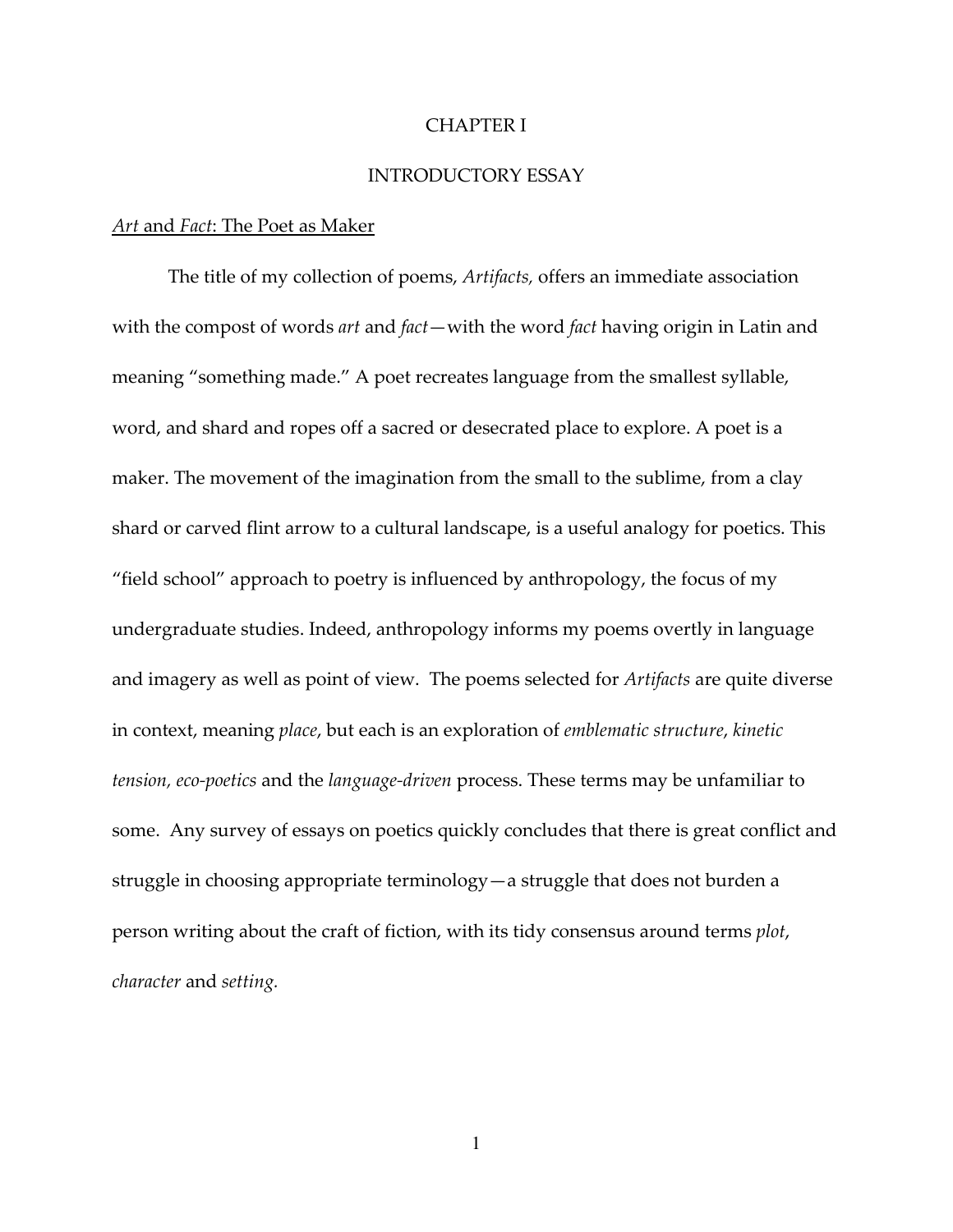#### Turning the Field: Structure and Surprise

The structure of a poem should not be confused with any form or formal pattern immediately recognized by scansion. We may approach the field of a poem and immediately see patterns of rhyme scheme, repetition and the footprints of feet. However, many—perhaps most—contemporary poems require a different kind of field work, a deeper read, a deeper turning of the field. Any discussion of my work, of free verse poems, demands a look at the overall movement of the poem rather than noting couplets or beats. A formal poem such as a sonnet, pantoum or villanelle will also offer a structure of movement apart from its form, overall or within a line—if they are mature, polished, rich or ripe.

"Poetic structure is, simply, the pattern of a poem's *turning*," states Michael Theune in Structure and Surprise (3). A close read of a poem's structure or turns is a meaningful way of exploring poems for both reader and writer – and for conversation in the classroom. "Structure does not necessarily mean simply order and rationality. Rather, structure's primary concern is the art of the turn and often this means making surprising turns"(3).

In The Flexible Lyric, Ellen Bryan Voigt notes that structure—the way a poem turns—is a more relevant or meaningful way to "classify" a poem, "regardless of form."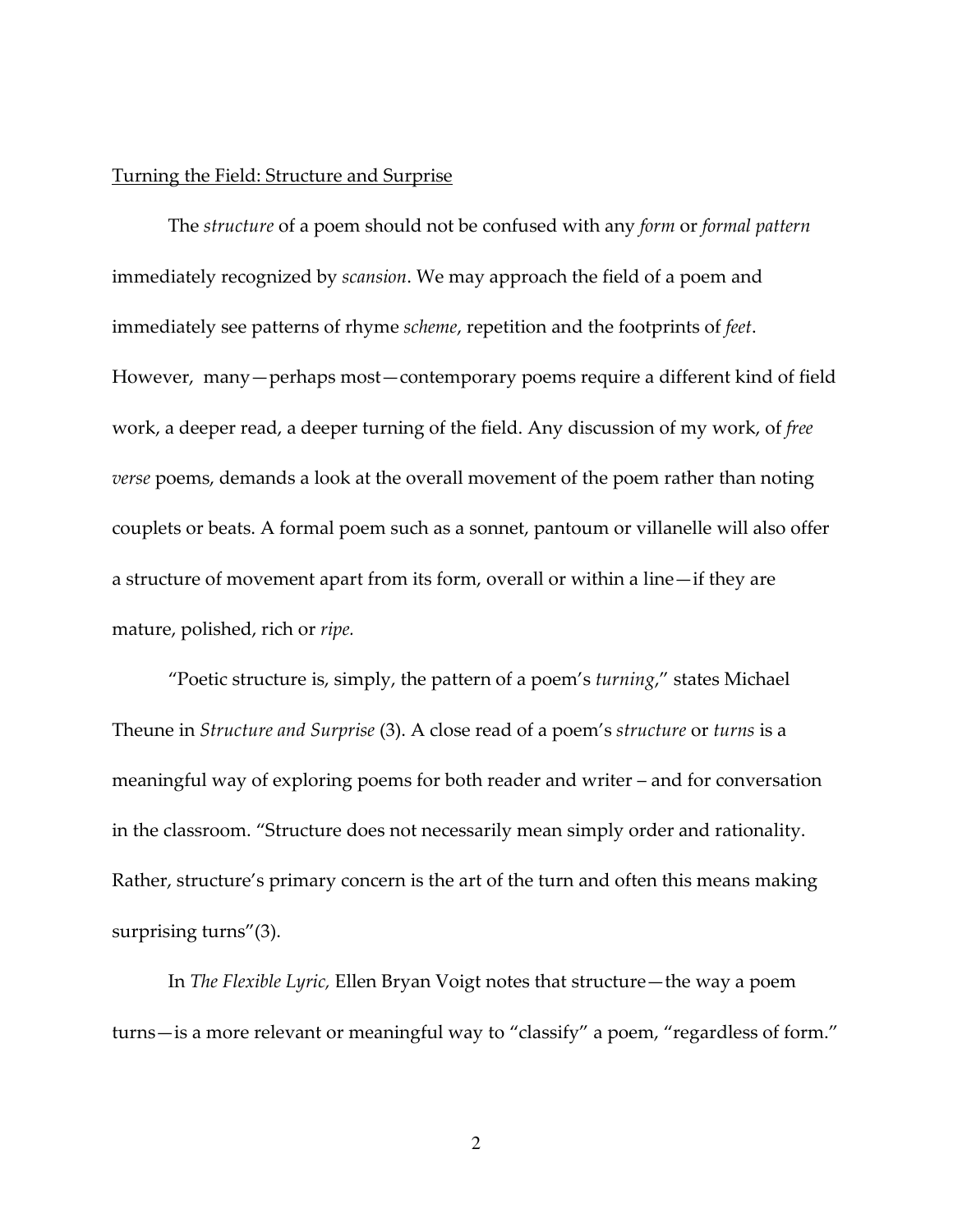"For genres to be useful they need to survive—transcend—any particular set of formal conventions, which the art continually outgrows" (116).

Voigt turns to nature for insight into structure:

Willow and pine trees share the same structure but differ in texture and; spider and crab are alike only in form; milkweed fluff and a chick's feathers…– these pairings have in common only a certain texture. And just as meaningful scientific classification has come to rest on structure – distinctions among species from which Darwin could trace common ancestry – so too, I maintain, does any useful identification of the lyric. An argument to that effect, however, requires definition of the elements of a poem based on function rather than substance. (116)

Poems tend to resist any "preoccupation with form to the exclusion of structure," the "hierarchy" Voigt describes as touted by Cleanth Brooks and Robert Penn Warren." Brooks and Warren's An Approach to Literature and a few years later, Understanding Poetry, dominated the discipline since the early 1930s. Only John Crowe Ransom "left the door open" to other approaches of understanding says Voigt, who champions "proposing analysis by function rather than substance" (124).

> Doing so maintains texture as a poem's silk or oak or clay common to both structure and form, which can nonetheless be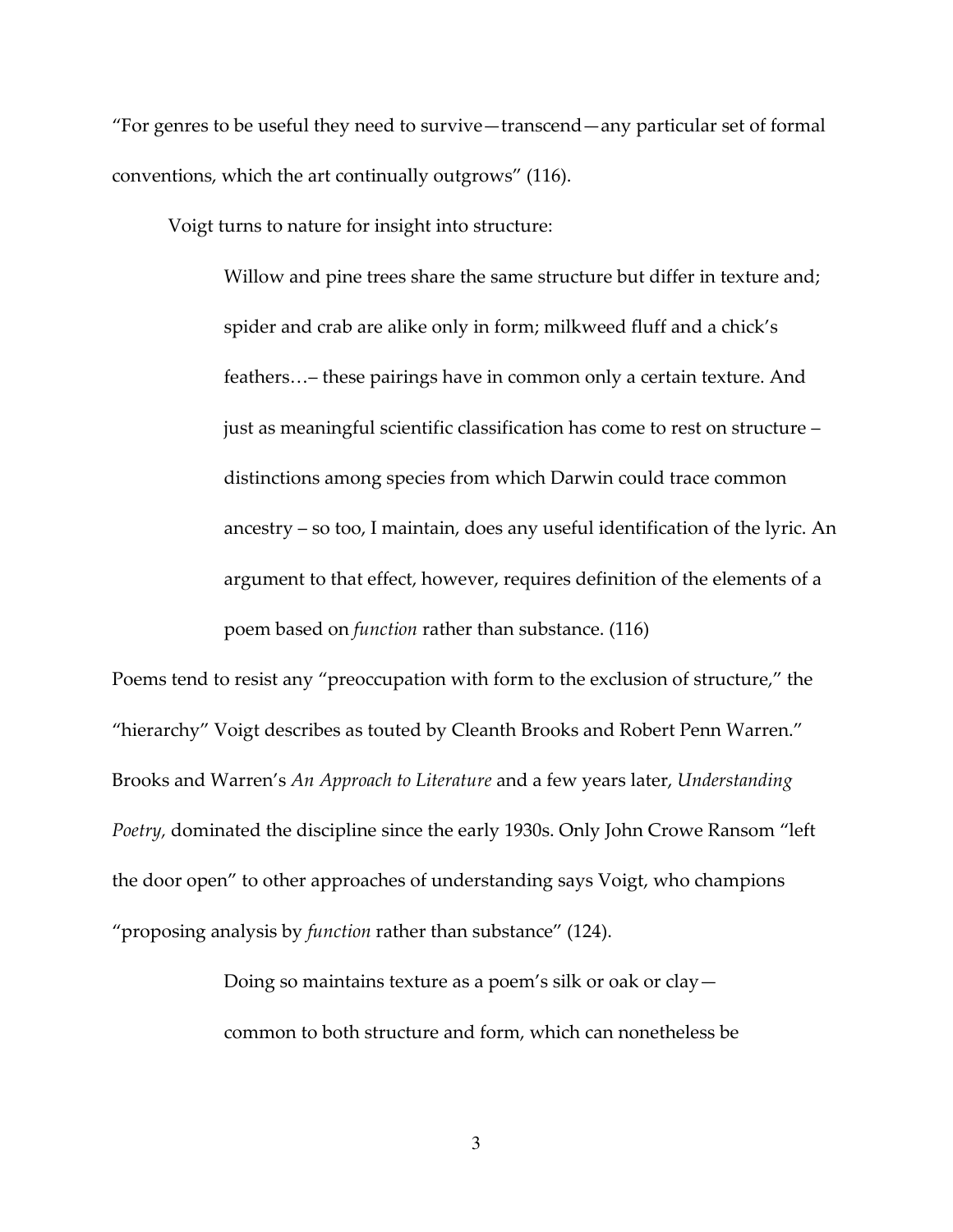differentiated—and leaves joined, as they are in successful poems,

 the logical and the local, the paraphraseable and the ineffable. (Voigt 124) Poet and teacher also Voigt offers a wonderful analogy to help us understand structure when reading a poem, or when creating a poem—comparing structure to a *load bearing* wall in architecture. Voigt writes:

> With such an approach the productive inquiry becomes whether, in the complete work, any particular wooden wall is weight-bearing, or put there for the elegance of design. That is, structure is the way all the poem's materials are organized, whether they are abstract or concrete, precise or suggestive, denoted or connoted, sensory or referential, singular or recurring. (124)

I might suggest the analogy of function of a trellis also offers insight into the function of structure in poetry. Trellis is an image and word which often appears in my poems as a structure for fine tendrils of thought and association.

Voigt describes structure as "a taxonomy" that categorizes poems in a way that she says is "at once radically new and strikingly familiar" (124). Almost no one regularly thinks or speaks in sestinas, she notes, yet we do engage in structured thinking and speaking, in the use of effective turns. "Structure offers a whole new way to conceive of poems, that is at once paradigm-shifting, highly sophisticated and readily apparent and available" (116).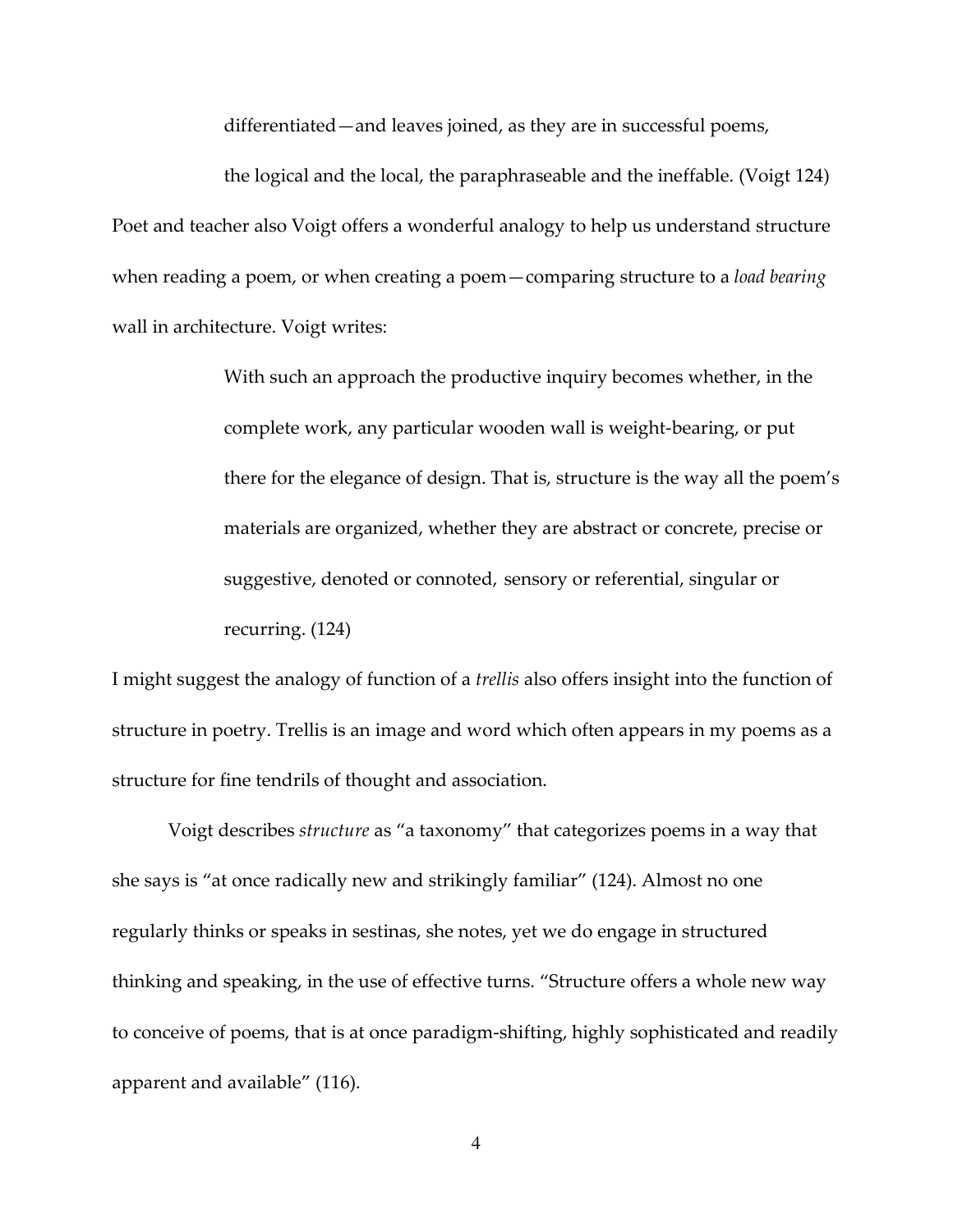What accrues—what is structured—is increasing boldness in the commentary on the list, a darkening tone, and thereby a purposeful movement through the allusions, assonance, alliteration, anaphora, phrasal repetition and rhyme, images, figuration, puns, varying levels of diction, and onomatopoeia. In most poems, to these same elements of linguistic texture is added lineation, which provides both an additional rhythmic system and additional opportunities to make discernible pattern, which in turn many seem to give a single effect. (Voigt 126)

Pattern alone does not create a powerful or useful structure. Randall Jarrell pointed this out this first, notes Voigt: "The sort of unity that is generated by mere homogeneity or similarity is plainly insufficient for poetry" (Jarrell 697). Monotony has unity too, he notes, but good structure is reaching for more than mere unity – it can support a turn. Jarrell says: "The organization of a good poem, so full of strain and tension, is obtained not merely by intensifying the forces working toward a simple unity, but by intensifying the opposing forces as well" (Jarrell 711).

There are a variety of structures such as elegiac, emblematic, ironic or retrospective, many with a rather simple two-part structure, observes Theune. *Dream-to-waking* is his term for the structure that provides a dream, daydream, or vision and then a waking from that dream. The turn may employ ironic structure if the dream or vision is undermined once the poet awakes. The elegiac can turn three ways: "from grief to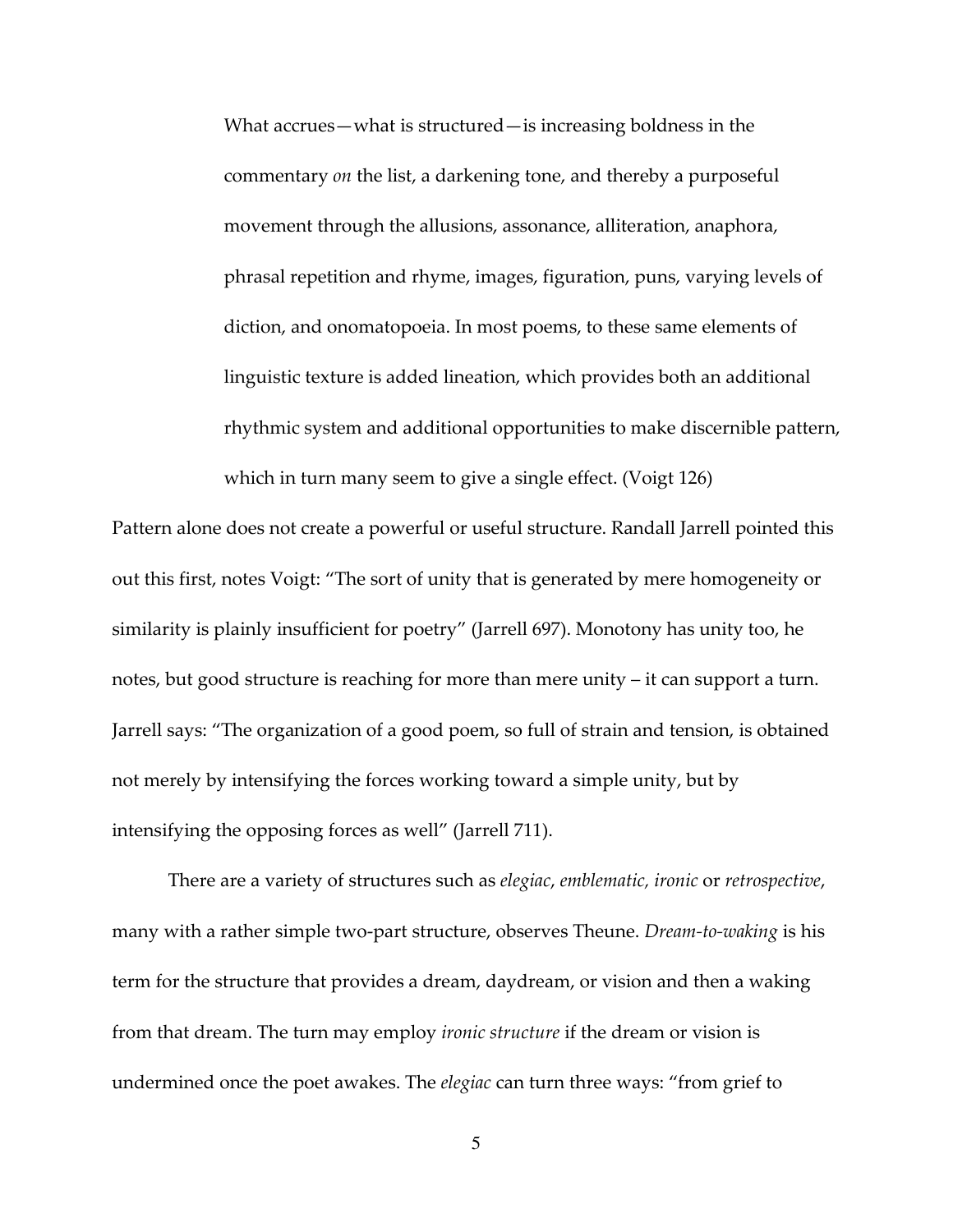consolation, from grief to the refusal of consolation or from grief to deeper grief," he notes in his book's companion online Wordpress blog.

Corey Marks expands Theune's idea of a two-part emblematic structure, of moving from meditation to insight. He emphasized a necessary third turn—a re-description that "demonstrates a change in the speaker." In other words, poetry is a language of transformation and surprise. He continues, "The movement between outer and inner states allows the structure to dramatize a moment of realization, of changing thought." What separates a good poem from a poor poem, according to Marks, is the poet's ability to convince us that the poem is "dynamically alive in the world to which they respond" (57).

Turning as the main movement of a poem is readily identified with nature. Maple leaves turn. Seasons turn. A chrysalis turns to a butterfly. A Jerusalem artichoke turns toward the sun. Evening turns to dusk before turning to morning. Man turns toward death, eventually, as a natural process. As the Catholics finally admitted, the horizon merely turns and the earth turns around the sun, not the other way around. The South African Zulu tribe and the Jew in his or her Diaspora turn to the ancestors for consultation. The structure, the turning in the poem, gives the art *pulse*, a life blood  $$ and hopefully elevates our resting pulse as we write or read or listen.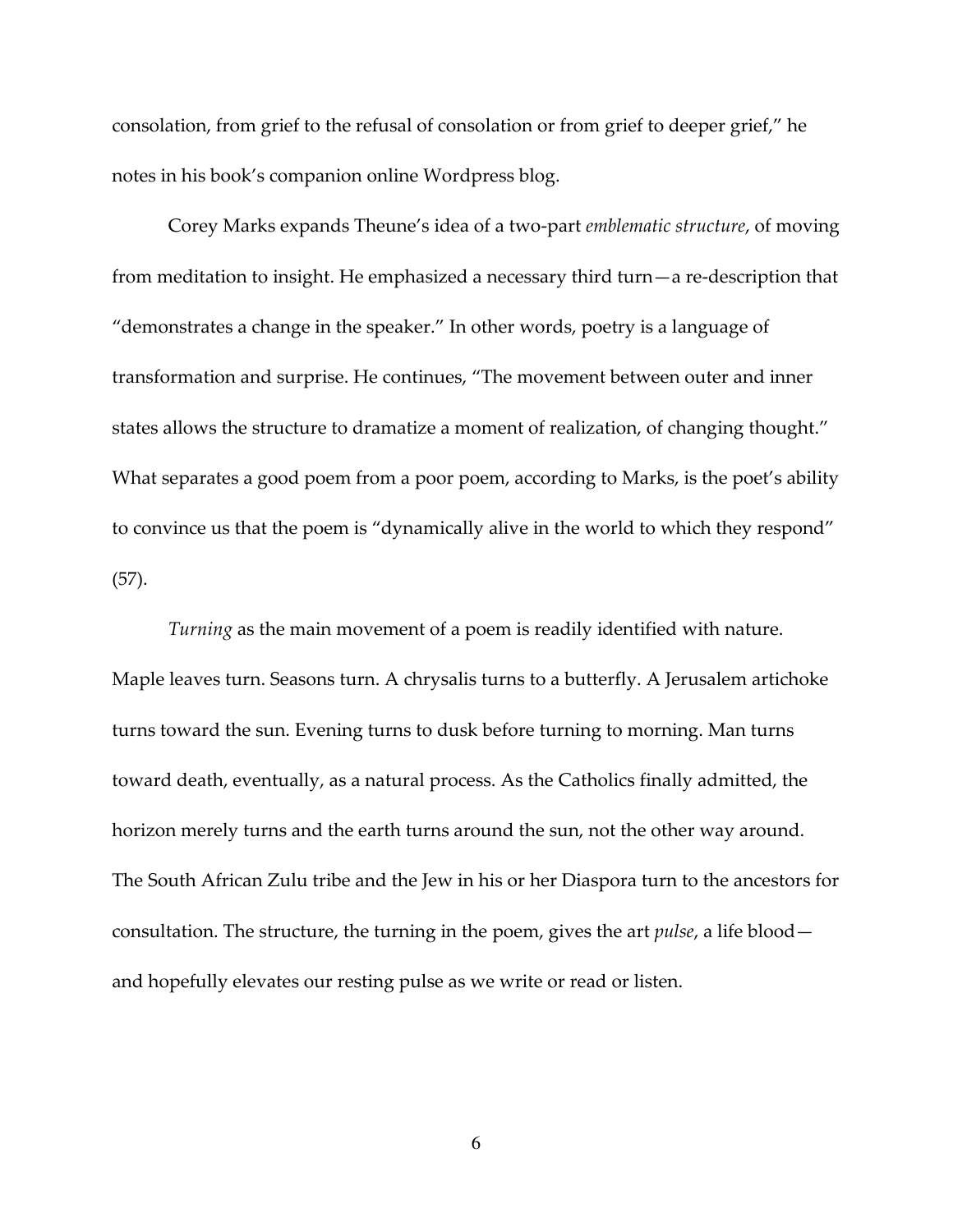#### Examining Shards: Emblematic Poems

My poems generally emerge from an *emblematic structure*. Perhaps this is because I was raised to be an observer of the small within the sublime since childhood and continued this with my undergraduate work in archaeology as an anthropology major.

Emblematic structure explores the shard, elevates the small image. However, any survey of modern poetry reveals a struggle with the concepts of image, fragment or shard, and their role in poems. We know image can serve in a deeply interior psychoanalytic sense by reappearing across a collection or a life, or as a mere "trigger" that fades or meets with the delete button as the arc of the poem turns its attention elsewhere. There's no need to set up a false choice, as I have found images to serve my poems both ways. In emblematic poems the image becomes the object of an observer's affection, meditation, and deep study. To draw on the popular fairy tale, the emblem is the small object that keeps us tossing and turning, restless – the pea, perhaps the letter p, under the poet's mattress.

My poem "Felt Boards" is a celebration of my earliest introduction to deep image through the simplicity of physically one-dimensional silhouettes used to echo the stained glass windows in the sanctuary. In the felt board medium of the pre-electronic Sunday Schools, the softened images were intended to simplify complex stories and focus a child's attention. In my experience, the interaction of mere outlined images held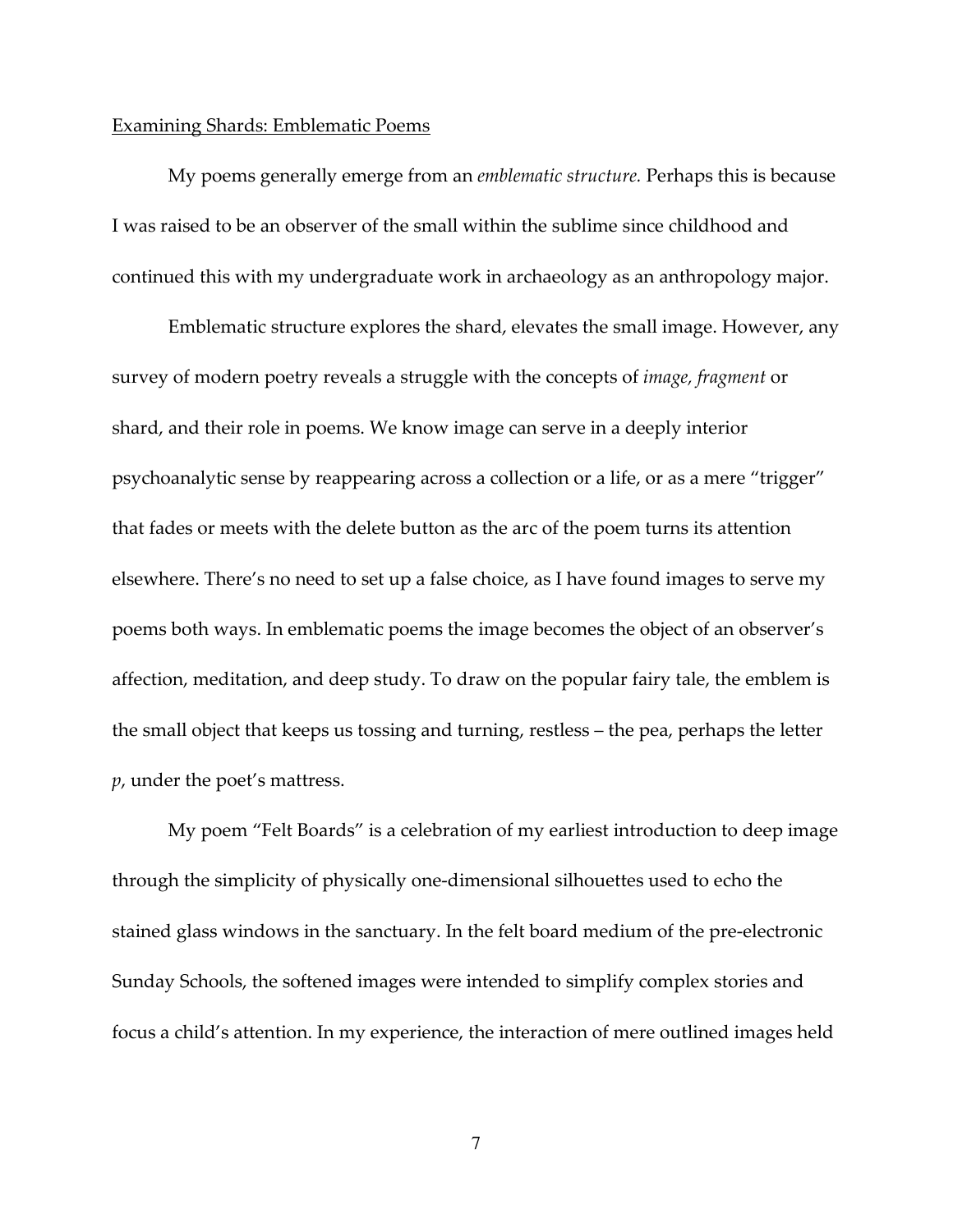only momentarily by unseen static set me free to focus on a myriad of sacred and secular associations.

The poem "Felt Boards" emerged with the emblematic structure just as I was reaching for an elegy, a poem about my Aunt's life to share with family at her funeral. Prior to sitting down to write such a poem "on-demand" for the poignant occasion, I had no meaningful recollection of felt boards, or thoughts about these having any bearing on my adult years. I had not yet remembered these, in fact. Yet remembering, turning through the book of her life, and reflecting on my particular relationship to her as the niece she drove each week to the protestant Primary Department, the image of her placing the star in the blue felt sky was the delightful origin of the poem. Is my poem elegiac or emblematic? It's both; any poem can turn more than one way.

The *emblem* has origins in a genre of Renaissance art that combined a poem with a brief, cryptic motto and/or visual image embossed from a raised surface or emblema (in Latin). Theune notes the two-part structure of an emblematic poem: "It begins with an organized description of an object and culminates with a meditation on that same object. In this way, the emblem structure moves, from sight to insight, from perception to reflection" (27).

 Another example of an emblematic poem from my collection Artifacts is "The Boy with Bread in The Boston Globe." My poem is set in Cairo, but was created line by line after I glimpsed a photograph set in The Boston Globe, and not in print but set in a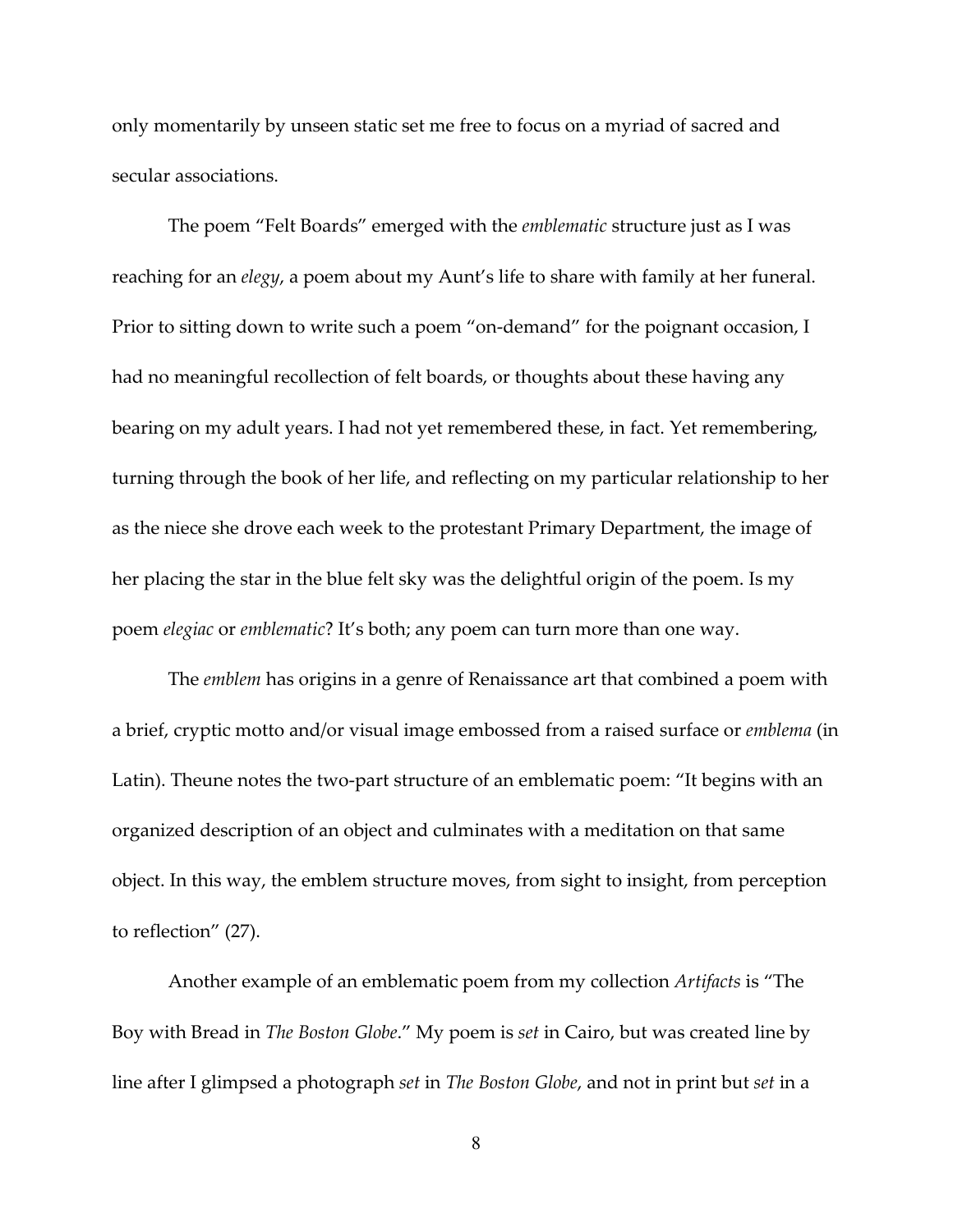blue computer screen. I can recall the "delight" of finding my way into the broader political scenes unfolding in a sublime but short-lived Arab Spring in 2011. I saw the image of a boy the same age as my son. The boy was carrying a large tray up above his head. The tray was stacked with triangular loaves of bread, presumably to share with protestors in Tahir (Martyr) Square. I had no preconceived thought about the direction the poem would take me—to the public street or to the family bakery. Robert Frost advised that the figure a poem makes—its structure—"begins in delight" (11).

The emblematic origin for my poem "The Boy with Bread in The Boston Globe" is not limited to the context of the photo or current events, but surely has a longer shelf life. In my poems, I tend to travel to the intimate scene rather than to the public square, and so the boy in my poem turns to the small drama of learning to whistle, a kind of poetry itself made of syllable and breath. By the end of his day he has little to conclude from the big drama in the street, but owns a momentary "satisfaction" that alludes to the universal "satisfaction" of political engagement, of speaking truth to power. If a poem begins in delight, as Frost insists, they might do well to end in a momentary satisfaction, an audible whistle.

 W. K. Wimsatt's classic work Verbal Icon points out "what distinguishes poetry from scientific or logical discourse is a degree of concreteness which does not contribute anything to the argument, but is somehow enjoyable or valuable for its own sake." For Wimsatt, and myself, poetry is "the vehicle of a metaphor which one boards heedless of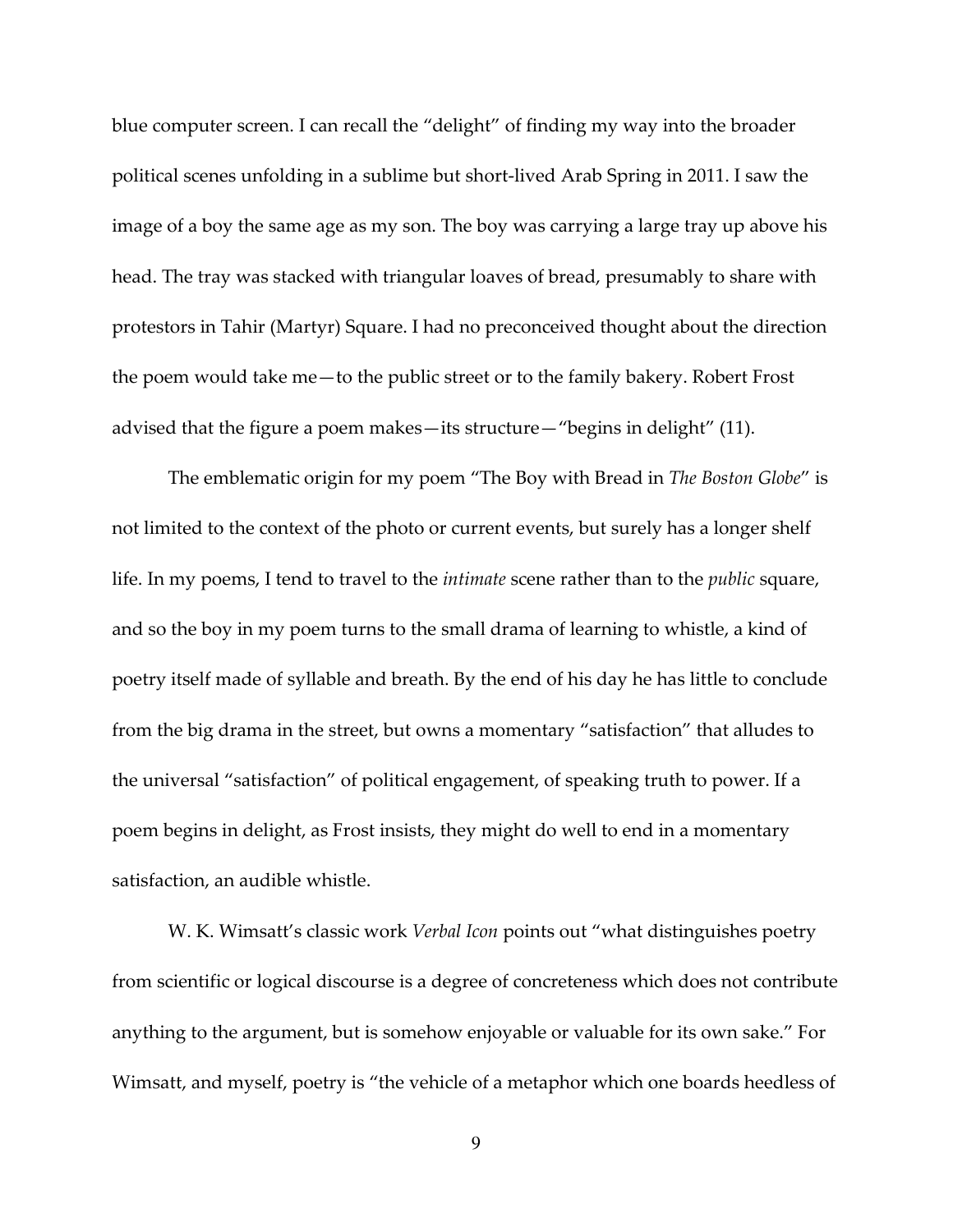where it runs, whether cross-town or downtown— just for the ride" (76). Frost explains how the ending of a poem has its catalyst in the emblematic origins:

> [A poem] inclines to the impulse, it assumes direction with the first line laid down, it runs a course of lucky events, and ends in a clarification of life—not necessarily a great clarification, such as sects and cults are founded on, but in a momentary stay against confusion. It has denouement. It has an outcome that though unforeseen was predestined from the first image (emphasis added) of the original mood – and indeed from the very mood. (11)

An object, a named thing layered with connotation, an artifact layered in culture and mud, or a snapshot of a moment, may be the only prompt a disciplined writer needs. Yet, the visual image or a chosen word must be more than *prompt*; the image must have a *pulse* – an energy. The artifact may or may not be charged with gravitas; it may be rather ordinary like an onion to Naomi Shihab Nye or a sycamore to Wendell Berry. Another poem from *Artifacts* speaks directly to ordinary objects that have a pulse and are not mere props taking up space in our lives, and so it is titled "Emblematic." The poem notes that any emblem you elevate, or mediate upon, is drawn from a "scarred sense of place."

Just as constructs and deconstructed notions of house, water or fog work as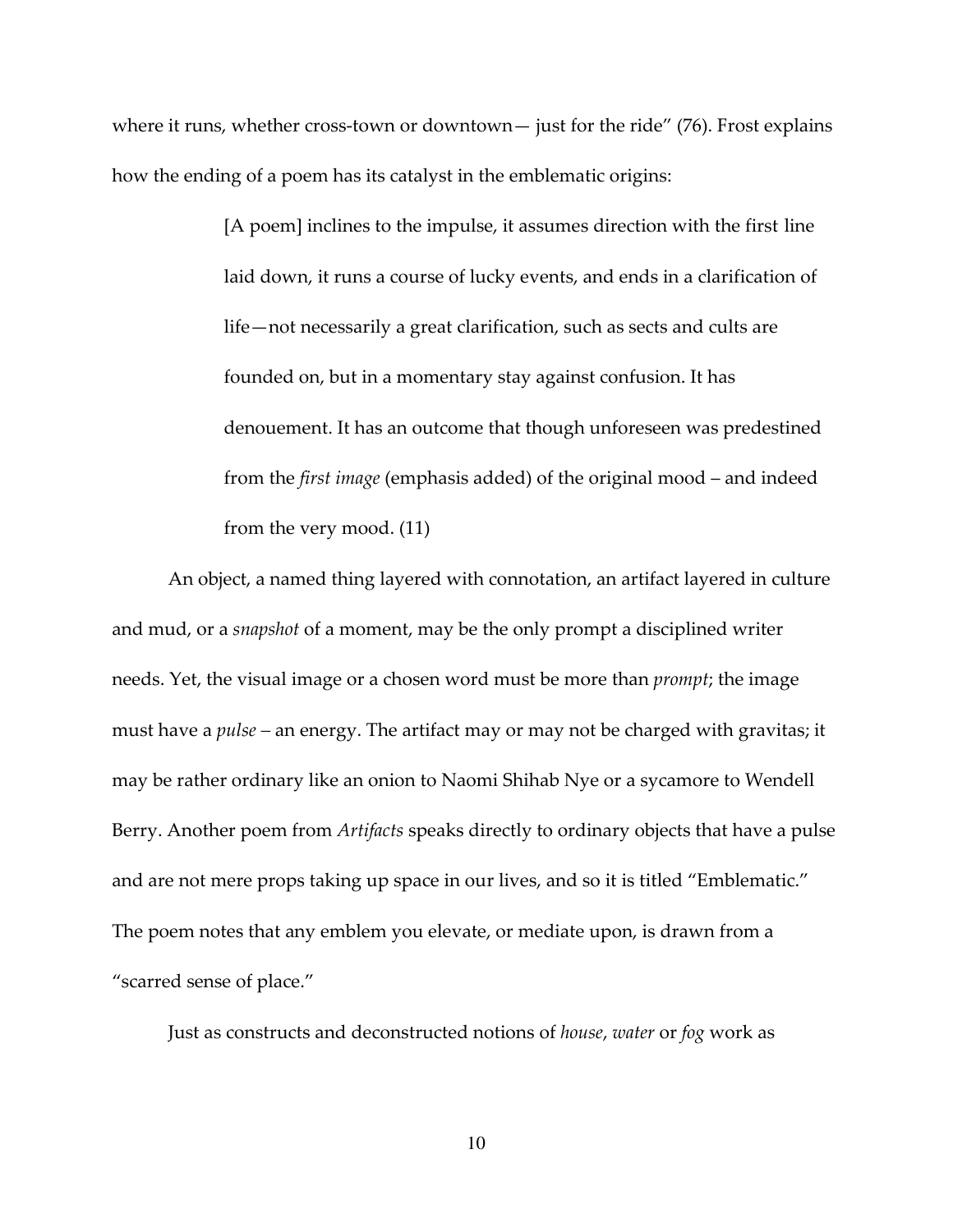psychic patterns and metaphors in Elizabeth Bishop poems, bread has appeared more than once or twice in mine. Bread, a yeast-driven, dynamic, man-made creation, imitates nature's transformative powers whether one steps up to the Communion rail or not. I am often uncertain as to why or how any new item "triggers" my imagination or desire to scratch the surface of its presence to reveal what is buried, until a first draft of a poem is complete. However, the triggering experience, place, or emblem will stay with me and implore me to find an opportunity to write in a busy day. As I explore the image I am not limited to a reporter's lens, but use language as art to imagine an everexpanding context and association.

Like *bread*, the *barn* also prompts my imagination as *emblematic*—in the vein of Theune's call to *meditation* and of T.S. Eliot's word *digging*. In an increasingly developed American landscape, the word barn may soon need excavating by memory and photograph, by running our hands along repurposed weathered boards. My recent poem, "The Barn's Slant Lines," elevates the landscape's near-organic, near-soil, rotting barn as a "mediator" between several locations: field and forest, man and nature, childhood and adulthood with its structure offering the scaffolding for a rite of passage such as entering the *loft* or *lofty*. In the poem, a Veteran returns to catch a rare glimpse of the barn or a barn similar to the one where he learned to read, where he hid a fist of buckeyes as a boy as treasure, where he learned to climb the ladder, where he began to understand the connections between worlds. The speaker in my poem, the Veteran,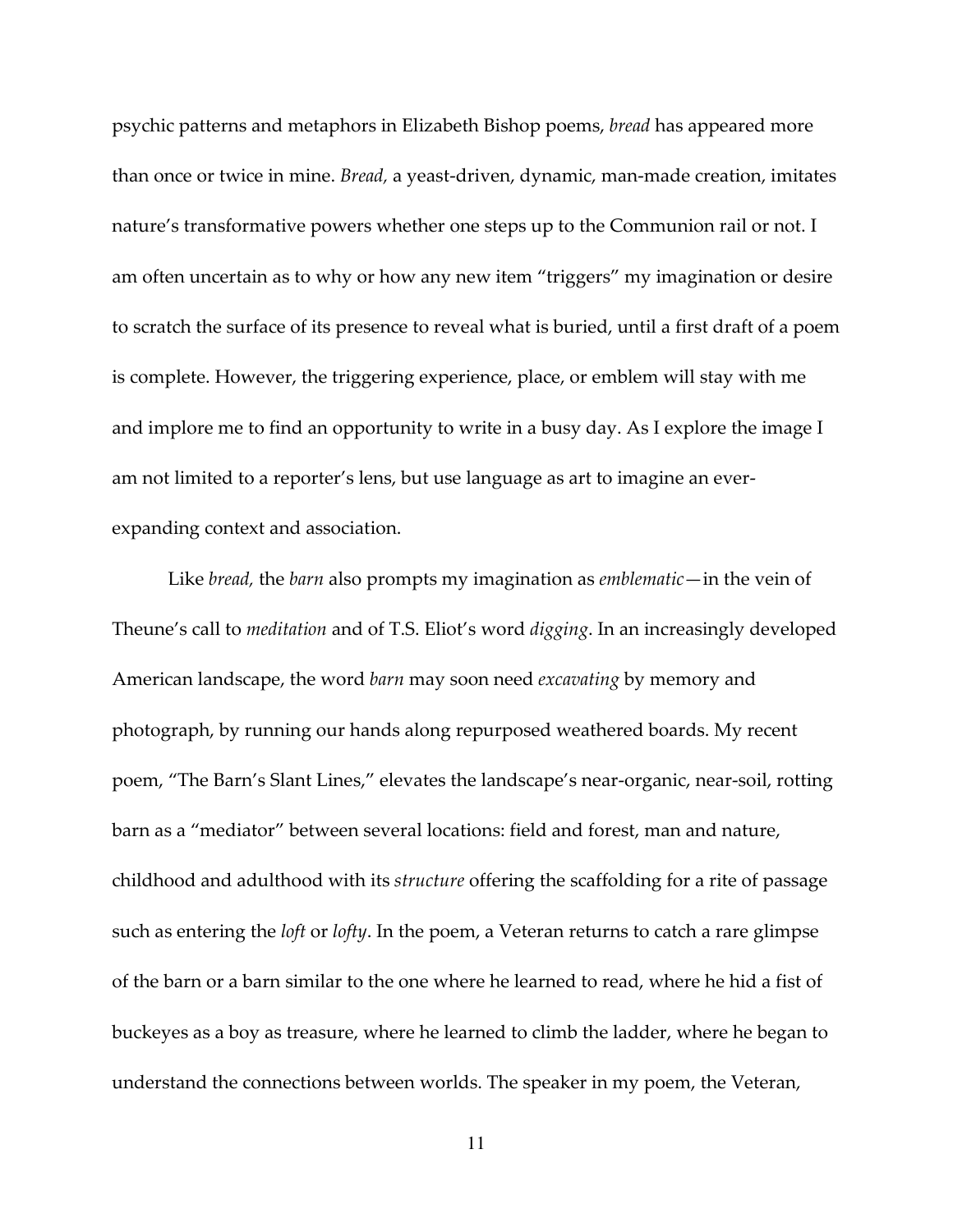notes that Wallace Stevens left a jar in Tennessee, though his local audience would be more familiar with another *Wallace*, the populist segregationist paralyzed by his narrow hard lines, George Wallace. And similarly it is implied that both Wallaces are less truly engaged in his native Tennessee. For example, the poet Wallace chose the multi-syllable Tennessee without having actually been there we can speculate from biography; politician Wallace used the same shallow border crossing for national political ambition. The poet and the audience are the ones engaged in this realization. The barn poem allows these two radically disconnected Wallaces to meet, as only a poem can do. The barn and the world of ideas are drawn as rafters from Nature, a scaffolding to frame our lives as an enduring tool as any, and also a cultural artifact. The barn is bridge with its clay floors but also the loft; the barn compels or imitates as art our own ascent. Even as the Veteran in the poem is compelled to pull over from the roadway to take pause in poetry, he surely finds it more inviting than the only other fixed landmark the cemetery stones. The barn in its transience, in its purposefulness, is more powerful than the stones marking the dead. The barn gets to return to soil, field, or forest floor eventually. The stones movement is so slow as to appear or represent the stationary. The *barn*, like a poem, is dynamic, is *art*.

Barn imagery first came to my work as a commission, a very different process than my usual prompt. I was asked to write a farm dedication poem for a cultural conservation program. A local family had the remnant of their grandparent's farm with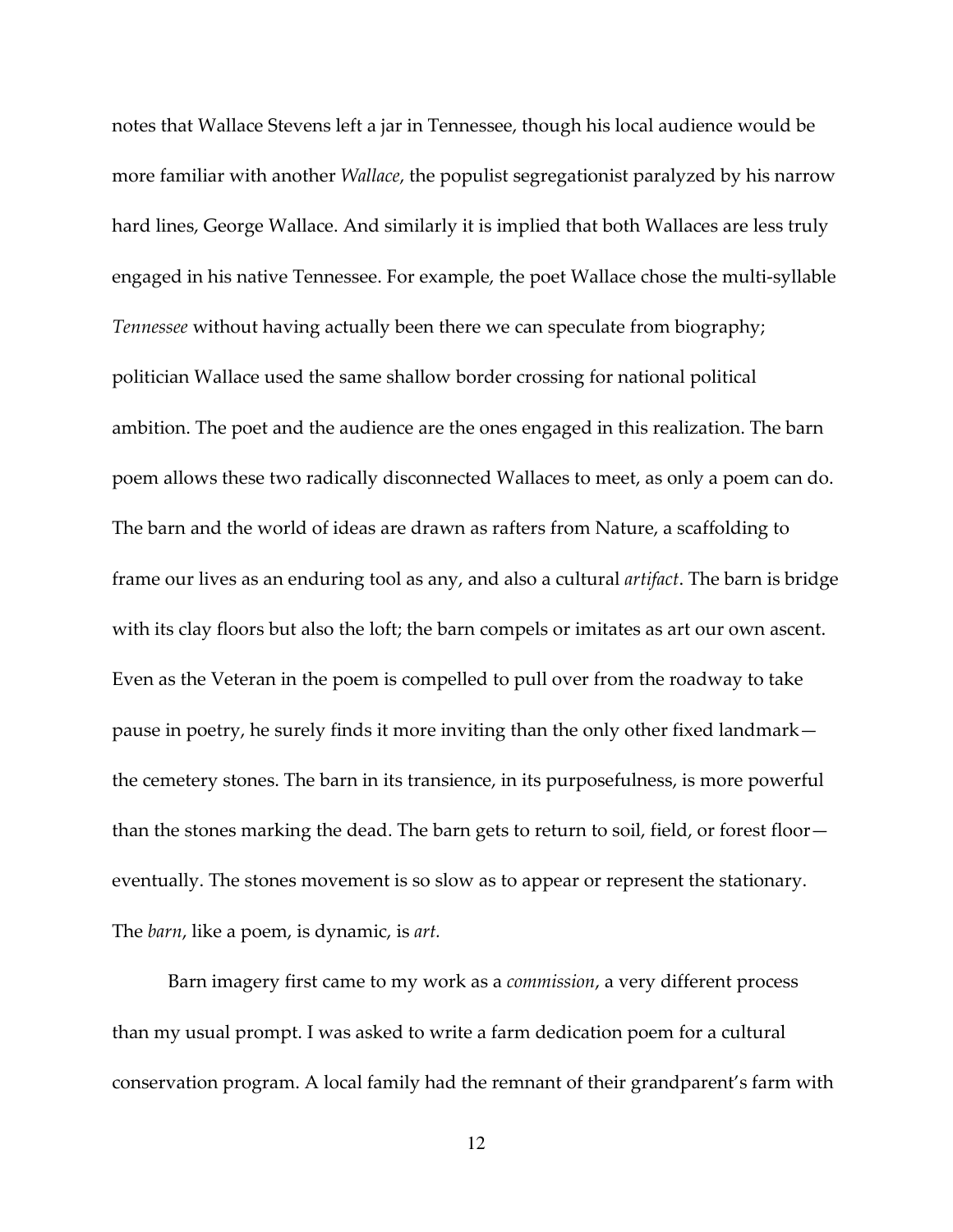the original barns and they chose not to replace these with a suburban strip mall. We held the poetry event in the field and gathered in the barn for local slow food, music and a show of matriarchal quilts. The audience was not a university audience, but one with ties to the *place*, to the music, to the food being shared. Wendell Berry and I shared the podium, shared common themes, but with different approach. I would surely include farmer poet Berry as a person of influence on my work, but more for his engagement in sustainable agriculture than his Sabbath series of purely contemplative poems. Berry does have exceptions to his method. His "Sycamore" is an emblematic poem I've returned to many times for its tight, sturdy structure when a compelling image of my own invites me to see and listen and write.

#### The Sycamore

#### WENDELL BERRY

 In the place that is my own place, whose earth I am shaped in and must bear, there is an old tree growing, a great sycamore that is a wondrous healer of itself. Fences have been tied to it, nails driven into it, Hacks and whittles cut in it, the lightning has burned it. There is no year it has flourished in that has not harmed it. There is a hollow in it that is its death, though its living brims whitely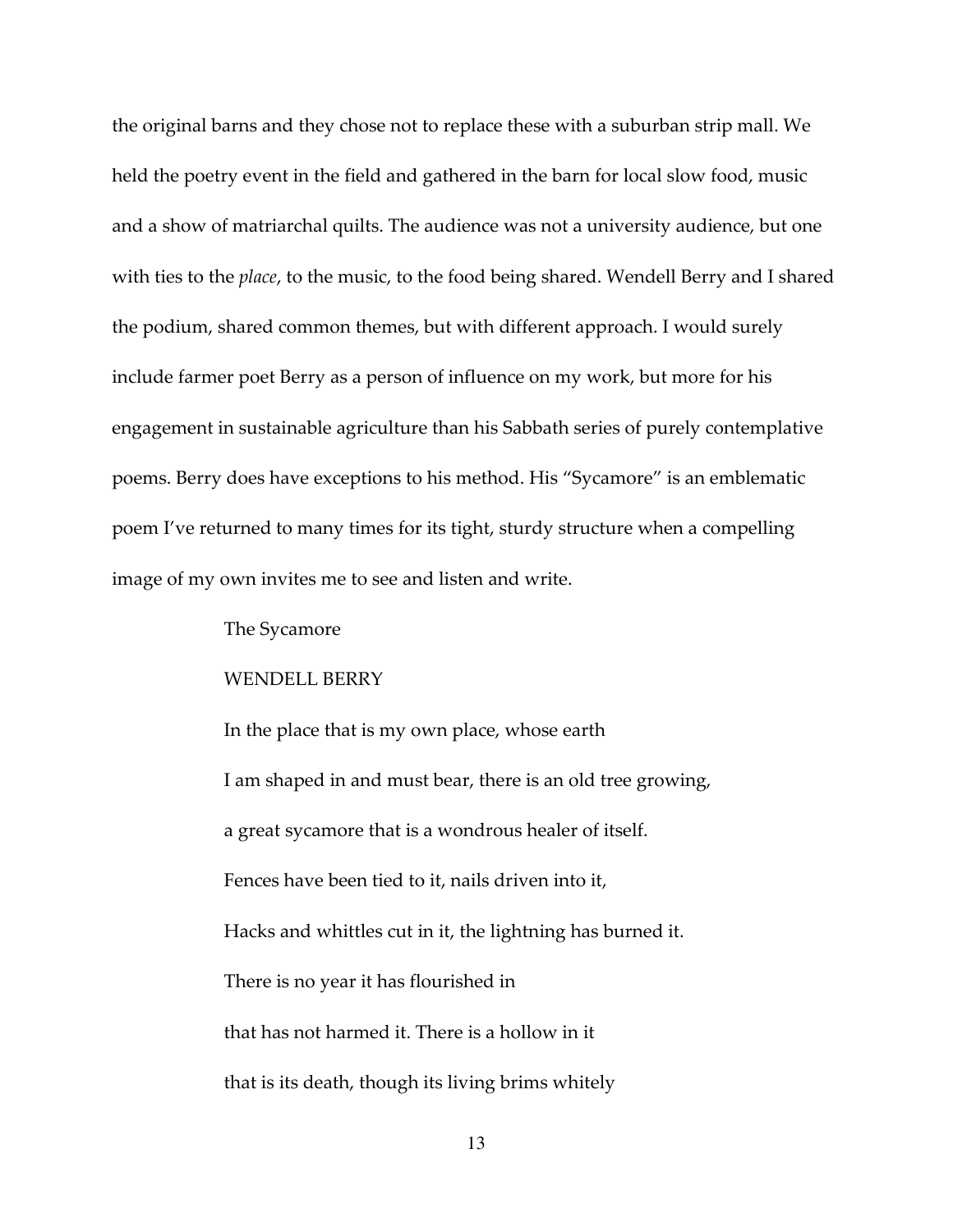at the lip of the darkness and flows outward. Over all its scars has come the seamless white of the bark. It bears the gnarls of its history healed over. It has risen to a strange perfection in the warp and bending of its long growth. It has gathered all accidents into its purpose. It has become the intention and radiance of its dark face. It is a fact, sublime, mystical and unassailable. In all the country there is no other like it. I recognize in it a principle, an indwelling the same as itself, and greater, that I would be ruled by. I see that it stands in its place, and feeds upon it, and is fed upon, and is native, and maker. (65)

A commissioned poem demands a clear understanding of process. My process generally begins with the pulse of a powerful image – not a phrase, place or person, but more a resounding bell. Indeed, bell serves as emblem in "Commemoration," written on the fiftieth anniversary of Martin Luther King Jr.'s dream speech. I explore how a church bell rope, intended as an icon of solidarity, might be completely counter to another's point of view. The bell's rope for some is more closely associated with a noose, with lynching in the South and framed by the voice of Billie Holiday's number "Strange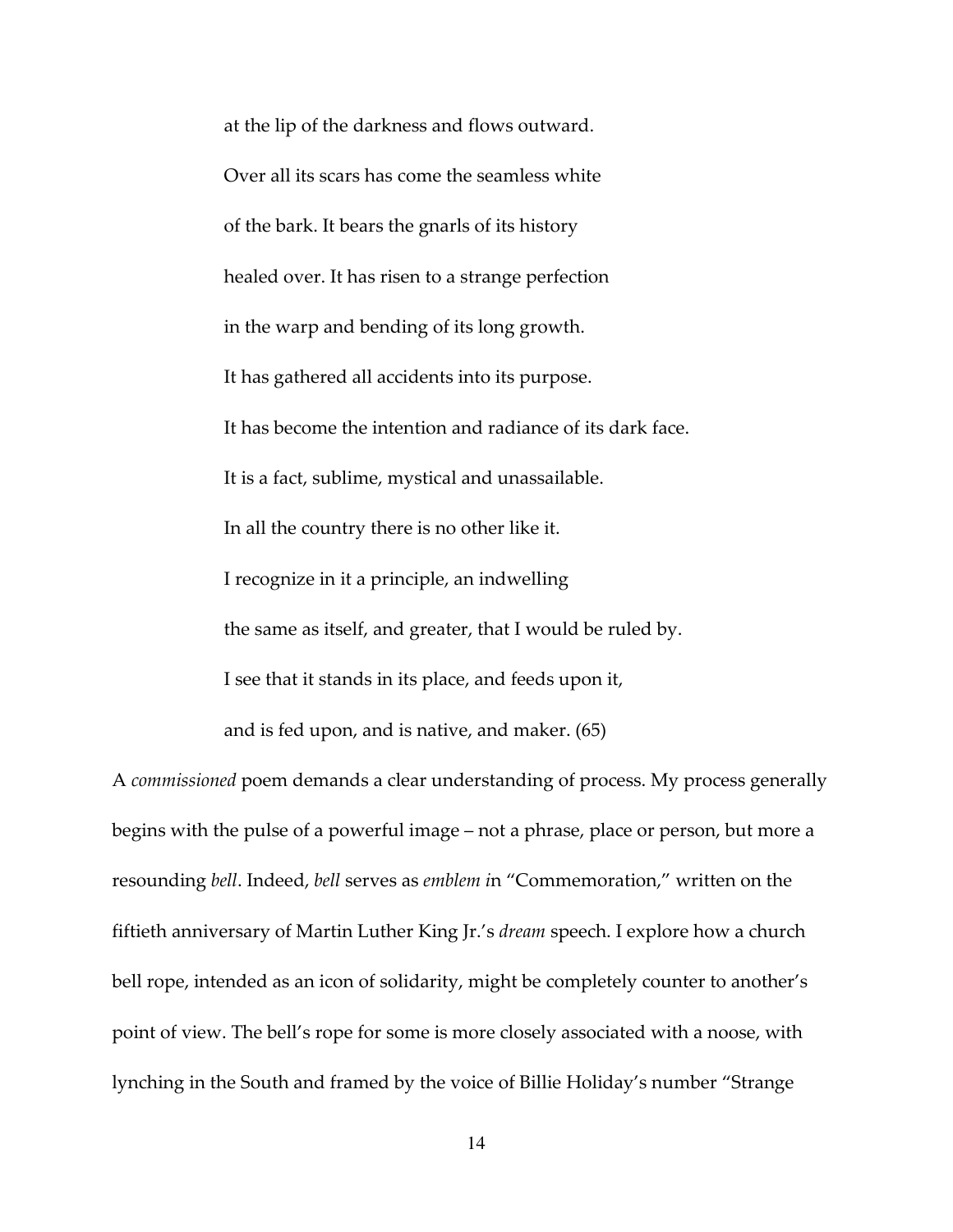Fruit." The poem's turn, therefore, represents a study of reality verses religious ideal, or even shallow tribute. The structure is *dream-awake*, *ironic*, *elegiac*, even—but surely emblematic.

 Richard Hugo calls writing prompts such as barn, bread, or a nationwide commemoration ceremony, "triggers" that should "trigger the imagination as well as the poem"(8). Hugo was perhaps one of the earliest poetry teachers I discovered through his essays in Triggering Town, the first person I read who was teaching the process of writing poems. I had worked in trial-and-error and vague notions of what was engaging until visiting his Town in 1980, my freshman year of college. Hugo reminds me still, as I approach every revision, "The words should not serve the subject. The subject should serve the words" (8).

#### Piecework: Poet as Archaeologist and Curator

In writing poems with an emblematic structure, it has been helpful to investigate the complex role of image, of "things," as viewed through a survey of modern American poetry, and beyond. Consider image through a continuum of modern poetry—with the orthodox Imagist movement sat down as manifesto by Ezra Pound on one end—and extending along the line to moderate, balanced practitioners including T. S. Eliot, H.D., Elizabeth Bishop, William Carlos Williams, Charles Olson, Galway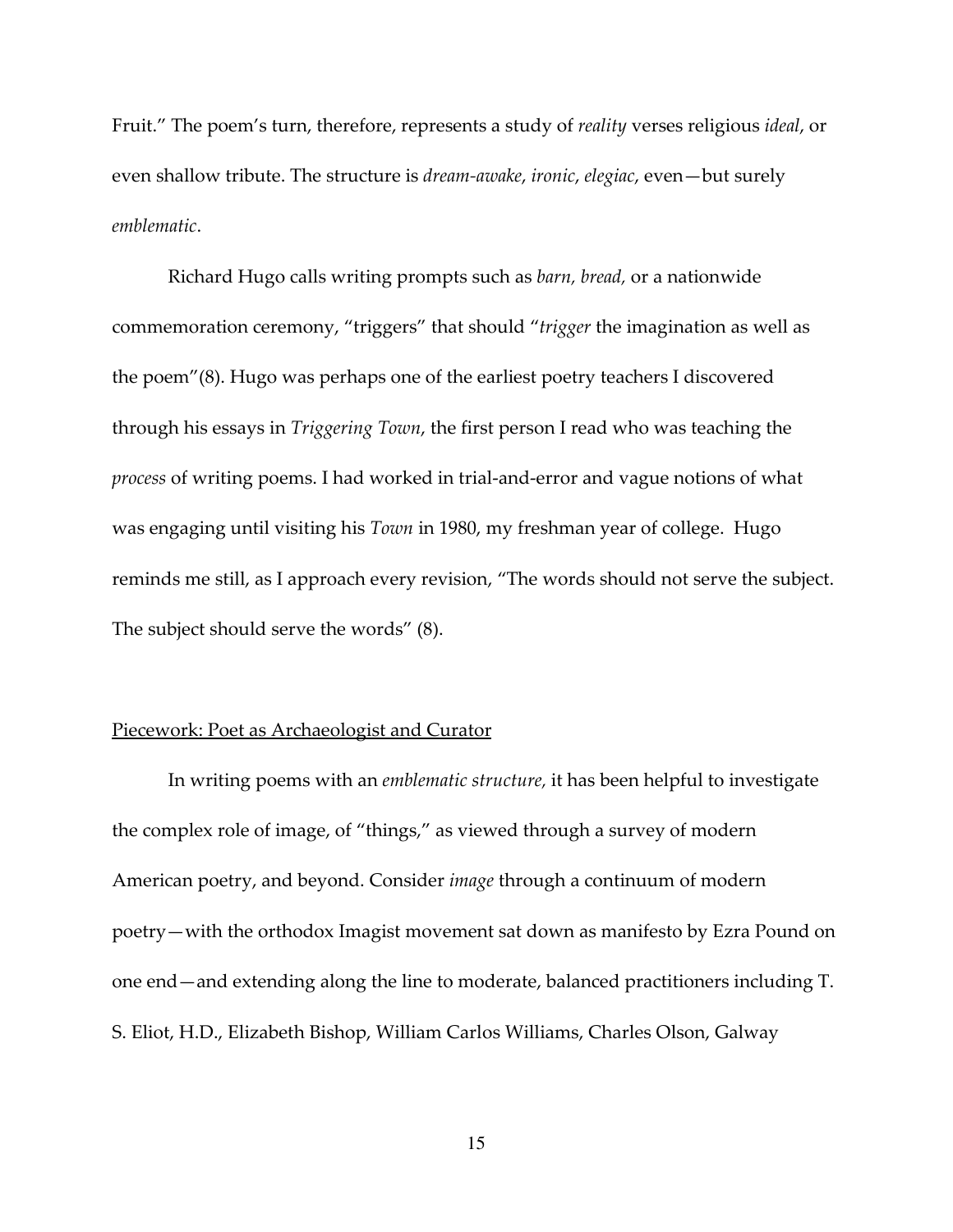Kinnell, Robert Pinsky and Naomi Shihab Nye. Of course, nothing in nature or reality is quite so tidy and linear.

Regarding Pound, Eliot, Bishop, Olson, and even Williams, their ideas in prose are now somewhat static, compared with the art of their actual poems. Their essays are bound in dusty books that are artifacts themselves, but their comments and convictions are worth review. We take their findings for granted the way we take new findings in any archaeology for granted because we have come to expect a fragmented skeleton, the handprint on the cave wall, the DNA in a late wife's comb. Any surprise of significance seems rare these days. We live in an ever more visual society with images viewed in fragments, pixels, albums, and media – and viewed with a million quick clicks. We hold a gallery, a natural history cabinet, a map of ancient ruins, and a flurry of emoticons in our palm. Our anthologies are online and hyperlinked at the level of a word or an author's name and we can run with scissors toward these with a goal to cut and paste it into our life's collage. In other words, our anthologies are fluid, less bound in glue and thread—and even place.

Our methods of digging for a sign of something intriguing in the compost are not Pound's methods of digging. The imagist vocabulary of today is more like Whitman's prophetic "multitudes" and there are many entry points. Fred Chappell describes modern poetics by evoking an Appalachian quilt in his essay "Piecemeal: The Longer Poem Returns." He is doubtful about whether the patchwork of images will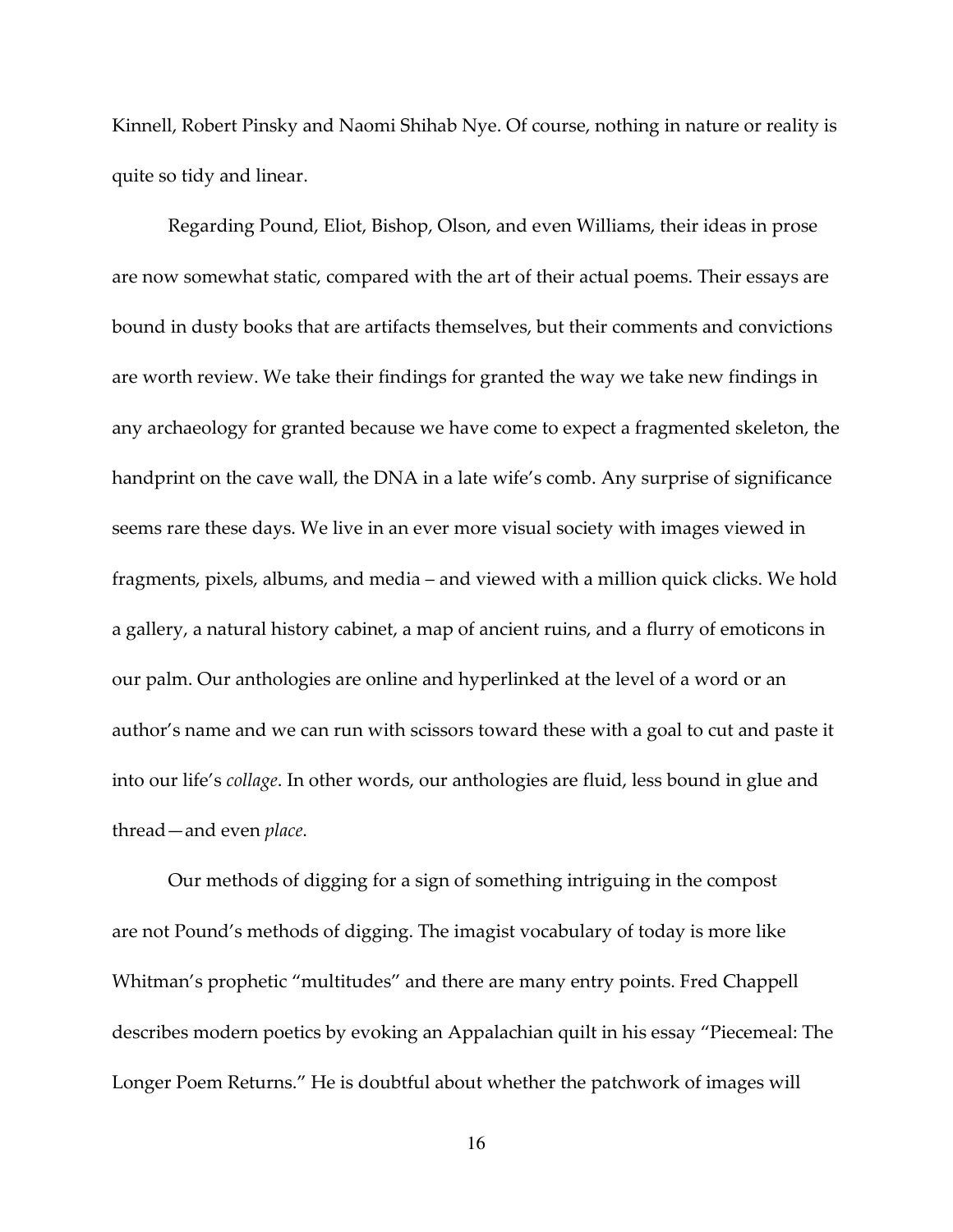hold up after many washings. He remarks, "contemporary poetry has never recovered from The Wasteland and The Cantos" (216)

> 'The fragments I have shored against my ruins': this phrase from Eliot's crazed and despairing Tiresias is almost too famous to bear repeating, yet it is too apt to overleap. The collage method that Pound and Eliot instituted has been as influential in poetry as its analogous procedures have been in plastic art and music. Picasso, Braque, Jean Arp, and Kurt Schwitters are but four masters who made their canvases and sculptures littorals of fragments, and Stravinsky described modernist musical structure as the "pulverization" of classical harmony. The fragmentation and subsequent recombination of familiar elements is one of the obvious hallmarks of Modernism. (Chappell 216)

The mosaic procedure "is alive and widespread" Chappell concludes, as if with a sigh; however, he also reminds himself (and his reader) that modern poetry, long or short, is "capable of producing a startling variety of tones and effects" (216).

 Chappell, known for narrative poems and stories honored by membership in The Fellowship of Southern Writers, sets this *piecemeal* work in opposition to "the oldfashioned way, with stories that have beginnings, middles, and endings." However, quilts by nature also hold a story in the tension of their parts and have utility and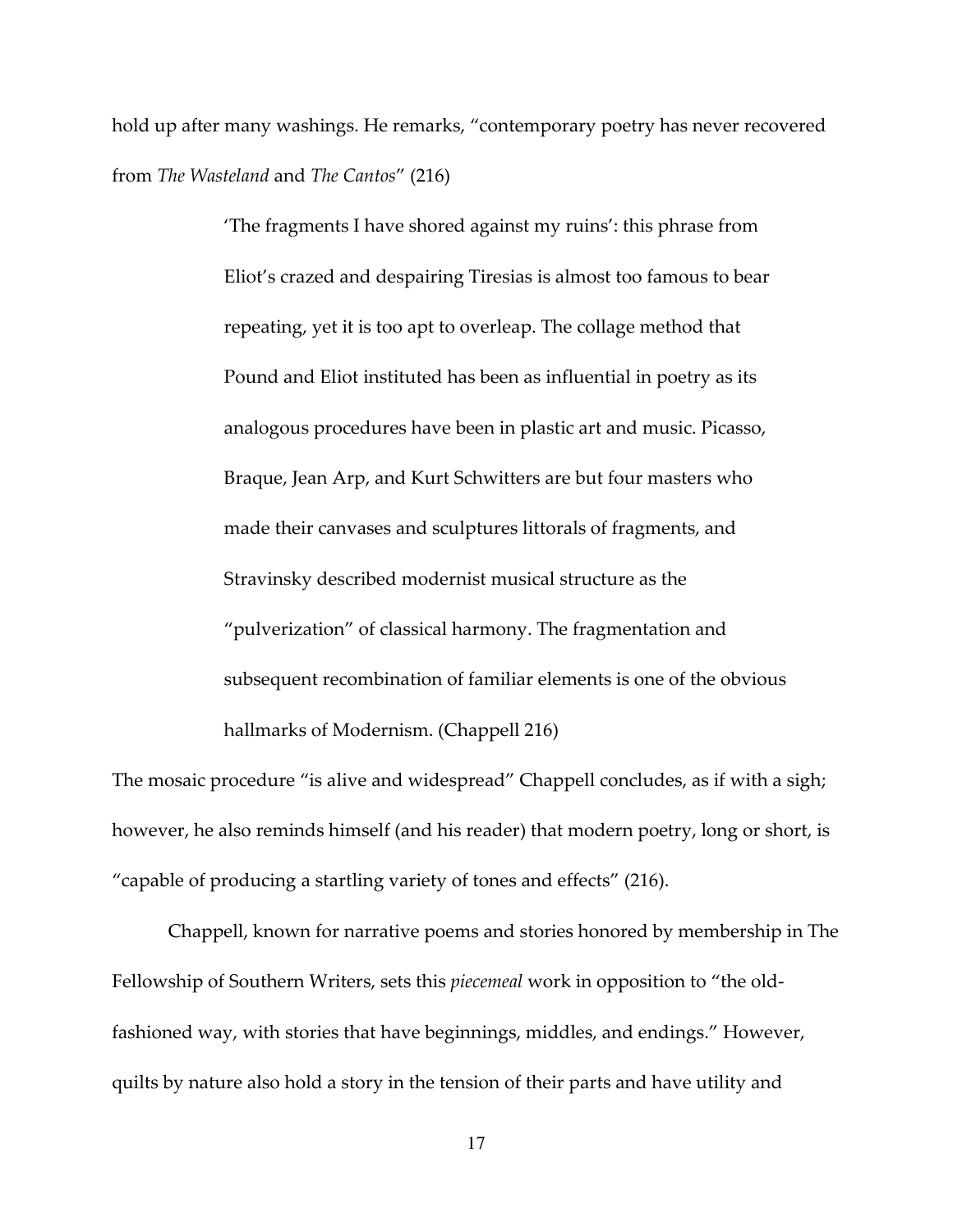beauty and a wholeness, notes anyone who has worn a thimble or been "tucked in." The quilt structure is not linear, even as elements of contrasting light and dark fabric move our eye as an oil or acrylic medium might. Piecework by nature holds multiple stories, are often made collectively by women in quilting bees, and move back and forth in time and generations depending on the selected swatch. Quilts are collage, sometimes bricolage, and only recently displayed as artifact and studied as a coded visual journal into the lives of ordinary otherwise anonymous women. I am particularly intrigued by the Gee's Bend collection of Alabama that now has a curator and a gallery schedule across the country. My poem "Variants: The Quilts of Gees Bend, Alabama" explores the improvisational quality of these quilts that transformed scraps and traditional named patterns into a wholeness of art, survival, psychology and utility.

 Chappell is not rigid in his criticism and concisely notes the response to his struggle with modern verse: "Only the continuous rearrangement of small motifs can give an accurate impression of current history." Other poets "have justified their use of fragmentation by calling up conceptions of psychology and physical science" (216). Reading Chappell, I am reminded of Rilke's reaction to a tedious display of artifacts in Italy discussed in his Letters to a Young Poet. It is 1903 and Rilke is writing a fifth letter to the young man describing the artifacts as "distorted," the exhibit as "over abundant relics of the past," though curated with "tremendous effort." He calls these "coincidental remnants of another era, which is not ours" and "over-rated." Italy, he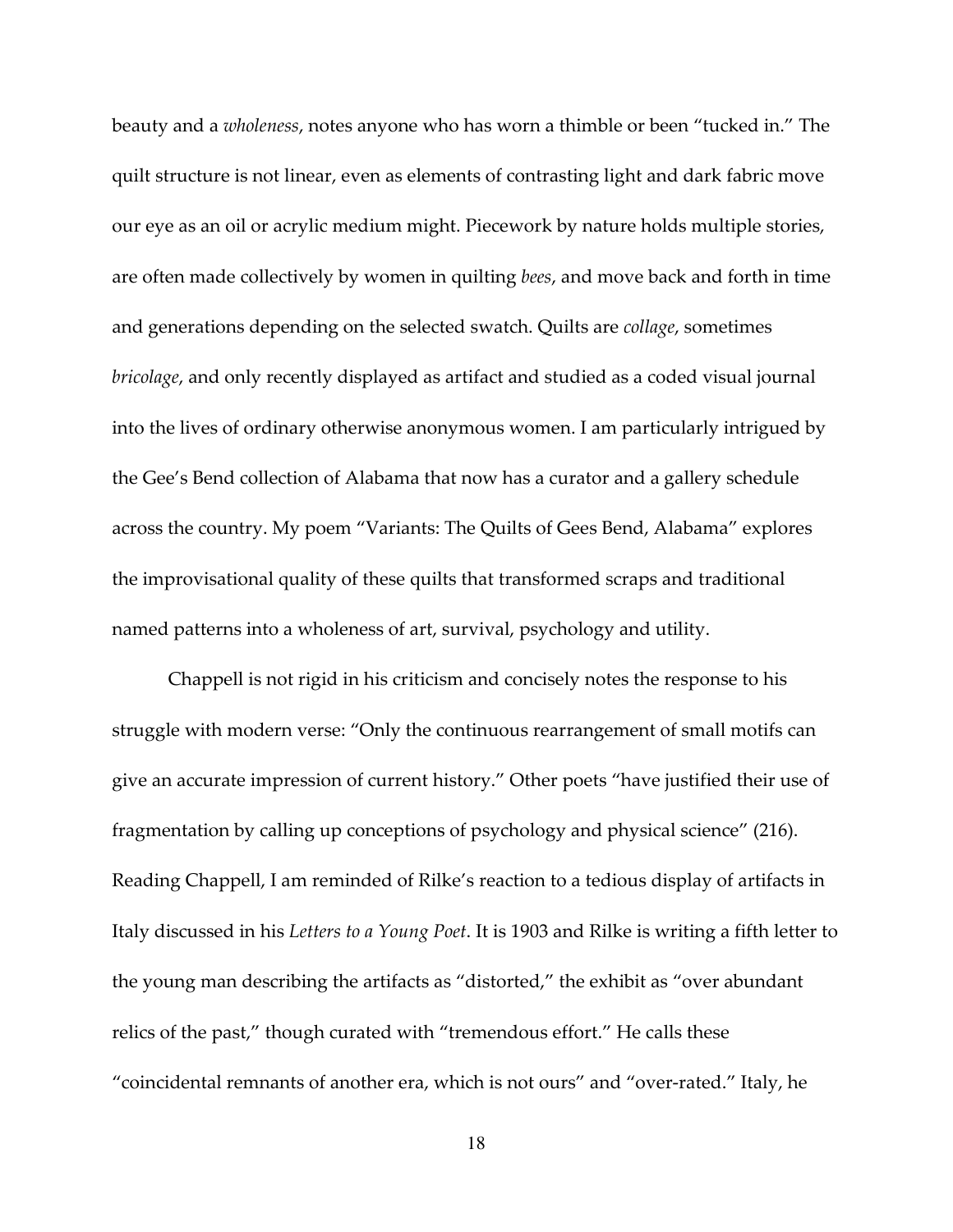reminds the young impoverished poet far away, "is not more beautiful than elsewhere" (Rilke 36).

 I would add that quilters and poets are particularly skilled in using the materials left for them to mend and recycle. The quilter's scrap bag is generally local, much like soil or vernacular language. Poets, in other words, do not set about to take scissors to a fresh large bolt, but are left with thread and needles to make sense of what is left, knowing from experience, time frays all things. Poets, like quilters, are good at repurposing, being regenerative toward age-old thoughts and motifs. Culture looks to their poets for "fresh language." Also, there are no straight story lines in nature, and archaeologists operate their field schools in a spiral. In other words, archaeologists do not dig straight down, and must bring with them many tools designed for tender sifting, to see what is there, not what they expect to find.

 We live in a fragmented world and few have the tribal knowledge of how to make a quilt or a poem or apply a solstice to a trauma. Reading Chappell's essay "Piecework" I am also reminded of novelist Tim O'Brien's notable piecework on the war in Vietnam, The Things They Carried. Noted by many as a blur of the genres of fiction, metafiction and autobiography, it also has an element of poetry. The Things They Carried is a catalogue of metaphor and metonym.

To continue this historic and ongoing conversation of shard, image and archaeology as it relates to poetics, I reach for Laszlo Géfin's work Ideogram: History of a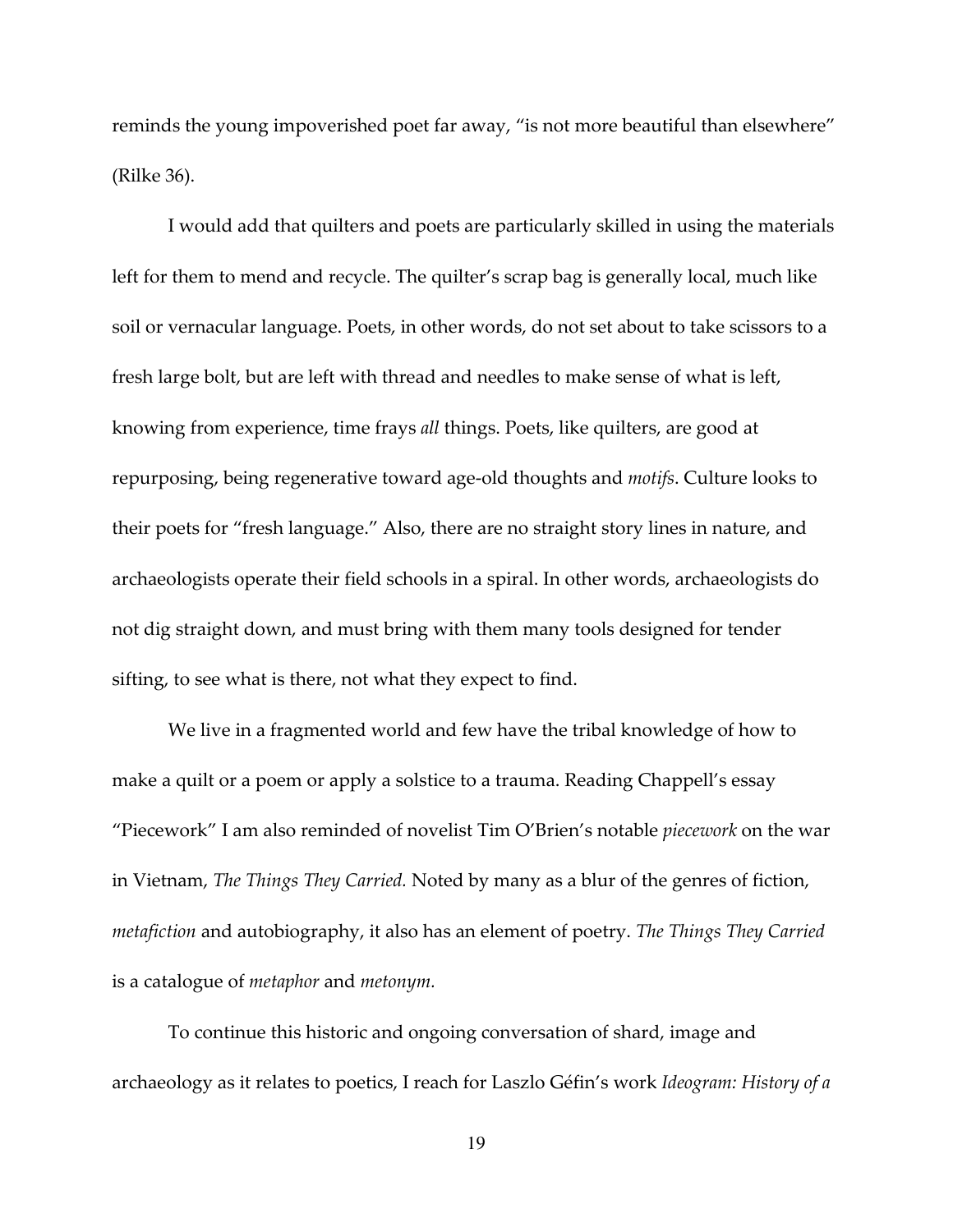Poetic Method. He writes that modern poets "have all been, to a greater or lesser degree, archaeologists" (3). Géfin's examples include:

> [William Carlos] Williams digging into archives to gather material for In the American Grain and Paterson, [Charles] Olson's literal digging up and laborious deciphering of Mayan hieroglyphs in Yucatan, [Gary] Snyder's "field work" in translating ancient Chinese poems from the original and his collecting of Hopi legends—all have in common the desire to unearth the natural foundation of human thought upon which a new poetics and poetry may be constructed. The entire modernist movement in all the arts is inseparably tied to such "digging," and in fact cannot be understood without it. (3)

T. S. Eliot noted that Pound could best be understood when he was being "archaeological." Ironically, Eliot notes, this is when he is most original (Eliot 11); Pound's poems were adept a re-creation. Eliot embraced the field school methodology as a modernist gesture of doing away with romantic notions of "originality" in poetry explains Géfin (4). He points out that Pound was the most outspoken about the need to move away from the traditional *metaphor* toward a *vector of ideograms* with their "intuitive affinity for description by particulars" (4). Pound wrote: "The image is more than an idea. It is a vortex of cluster of fused ideas and is endowed with energy" (Dove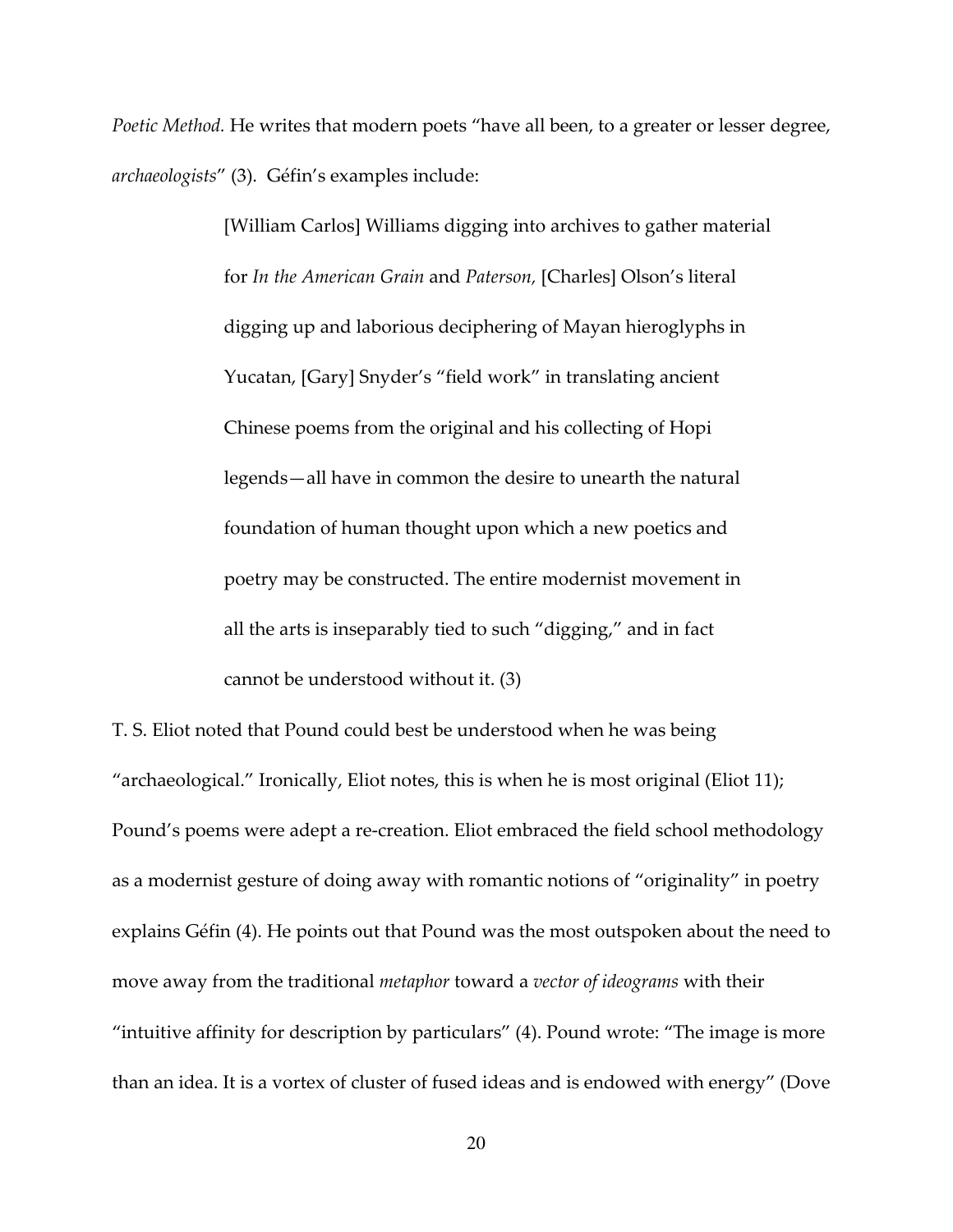xxxvi). My framing of the ideas of Eliot and Pound(and other poets) as archaeologists working in a field school might help us understand their common bond with the shard as a revelatory experience, and their differences in techniques and tools used in sifting the broader context.

 Rita Dove performs the role of both archaeologist and curator, in her relatively new role as anthologist. Her introduction to The Penguin Anthology of Twentieth Century American Poetry is a concise and frank look at the continuum from Pound to Williams. Pound had "infectious visionary zeal . . . before hunkering down in Mussolini's Italy," says Dove candidly (xxxvi). Place and displacement surely affected Pound.

 Pound, however dominant, was not the only voice demanding exploration of the thing, of image. Williams pushed his red wheelbarrow. Archibald MacLeish implied the wheelbarrow should be allowed to just "be" and not "mean." Hilda Doolittle—whose very name became a shard as H.D.—and who was once the fiancé footnote for Pound, sought a "feminine response"(Dove xxxvi). A miffed Pound referred to H.D. diminutively as "Imagiste." The name calling to discredit did not stop there. In a popular published essay, Bly pejoratively called Pound's poems mere pictures. Today we have Bob Dylan pushing a wheelbarrow through his lyrics looking for love, or at least a crude piece of love in a world where he reminds us "everything is broken." Williams' metaphor with its dynamic wheel keeps getting reinvented, keeps turning,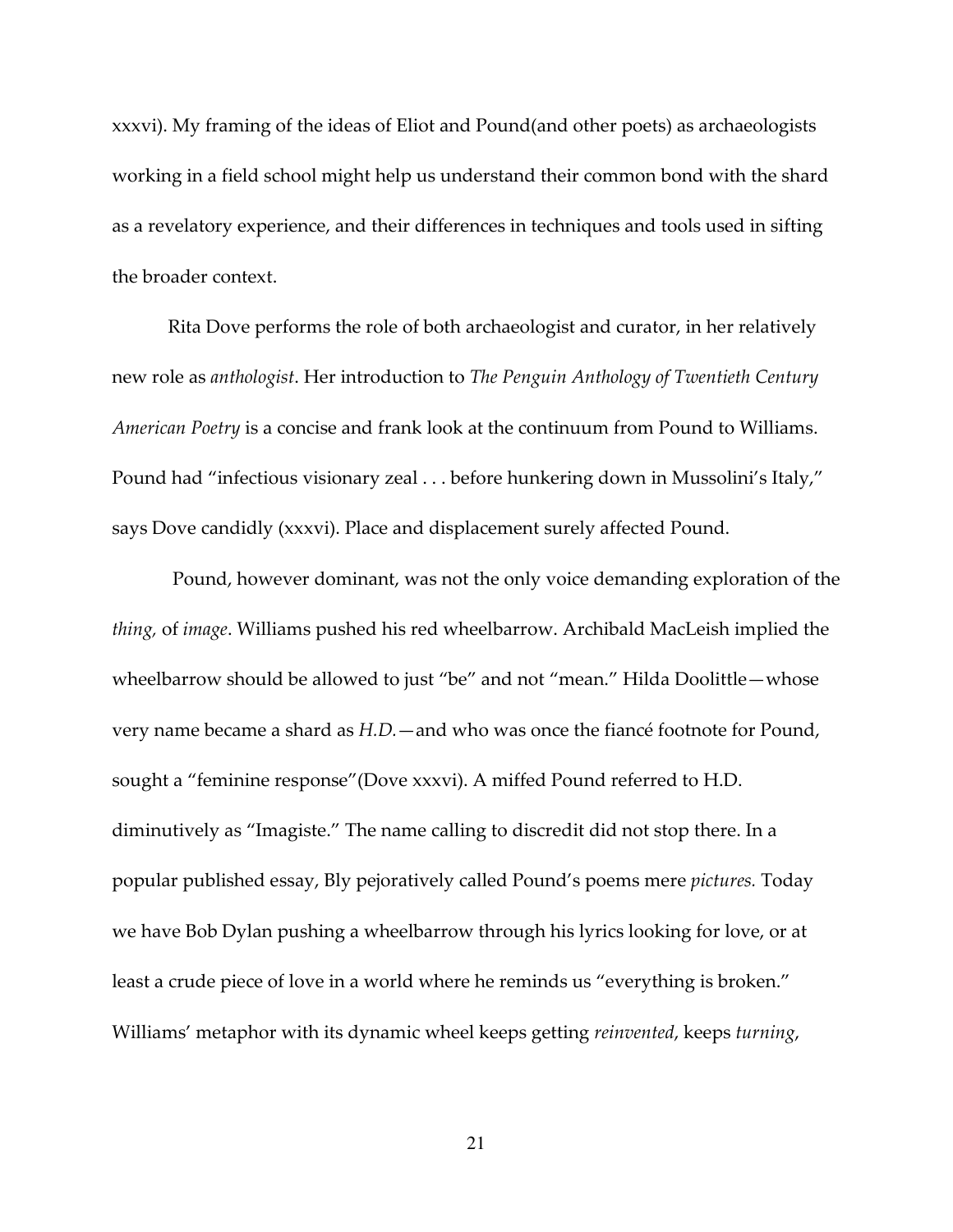keeps hauling the compost. The wheelbarrow image turns up in my poem "Flea Market."

 Pound's insistence that "an image is not reproduced as reality but as a construct, charged with visions of history, cultural allusions, the collective unconscious, and inscribed with the existing sociolinguistic palette" now sounds like he is overstating the obvious. Dove notes his manifesto failed to take hold primarily because it was vague (xxxvi)—but perhaps vague just enough for T.S. Eliot to find some common ground to dig. Today, modern poets and readers are immersed culturally in frames of archaeology, evolution, psychology, Carl Jung, and Joseph Campbell's interpretations of myth and archetype.

 Dove notes that vagueness wasn't Pound's (or H.D.'s) biggest sin. The tendency to "lose oneself in a single mythology" was their weakness. For example, H.D. became obsessed with ancient Greece and Pound with the puzzle of Chinese characters. Pound's faulty thinking, said Dove, also stemmed from: " the immersion in many traditions, concomitant with an abdication of responsibility, which perhaps later contributed to his mounting irrationalism, anti-Semitism, and anti-American rants" (xxxvii).

 In his 1962 essay, "A Wrong Turning in American Poetry," Robert Bly scathingly described Pound's demand for pure objectivity as "astoundingly passionless" (Dove xxxvii). Bly was turning more toward Spanish-language poets such as Federico Garcia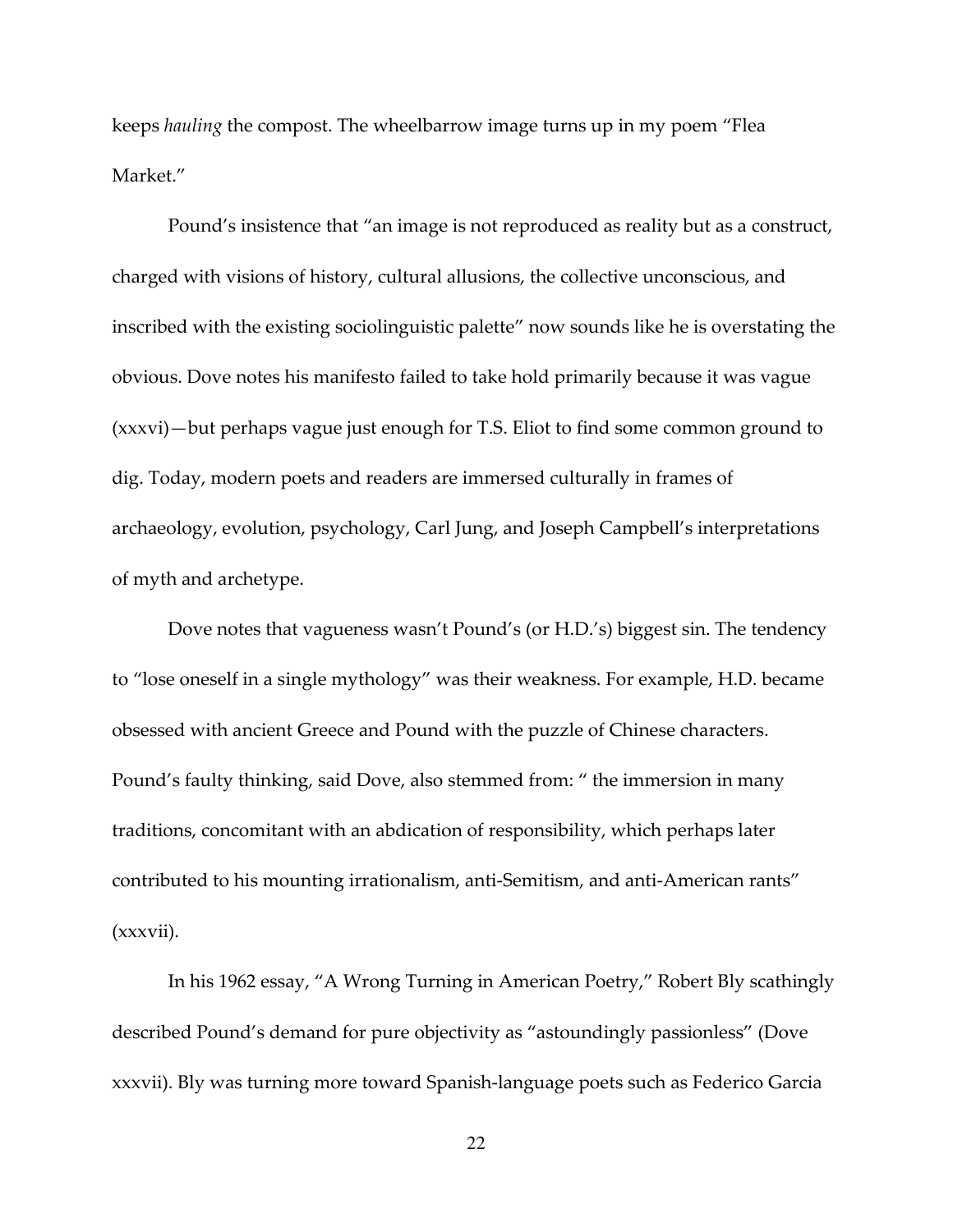Lorca and Czech poet Rainer Maria Rilke. It was Rilke who told a generation of younger poets through his famous letters to "go into yourself" to find images. "For the creative artist there is not poverty – nothing is insignificant or unimportant"(Rilke 10). Those who were listening include:

> W.S. Merwin's 'rain with its bundle of roads,' Russell Edson's stone that will not consent to be owned. The poems of Mark Strand and Charles Simic played out their dream logic in psychic terrain where the method of narration was often the parable: Simic wrapped the nightmarish experiences of his Serbian childhood into the iconic tropes of folklore while Strand went deeper, un-imagining the self against a landscape as starkly drawn as a Hopper painting. (Dove xiviii)

What emerged for Merwin, Strand, Simic and painter Edward Hopper was the result of both external place and internal synthesis. Place alone is not enough; poetry requires we internalize our place, to embed ourselves like a shard in mud that cannot exist unchanged. Rilke says, "As a result of this turning inward, of this sinking into our world, poetry should emerge" (Rilke 11).

 Ecology seems to be where modern society is currently most lacking in connection or focus, with *ecology* being the prime example of *holism* that's as old as Aristotle. The Greek philosopher Aristotle first set down the idea that the whole is greater than the sum of its parts. Holism is what literary critic Wimsatt described in his concrete universal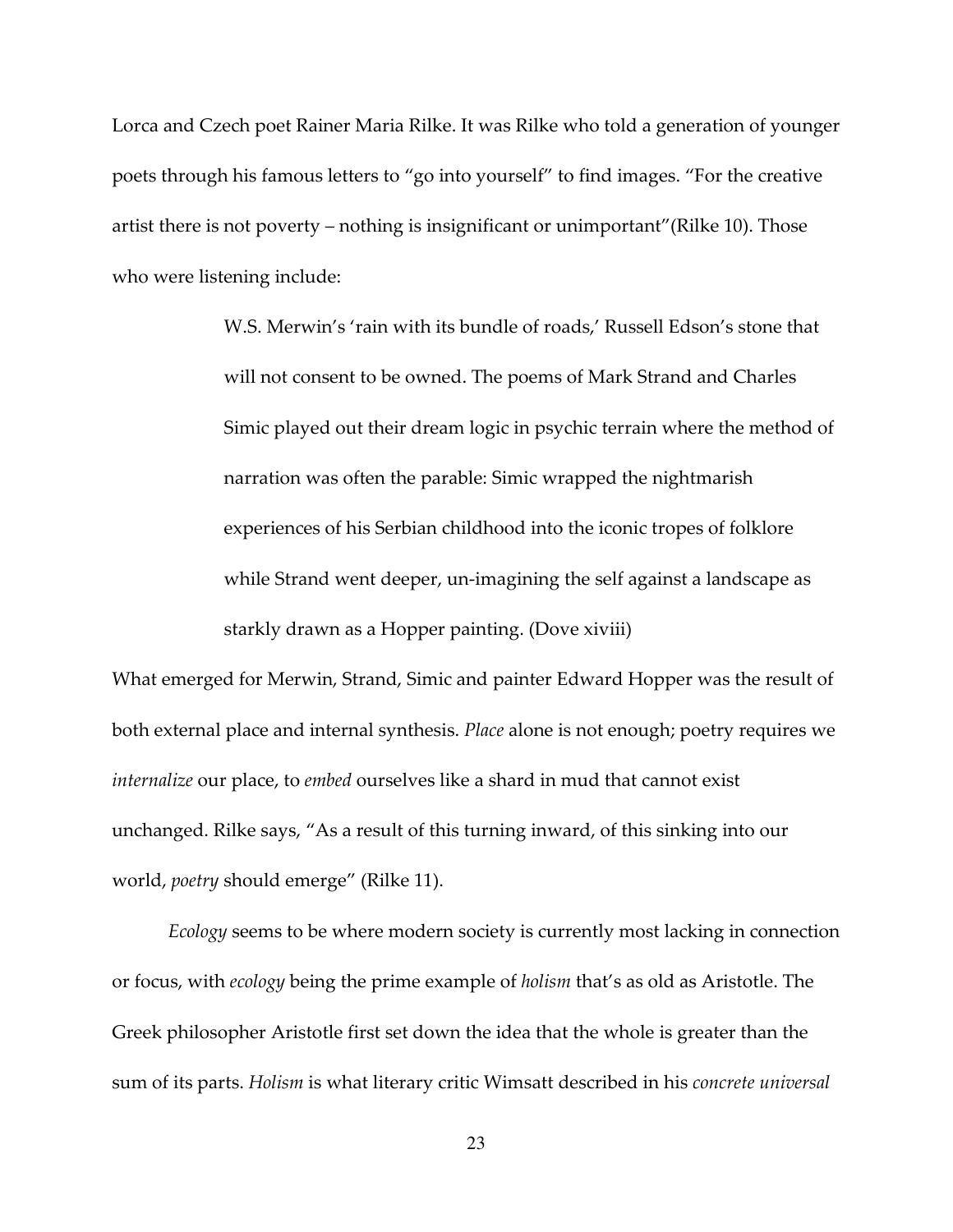theory that explores how specific or general (concrete or universal) a verbal representation must be to achieve a particular effect on the reader or audience (Wimsatt 74). Again, as Voigt earlier noted, structure, and not the author's intent or theme, allows us to see a poem as whole. Holism has ancient roots but certainly modern insight gained from Charles Darwin's study of evolution: the tendency in nature to form wholes as systems, cycles and orbiters.

 William Carlos Williams, "a twentieth-century literary Everyman," moved away from Pound for political reasons, but mainly because he was on a quest journey for a "uniquely American variable beat, improvisational cadence" (Dove xxxvii). The idea that we move from the local to the universal, the concrete to the abstract, the small to the sublime, was perhaps grounded in the physician's unique understanding of the systems of the human body, of these as an imitation of nature. Williams concluded his artistic expression should also be grounded in the local, and this was not an intellectual idea, but was one that surely came from the poet's actions and experience as he "jotted down lines between patient consultations and hospital visits, claiming that medical training had sharpened his observational skills" (Dove xxxvii).

 In Ideogram, Géfin expands William's ideas about grounding of even the most general ideas in local culture :

> General ideas, if they are to be living and valid, to some extent depend on local cultures. It is in the wide range of the local only that the general can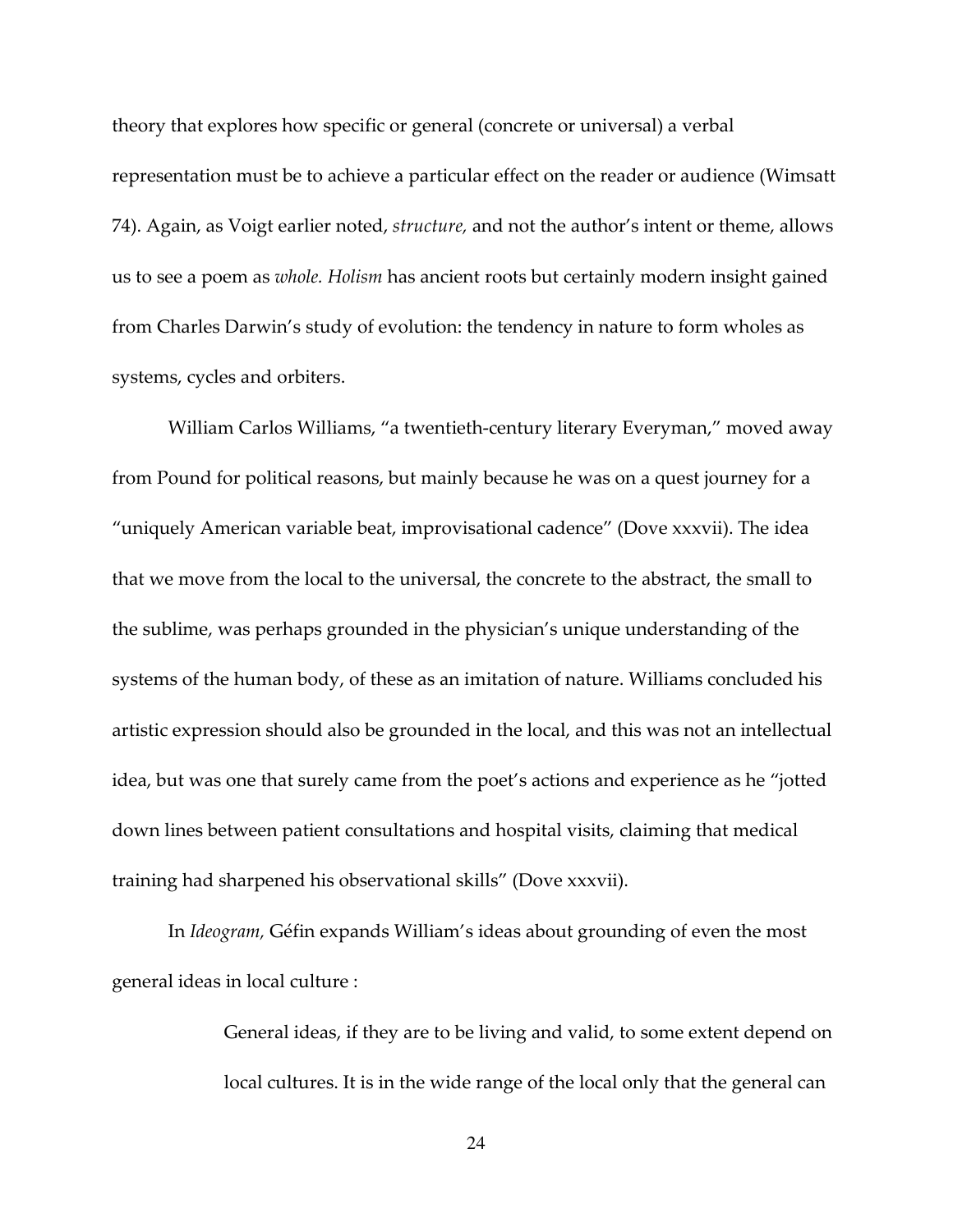be tested for its one unique quality, its universality. The flow must originate from the local to the general as a river to the sea and then back to the local from the sea in rain. (69)

Géfin underscores Williams idea that the poet does not copy nature, but imitates its movements, actions and turns (69).

 Williams, who we certainly credit as being fluent in the language of image, found Pound's ideas became limiting—and unnecessarily so. If poetry imitated art and was not merely Hamlet's "mirror held up to nature," it must be *dynamic*—it must have a pulse, a kinesthetic nature, an arc of a single or multiple turns. Pound's precise "Imagism" was often deemed static with the utility of a snapshot—too objective to engage an audience, implied Bly (Dove xxxvi). This juxtaposition of the shard in the compost is the situation of archaeology and contemporary poetry. In his book Imaginations Williams asserts or clarifies that imagination, "does not tamper with the world but moves it" (150). I have concluded, like Williams, that the human cognitive process is essentially isomorphic, or equal, to natural process. We discover nature within our being, our actions. This is the intellectual and mathematical equation that I have interpreted for those close to me by saying, "I feel most alive when I am writing a poem."

 Williams moved modern poetry in the direction of an ecological imperative, noting poetry was re-creational and dynamic within a context. He also moved Charles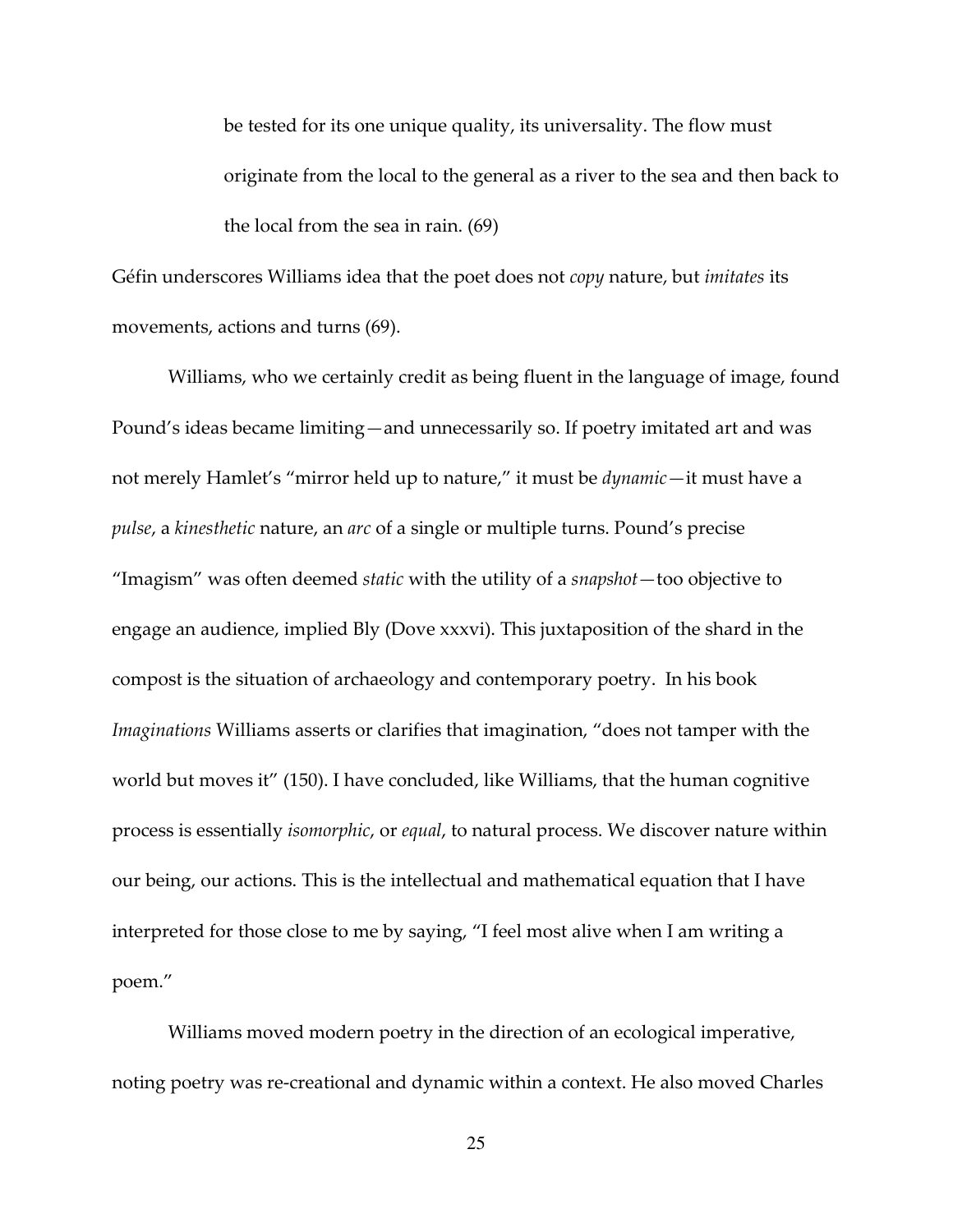Olson, and more recently, Jed Rasula. This Compost, Rasula's seminal work explores the poet as librarian, archaeologist, field worker and curator.

 Artists across all disciplines were approaching shards in the compost. Sometimes these archaeologists were disoriented, confused themselves about the origin, top, bottom, edge or age—or just exactly what they were looking at. Indeed we are often left with the shard of cc, carbon copy, in a sense. Chappell notes that just as poet William Carlos Williams offered "Thirteen Ways of Looking at a Blackbird," we have Stravinsky's "Sacre du Printemps" and Picasso's "Les Demoiselles d'Aviguon" (Chappell 3). Marianne Moore, who said, "It is human nature to stand in the middle of a thing," was mentor to Elizabeth Bishop who Dove aptly points out, "managed to chisel the universe into pixilated uncertainties" (xl). Bishop, and many women who followed, wrote in a kind of code about the unique feminine vortex. After World War II, a new catalogue of images emerged in the compost of American poetry including the industrial blue-collar imagery of Philip Levine's Detroit, Richard Hugo's "scarred facades of Montana mining towns," and the winter "hermits" of Robert Bly's Minnesota (Dove xlii).

 Chappell is wise to remain skeptical of the contemporary curator's tedious catalogs and to note the difficulty in applying criticism to poetry's longer, fragmented poems. "The scraps turn out to be red herrings" to any reader's "detective work," cautions Chappell. He adds: "We scan them with an inevitably frustrated curiosity and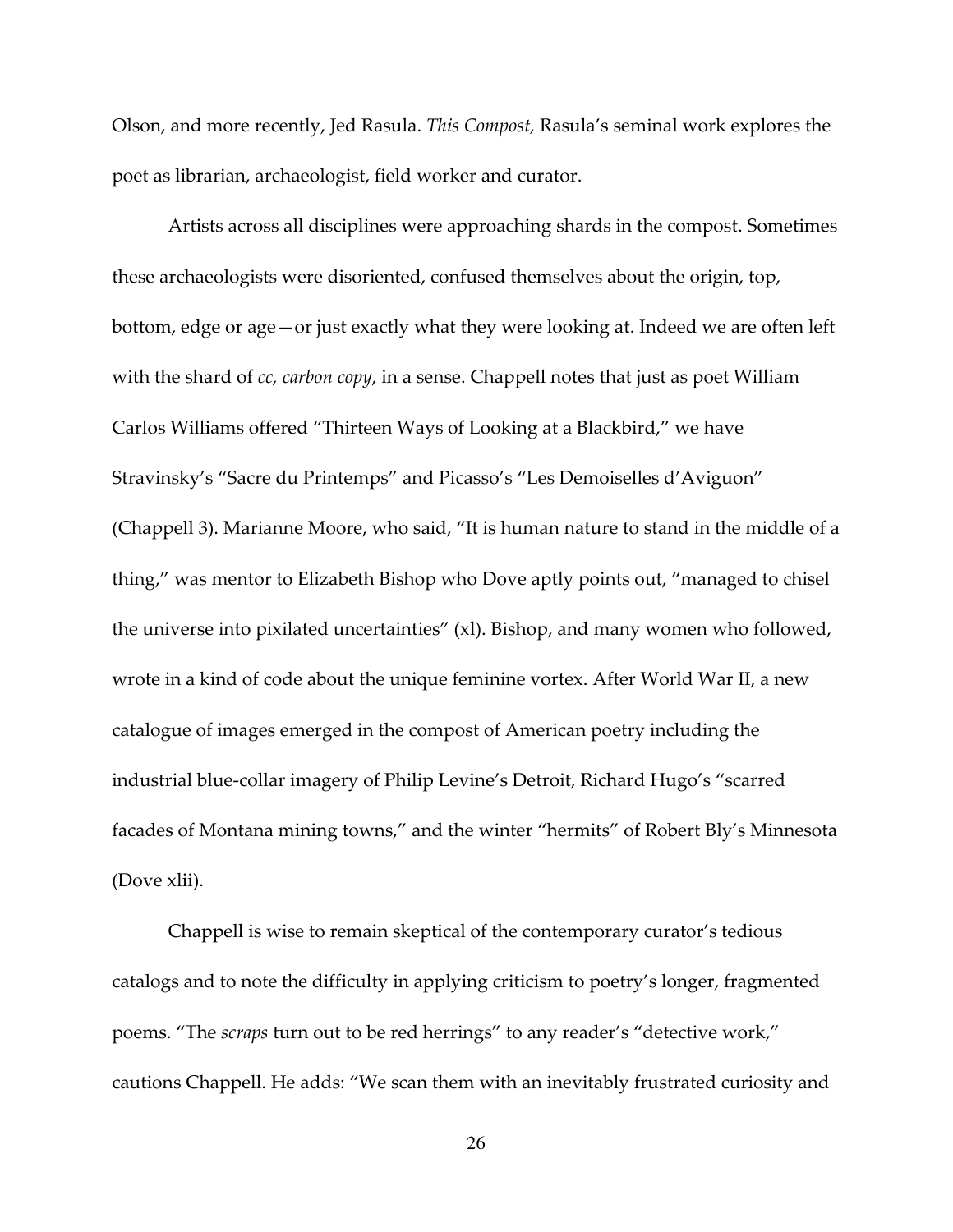no emotional engagement." Yet, he concludes that certain passages arrest attention with a strange mournfulness such as Pound's (and other poets') "massy confused work." "Hints, whispers, wisps, shards, scraps, sighs – whatever can they add up to? Can a poet make an effective poem out of mere echoes" (219) ponders Chappell?

 There's no clear or short answer to Chappell's important question and concerns about the parts and the whole and the tensions between these. There is a demand on the writer, critic, publisher and reader to explore contemporary poetry with new understandings of how structure, tension as transformation through language can work as *synergy*. Rilke turns the young poet's attention to nature as the source of *synergy*:

> If you will stay close to nature, to its simplicity, to the small things hardly noticeable, those things can unexpectedly become great and immeasurable. No experience was too insignificant – the smallest happening unfolds like destiny. Destiny itself is like a wonderful wide tapestry in which every thread is guided by another thread, and held and carried by a hundred others. (Rilke 24)

Poets must keep turning new ground, because the compost under our feet now has so many layers, so many remnants, and admittedly, few who reach for the handwork of the spade's sharp point, who notice, as in take note.

 In 2008, Robert Pinsky's poem, "Poem of Disconnected Parts," emerged in his collection Gulf Music—and emerged again as a shard in an anthology elevating poetry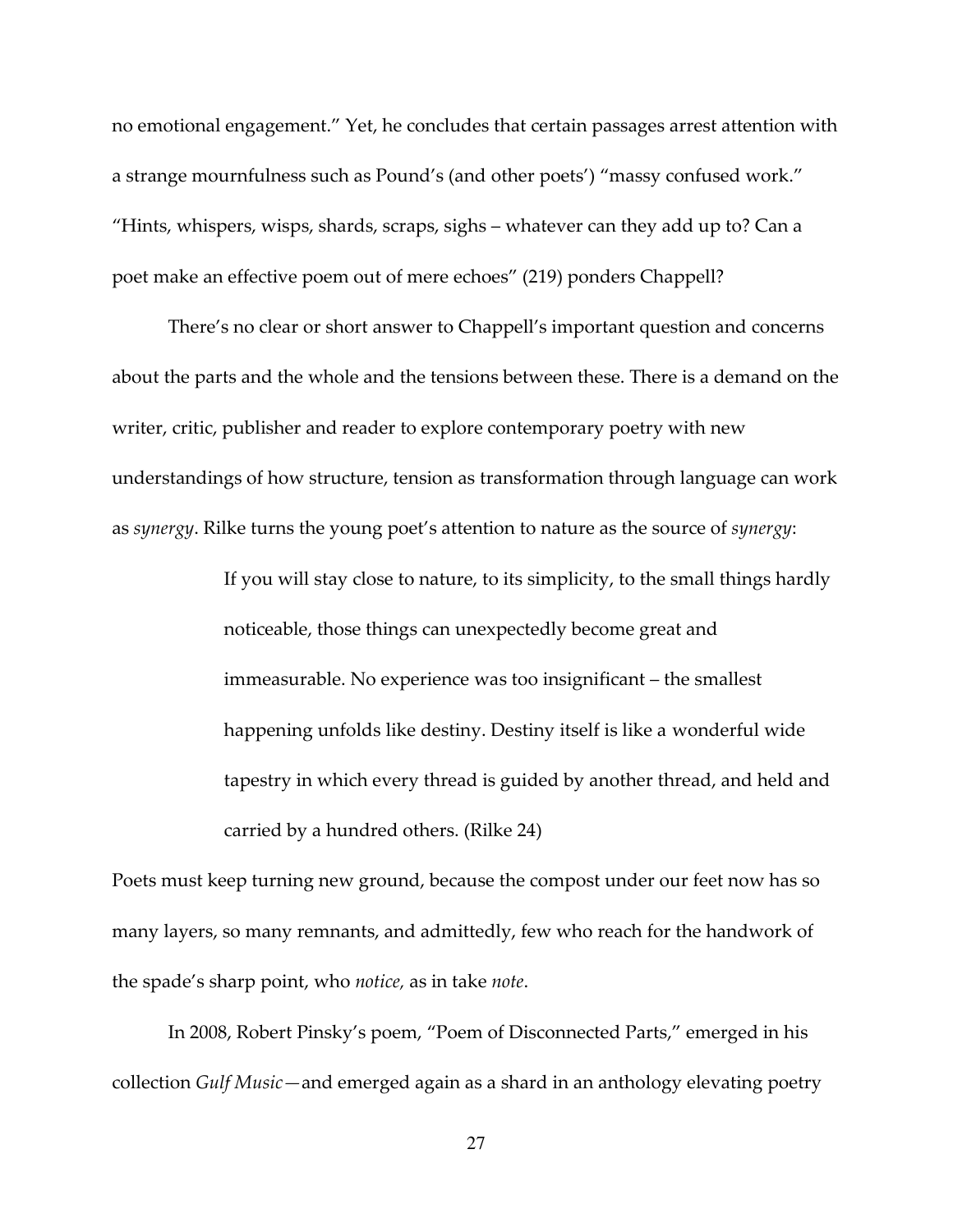of engagement. Editors, or curators, Ann Keniston and Jeffrey Gray note that such sociallycommitted work is free from the stance of witness associated with Carolyn Forche's Against Forgetting (6) and that "Many of these poems directly challenge the authority of the poet as witness" (9). "These poems juxtapose source materials sometimes to mount a critique of them but just as often to achieve a sense of lived reality through them" (12). Naomi Shihab Nye speaks directly of "weapons of mass destruction" and "awe" (as in "shock and awe" as a military modus operandi) in her poem "Dictionary in the Dark" (149). "Other poems open up a large diachronic view: they temporally juxtapose the present and the past in ways that imply not only analogies between these two moments but continuities through history" (12). ). Keniston and Gray write:

> The long poem or sequence also recalls modernist modes. But length in the poems seem to serve different purposes than it did for Whitman or William Carlos Williams. Kinnell, for example, incorporates catalogues not of abundance but of trauma and deprivation. (14)

Pinsky's poem also reminds me of Kinnell's "When One Has Lived a Long Time Alone." Pinsky's "Poem of Disconnected Parts" is worth a close review as an example of a contemporary poem that seeks to transcends its fragmentation, to be experienced as a whole by circling back to the ancestors. The movement of Pinsky's poem, Williams and Rilke would likely agree, imitates nature in its movement, turns, and what Keniston and Gray aptly call "friction" (15).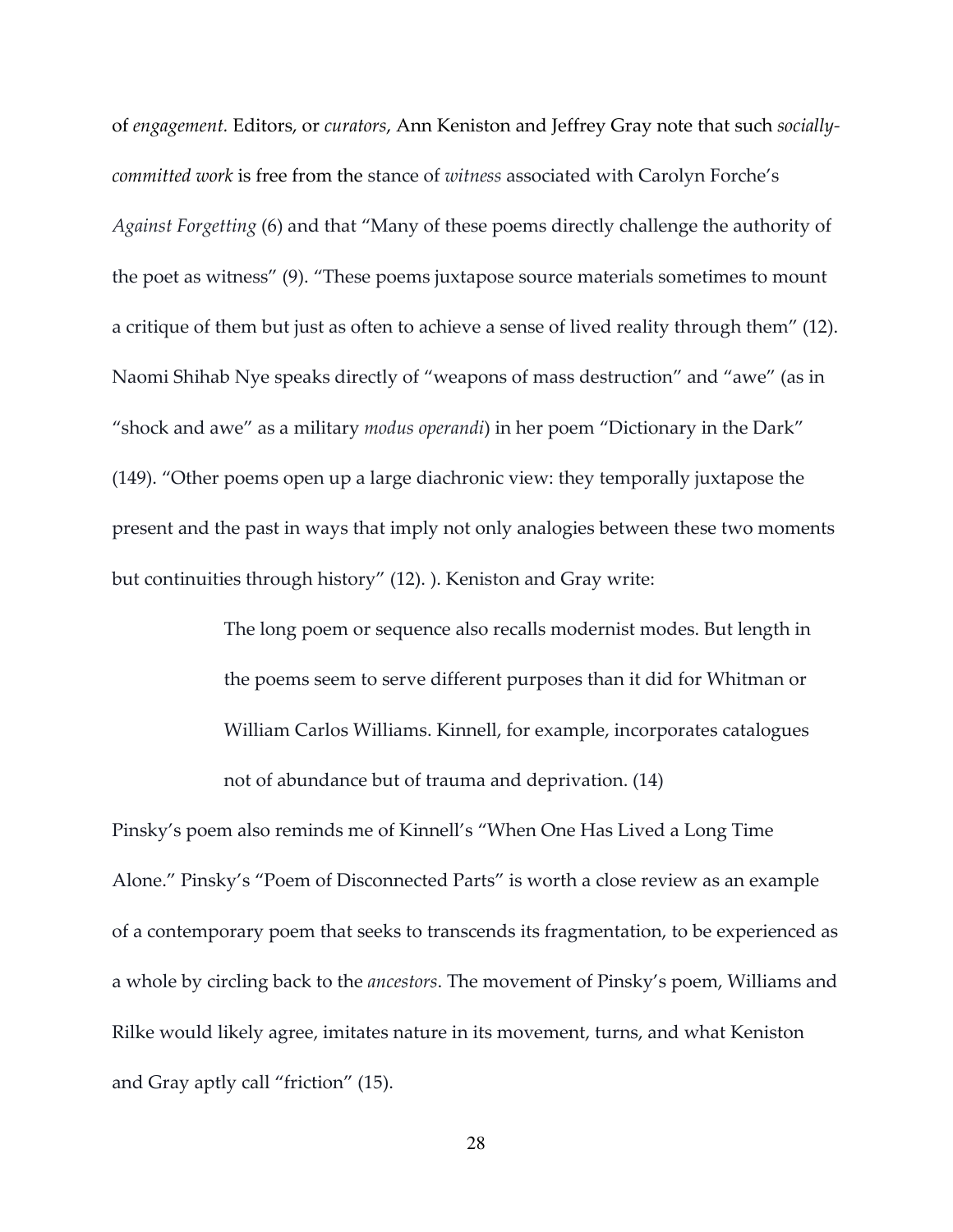While accurately titled "disconnected," Pinsky's poem is not "unconnected" (Keniston 243). The poem opens with the *dig site* of Robben Island. Those who scratch the surface of the poem will recognize this as the locale where Nelson Mandela was imprisoned by the South African regime during apartheid. Apartheid is by nature a disconnect. The poem, however, connects us to another place and time, another prison in Argentina, where the torturers demanded to be called "Profesor." Apartheid, it seems, gets assimilated many places, by other names—by language. Pinsky says that the poem is his "pledge of allegiance to attention, to memory: allegiance to the ancestors" (Keniston 243). Pinsky's poem ends with the words of a South African Zulu sangomo, or ancient, ancestral spirit. Pinsky reveals that while visiting South Africa, his Zulu host took him to a kind of archaeological landscape, a dig, with a traditional seer. He was told by his guide, "In our Zulu culture we do not worship our ancestors: we consult them." Pinsky says, "my poem and I are in history, not above it or outside of it" (Keniston 243).

> ROBERT PINSKY Poem of Disconnected Parts

At Robben Island the political prisoners studied. They coined the motto Each one Teach one.

In Argentina the torturers demanded the prisoners Address them always as "Profesor." (sic)

Many of my friends are moved by guilt, but I Am a creature of shame, I am ashamed to say.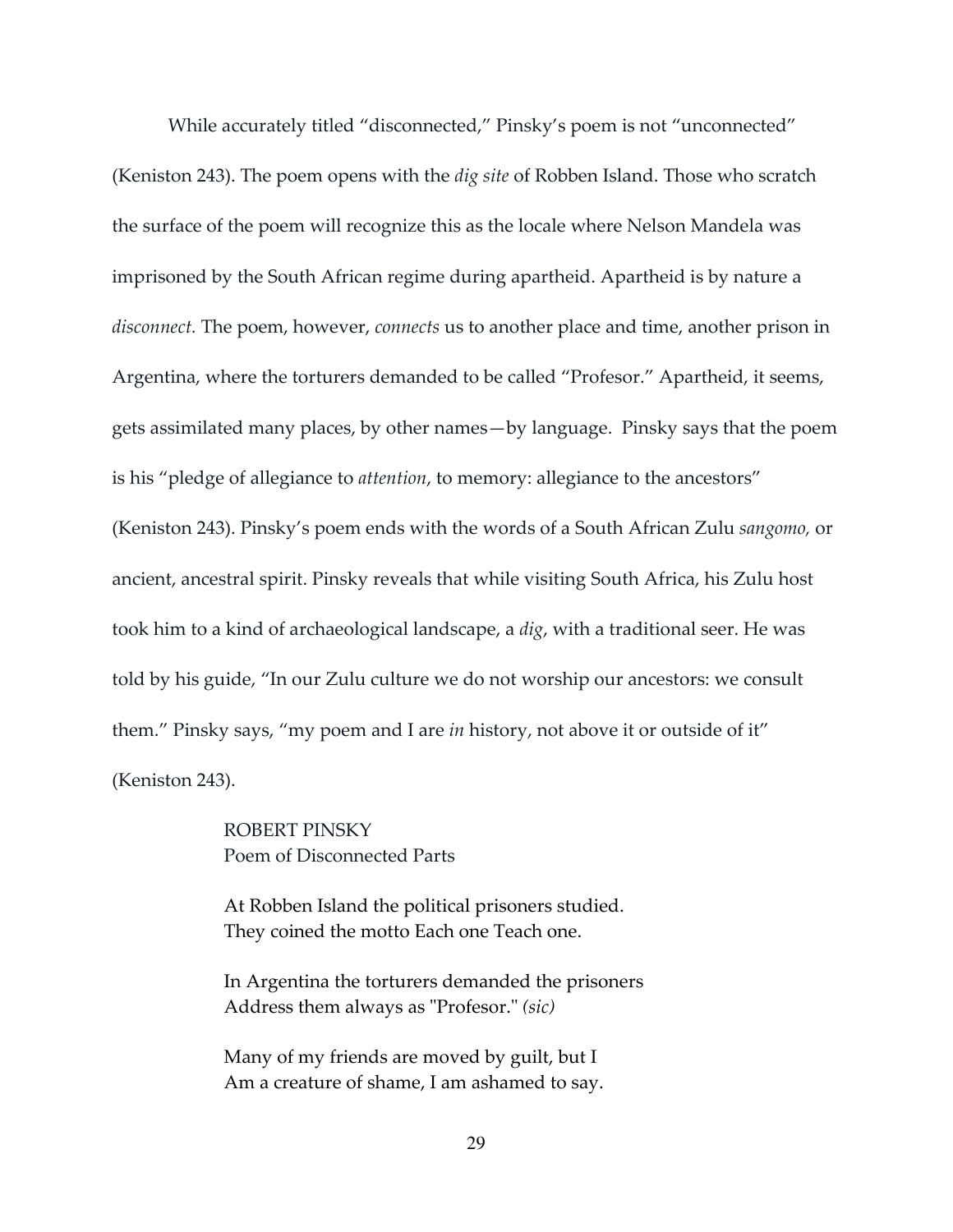Culture the lock, culture the key. Imagination That calls the boiled sheep heads in the market "Smileys."

The first year at Guantanamo, Abdul Rahim Dost Incised his Pashto poems into styrofoam cups.

"The Sangomo says in our Zulu culture we do not Worship our ancestors: we consult them."

Becky is abandoned in 1902 and Rose dies giving Birth in 1924 and Sylvia falls in 1951.

Still falling still dying still abandoned in 2006 Still nothing finished among the descendants.

I support the War, says the comic, it's just the Troops I'm against: can't stand those Young People.

Proud of the fallen, proud of her son the bomber. Ashamed of the government. Skeptical.

After the Klansman was found Not Guilty one juror Said she just couldn't vote to convict a pastor.

Who do you write for? I write for dead people: For Emily Dickinson, for my grandfather.

"The Ancestors say the problem with your Knees Began in your Feet. It could move up your Back."

But later the Americans gave Dost not only paper And pen but books. Hemingway, Dickens.

Old Aegyptius said, Whoever has called this Assembly, For whatever reason—that is a good in itself.

O thirsty shades who regard the offering, O stained earth. There are many fake Sangomos. This one is real.

Coloured prisoners got different meals and could wear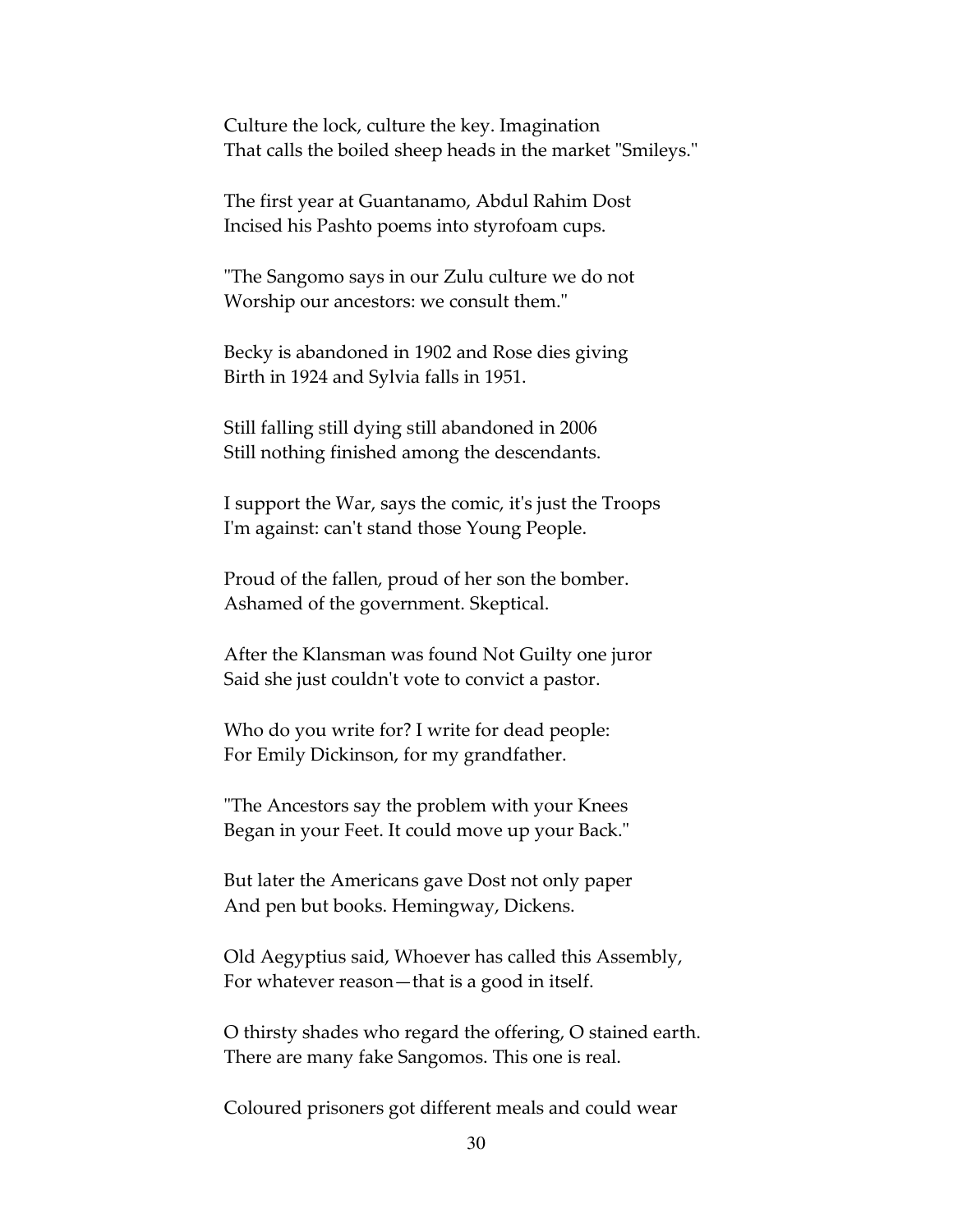Long pants and underwear, Blacks got only shorts.

No he says he cannot regret the three years in prison: Otherwise he would not have written those poems.

I have a small-town mind. Like the Greeks and Trojans. Shame. Pride. Importance of looking bad or good.

Did he see anything like the prisoner on a leash? Yes, In Afghanistan. In Guantanamo he was isolated.

Our enemies "disassemble" says the President. Not that anyone at all couldn't mis-speak.

The profesores created nicknames for torture devices: The Airplane. The Frog. Burping the Baby.

Not that those who behead the helpless in the name Of God or tradition don't also write poetry.

Guilts, metaphors, traditions. Hunger strikes. Culture the penalty. Culture the escape.

What could your children boast about you? What Will your father say, down among the shades?

The Sangomo told Marvin, "You are crushed by some Weight. Only your own Ancestors can help you." (Keniston 154-56)

"Only your own Ancestors can help you," the ancestral voice tells the poet, and the reader who is also listening. We are crushed by "some weight"– while open to many interpretations – can surely mean the avalanche of image and language as well as any acute trauma.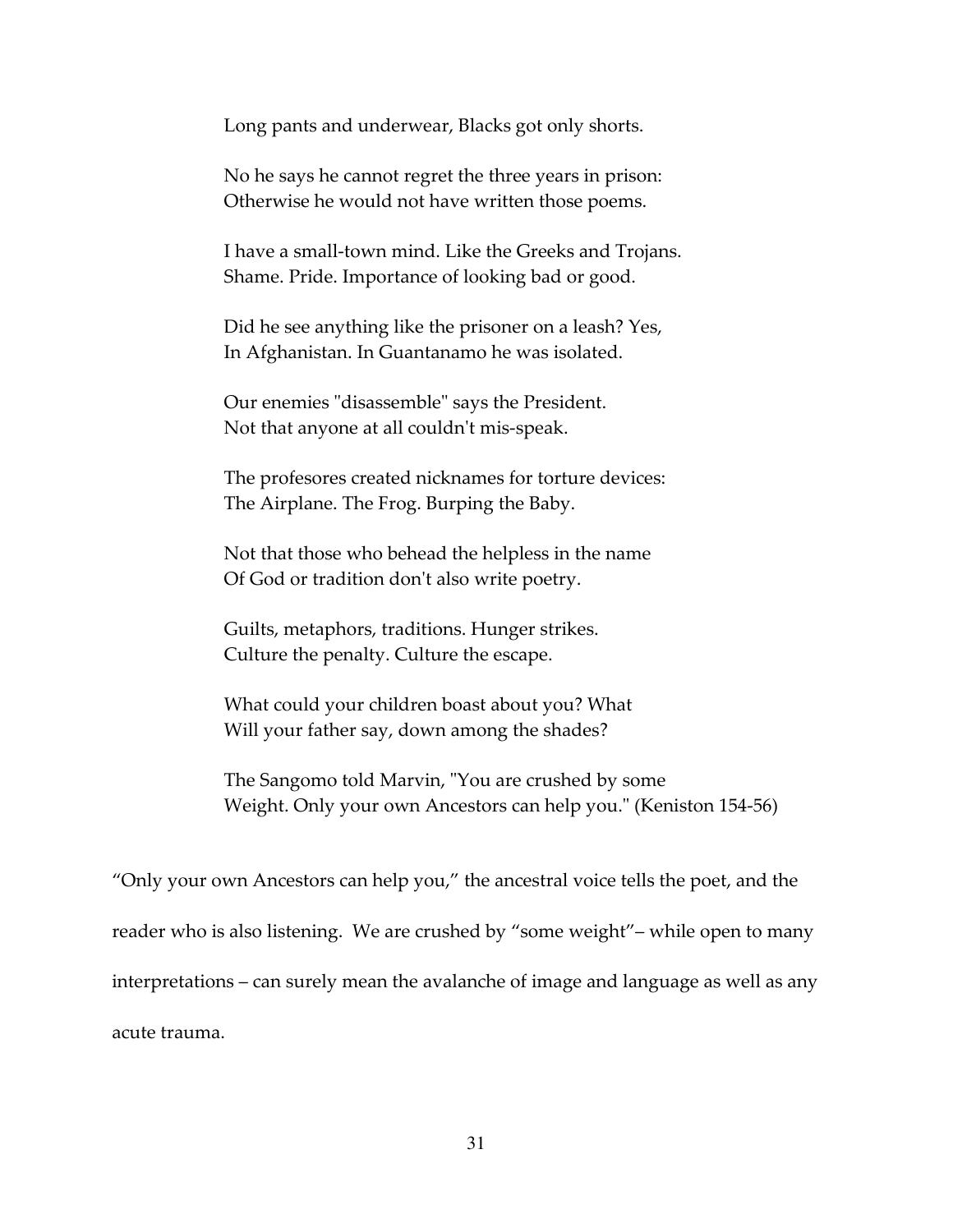Returning to my theoretical continuum regarding image and modern poetry, I place my work closer to Williams, than Pound or Eliot. Just as Williams saw his poetry as a form of imagination arising from the reality of his surroundings, Pinsky says, "Poetry concerns reality, and politics is a major part of reality." In the next breath, however, he insists that a poem is not a "versified editorial" (Keniston 242).

> Preaching, like everything else, is possible in art, but it's not for me especially so, to the choir. "Poem of Disconnected Parts" was written during the George W. Bush administration. . . . I felt outrage, but also confusion, and neither diminished the other: the potential impasse or emotional withdrawal – a temptation to think about something else. It also felt imperative to resist that temptation. But in poetry there is a different urgency, different from the civic urgency, propulsive in an almost opposite direction. I was attracted to the poetic challenge of making a poem that might include my own distraction and confusion and irritation at the daily news – along with the daily news. Poetically, I had no interest in naming the politicians I have listed here – names of which the pollen of forgetting has already begun to settle. But the drama of outrage and fatigue, looking and looking away, remembering and forgetting: to evoke all that in a poem was interesting.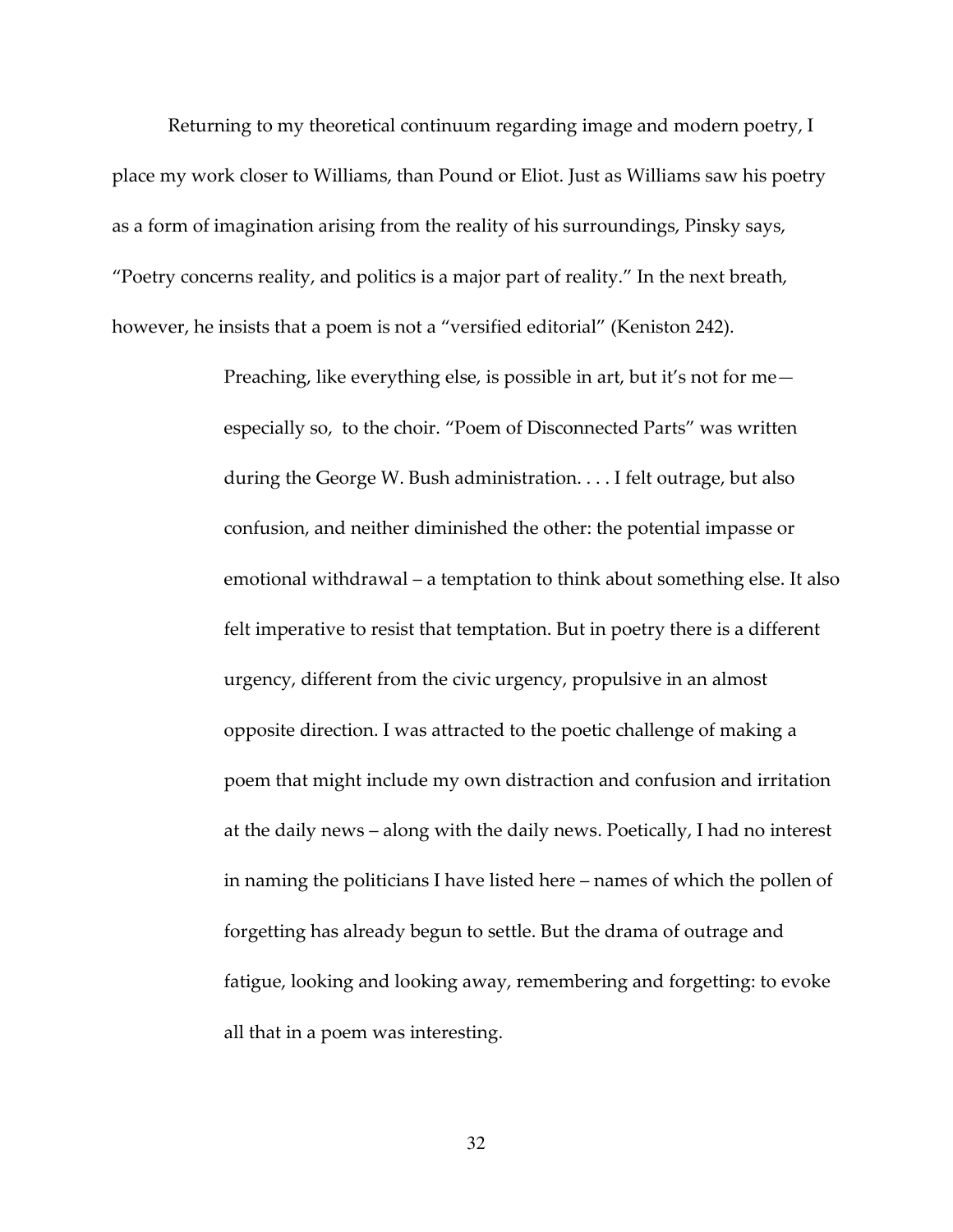Pinsky seeks to honor two realities, not just external conflicts captured in the headlines or the longer documentary format, but an inner conflict as well.

#### The Nature of Dig Sites: Locality, Tension, and Transformation

 For Williams, locality or place is the universal that gives heat and life to art. For Pinsky, a metamorphosis of fragments into a whole comes by engaging or consulting ancestors about present quagmires. The women of Gee's Bend, Alabama, circled their quilting frames and practiced the only voice and art of reconciliation allowed to them in the face of their Alabama apartheid, a piecemeal quilt grounded in utility and locality, meaning reality. "[Williams offered] no formal philosophy," regarding locality as a dynamic reality vital to a poem's formation, says Géfin. "It was merely the distillation of his own experience and of the people and events around him. To find a "local assertion" was his ideal, the "rediscovery of a primal impetus, the elementary principle of all art, in the local conditions" (69).

 While good poetry asserts itself through the local compost, not all compost is good soil. Corey Marks says that what separates a good poem from a poor poem, is the poet's ability to convince us that the poem is "dynamically alive in the world to which they respond" (56) In Pinsky's poem, the poet trying to make sense of the fragments of society, of the chaos where students are a kind of prisoner, by transcending his linear experience of one prison leading to another, to turn toward a new, although ancient,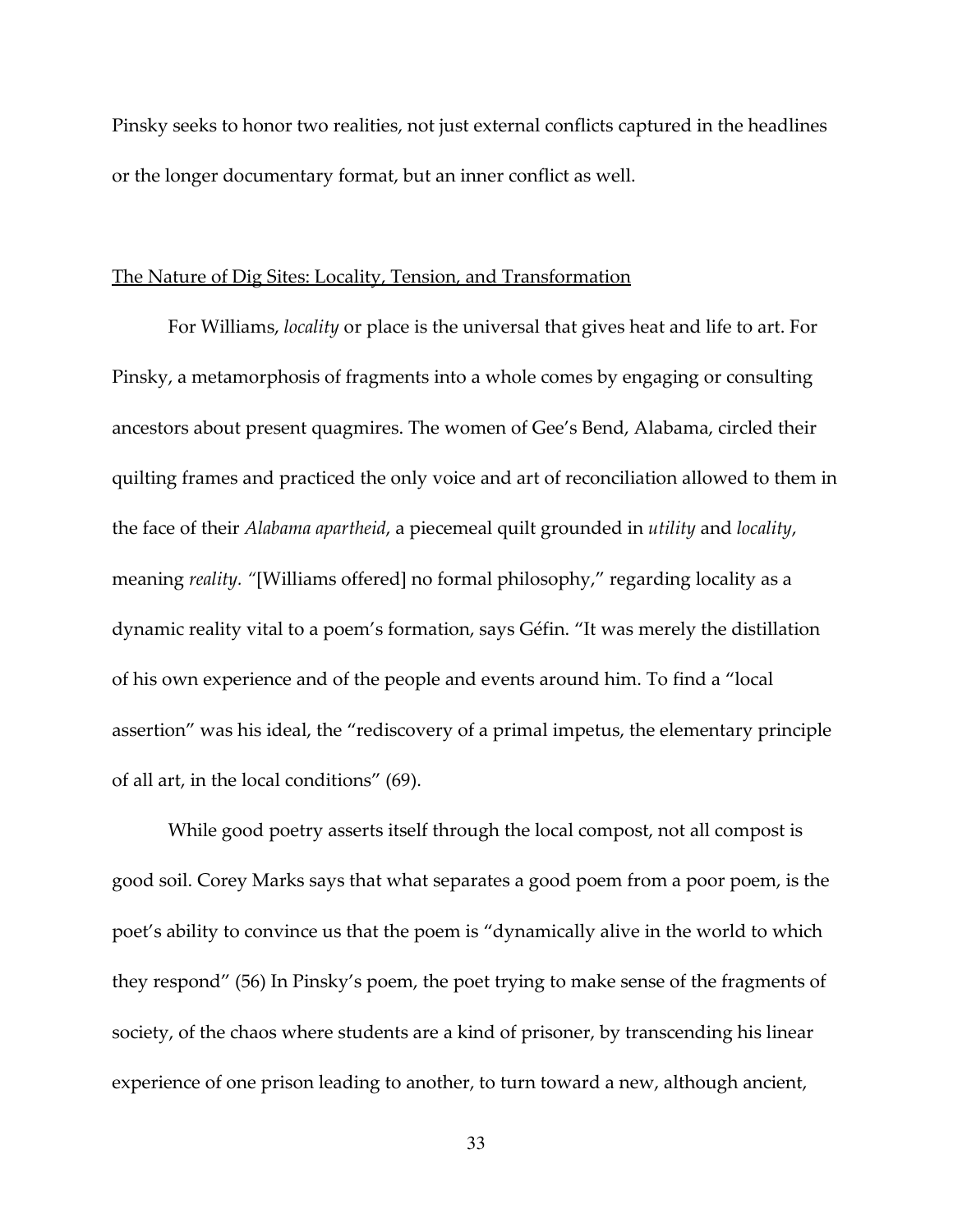way of learning. The listening for connection among his readings, experiences and travels gives Pinsky authenticity and the tension of the lines reveals the dynamics Marks demands. Pinsky, the poet, is alive and travels to a new place, is listening in this century, albeit through a native guide, who leads him full circle to listen to the ancestors. Pinsky, former U.S. Poet Laureate, will become one of the ancestors of American poetry in time.

 Marks notes that it is the meditation on images or emblems connected by tension that unearths the power of the poems. "The meditation can be abstract discourse, argument, complaint, ecstatic cry. It can come to a tidy resolution, lead to an unwanted realization, or remain unresolved, still troubling the poet. It can be hopeful, skeptical, indignant, visionary, wild, resigned, joyous, reasoned, angry, or dejected" (56) But it must have *energy*, a movement impelled by the emotional situation. If it feels too pat, too flatly explanatory, too static, the meditation will lose the reader's interest, or, worse, come off as a lecture.

"Beware of general themes" in poetry, Rilke cautioned in his first letter to the young poet (9). We can easily leave the lectures to prose writers. Yet, we have all heard or read what Andrew Hudgens calls poems of "advocacy." In Diary of a Poem, Hudgens notes that a poem turns into the direction of lecture or advocacy through a reliance on narrative and its requirement for exposition. As we often say in poetry workshop, "the poem is trying to explain itself." Hudgens adds: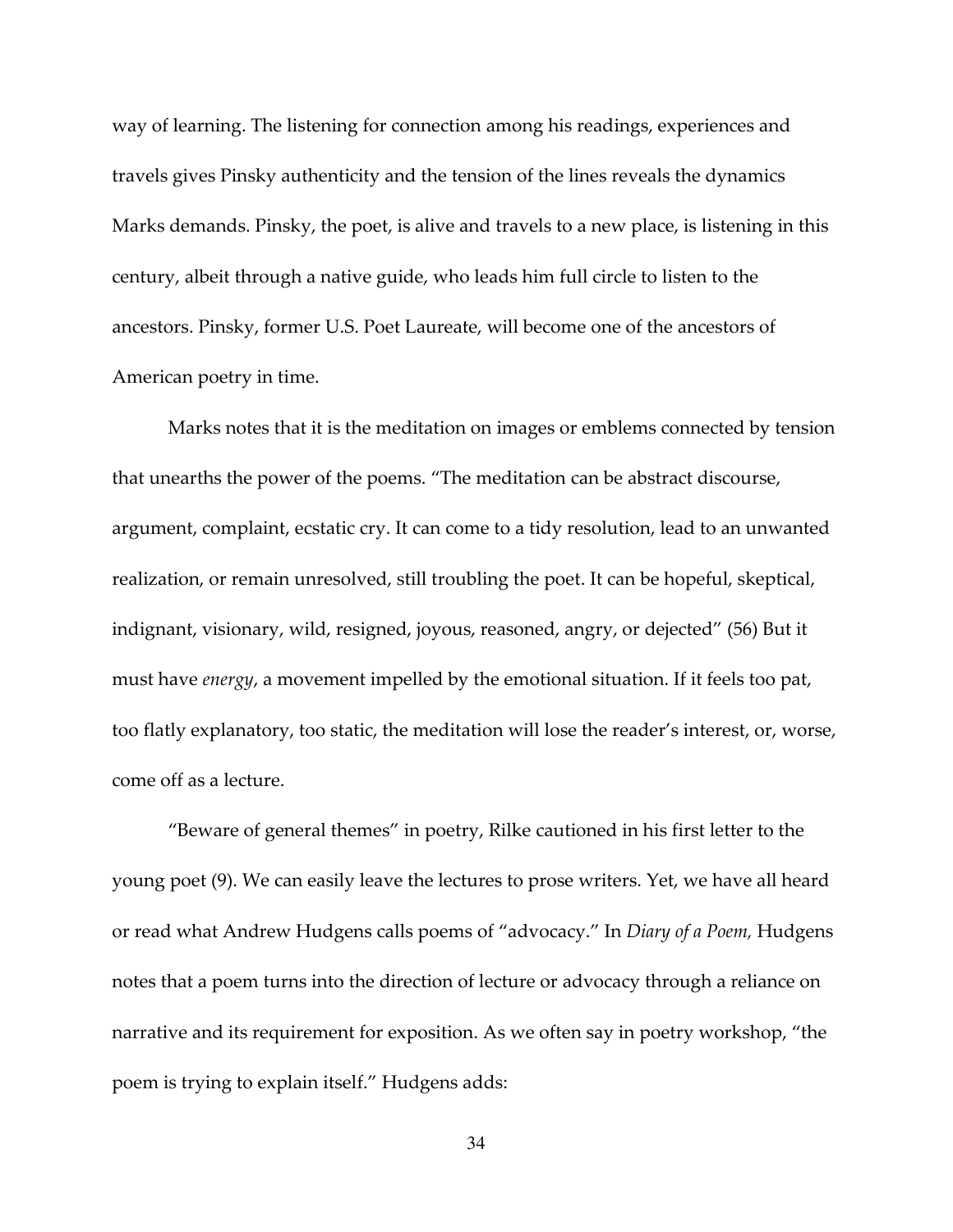There is nothing like the drone of explanation to numb the lyric voice or vitiate powerful speech. Explanation is not only a lead weight on poetic lines, but it seems particularly insulting in poetry. I HATE poems that tell me racism is wrong. I know that. You know that. We all know that. Now tell me something interesting about it. (65)

Hudgens touches on a subject worth mentioning, as most writers struggle with exposition in early drafts and align with narrative as an obligation to not violate the facts. Narrative, with its expected linear movement from "in the beginning" to "The End" rarely elevates our heart rate. Narrative is a marathon, poetry a sprint or pole vault jump. We listen to a story in resting position, whereas a poem is more likely to turn the dial on our pulse. If you've been to a "reading" of poetry and witnessed a room's collective "gasp" as the poet moved our thoughts and physical reaction, you can relate to Emily Dickinson's famous words: "If I feel physically as if the top of my head were taken off, I know that is poetry."

Exposition is a poem's obituary—a mere list of accomplishments. I fear my own exposition of Pinsky's epic "Poem of Disconnected Parts" wraps it up too tightly and I'd prefer to let it breathe. Tomorrow, the ground may have shifted subtly and I will see new things in the soil of the poem. Turning is inevitable, the archaeologist in me knows. The wind blows. The birds land like thoughts and scratch out their existence.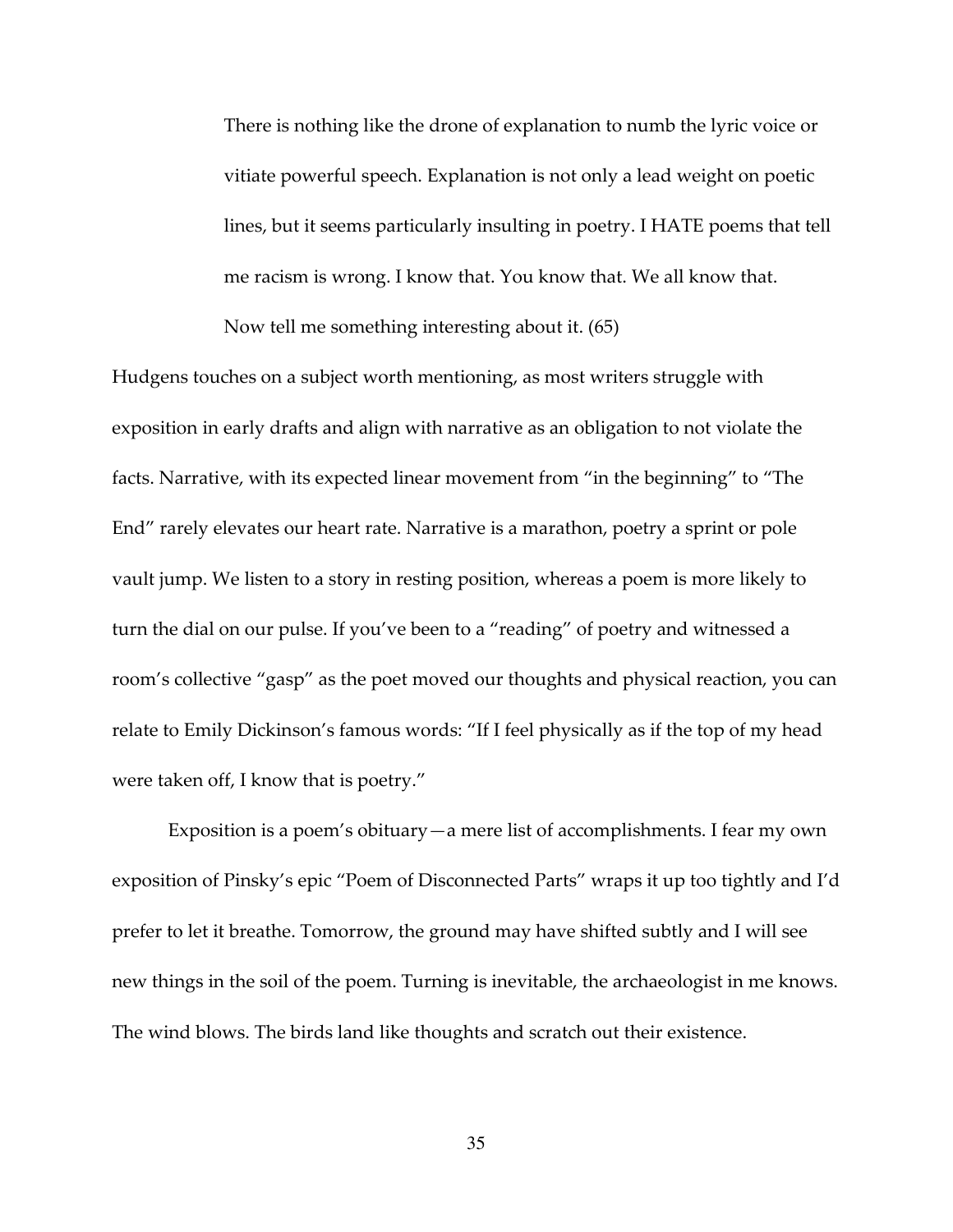In my own process, one of the first revisions I generally have made in early drafts is to cut the explanation and allow the emblem, the distilled language, even the unsaid or unwritten, to hold the poem together with tension and tone. After years of writing, both worthy and unworthy poems, I have learned to listen to the lines and revision takes a more subtle approach. I "carry to the page" the attitude that "all truth must conform to music" (Hugo 3).

My conclusion after many drafts is that you can never start with a large subject such as "racism," "war," or "nature" thinking that these "deserve" a poem. However, by beginning with a small detail, a headline, a crumpled diary page, a jar left in the wilderness as anecdote, you can send tendrils up the trellis of the imagination toward these huge, overwhelming subjects. From the small we reach the sublime. A good trellis—a structure that encourages movement, tendrils—helps.

While my poems often hold an emblematic tension or use emblem as a generating pulse that rises to a pattern, the poems are not idea-driven, but languagedriven. Lines, enjambment, breaks, stanzas and turns are generated by language, and not a prescribed theme or concrete image. The image serves the language, remember. The emblem I begin with may be a word, a shard of language, which gets associated with another image through sound or syntax rather than symbolic gesture. Though association holds images in tension, sound is also at play. For example, in my poem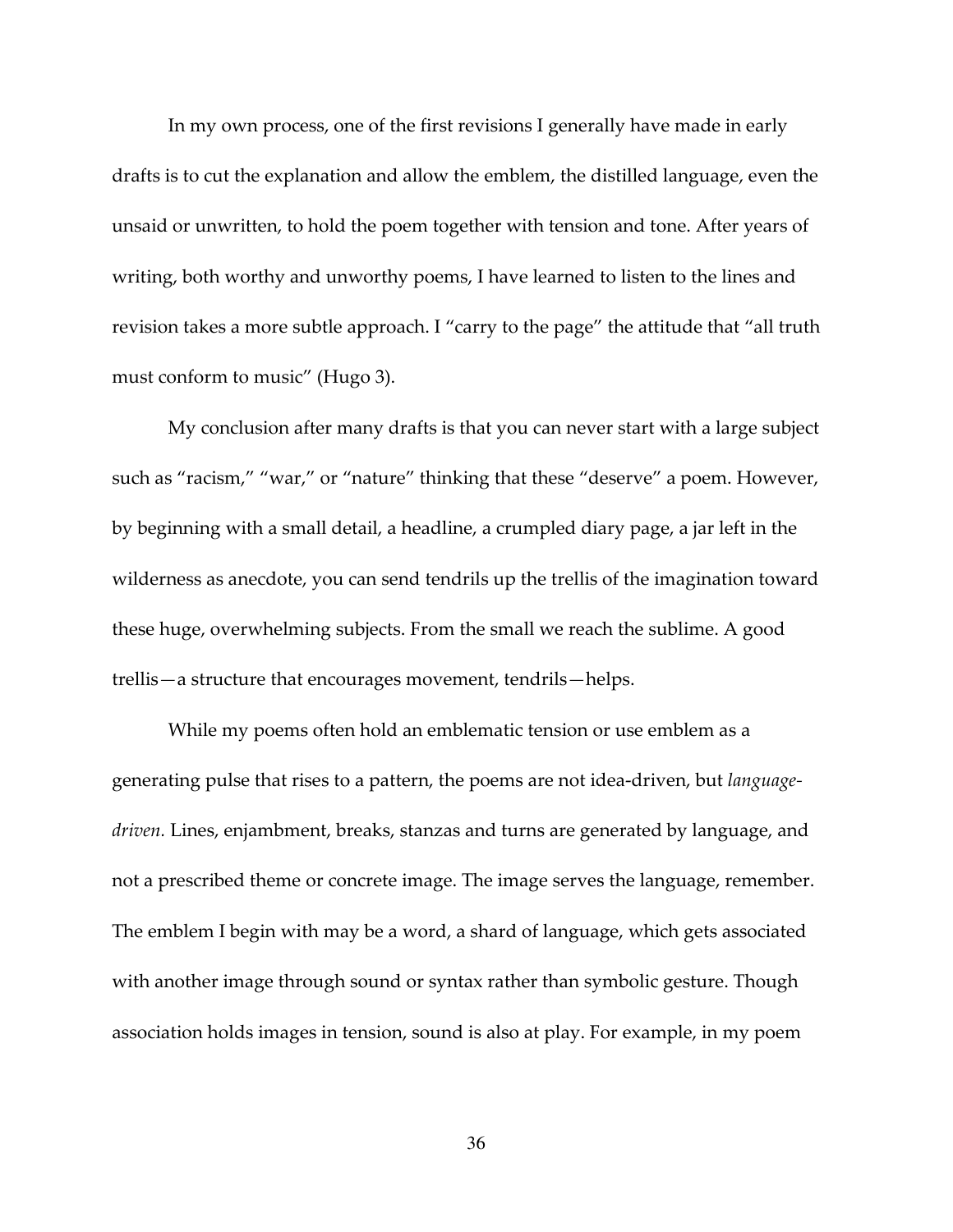"Taking Turns," a secondary turn in the poem's structure is the language of pedals moving to petals.

 Language-driven poetry explains Joseph Brodsky in his Nobel Prize lecture is generated from "the dictates of language."

> One who writes a poem writes it because the language prompts, or simply dictates, the next line. Beginning a poem, the poet as a rule doesn't know the way it is going to come out; and at times he is very surprised by the way it turns out, since . . . often his thought carried him further than he reckoned. [Poetry] is the sensation of coming into direct contact with language, or more precisely, the sensation of immediately falling into dependence on it, on everything that already been uttered, written, accomplished in it. (Brodsky)

Another example where language playfully helped a line emerge is in my poem "Outside the Cabinet of Natural History." The syllables of serif font led to the syllables of Styrofoam in a single line. I was listening for the line intuitively while allowing the image to pulse. The sound and syllables—and not an idea about either object or emblem—allowed or encouraged the lyric line to flow in that particular pattern.

A poem's structure, language, music, association, The Flexible Lyric Ellen Bryant Voigt writes about—all generate a tension that serves the poem as a whole. I like to imagine the tension in my poems is nearly kinesthetic as expressed by an Alexander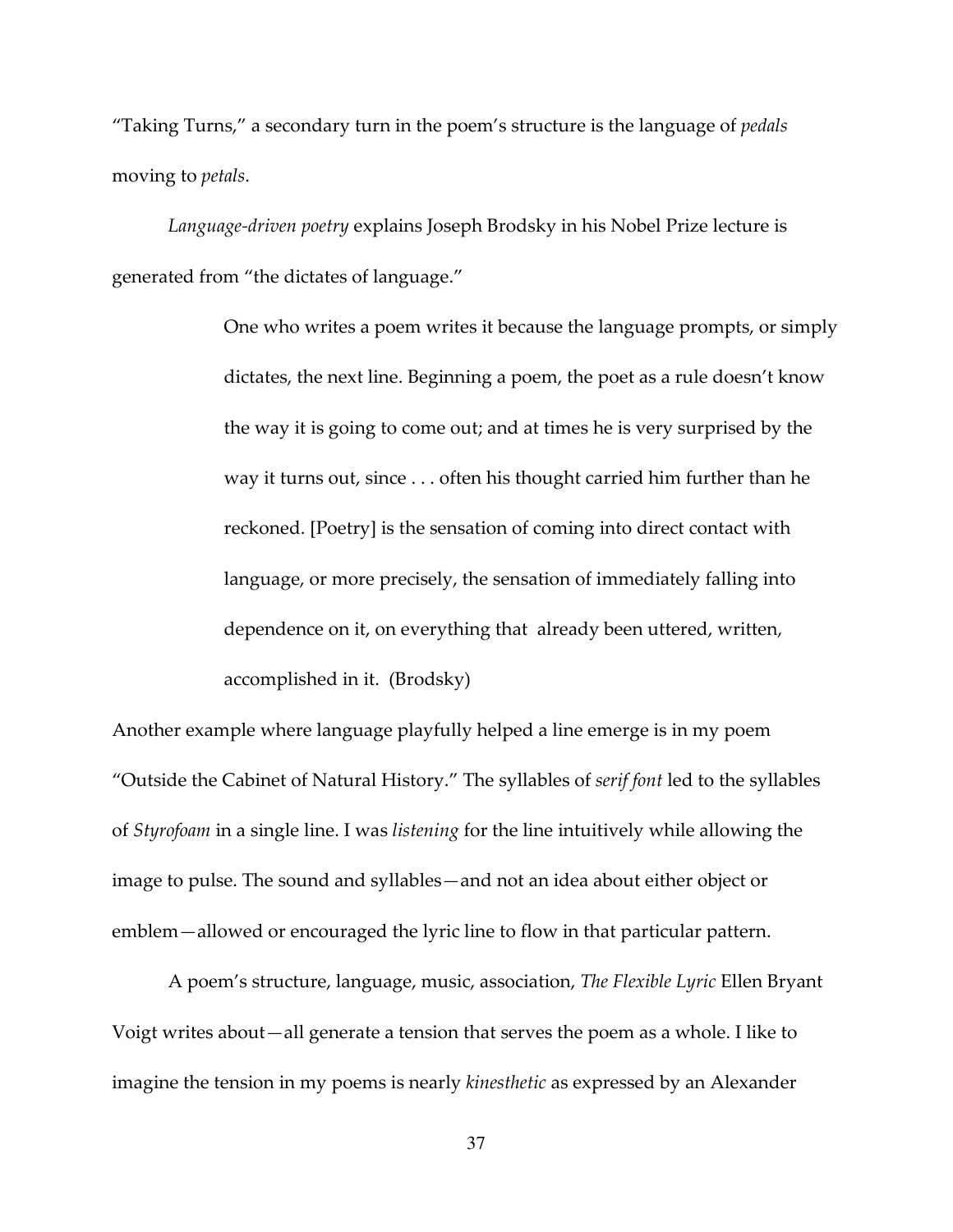Calder mobile. Some hefty abstract ideas are balanced by the asymmetry of smaller emblems and are allowed to shimmer in the movement of space and time. There are many entry points to look at any one poem, yet the elements settle into a cohesion and balance that has support wires if you look closely. Poetry is not a static art; tone, imagery and language rise and fall depending on currents of breath, audience, culture, the ear, and language fluency.

Charles Olson wrote about the kinetic nature of contemporary free verse poems in his defining essay, "Projective Verse." "One perception must immediately and directly lead to a further perception. Every element in an open poem (the syllable, the line, as well as the image, the sound, the sense) must be taken up as participants in the kinetic of the poem just as solidly as we are accustomed to take what we call the objects of reality; and that these elements are to be seen as creating the tensions of a poem just as totally as do other objects create what we know as the world" (Olson 177). Olson's ideas, known as the Language School, were generated in the rural setting of Black Mountain College in the 1950s, and attracted artists outside the literary sphere including Willem de Kooning, John Cage, Merce Cunningham and Robert Rauschenberg (Dove xlii).

The visual appearance of a poem on the page conjures fragmentation of language with line breaks and space. That is not a negative view, certainly, but allows for the constant recreation and reconnection that fuels imagination. If an element doesn't bring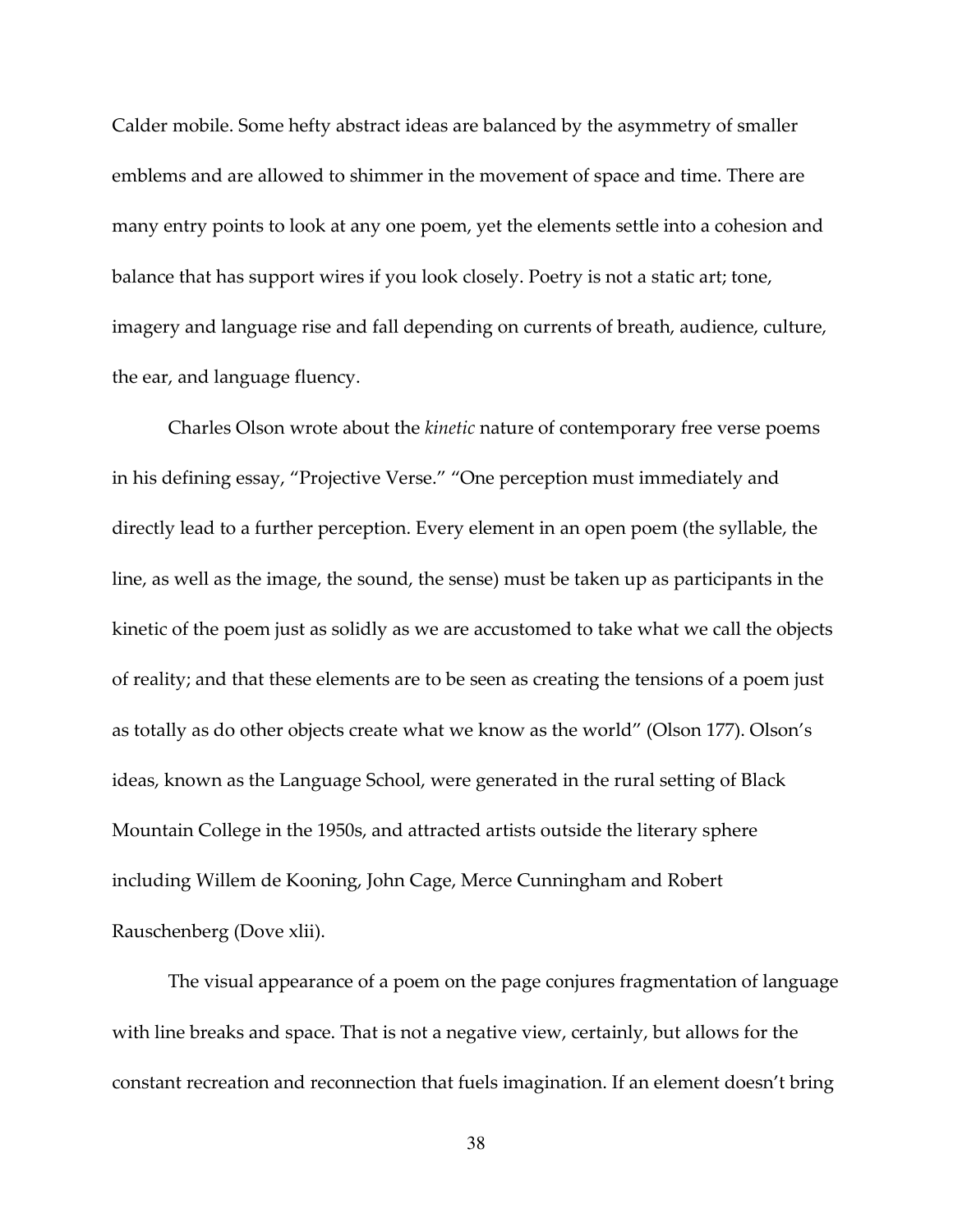energy to a poem, or doesn't work with the chemistry of the poem, that draft may need to sit in a virtual folder or a bottom drawer until it further transforms through decomposition. One shard of language may emerge from tending several drafts.

The language-driven poetry I seek, and what Olson tended like a farmer in his field, takes an eco-poetic approach. Charles Bernstein refers to this approach as "the way in which poetry reflects and refracts the environment that is its habitat" (133). Through the layers of culture, pressed leaves, bodies, breath and the natural world, language itself emerges in the compost of a poem's energies. The poems themselves emerge as artifact, as man-made art.

The kinesthetic tension within many of my poems cannot be separated from this idea of eco-poetics, of how poems themselves are regenerative regarding language and thought—and have movement. Soil is constantly eroding, enriching, turning—even burning with heat—whether it is by man, nitrogen's release and all other chemistries, and/or environment. In my poem "Outside the Cabinet of Natural History," a tension emerges regarding the relationships of man and the natural world we name and study. In my poem, it's not the students or teachers, but the bees that turn the word *clover* into honey. Natural history is depicted as static, carefully arranged, as in a contained cabinet to be rather starkly isolated and observed, as taxidermy. Meanwhile, the world, i.e. like the world of poetry, is abuzz and fluid just outside the academy door. The reality of man in a world that is fluid and moving with, or without him, is an intriguing tension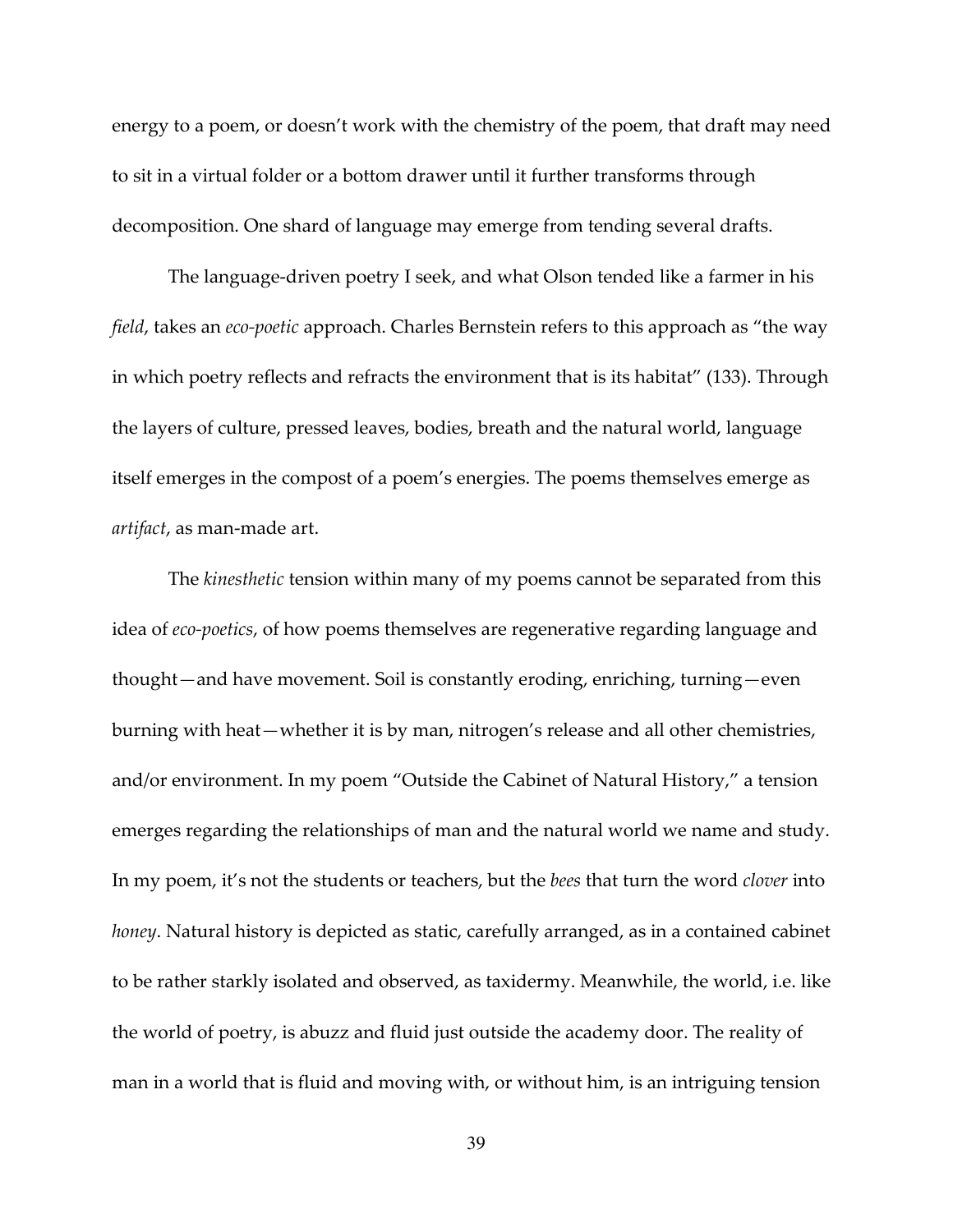that has served as a catalyst for many of the poems in my collection. This tension is expressed by Jed Rasula as "the ecological imperative" of poetry. In his seminal book on eco-poetics, This Compost: The Ecological Imperative of Poetry, Rasula sees poetry as holding the traces of our entanglements with our surroundings and reminds us "that all words derive from references to earth, or with reference to the activity of handling it" (Rasula 3). Through the layers of culture, pressed leaves, bodies, breath and the natural world, language itself emerges in the compost of a poem's energies. The poems themselves emerge as artifact, as man-made art. Rasula echoes and elevates Whitman's insistence that his poems—his "leaves"—be read outdoors. Beyond this expected context to Rasula's ecological argument, he gets to the core of poetry's energy—its recreational capacity. Rasula's is an intriguing voice that calls on the imagination "as a resource of ecological understanding" (Rasula 3). Rasula challenges poets to engage in "the possibility of the emergence of newness, of the unpredicted." The take-away for anyone exploring the process of poetry is that "poetry re-creates language" (4)and "place nourishes transformation" (25). Therefore, the particulars of a place are of importance to a language-driven poet, and create another plane of tension that bears on the making of my poems.

Rasula is reluctant to frame poetry and ecology with a word like "wholeness" stating that it is an over-determined word. "It might be better to speak of long-range views or the bigger picture" (3). Rasula elevates poet Gary Snyder's view of poetry as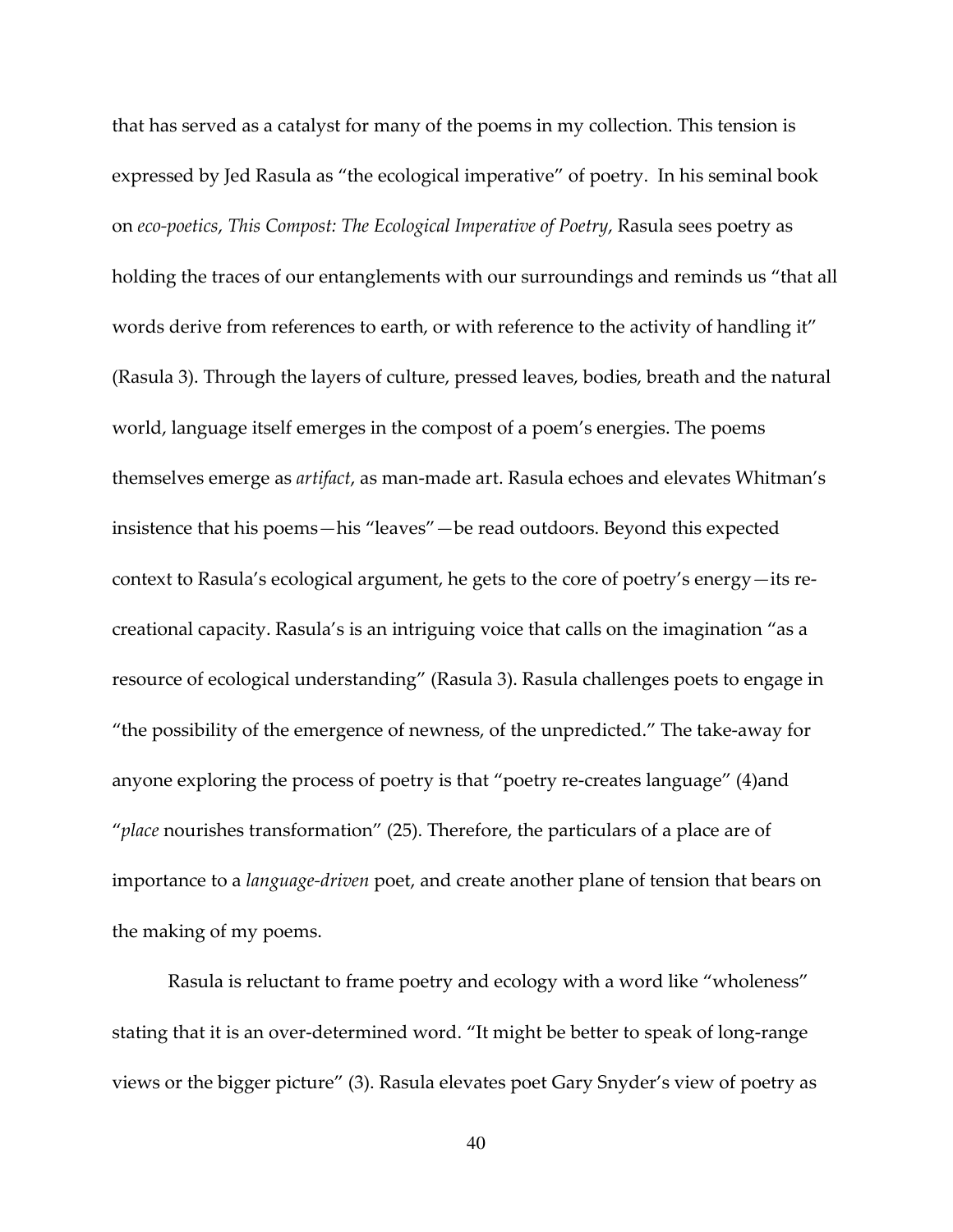"ecological survival technique." In other words, the study of poetry requires an understanding of the relevance of ecology; in turn, ecologists need poets. Succinctly put by Wendell Berry, "We live in an eternity while we live in time. It is only by imagination that we know this" (Rasula 90).

Rasula's place on the continuum of image is hard to place, perhaps because he would not be satisfied by the concept of proper names placed in a linear line. It does have its drawbacks. His goal with *This Compost*, after all, is "to restore to the poetics at hand that solidarity in anonymity which is the deep issue of planetary time." He reaches back to Emerson's essay "Experience:" "I am a fragment, and this is a fragment of me" (Rasula 25).

> We are symbols and inhabit symbols, and insight founded on the root meaning of symbol, sum-ballein, thrown together. When we think of something "thrown together," like a quick meal, it is usually in a derogatory sense; but we tend to think of symbols as products of deliberation. (Rasula 25)

Heidegger, the German philosopher who had a lot to say about our issue of Being and our capacity to make sense of "things," described man as embedded or immersed in the physical, literal, tangible, ordinary world. Heidegger coined the word "Geworfenheit," as a neologism meaning thrownness. The implication, notes Rasula, is that "humans are not "outcasts," fallen figures expelled from some ancestral wonderland, but that our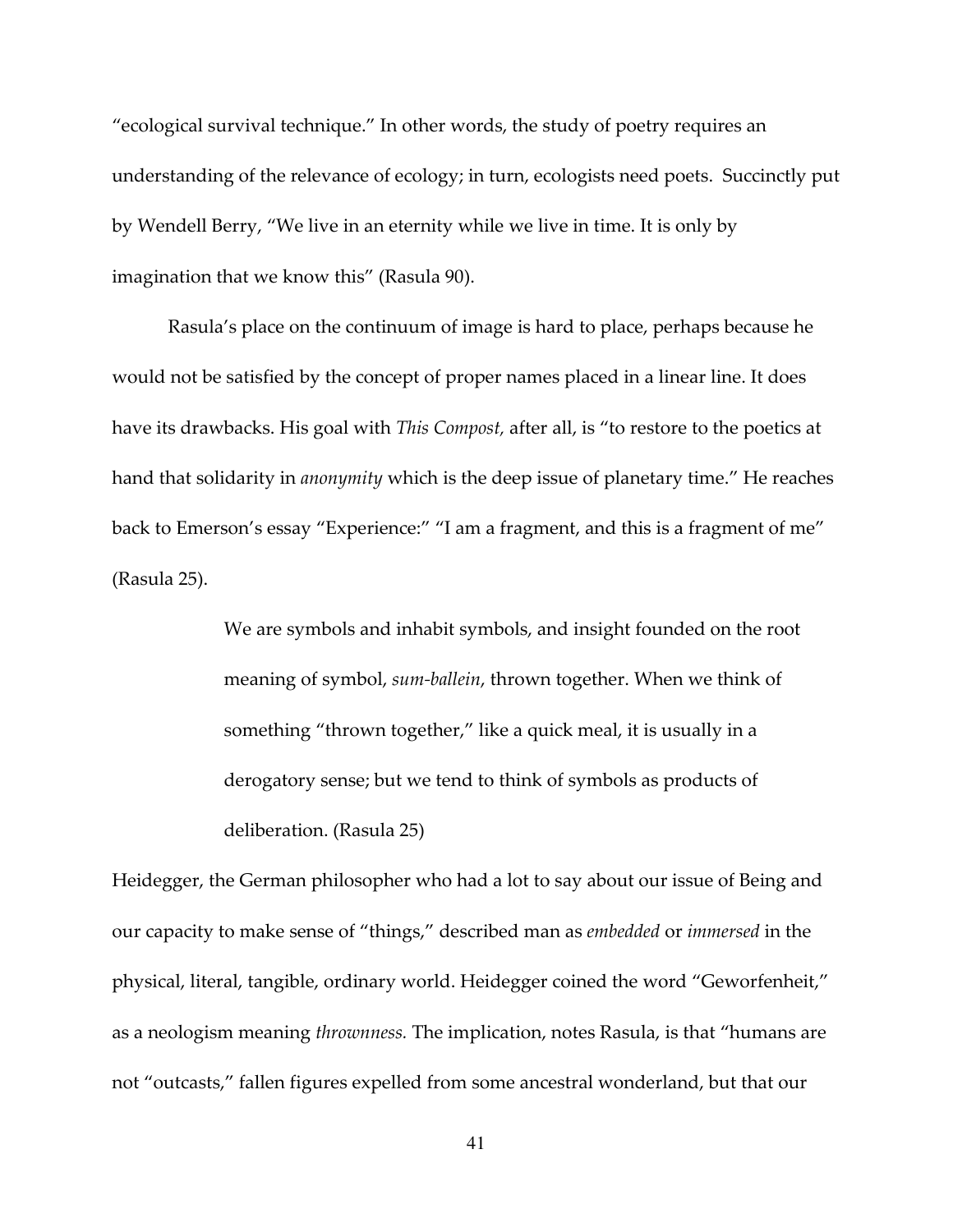arrival into a terrestrial life is a forcible event" which we are reminded of whenever we witness a birth (Rasula 26). He adds:

> Culture is said to live, while its makers die. The unsettling terms of this respiratory system have a long history, in which themes of truth and beauty emerge as consolations in the face of unyielding laws of organic life. . . . Our legacy of psychological dispossession attest to the fact that we inhabit a culture we can't keep up with. (26)

American poetry, not just the single author Whitman, holds multitudes, Rasula asserts. Many of the most heated voices in America are *anonymous*. They *rise up*, are democratic; they overcome. They are often the *dis-placed*—and not as the cool, politically detached Pound who placed his name on a manifesto and embraced overtly fascist politics. Muriel Rukeyser's The Life of Poetry cites the loss of anonymous cultural forces in the face of domination and abuses in history: "the miner's songs of the past, the songs of the Chinese workmen on the western railways, the poems of the Nisei camps, the lost songs of the slave underground" (102).

Poetry has a distinct public domain, Rukeyser points out, "an exchange of energy, a record of the emotional meaning of every moment, a concentration of universal joys and sorrows. It is a thing in which we may live and which may save us" (54).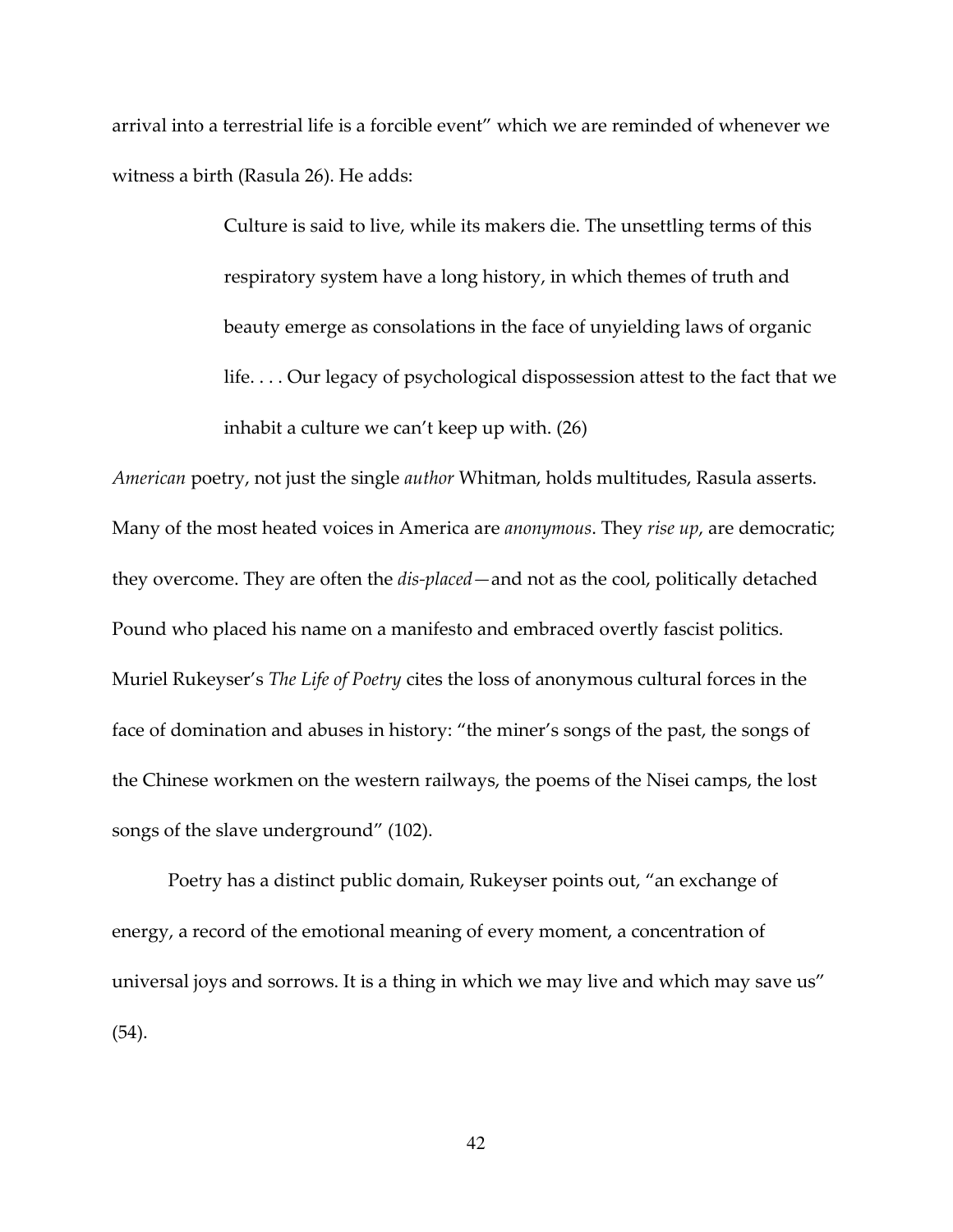Rasula explains that "the danger is no longer wicked tyrants and evil-doers, it is the cumulative by-product of normality, with its increasing disinterest in plants and animals, the earth and the stars; its marginal awareness of economic and political dereliction, and a corresponding hyper-attention to mass-mediated fame and fortune. In the new world of "infotainment" and "reality programming," the traditional figure of "man" is itself a blank integer, a joker in the pack" (26). Man has made place irrelevant in numerous ways beyond art and there are consequences. As Jarrell noted, monotony is a pattern or form that is not recommended or pleasing to the ear or eye.

#### Final Thoughts

 In the shard, the man-made artifact, we find an entry point to a poem, to art, to the creative process, and to a momentary understanding of our place in time and locality. "A poem is irreducible," states Michael Wiegers in his anthology This Art: Poems about Poetry (5). The small shard, emblem, a DNA sample, an acronym such as DNA, a gene, a carbon footprint, a hieroglyphic, a letter, syllable, word, or a recently discovered ancient woman's hand outlined in an Indonesian cave, all serve the imagination in the process of making poems and any art. James Galvin's poem "Art Class" underscores how the small, the irreducible can be a catalyst for the poem: "Let us begin with a simple line, / Drawn as a child would draw it" (5).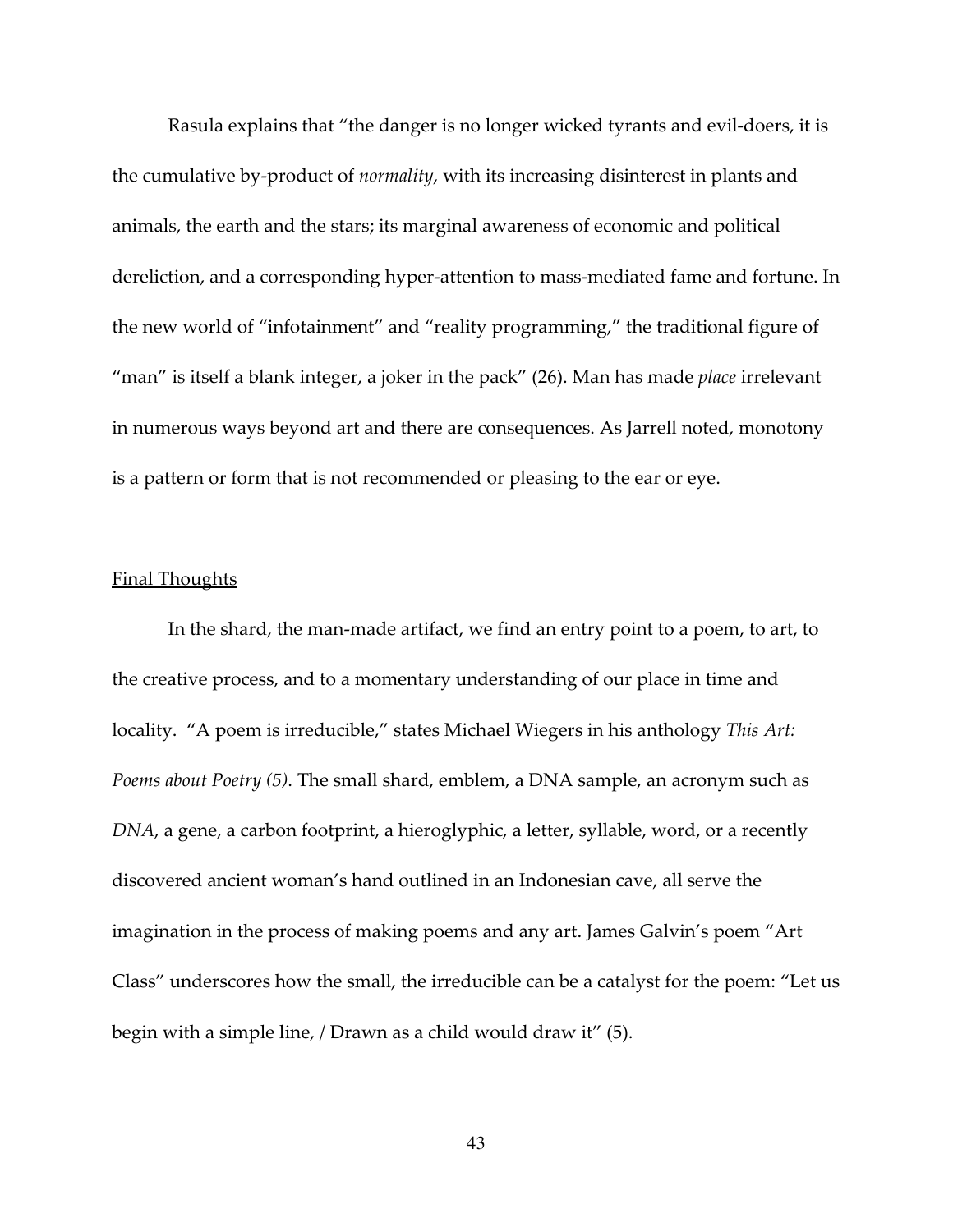To conclude, the artist, poet, ecologist and archaeologist each use imagination, locality and all of experience to recreate a whole from fragments, emblems, syllables, words, wire and line. Is that whole deemed to be accurate, authentic, relevant, insightful, beautiful or related to today in time and place as universal? Frost would say it is, "at least momentarily." Olson says yes, if it is allowed to be "a high energy construct" (176). Chappell's Southern landscape is rich in "shards, hints, whispers, and echoes" (219). As Rasula poetically concludes: "Trope is conceded in the word 'universe,' which speaks of one turn – taking a turn on the dance floor – and calls it a verse (192).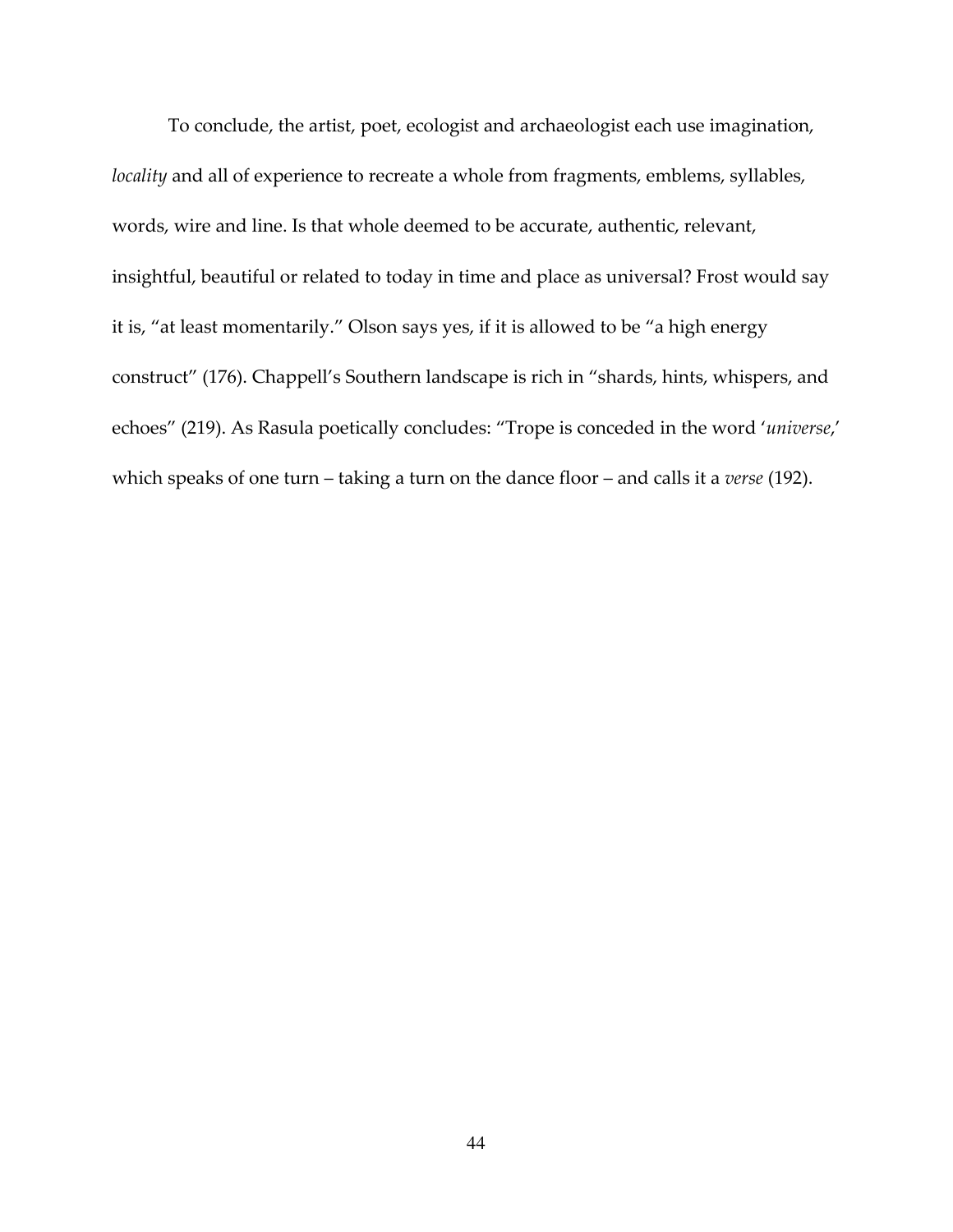#### CHAPTER II

#### SELECTED POEMS BY LAURIE PERRY VAUGHEN

#### What Our Voices Carry

Verona, Italy A wooden shutter opens to morning, turns on a rusty hinge. The birdsong of headlines wait at the door. A woman in a satin slip leans out a second-language window – curses the neighbors below. We whisper the weather, reach for our clothes. In this city, the arch of stone echoes the river. A bridge forms between two worlds. We cross back and forth as priests as poor translators of the poetry. By noon we gather as well-tuned forks at a café of umbrellas – conversations on the tips of tongues. We rely on a worn field guide of flowering words. Our desire to name the world takes up our waking hours. We dream with a desire to listen and sing, to fold the billows of our flat paper maps. But then, rain brings a different clatter over the ancient cobbled stones. The crowd of street tables and accordion players abandoned. Our words evaporate. Our voices turn a corner. Quickly we gather up the market in our arms. The quiet ones sell altar flowers, flames. The loud ones hawk Bangle bracelets, beaded charms. The bell of a bicycle rings a warning. We shuffle into the shade,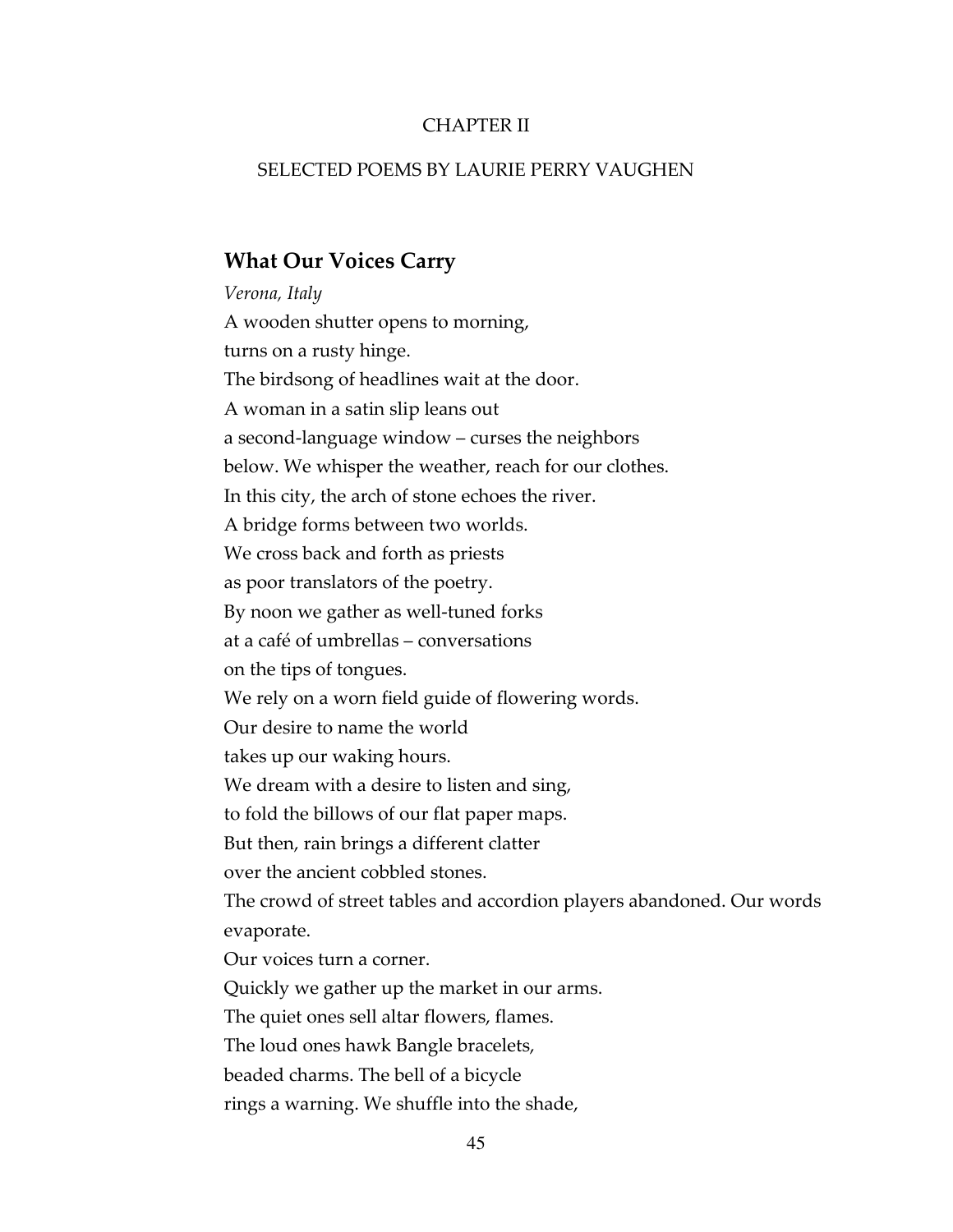the church awning yawns, then hurries us along, to weigh on the scale, like cabbage and kale, what our voices carry.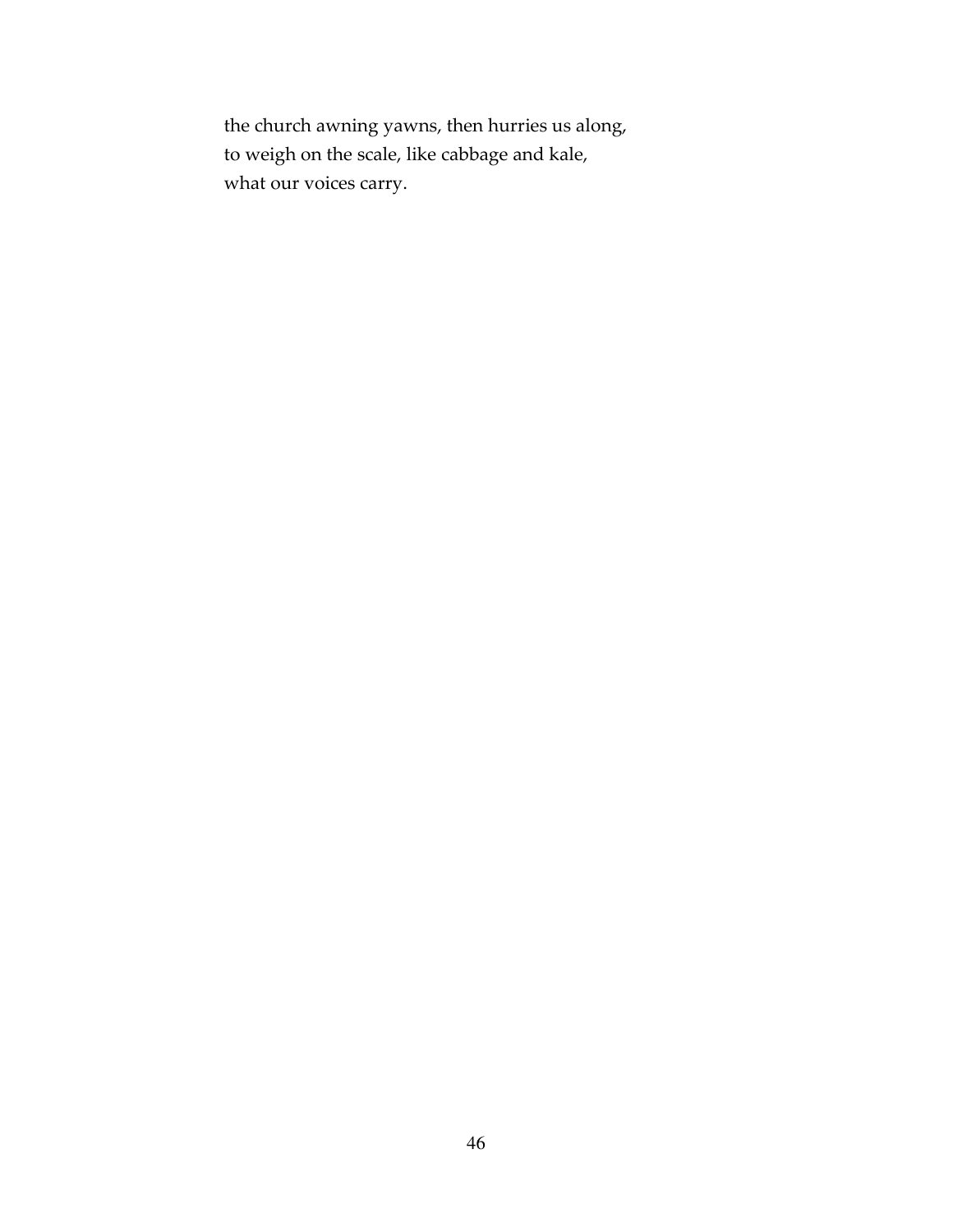# Taking Turns

She's wearing a shimmer of spokes, silver shalwar kameez the colors of summer, sliced melons. She pedals by, is learning to balance an American life. At the edge of traffic she stops, looks both ways. She is taking turns. I watch for her return, a sunset caught mid-day amidst drab cars. Her husband takes her place, wears his white shirt tightly buttoned at his throat. He is learning a vocabulary of trust, a third or fourth language, how two wheels carry him, move together, separately. They return to each other more than once. Both unsteady but orbiting the neighborhood. The hand is reaching for the brake when she arrives again as the exact colors of lantana petals near my porch, the marigolds, the sleeping orange cat in the sun, a pattern of blushing pavers. The tight world, the two-way street unfurls, suddenly fluent, free.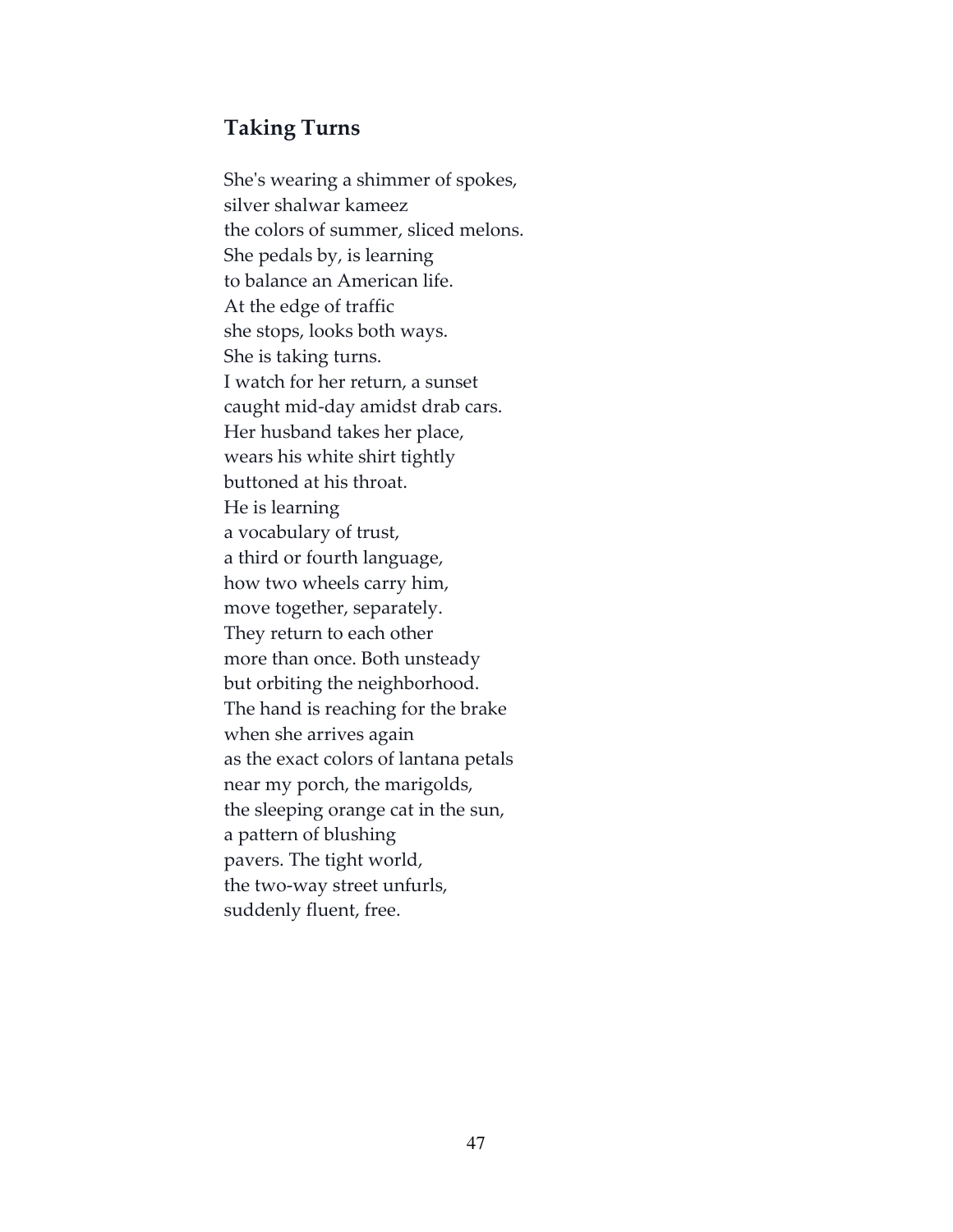### And on that Farm

Ukraine

The sky fell like feathers, a catalogue, a flash of cards, a child's alphabet scattered like stars across the Queen's crowns.

A is for airplane. F is the field, flashlights in a sleeping town in Ukraine. The Fisher-Price farm lost its sheep, is cut as hay. The folkish hen, her feathers dull as pennies, was not surprised the sky fell her way. Both peacock and parrot parse the poetry and rhetoric of the day. Steal attention.

B is for bicycle in the blue grass,

C is for CIA, clowns, clock, cloud, Crest, Dove and Nivea remain zipped into their brands. C is for the child who will never learn they count.

D is for the other kind of count. We fan out this *deck* we hold in our hand. We are dealt, we say. But we deal, divide and demonstrate. Our deck, a heart among three leaves, a busy spade.

D should be a *dulcimer*, adored *dog*, dancer on a dime-store jewelry box. A day, an ordinary day.

D is for our last syllable. The *dissected* stanza. D is for the word we can't imagine, get past, as an adjective beside a cooing child tucked in a rocking cradle, rocket cradle, rock-a-bye baby in the tree tops, lullaby, bah-bah, blah- blah the sheep in the meadow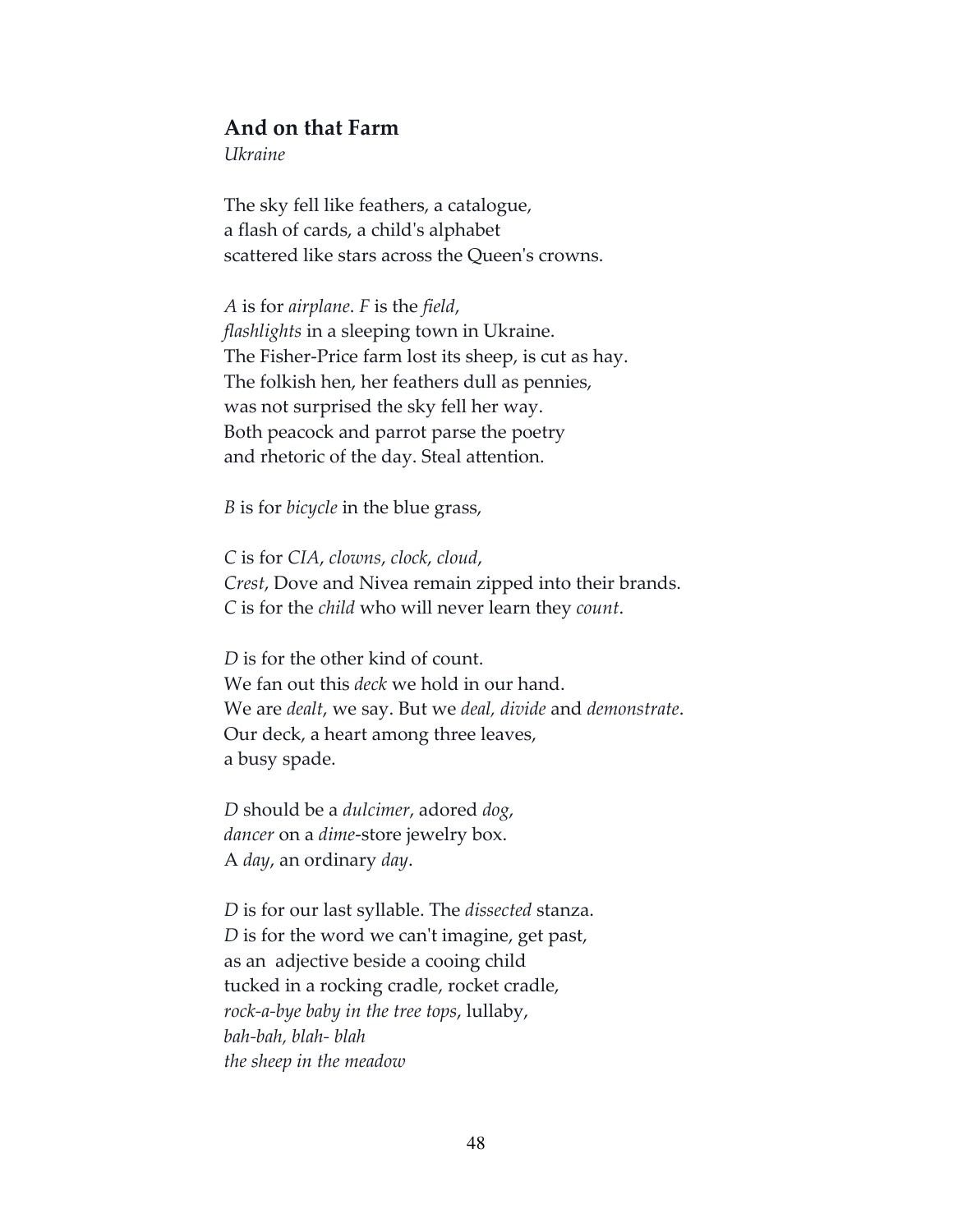are black, boy blue and burned. The handkerchiefs are white as down.

We move from literacy to math, to counting, comparison. It's all an accounting. Witnesses multiply. The media hum and sum. ABC. CNN. BBC. NPR. PBS. Four-score and twenty...blackbirds... pie charts drawn thirteen ways of remembering...

when feathers meant light.

Early responders ripped their rags, fastened them as streamers to the hillside, a translation for every ambulance to read. This funeral spray of flags will find their way as finch and phoebe repurpose as a net, a nest, a shelter in the spring's forgiving trees.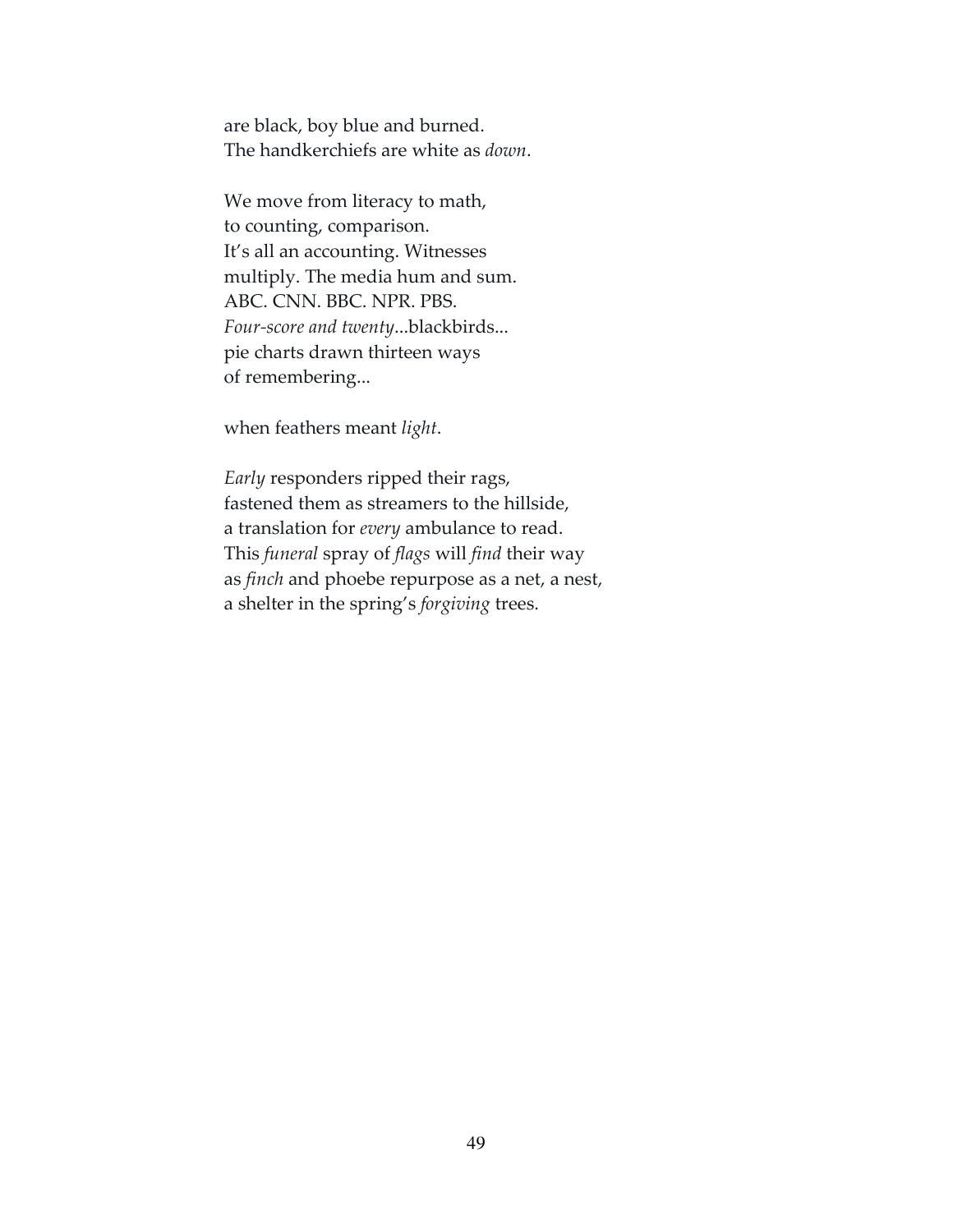### Ledger

There are two sides to every equation. Equal tries to balance as an icon. On one side letters get tied together, gross-grain alliteration. Postage paid. Closure in life's ledger is rare.

There are red ribbons that mark our place in every book of debt. Our beliefs lean on the shelf, one way, or another, the words of Christ in red. We think we owe them nothing, but all grand images get grandfathered in. Grandfather becomes a verb, an act and will always need explaining. We place the asterisk of Aldous Manutius in the minutia, the margins of time and space.

On the other side of the equal sign, lawyers speak their Latin, accountants cascade their Roman outlines. Carbon copy, cc, is now a metaphor, another equal sign but once marked the secretary's blouse, smudged her face.

In the ledger's desk drawer dust, we find a compass, abandonment as keys, an appointed letter opener, spool of postage stamps, revolvers of inked dates, a rubber thimble for handling things, when campaigns came and went like Mass, like an assembly of lines, like mail, like jeeps for any weather.

We tear out the templates in the ledger that we never reached. The delicate blue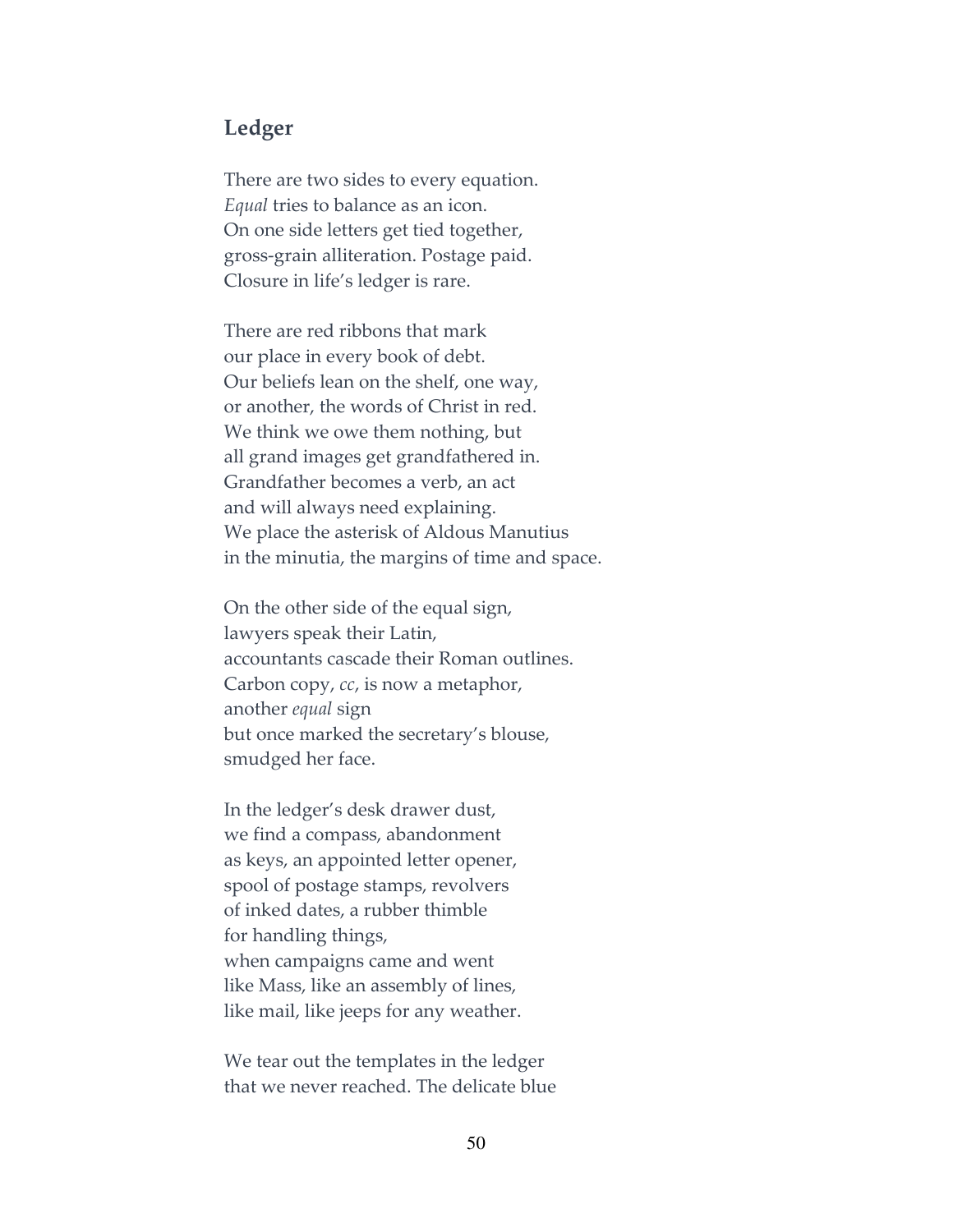the softening lines in red.

We covered the typewriter like a teapot, like a tempest, with a cozy, like a casket with a flag. We stepped away for lunch, closed the Proper Nouns in our Rolodex with an x we now use to close Windows.

The archives are handwritten and the wish to compose with ink remains. Sylvia Plath could never burn a manuscript – a man's life – in a single fire.

Version control is a carbon ash we date. Archaeologists dig among the fields of paper work.

But it was the literal drama that made the man. Now the same cuff links with their alphabets and entitlements argue at the opening of each anthology.

Who will ask to see the file on  $x$  or  $y$ ? Detectives have everything and nothing, not even gum on their soles, no pavement to pound. Our desks are at home. They don't have drawers or Contents.

The narrow columns of the old could barely ledger the fonts, the flourish of men.

Finally the journal pages get turned by librarians with white gloves like those worn by a night-shift nurse. The women's works have always been hid in the nightstand drawer near Elizabeth Bishop's dreams, Emily's loosened white gowns.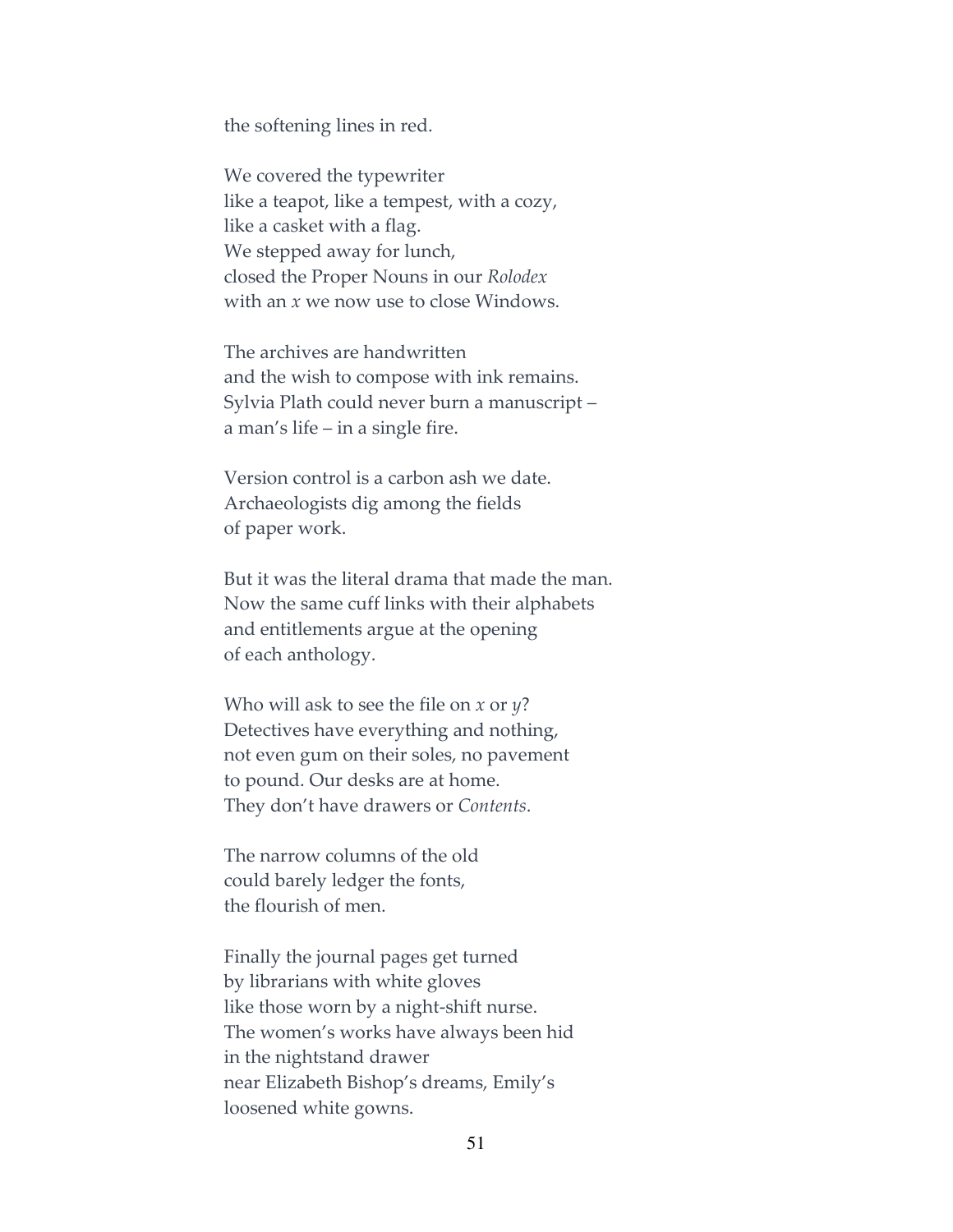There's a letter from the President in each in-box now. Democracy once arrived on the caboose of trains, the frayed speaker fabric on our radio, a voice we dialed, and in red ink.

There are yearbooks in the archives segregated by gender, by mascot, by denominations of faith. There's a page ripped from the century, a choir of Christmas carol books brought to us by the insurance company, not yet an industry, a set of needles in a book from the same. The women gather on its cover in a room of embroidery, a kind of book club, a mending.

These women became the image of productivity, threading paper into their machines. Roller skating between the shifts. Landing at Normandy with Red Cross pins.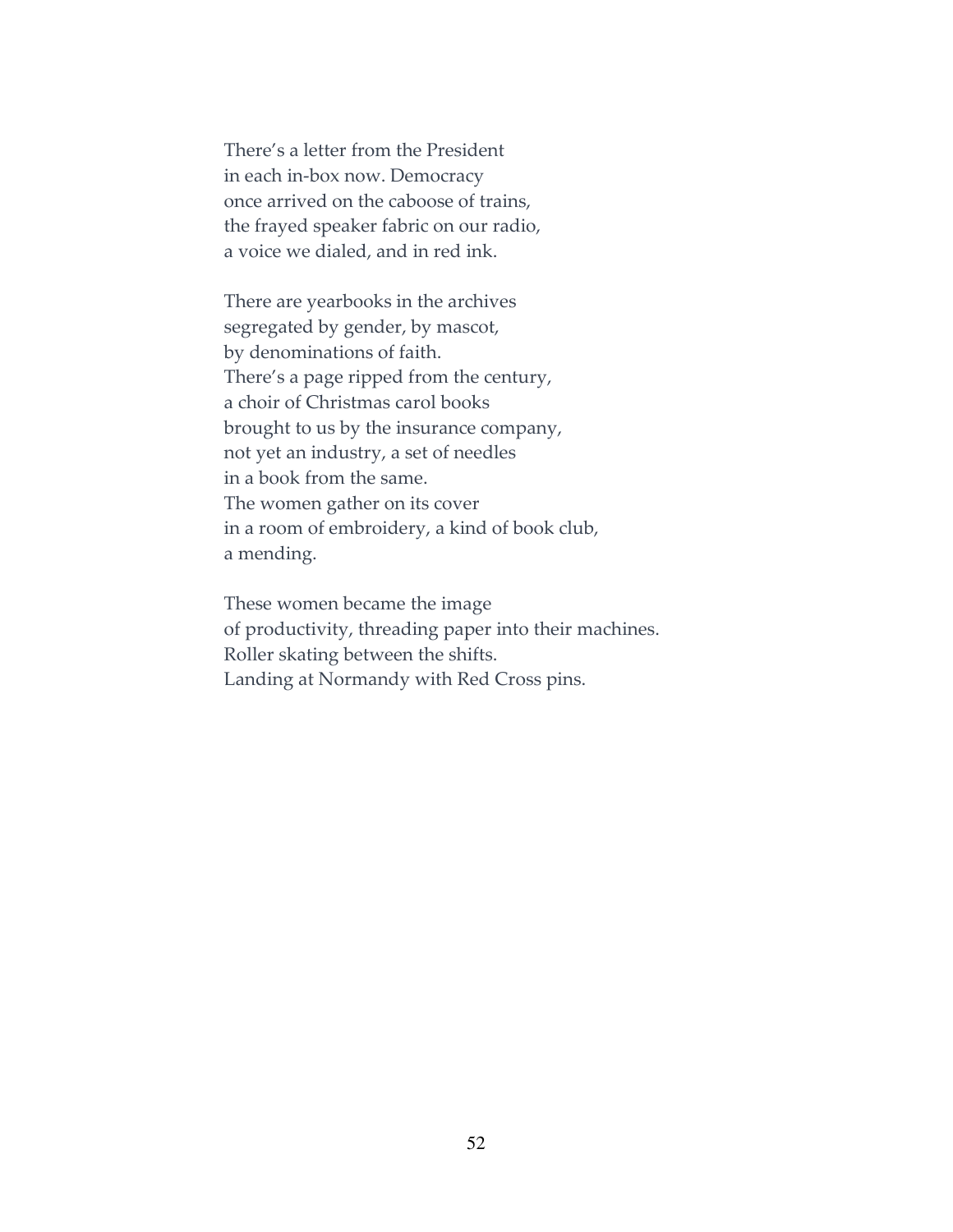### Outside the Cabinet of Natural History

The glass wall of bees turns two syllables – *clover* to *honey*. Chemistry is small like lower case letters, like bees, that come and go, ignoring us, leaving us to tend our dusty glass shelves, summer sabbatical. The bees see us fixed like feathers, pileated on our broken branch. We align skulls and labels. Everything inside gets named and numbered, Fig. 1, Fig. 2, as old texts frame the study. The bees keep us guessing. Will they return? The curators speak of animation, living labs. Indeed, just outside the door, the jointed beetle mechanically crosses the threshold, the eroding sandstone mosaic. Just outside the door is the Arboretum Level IV, ignored on our way to class, to classify. We press leaves in the authority of books, specifically in sets, The World Book, aesthetics stretched to zoology, as if infinity. The weather shifts, warms to facts. Acorns graduate to metaphor, icon, parables with caps. David, who we see as more like us becomes a Goliath. We revisit all the stories we were told. The mosquito studies the arm. The students collect ubiquity, mount wings, arrange the world in rows, alphabets, on the blank white Styrofoam tablet in Serif font. We follow left to right, a worship what ascends. Today, the rain ushered us inside to take our time in a pocket of wilderness turned inside out for us, Nature raked, oddities floating in the fog of glassware. The sharp teeth of the opossum awake as irony in the air and under glass, a nest beside the hawk's claw. The snail's circular argument perching on the ring, the old oak podium revered, counted upon. We remember when we swarmed like freshman, jealous of the bee's agenda, their desire for petal gates. We scan the cabinet, study contrast as a feather and stone, the turtle shell and crown of thorn. The predictable.

We thumb through Emerson's opposable worlds, a paradox of essays he preferred to read from pulpits draped with fading liturgy. He taught inside a church about the world beyond stained glass, stylized lilies, fish, and vines.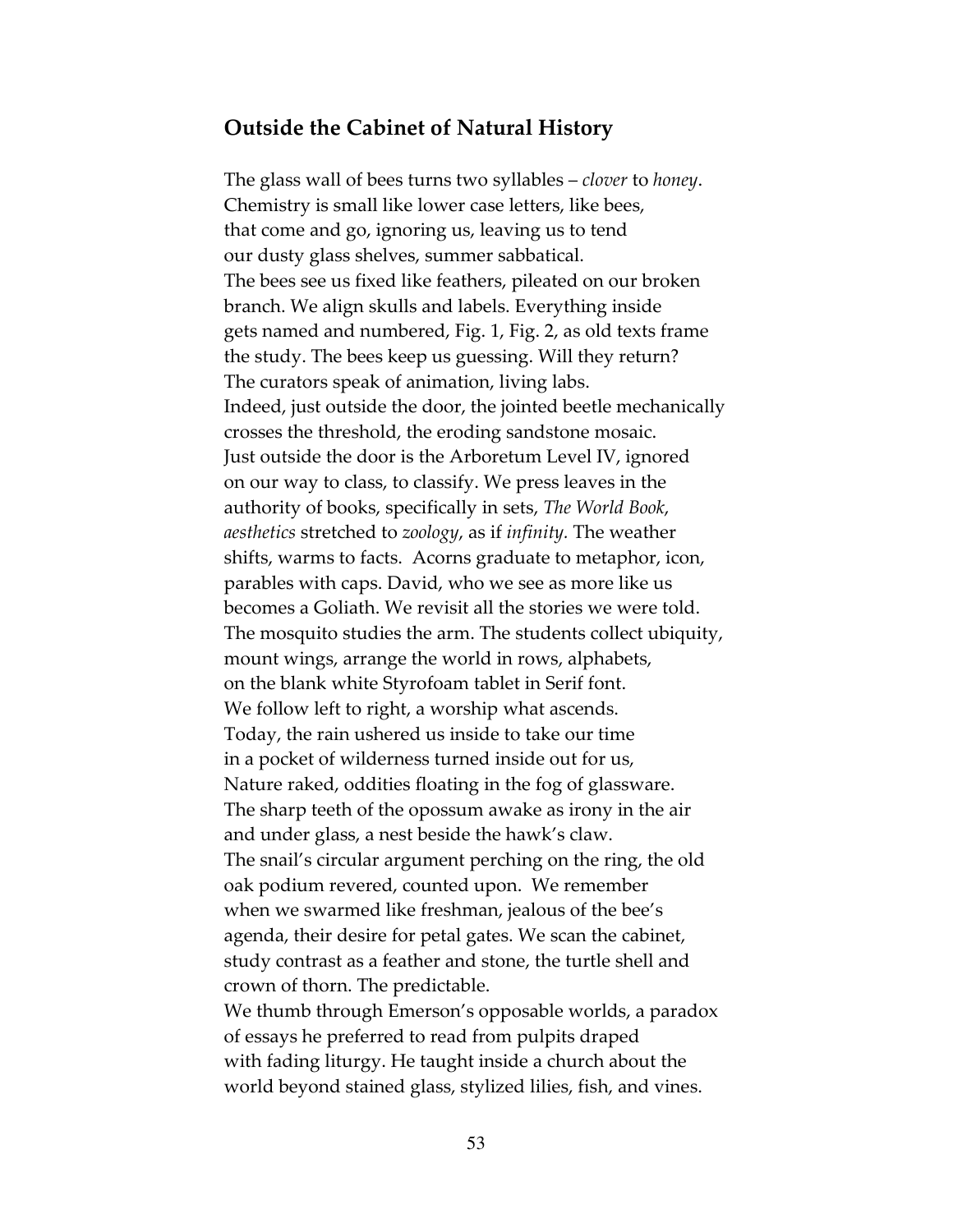We too buy a used book already underlined. In time we will ignore the lobby, the cabinet with its red plume, variety of oak leaves from the familiar lawn. We no longer tap on the glass, or read warnings. We hurry on, along a path lined by the crimson clover blooming for the bees which we dub drones, blind to our microcosm, our theater of memory, deformity.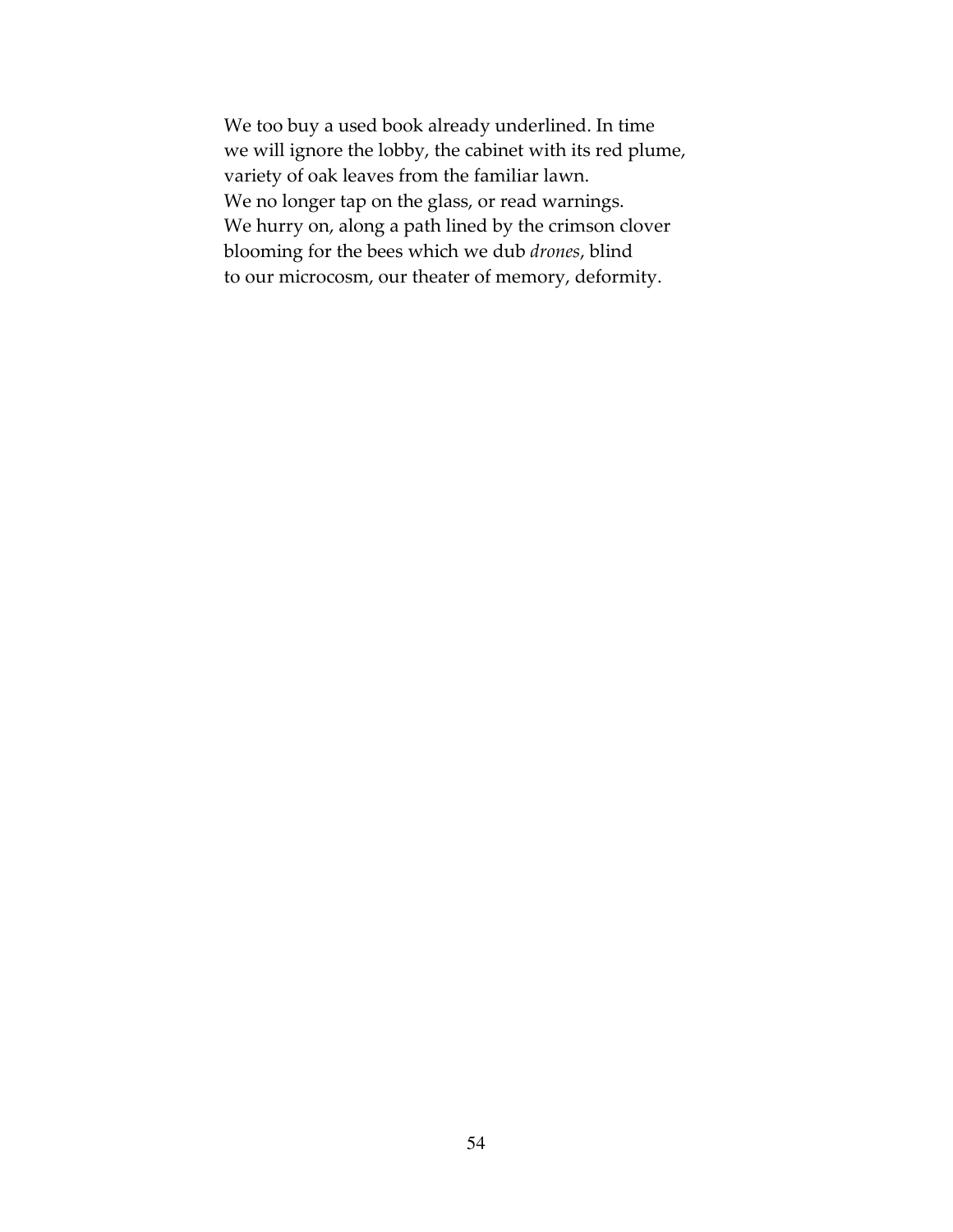### Eye of the Needle

Thread is thin. The eye small, yet they find the other. We close one eye to this world, to find a way to another. The tattoo of floss swells in relief, as the lector speaks. The altar cloth gets bruised by grape and monogram. A camel steps upon a seam that a woman named Un-named stitched and starched. She tied the knot, with the moisture of her lips, her dna, to hush the blind, offer the deaf a wink. The priest's white hand shakes – thinning threads hold the scene, the camel slipping through the mind, the needle's slight eye, through the wilderness we carry.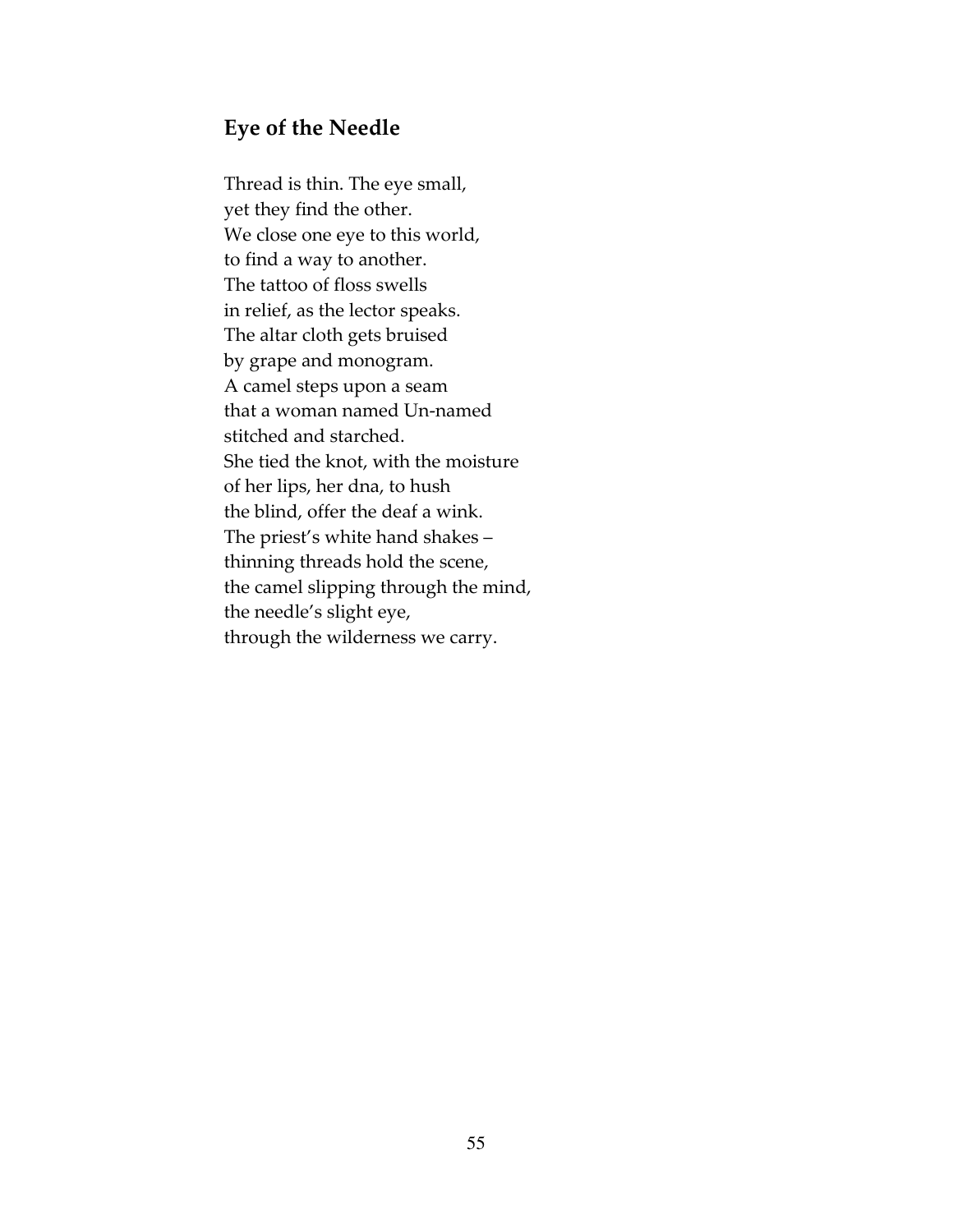### The Book of James

In memory of journalist James Foley (1974-2014)

In Sunday School, the road to Damascus was paved with change. We never pulled down the window-shade map over the math, the cost, the spelling list of the week. Sunday was another school, another syllabus, text. The circumcision of politics had no business here, where hearts were screened. Today news covers our blue screen map, and it rains. In New Hampshire a mother covers her eyes, her shaking hand. She fingers through the thin pages of James. Her son is dead, beheaded, and we watch at our intimate window screen. The world of journalism, a two-edged sword. It takes so much to make us flinch, but his inner gate was locked, secure. No trespassing on who he was, what he thought, trials he won. "More time" was all he asked, and got none. The world glares, holds its press conference for non-print, implying there are words for this on the witness stand, implying there are declaratives, sentences held prisoner near Benghazi – another place we can't find, point out if quizzed. No one asks. There were graphs in his satchel, notebooks, books of note, hard drives, maps of Aleppo's broader state. A Red Cross crossed his heart along with a camera's detached strap. An essay on front lines was tucked inside a separate genre for us to find. He walked those lines, his peers report,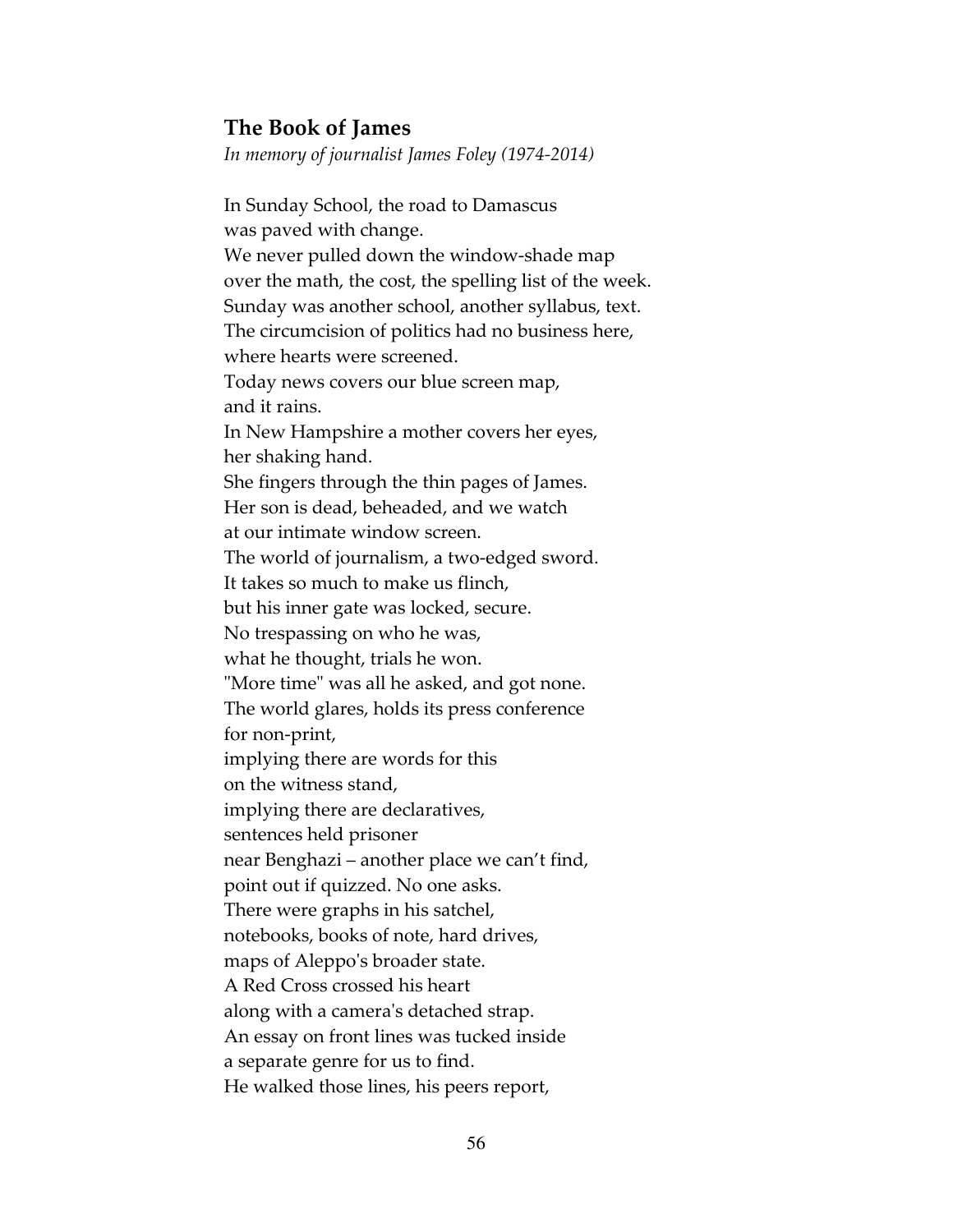sometimes blindfolded, sometimes offering a smile, a cigarette, a blue flame he held calmly at the mouth of one among an online cloud of witnesses.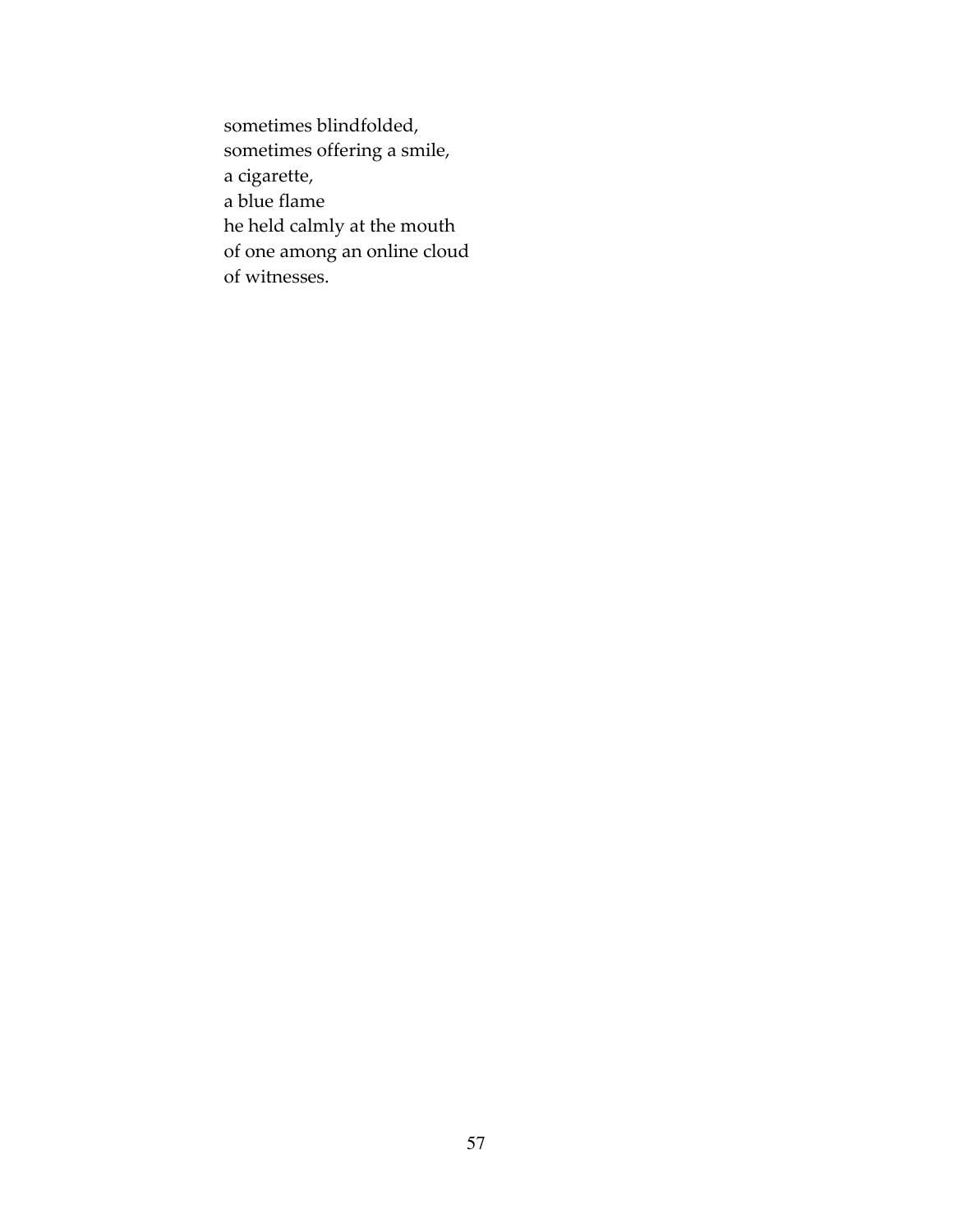# Birds Audubon Never Painted

It wasn't that he did not see them among the pyracantha thorns,

or that they were somehow less. It's just that some things one must leave to memory alone.

No feathers of a black-tipped brush could record the gentle way they lingered as dusk began to cage these woods.

Indescribable – what happened next, when they flew.

The sound of wings, the burning color of rust.

Some things one must witness for themselves, at least once.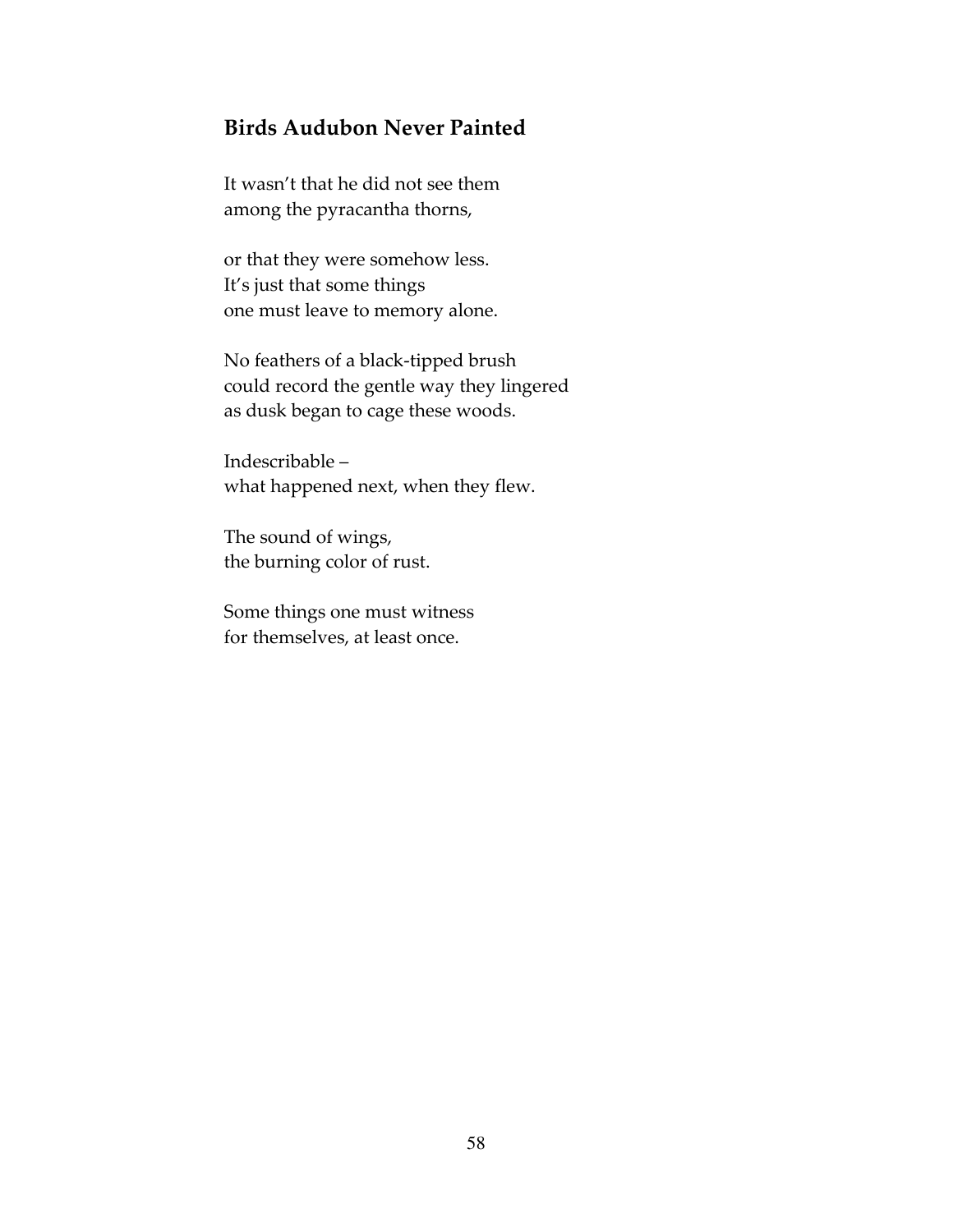# Flea Market

History is a flea's market, a system of weathered tables, where doubt and old Veterans lean. The land-locked oar is lined up next to the Gibson and beside a set of rusting blue tong post-hole diggers. History's cabinet of artifacts grows lean, here just off the Interstate: A numbered milk bucket swings. Creamy Melmac stacks its plates. Don't expect a complete set of anything. The baby in the manger has been replaced by a Lego lamb. The tackle box gets lined with dominoes and lead. Our Almanac misleads us. The porcelain plate calendar will forever be 1976 , Nixon forever a President.

I turn a page to read what facts get elevated for my random visit in July, This Day In History: Detroit's engine burned. Riots built the roaming 'burbs in a day. Or so it seems. Here, hyperbole is wholesale. Here are bins of action men with capes. This same day Henry Ford drove a model into a movielike landscape now littered with tar and chip. He reinvented the wheel, a cliché crafted by Anonymous.

Things years apart line up with bullets, their quick imprint. History loves the list, a line of letters, metal type, a catalogue of orders. The poets unravel the spool, eye the needle, mend and bend fact closer to curb. Aluminum letters scatter across a table like ears of silver queen corn once did. We glean. "The stencils are a dollar each," says a lady who reads, who reads my mind for free. Who needs an entire alphabet of stencils when mailboxes are numbered – and their days?

The storage units open like a subdivision of garages. History gets stacked floor to ceiling. It's hard to find a single need, among the needle of old technologies, the dresser's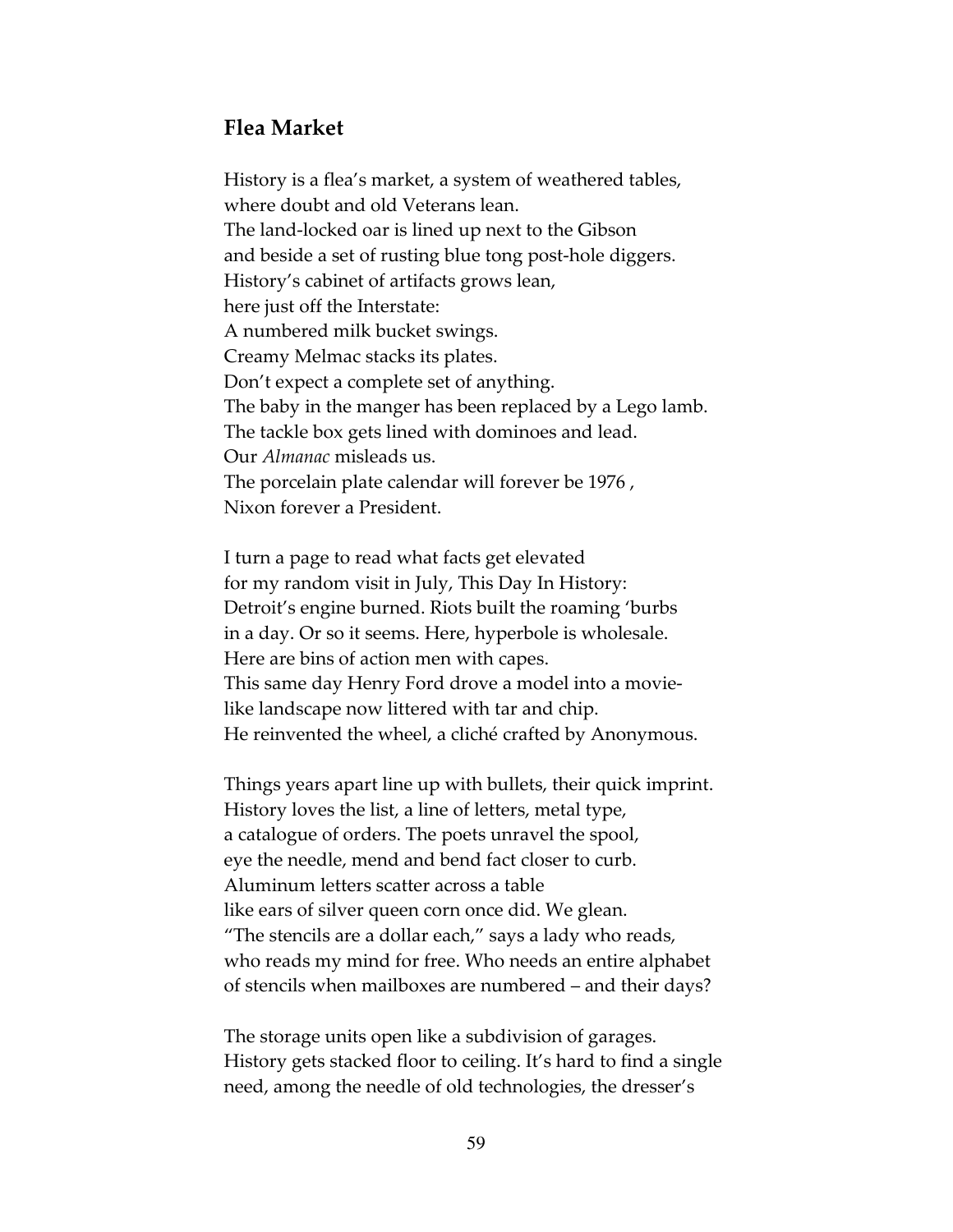scarves, the cups that harbor English roses, Barbies with their long-lash Maybelline winks. People love to photograph cemeteries it seems. Hobbies are abandoned as limp skeins of yarn, a puzzle of missing pieces.

I run my hand through wallets of fallen soldiers, their waiting women. So much unclaimed poetry. Our Blue Mary has her baggage. She loves to travel. She holds out her rose, a fishing pole, and a Sombrero bowl with button pins. She reels us in. Is campaigning for both Eisenhower and R.E.M. History gets passed around – and down – like a hat. Anyone who shows up consistently can usher.

History begs for our treasure, for attention. Mary is surrounded by the lesser shrines of ash trays, shot glasses from Russell Cave, Graceland, Grand Old Opryland, the Rushmore revisionists – a mountain of history carved by unnamed immigrants. So much history depends on the anonymous. In the bin, books have no dignity. They look better together on a shelf, love flattery from Preface to The End. Hardback is relative. Someone imagined a coffee table cluttered with a conversation among C. S. Lewis, Huxley and JFK. They died the same year and day. Like Cervantes and Shakespeare. Like Adams and Jefferson who died on the Fourth of July in 1826. (I'm not even sure how or why I know this.) Seems some author hoped to mend the patchwork quilt, the patterns that tuck us all in at night. "Sweet dreams," says the ironic Hipster pin, signed "Jung." The coffee table book is now dog-eared, underlined in red. Just over there, a red wheelbarrow is parked – parked, yes, like a car. Just another poetry artifact – which translates "décor." Oh, there are more of them and not all are red,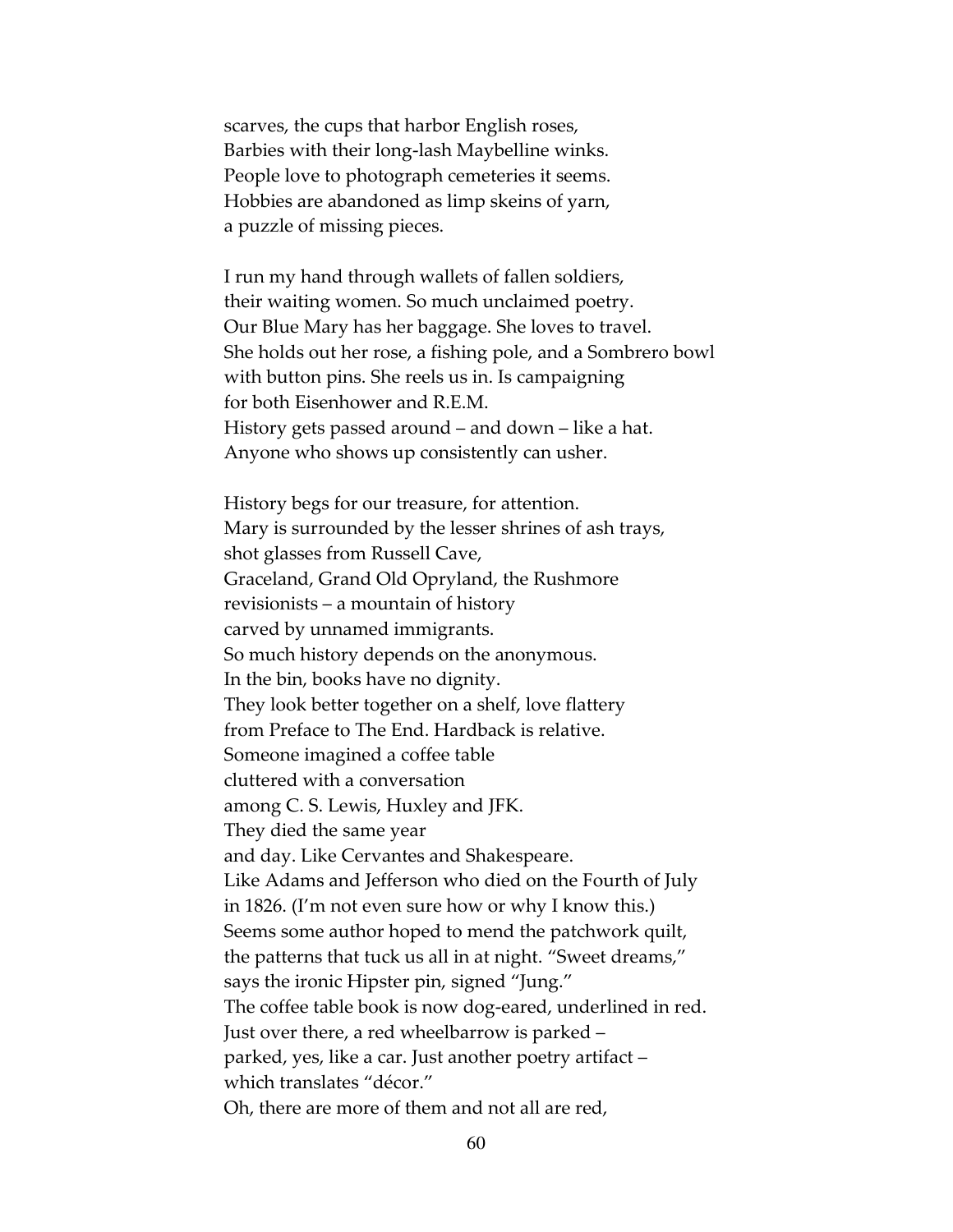or exactly like the one Bob Dylan pushed down the street looking for a Mystery Date. The barrows are full of flowers, permanently. Public art is parked at the street.

A man pushes vinyl to the Luddite crowd. Spins the romance. Here, we can't depend on any one thing. We're required to be redundant. It's how we're wired. We download our load of lyrics. Haul them in our tight pockets. Who needs a wheelbarrow?

I still search for common letters, scan the lines for accent, learned to count the threads in linen. I've come, a taxed collector of handkerchiefs. I've come as Desdemona, not Othello. I pass the frayed ones during tragedy in parlors where I'm still asked at times to read. But most don't read much into words like "parlor." "Step into my parlor," said the spy to Emily D.

History leaves its symmetries, its limestone cemeteries for municipalities to mow and work around. Why is any place compelling? We've pulled over to this bare shoulder to peruse time, to see the oar get tangled in the fishing line of flat guitar strings that twine and need a bit of tuning, to see the fret-filled line of fence. Poets love to trespass. To bring a camera. It's almost too much, this history, this paper beach ball with its imprecise axis taken down for lack of context from the library. History is retractable as a Sunday School Map, "Palestine" as a place of olive trees, a name we recognize by cable's break with news. Though we are in Monteagle. The maps roll down like window blinds. History rolls down its menu. History can fit in our pocket like my Father's second edition, War French. He carried this artifact as his compass through a world that insisted on spinning. "It doesn't matter where you go; People are the same," he said to me as lie and the take-away lesson. The German women's quilts covered his Allies, his buddies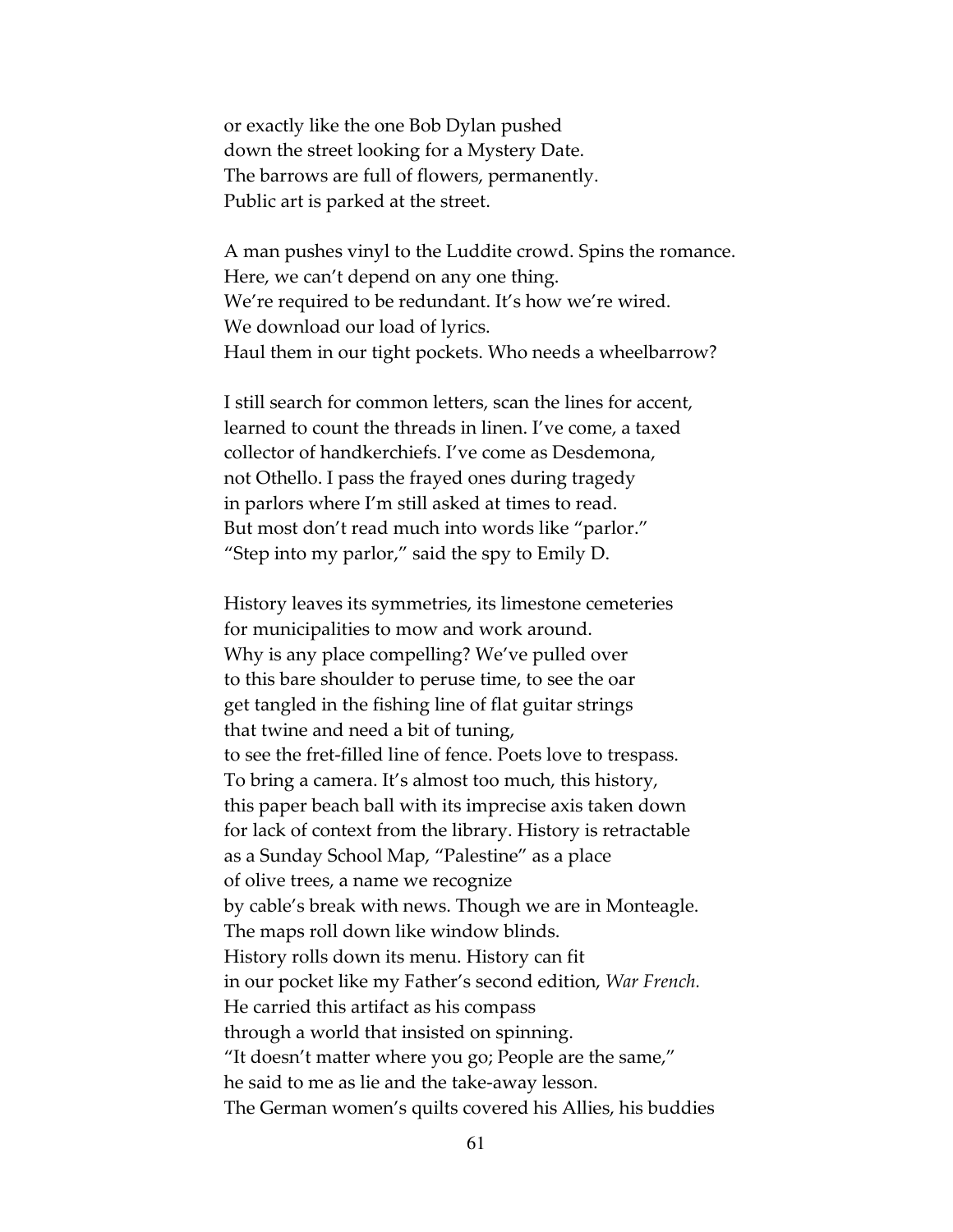who liked to fish, play guitar and dance with beautiful women. "The dead still want some dignity" is a sentence Underlined in his book. We fold away the rest as a flag.

Small things tend to last, to go with us place to place. The anvil, barn and silo last because we can't. This museum by the road has changed in the hour I have wandered. The oak oar dips a toe into the blue sea of Mary's robe. She's now a protagonist. It's her swollen ankle where the morning glory twines. The theologians balance on their fence, a trellis. All still goes un-mended, but disarmed. The Indian at the gate is a totem of chain saws. A Martin guitar shines like a Paul Simon song, gleams like a delta with no strings attached.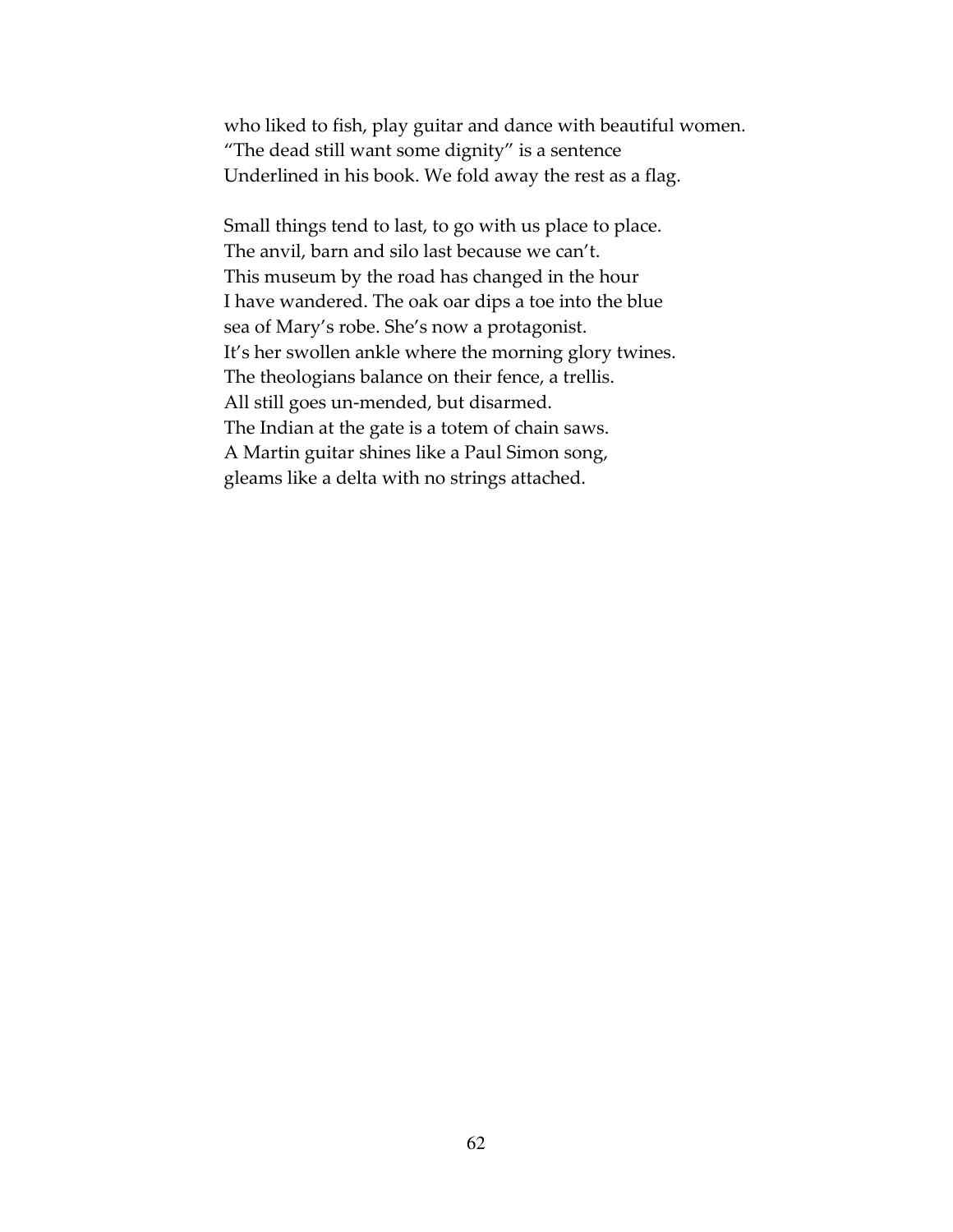## Sorting out the World

#### 1.

"Are there mountains under the sea?" my son asks as we run down the beach. I connect to the kite of thought in the sky over his head, "Yes, volcanoes." I add to his pail of treasures. "Are volcanoes mountains?" he asks next, sorting out the world the way he has been taught, perhaps misled. After all, in all water there is some earth; in all earth there is some water. Quietly the questions stir, Where does sea and land begin and end? Is it in the filter of sand—the crushed grit, salt and glass? We dig our toes in deep as the mosaic of brokenness washes up like a shrine at our feet. The sun tires of fading our world, moves away and you drift farther out into the waves – begin to look like every other man who waves. Still, by habit or ritual, I pick up a bleached curve of shell – hold it against the darkening sky – pretend this fragment of moon has any pull left for me. 2. Nothing is what it seems. "Life is but a dream," goes the English lullaby, a daily stream, we float gently through our private journal entries, put on a headphone set of lies, spout off a flurry of honesty that stings. Privately we dream, begin again to live our lives apart from the beats of the clock, the dusty rites of passage, the keepsakes we retain.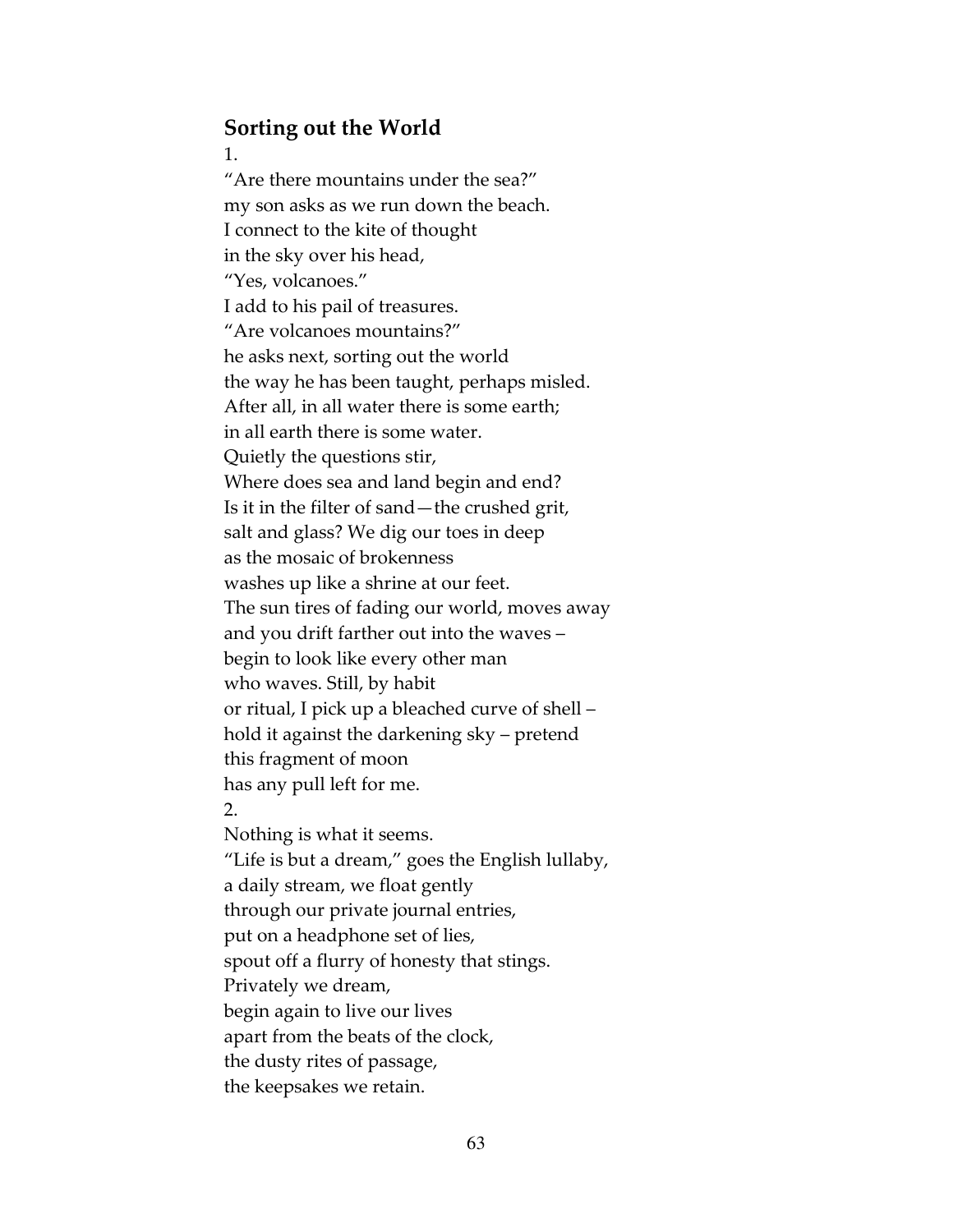We pack our disappointments away like skeleton keys, our adolescent keyed diary of fits and starts. Our entries record improbable things: the broken blue beginning of a bird's shell, a stone polished by time and regret, a sighting of a rare bird in Whitman's grass, a thrush brown in autumn's color of rush. 3. Every object gets a mat and box, elevated, stark. We hang our thoughts against blank walls. Archaeologists we all are as we learn to piece together a bone, a beast, a bowl from shards. We nod our heads, repeat ourselves, applaud the wonder of each detail. And then, one day, something unexpected arrives like rain in a time of drought a silver coin in clover, a conch in the public sand, a writing spider's last word in the corner of our hinged eye. Something new we do not understand washes up on the shore of our mind nothing rehearsed or choreographed. A pattern we have never traced or plotted like a graph or scanned into the dim blue light of a machine, comparing it with things we have held briefly in our hand, turning them over and over as curators looking through dim glass. 4. We carved our names in our geology long ago – claimed a place as home – the way a creek accepts sandstone into its journey, wears away the callous of life

64

into a stunning glitter of sand,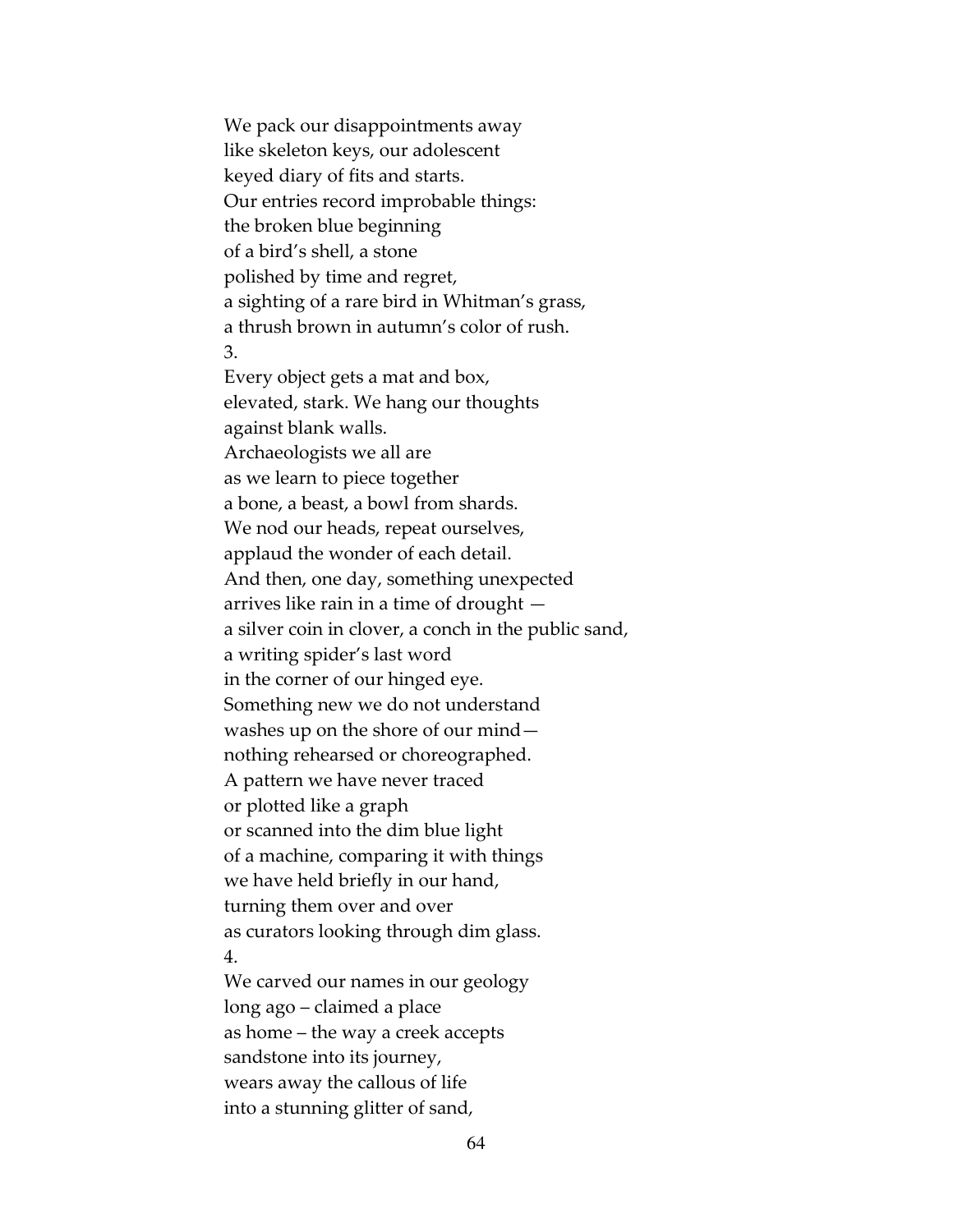silt and salty eyes. Life turns a corner at the roots of the last American chestnut in these woods. Change moves us, even blight. We too fall into place, shift like sands in a thin necked glass, yet still dream like succulents from a different glassware in our lab, the cloudy jar, terrarium nest where everything circles back. Tears and dew circle through us too. Our dull blade wrote in Cherokee a cryptic love note on the sweet gum tree, a forgotten fossil now. We touched our names like the blind who depend on everything but what they see to understand – while inside the trunk, the hollow holds its own decay like a separate beautiful universe. What is broken still allows the green to reach. The blood-red star-like leaves will scatter and give back. We collected these patterns of stars since we were children. Noting vein, tributary, shore and scar. We pressed leaves in all our books, turning over everything in our small hands as currency.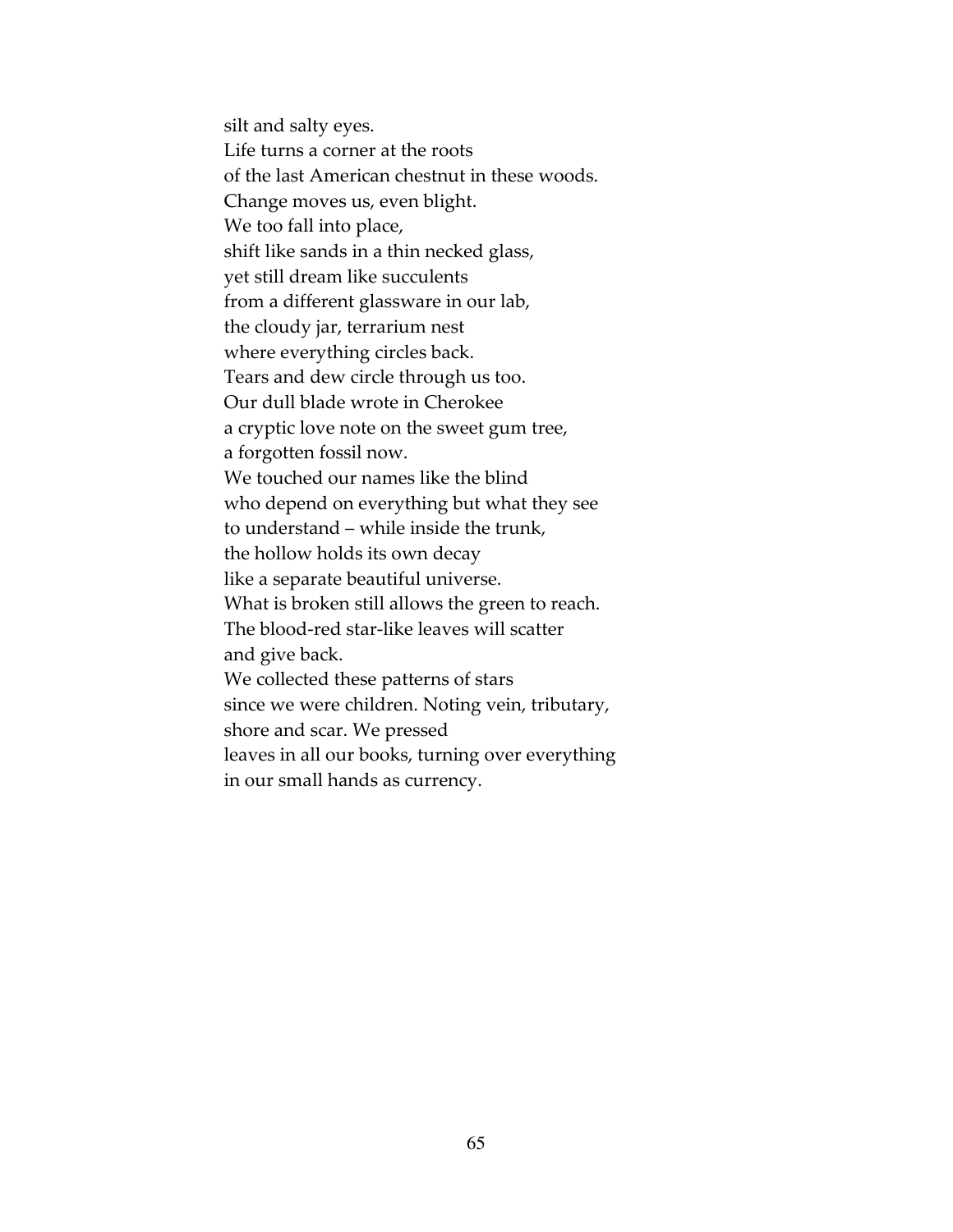# Being Social

Will you install me? Watch the horizon, a thermometer in the window, but not a sunset or yet a cliché where we leaned into each other on our bench. The valley's stretch ahead inevitable. I sent a request. Asked for a task mark in your list. I can't say for certain if you would find me improved. Updated, yes. You can scroll past me, hide me behind a globe like an eclipse. I've moved. I've shuffled through some groups, mutual friends. We once crossed paths in the Ukraine's common field, the trending story. I didn't wave, my hands so full of collateral, the world's S.O.S. Ours was a paper cut at every turn, a page of apologies I finally scanned, downloaded sent to archive among the leases, the family's incomplete tree, the inventory for State and Farm,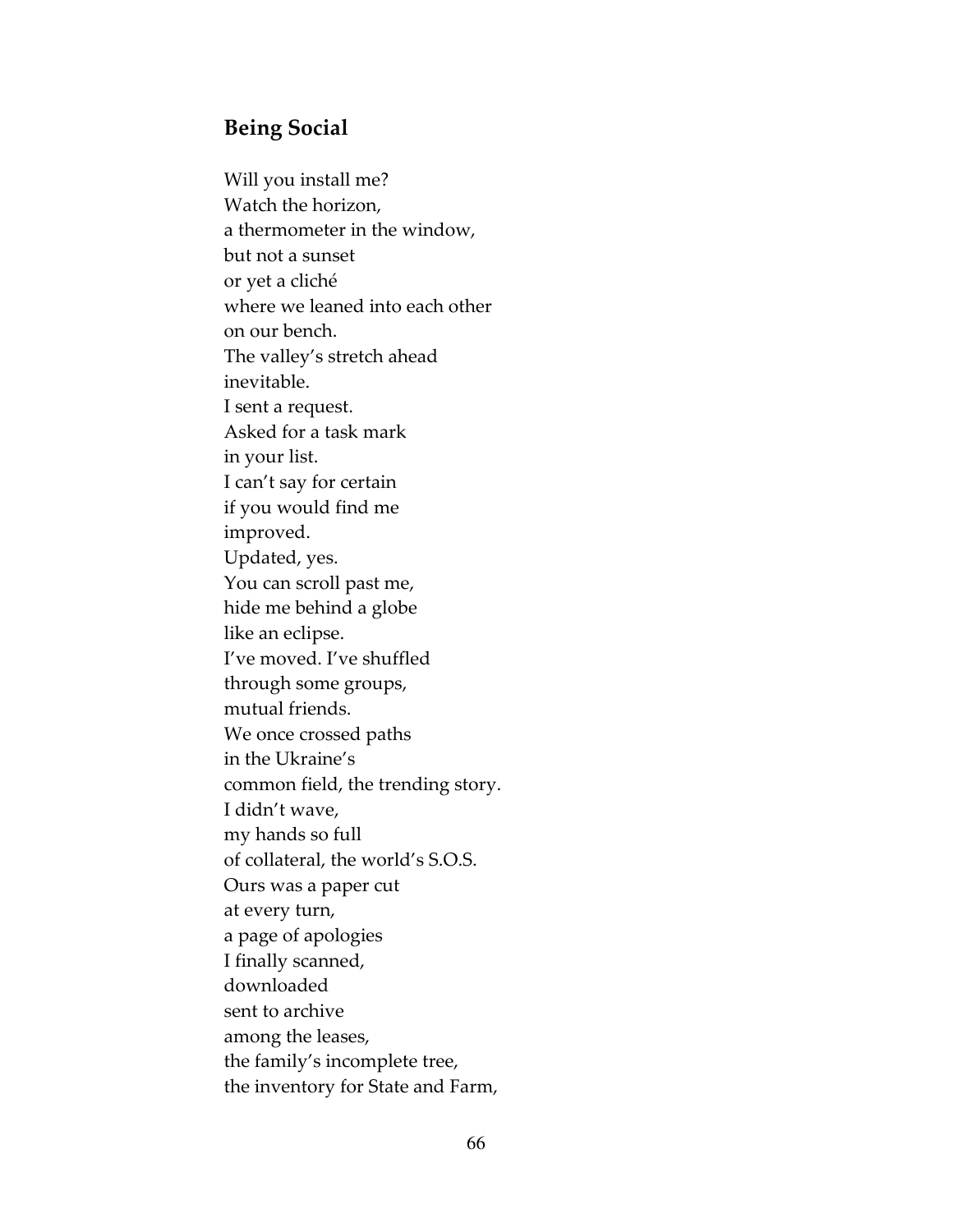a renter's life of fine print policies. We once ate from the same full plate, passed bread and oil to each other like married priests. There's no going back we've both said though we once rearranged the universe in poems, in the attempt to attempt. I'm writing this as a metaphor, with a bottle of messy ink, from a white pillow that holds a cast of my changing profile, my best side and bedside and manners, and sent like all things blocked by regret, no script, no field where Truly yours, might flourish, reach you.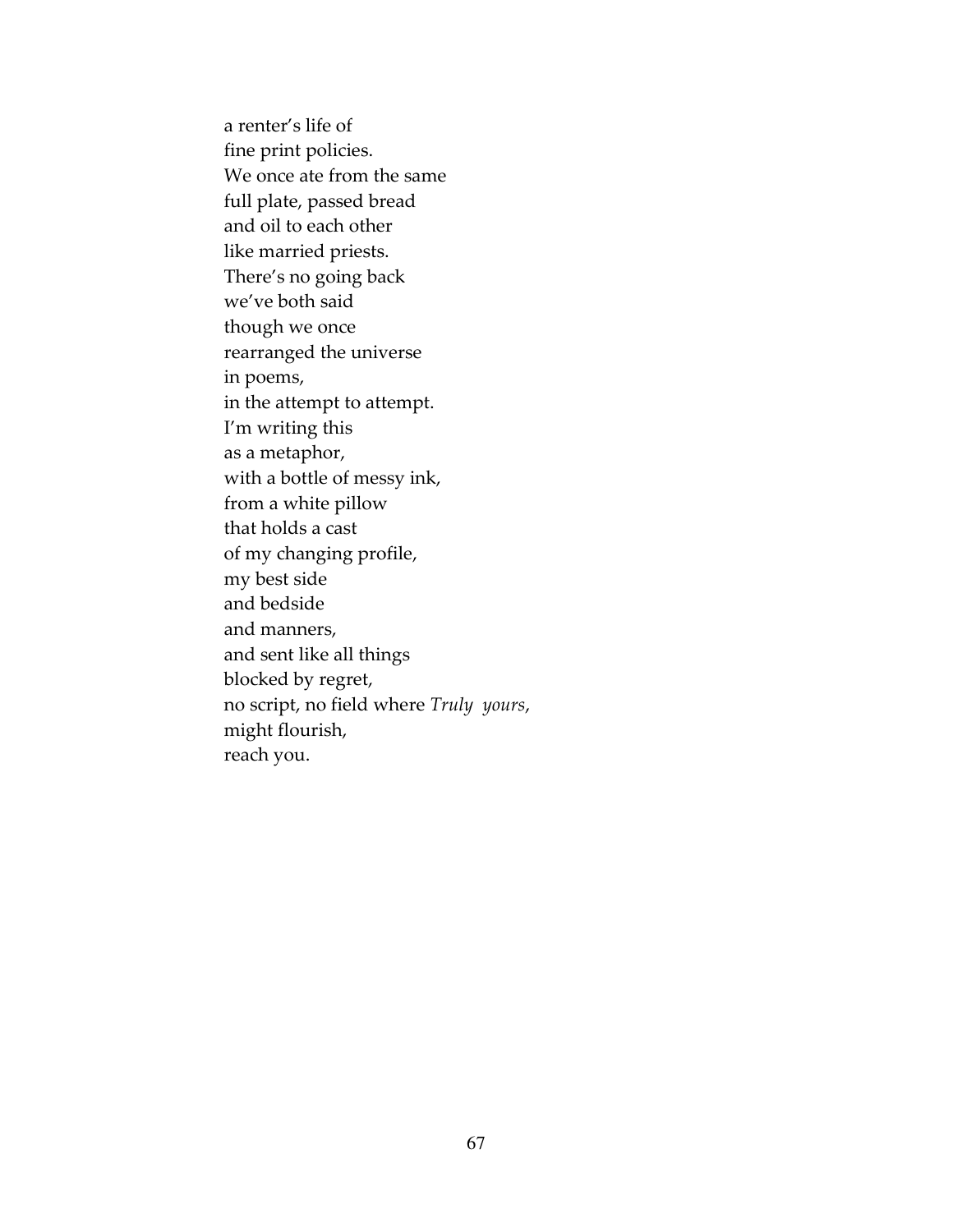## Haiti's Quake

Jan. 12, 2010

With this news the house of cards I've used to build the chambers of my heart become a palace done of dust, a rubble where a dog barks. All is quiet the reporters are quick to report, not hearing the song of children wandering a poverty of streets breathing in and out the salt of the sea, the kinder rhymes when reason's rafters fall.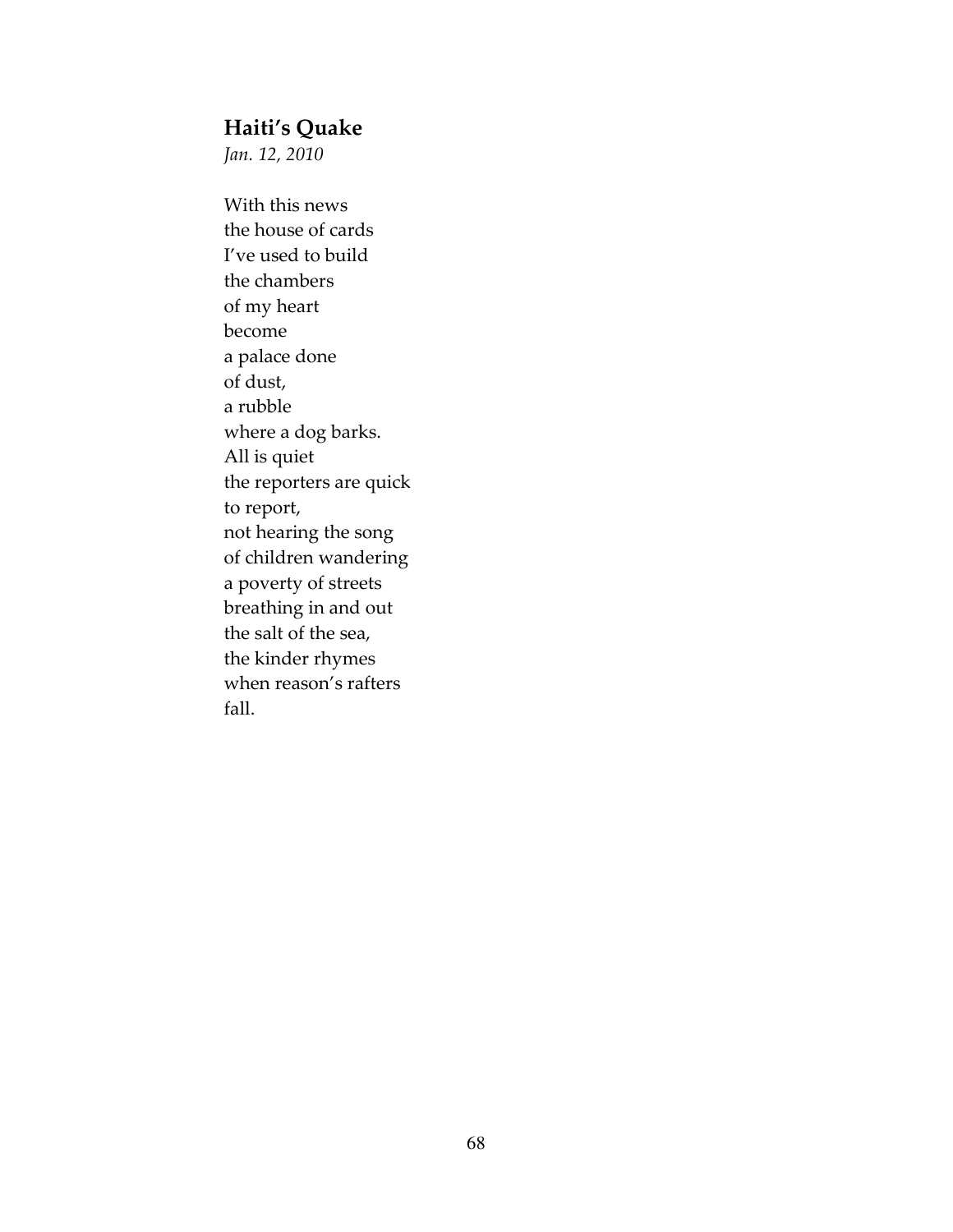# How the War Came Across Our TV Set

1967

The TV in our living room said RCA. I polished it every Saturday with lemon-scented Pledge. On top of the set, my brother Ben's framed face – an Air Force eight-by-ten. I did not know him well. I was five. Too young to even have a school-day five-by-eight. My Mother underlined ominous news on the thin pages of her books – Othello, Holy Word, Silent Spring – were all the same to her. No one knocked on our door and that news was good. The static of the set attracted dust. Casualties were read, underlined by Walter Cronkite's liturgy as we all bowed and knelt around the coffee table that held a giant tray for ash. I enlisted in the altar guild. I emptied the anxiety as it piled up – a sacrifice, a heavy one. Our matching chairs from Sears were frayed with liberty bells and flags parading across the slip covers – the kind you could wash when stained. I remember the day we watched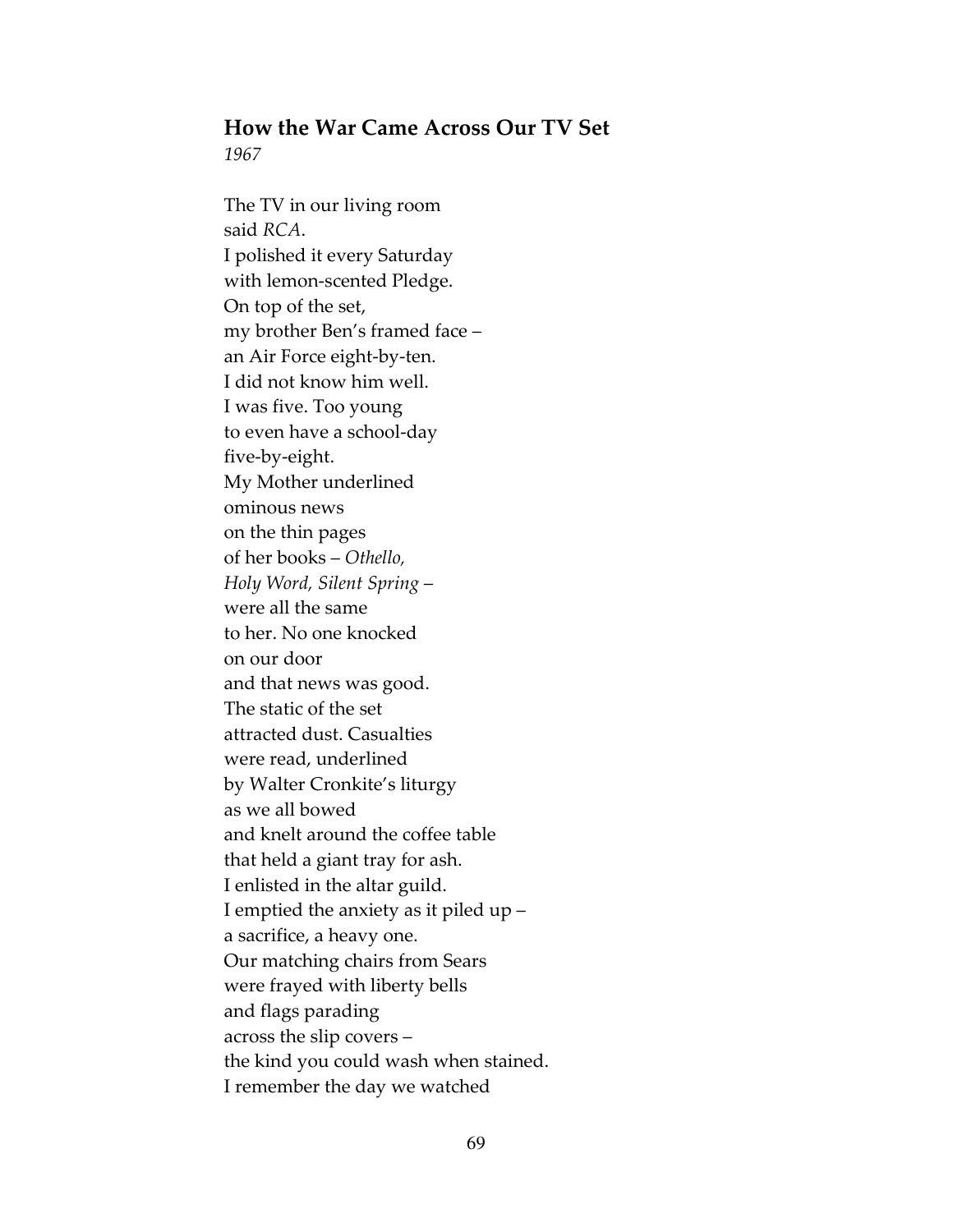The News in school, lined up in a kind of pew while MLK spoke to us from a black-and-white-screened world. He said that in his book the word "justice" rolled down many more times than "love." He had counted, twice. Would be cut down only once. That was the year I began my lists and underlined my books, learned by heart, mesmerized by the words we stood for at Westview Elementary School, our small arm across our chest like a Girl Scout sash a shoulder-strapped pocket book, We spoke aloud words we polished and were polished by, a slant-rhymed poem, a rite where silence serves me now as a place-holder in the mourning.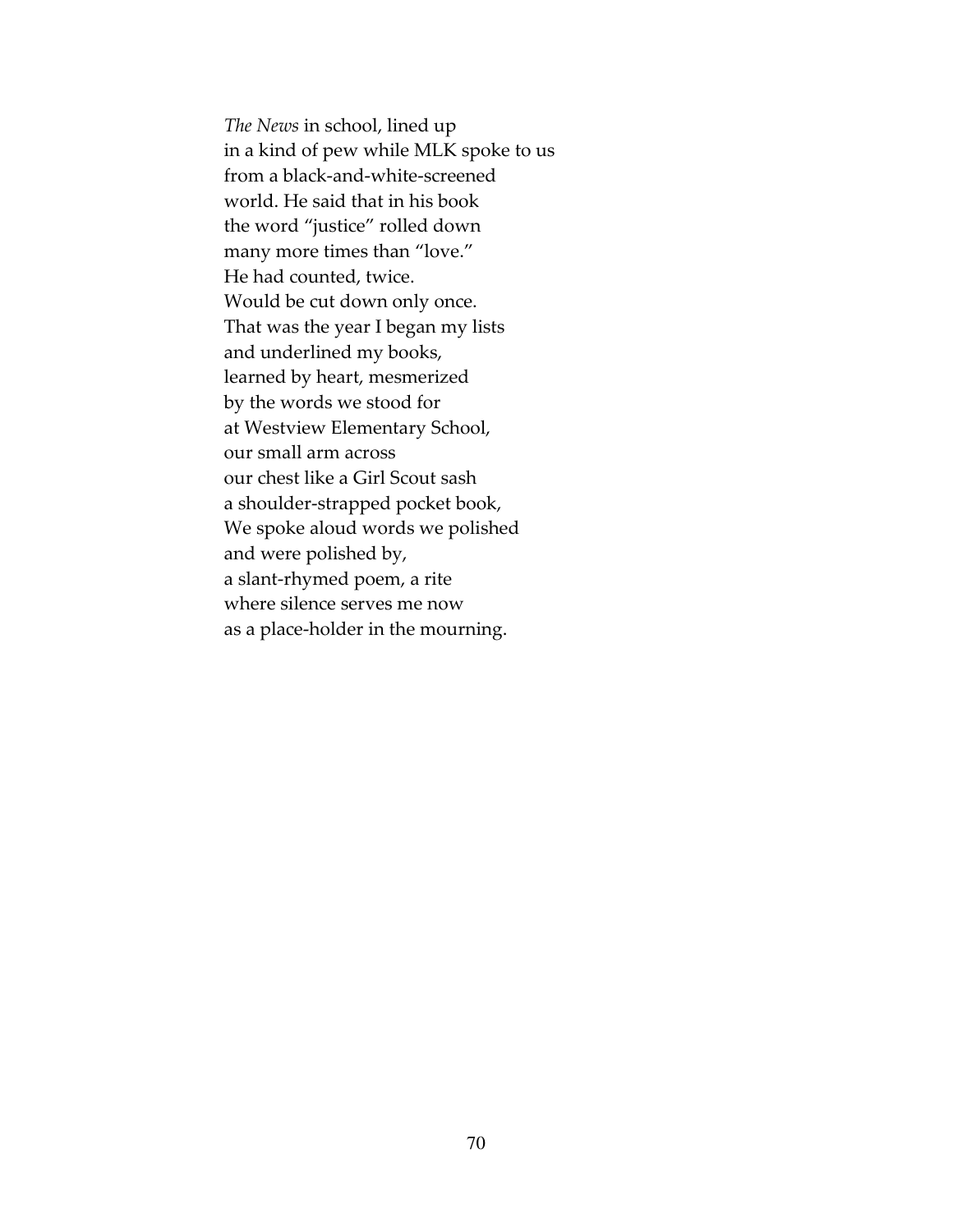## With the Naturalist at Lunch

Who counts sparrows? Their flurry of faithfulness to hunger? So you wait for what is rare.

Here the sparrows find the table – are not the least shy.

A child too young for sentences speaks in laughter recognizes the image from her picture book.

Three men nearby are fluent in French, lift up the world as a toast.

I listen for the few crumbs that carry me between "desire" and "enough."

They discuss all things except the weather, but turn their attention to the crust I've scattered at my feet.

They laugh at me feeding my flock, fluent in the ordinary.

They laugh at me watching them count the minutes in an hour.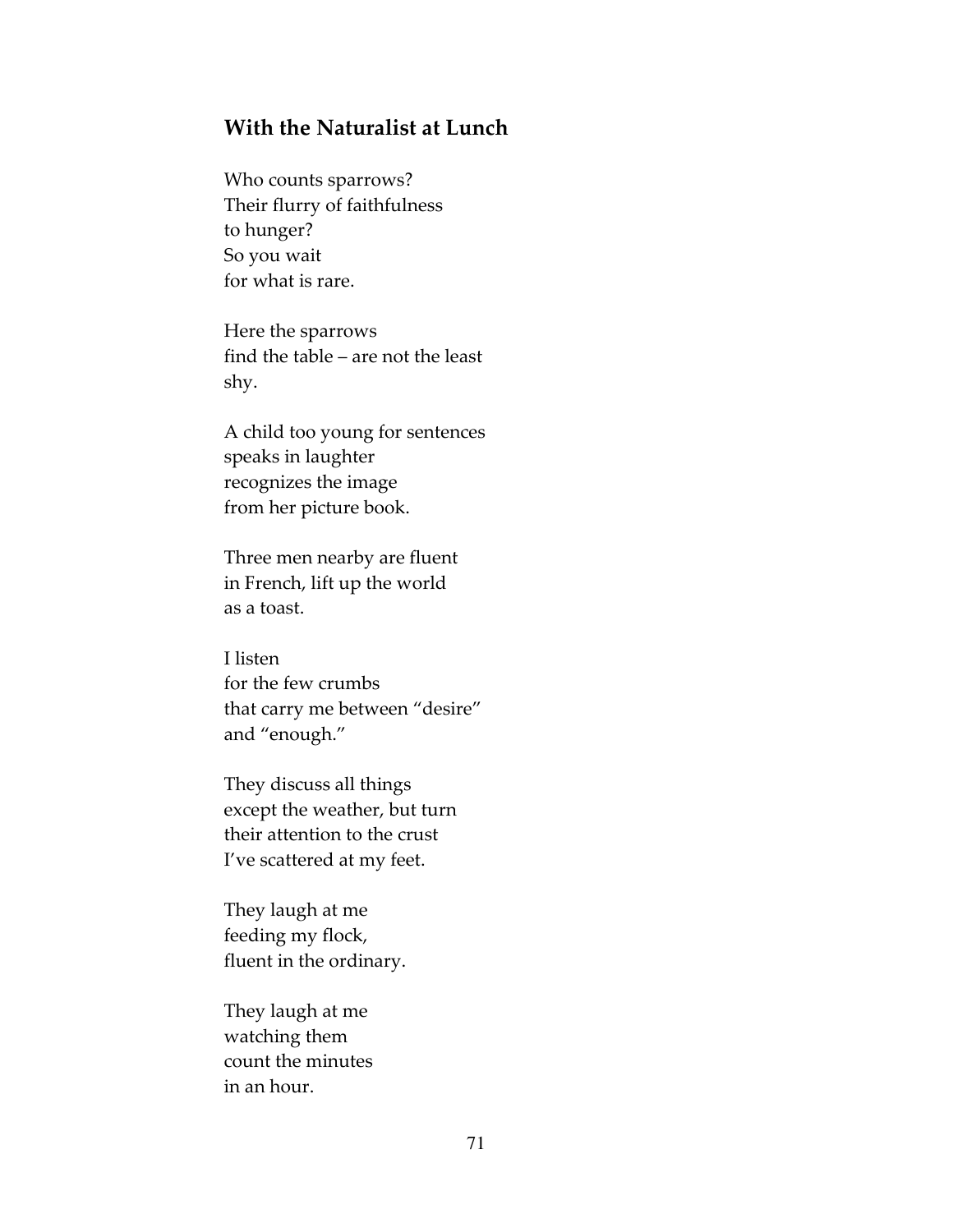#### Just Off Blythe Ferry Road

Hiwassee National Wildlife Refuge

The farmhouse on the hill with slope of silver roof, hedge doorway in need of trim, barely enough view to let our eye catch the gingerbread. It's the one from those mournful songs where a rope swing tires the oak. So we imagine more from this home place of archetype, our own first recollection of sky, our childhood catapulted toward it with kicks and desire. These places we now call "few and far between." Thin places where I lift my lens past the sprawl as time waits like a passenger in the backseat of the car. But then a honk moves my pause. Not winged crane but truck and sway of trailer hitch and hunter brown camouflage. A parade float of bamboo bundles, cut vine that fades invasive plans. He will slip into the water just ahead, where the road ends, memory – a ferry. Even in this place marked with intention, the word refuge is a plea, a mere sign drawing all that migrates from the inner compass, even me. The man with the boat is in a hurry, as irony. He must drift far to take his fowl shot, to have the Sandhill cranes disperse like any frightened crowd. I watch the water lap the crags of cut karst, the garbage caught on the chiseled crooks. "Who does this?" any child would ask. Ruin all around. And yet, here the frail cranes echo loud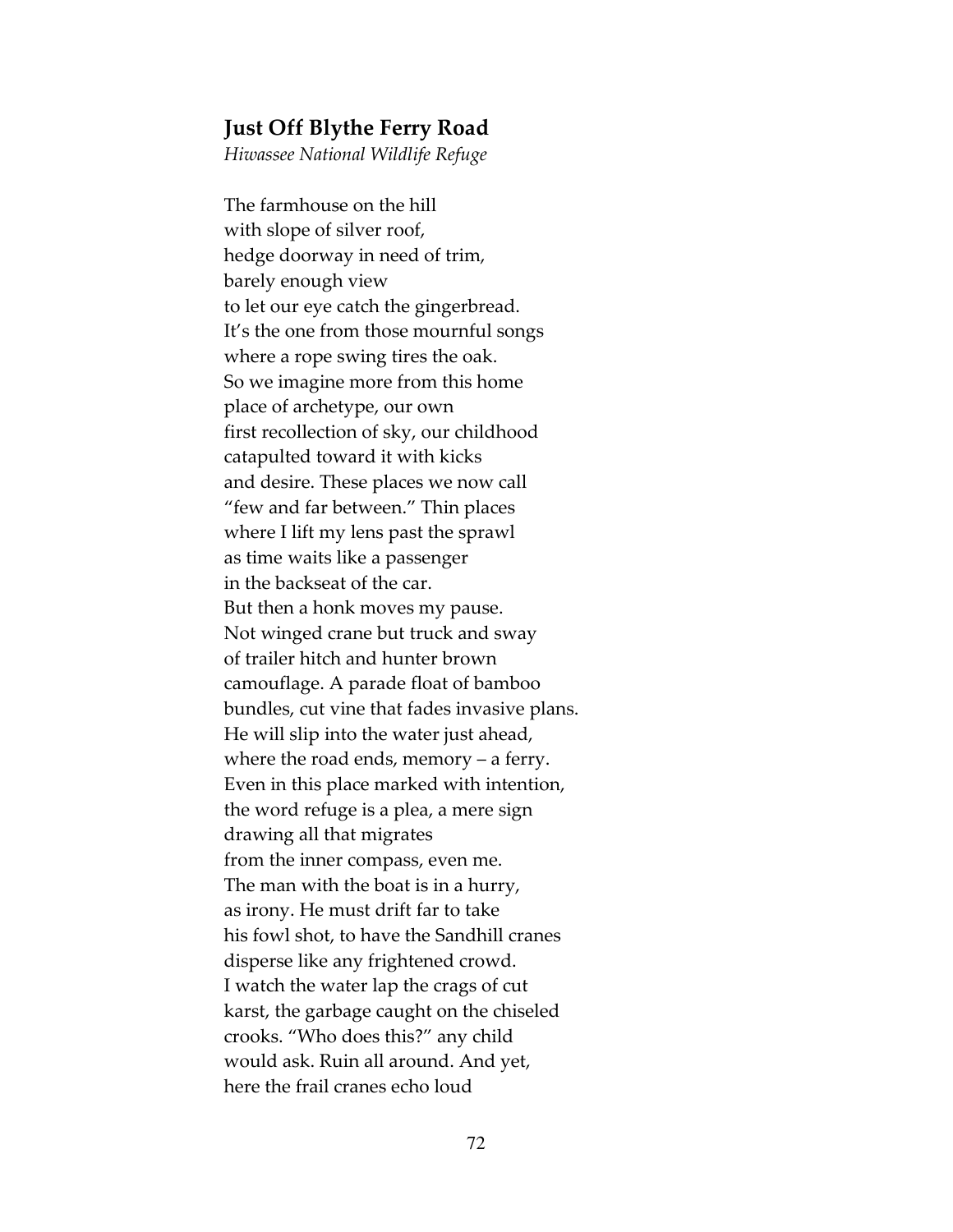the shrill delight at sunlight, a feast of fish, their beaks as sieve of silt and sin. In the distance a shot rings out and will again, but I am not a part of that, apart I am, here, where my calm heart must trust the beaten path that tells me how and when to gather itself up – to lift.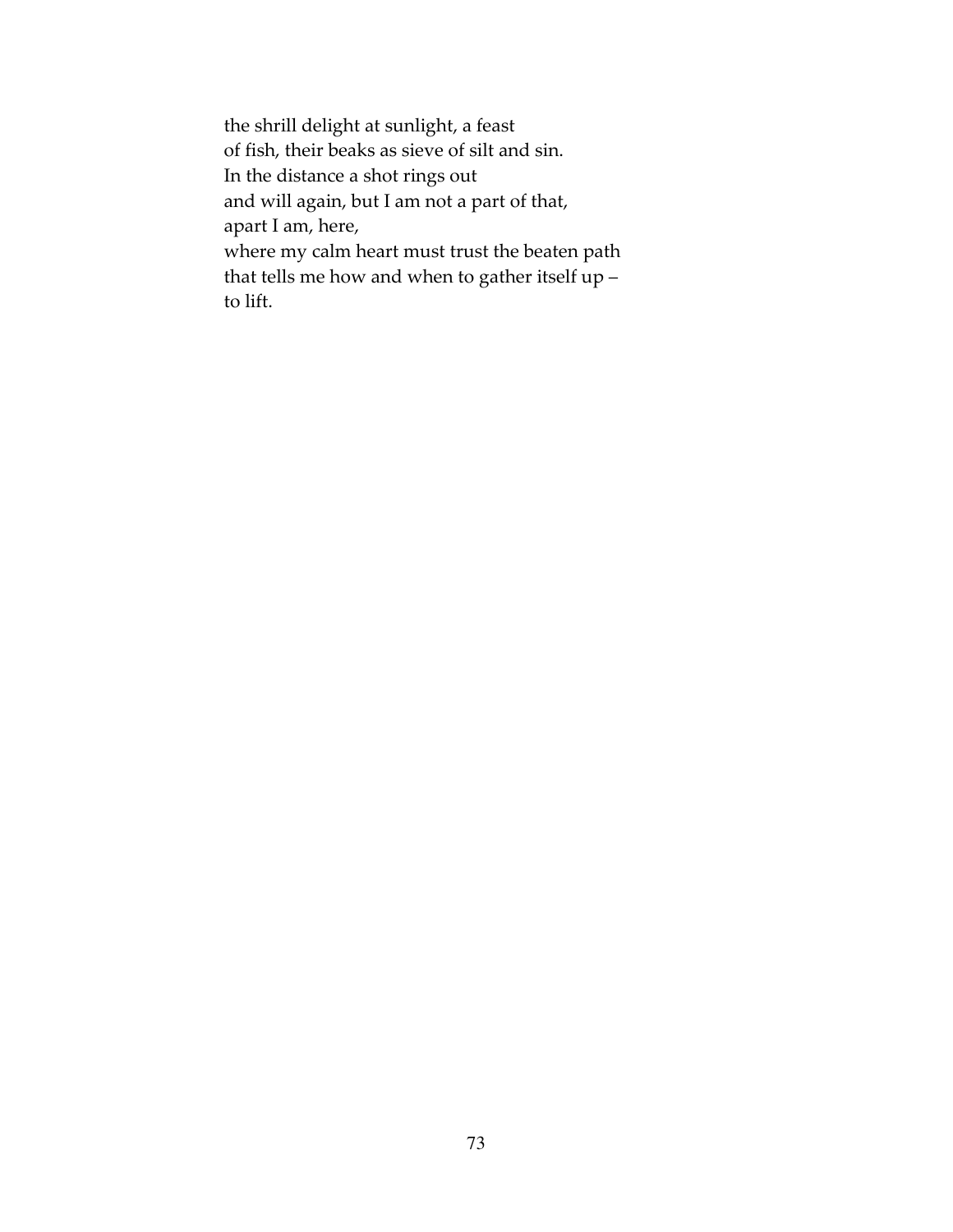#### Pilgrimage to Winchester

Father's Day, 2014, Winchester, Tennessee

For miles no cars met me, no wave returned – miles marked by crosses, church and farm. Then my windshield framed The Square with neon coffee cups, the pole that spins the barber's chair, the movie marquee in lights, a bakery window of wedding tiers and bassinettes. A hospice nurse was waiting when I arrived. She had a wake, a cake to go, but knew the graves. I came to find the hospital where Dad was born. With pause: "It's gone. Two oak trees hold the place behind the Baptist fellowship." The town's two stories were draped in skirts – red state as firework flags along 41. The pleats seamed pinned in place all year, framed in classic scenes, Lionel – landscapes held up for me and me to them. I saw beyond First, the century-old twin oak trees, silos without their barn. They stood with me, not pall-bearer or priest, midwives with reach. I pressed their green leaves inside the folds of Irish white-onwhite, worn linen squares, hand-letter embellishment – his monogram as mine. A man saw me collecting my leave and waved. He wore a straw hat that looked, at first, familiar. Like one I've seen at the cabin in Lost Cove. There is just the one photo of my Grandpa, its frame of reverence and reference. He is with my father who was only five and fixed by him like lead, like print, a plumb-line. I've read that icon of patriarchs all my life. Grandma's shyness cropped by a salesman. This pilgrimage was once hers, an out-of-pocket price, an out of a wilderness trip to town by horse.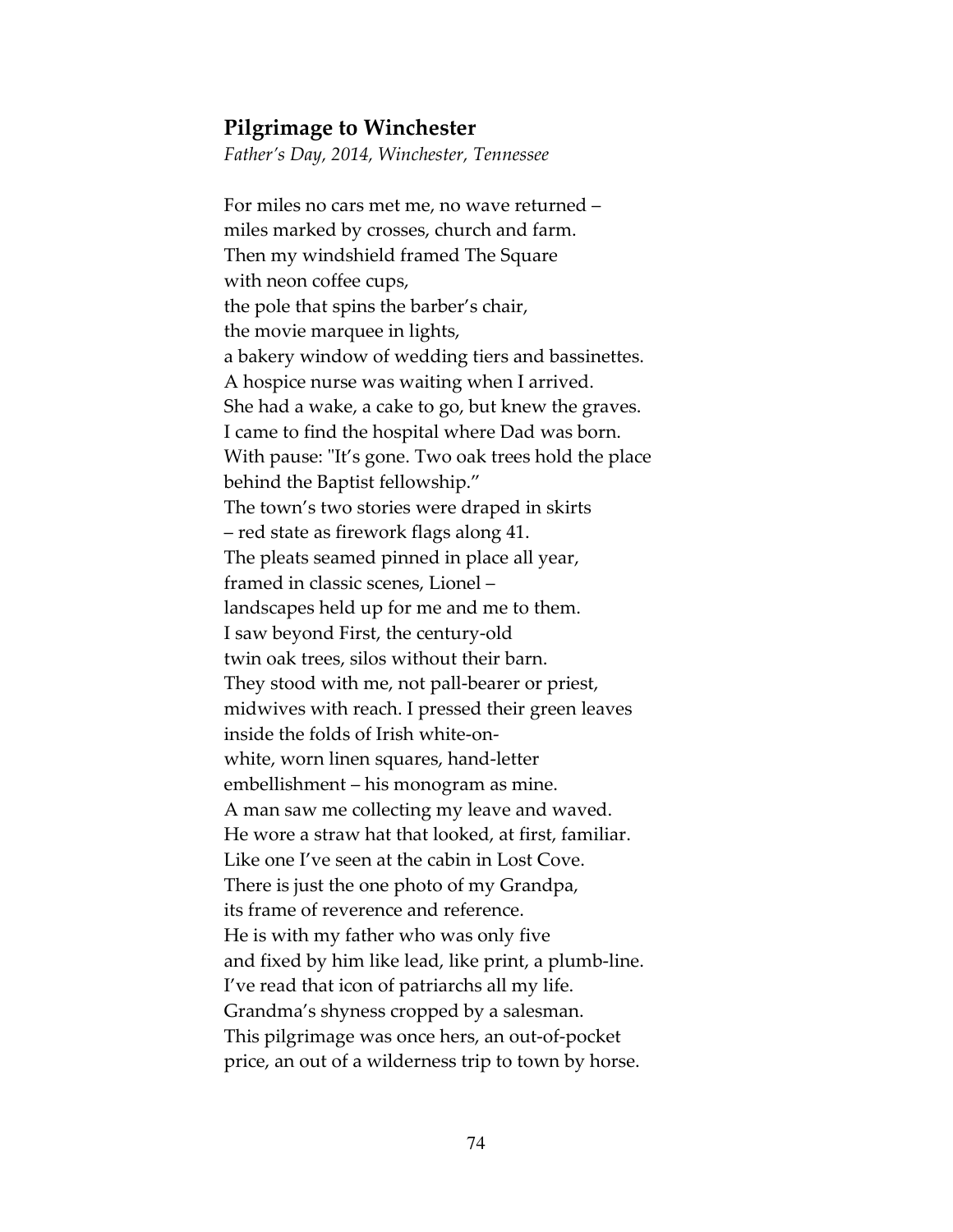A life bearing down – her seventh, their last. My father knew this place as makeshift a Bethlehem, a rural manger. The man who waved now drops more names like begats, like leaves, the kind that lengthen the table that hang from genealogy's grove, I stepped back from knowing more.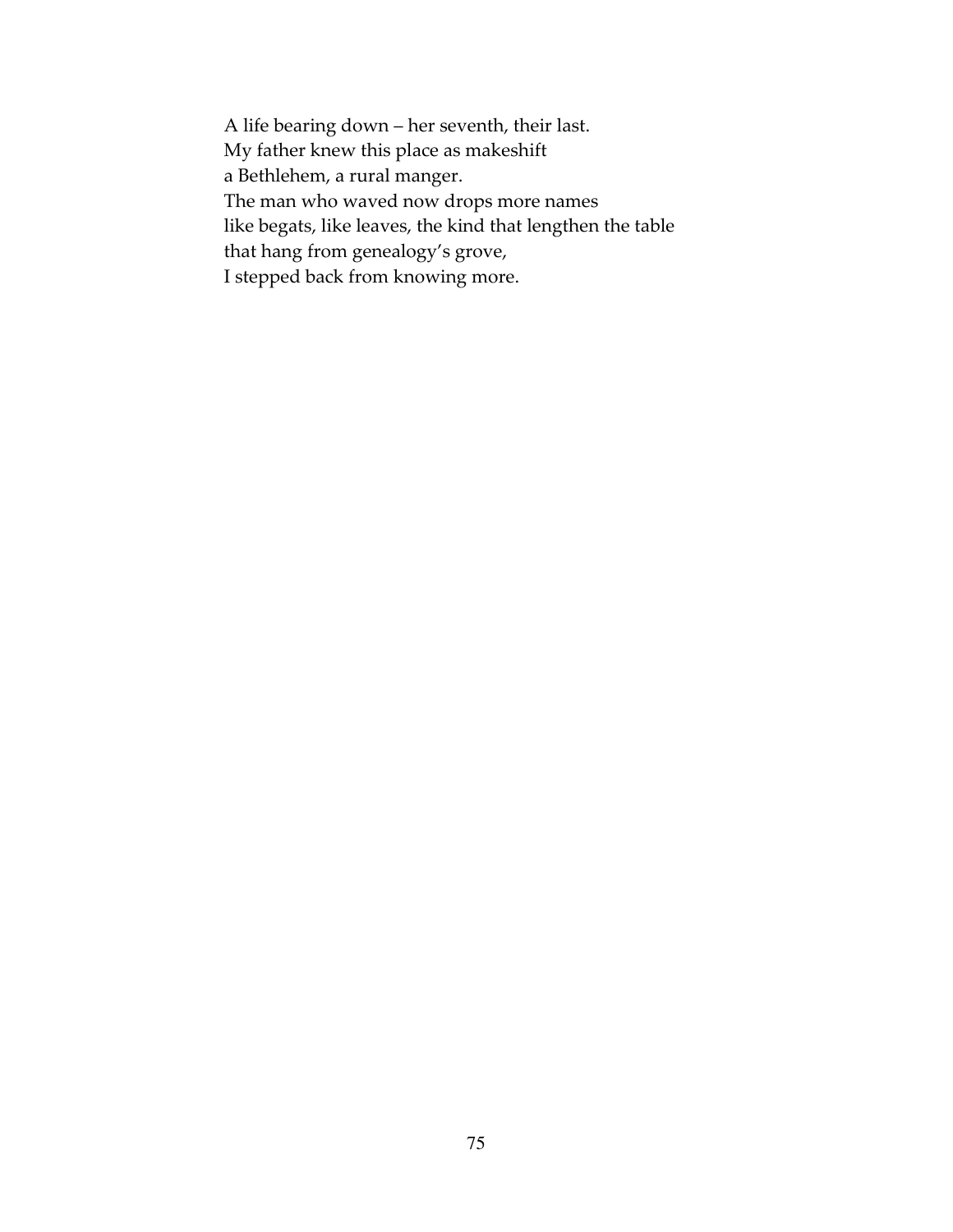## Drifting Along Mackey's Branch

Chattanooga

A heron eyes our drought, dreams of fish. The lean brown thrush entangles himself in dry debris along the suburban bank.

We drift on a tributary of ribbon, a well-creased map among clots of privet, invasive bamboo, our memory of dairy cows – now, a sprawling church.

You touch your palm to the dark water, as if placing it in wet concrete. Our faded field guide is open on my lap.

I lean toward you, begin to sketch with my wet fingers on your back the simple lines of native plants – wild ginger may apple rue anemone.

I sketch the endangered white scull cap's fragrance on the muscle of your arm and lift your sleeve to see it bloom.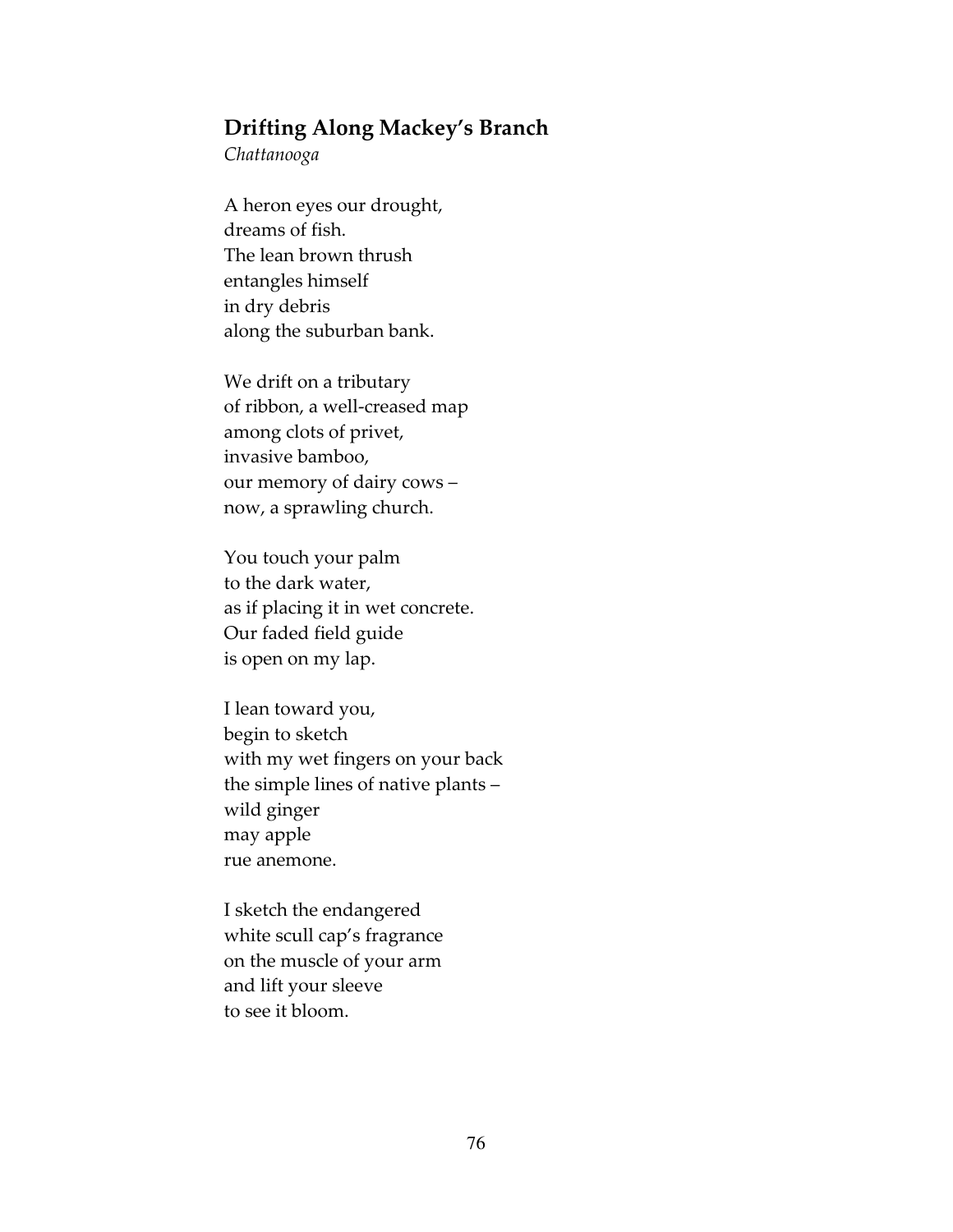#### The Barn's Slant Lines

Franklin County, Tennessee

Silver soldiers of the South, we've moved. These old boards, like Old Guard, all ache. A child, I wrote my name in floors of clay, kept a fist of buckeye fruit for trade tucked between lines already loosening, boards shifting even then. The barn, an outlier beyond our claim. The woods and field compete. But I've come back to look upon cliché, the way the widows tend to other graves. Our mule slept upright below the hickory limbs. A lucky horseshoe swung on a rusty nail above my head. Oh, how I loved the ladder, the loft, reading books with a slant of light across my page. Oh, how I loved the barn – half-light, half-dark as sun sifted through beams. The barn still leans across fields of fog, lace, moth, mullein, thistle bell, finch all ring. Empty as the canning jars and rusting rings, the barn is placed in the syllables of Tennessee, in the sparse wilderness of Wallace Stevens. George Wallace campaigned across state lines, confusing the disabled, the Veterans. It's dusk again in Tennessee and I pull over from my life, dim my lights, listen for the swell of song, the frog's refrain. Slanted stripes once pinned me down as well. What's earned can prick as burrs across a sleeve.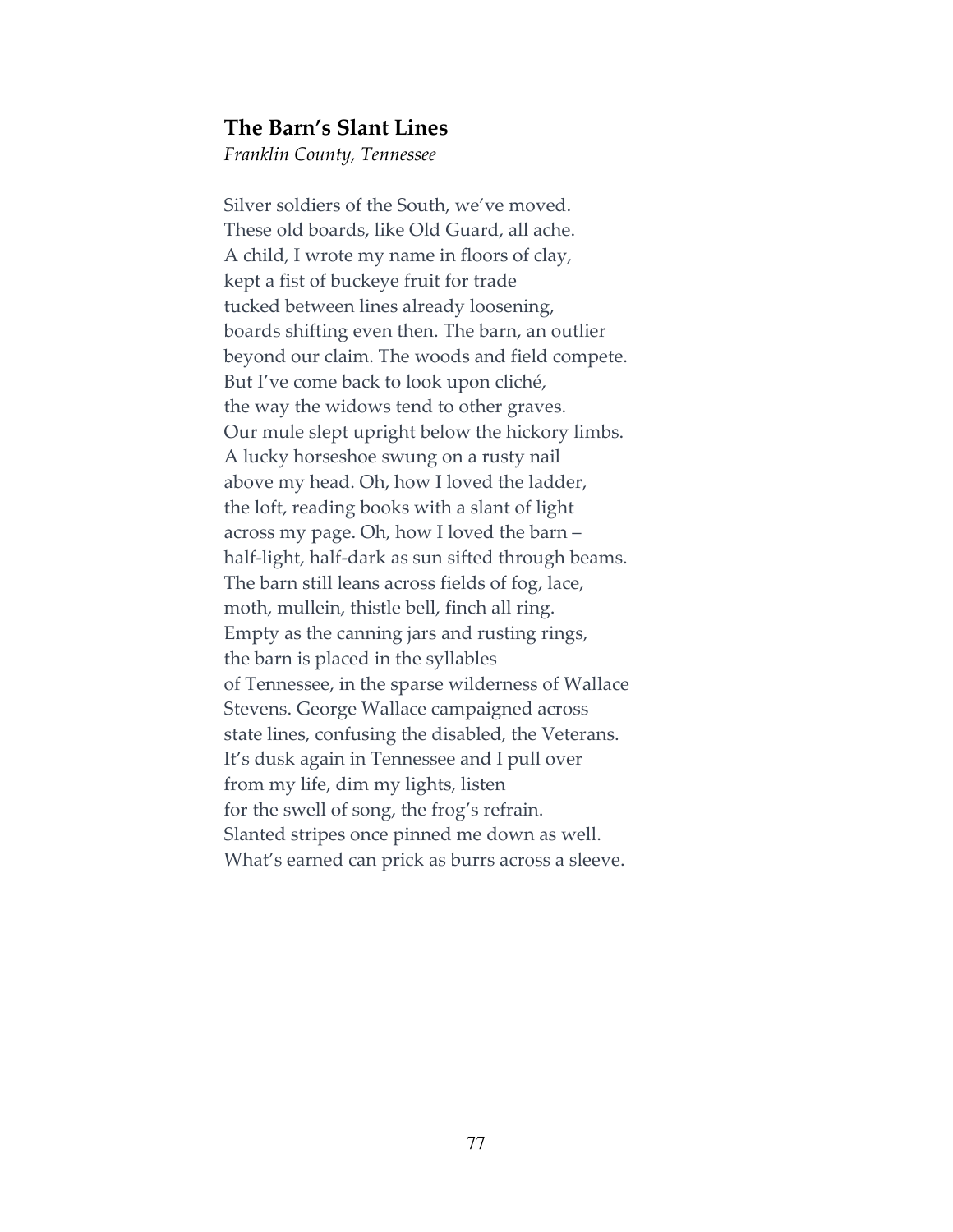## Heirloom Wedding Dress

I kept that dress a dozen years in a sleeve, in a box the size of an old Frigidaire. "Heirloomed Especially for You," read my life in past tense prose. They guaranteed the fabric would not fade or fray or be damaged by fresh air. The box turned dull as yellow, showed its age.

"Who is that woman?" my daughter asks of me, Looking at the still – manicured, cropped – a lawn. It was me, standing in yards of bliss. I moved through, not down, the aisle, temporary, rehearsed as any other basting stitch. So much cloth, I thought. I had to be unzipped, heavy yoked yet made to sway like spider silk. In the avalanche, I drowned in a want of white. I became, instead, a delta, where all the damage and fertility would land, get lodged.

I began to dream of scissors, my mother's sharp stitch picker, the beaks of birds, the cat's front claw. Anything can be repurposed, I figured. Anything can be unraveled. Pearls can divide. One random day I placed a classified, a paper ad. I told my husband. "You did what?" he asked not looking up or listening for my answer. I opened the window of the box, like a prisoner who files the bars at night while the warden drifts. I let the air have its way. I recycled the box from Carriage Cleaners, with its logo that reminds "love and marriage, love and marriage, go together…" like a horse and fringe. Clichés get pinned down, by the alteration queens. The dress lifted like a cloud ascended like a Christ from the air-tight tomb of expectation: Always a martyr, never the bride.

There were no takers, initially. The first responders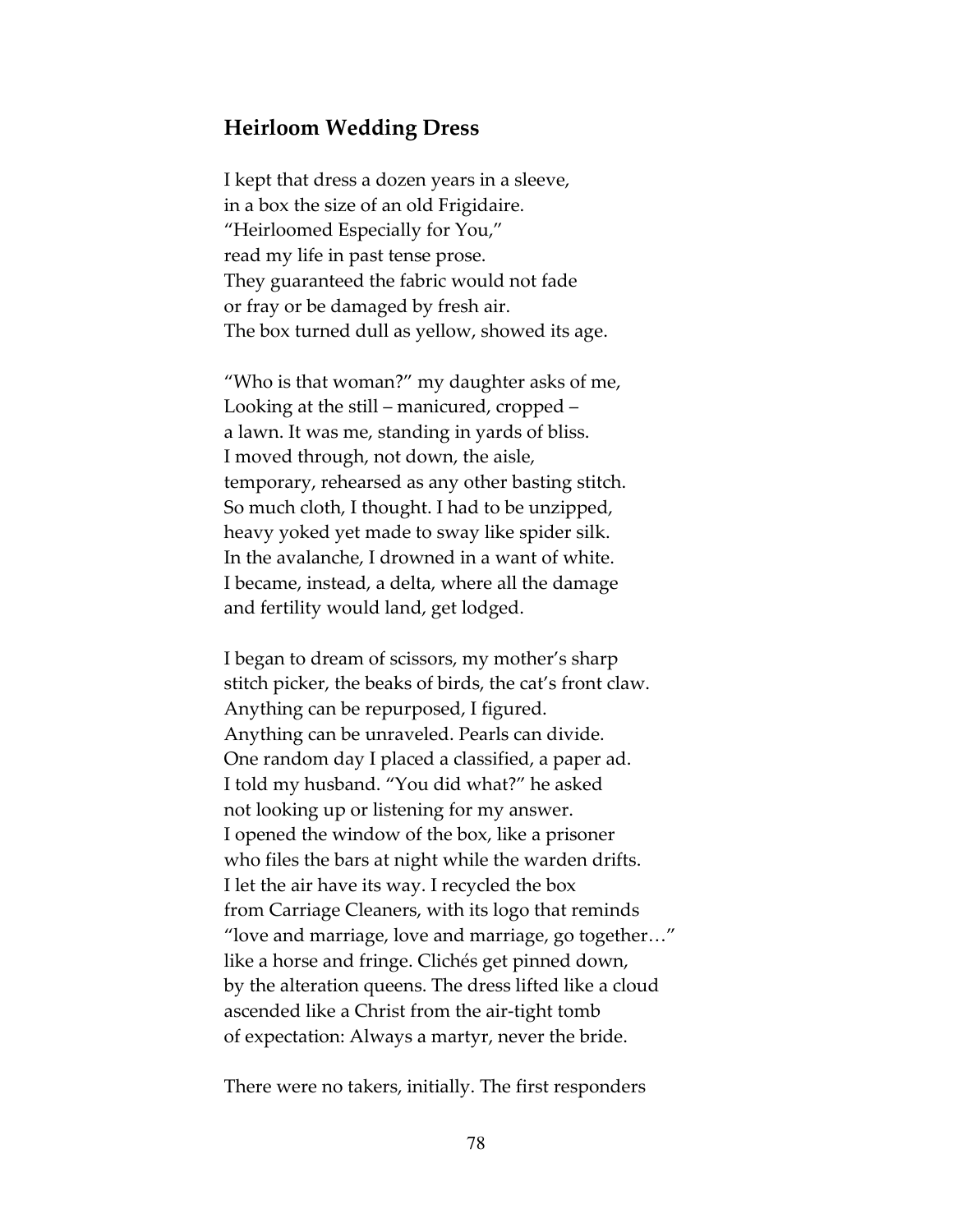come to gawk, to give advice on how to fold a bolt so large; how to keep a train in line; how to wrap our lives in tissue paper – the archival kind – with the hope of keeping ourselves from wrinkling. But they don't know any more than me how to get a genie back into luck's rubbed lamp.

I hung the dress in the tall window. For weeks it went unnoticed, camouflaged among the ordinary pulled curtains, the other blindsided parts of life. The dress faded, softened with light, laced by silver maple leaves, the silhouettes that shaded our entry. I saw the way it changed day to day, hour to hour. I fell in love again, considered cases, shams, Goodwill – so many ways to let it go to seed. I did nothing to rescue it from change.

I let it breathe. I let it go unclaimed. Thinking it might have its own history, a memory, an album, I couldn't just give it away to charity with its timeline laced with bad luck. Eventually I sold it to a neighbor, a cross-dresser with a "sister" his same size. Traded it more for story, than any other tenderness. Told friends how he held it, lifting it like feathers to his chest, all pleased. He extended his arm like an usher to the limp sleeve. He came by twice to inquire about the veil, did it match? Then the size. That's been five years ago. Now, silver frames my face and the maple fell. I wish I had a photograph of the dress hanging like a kite even free of me. I can see the scalloped hem torn in one small place at the seam by a sharp heel the day we ran away from family and friends fisted only with petals, a confetti of tissue paper, matching china plates. We walked among theses fragile things for years, posed as that couple on thin ice, a tiered skirt of freezer-burned cake.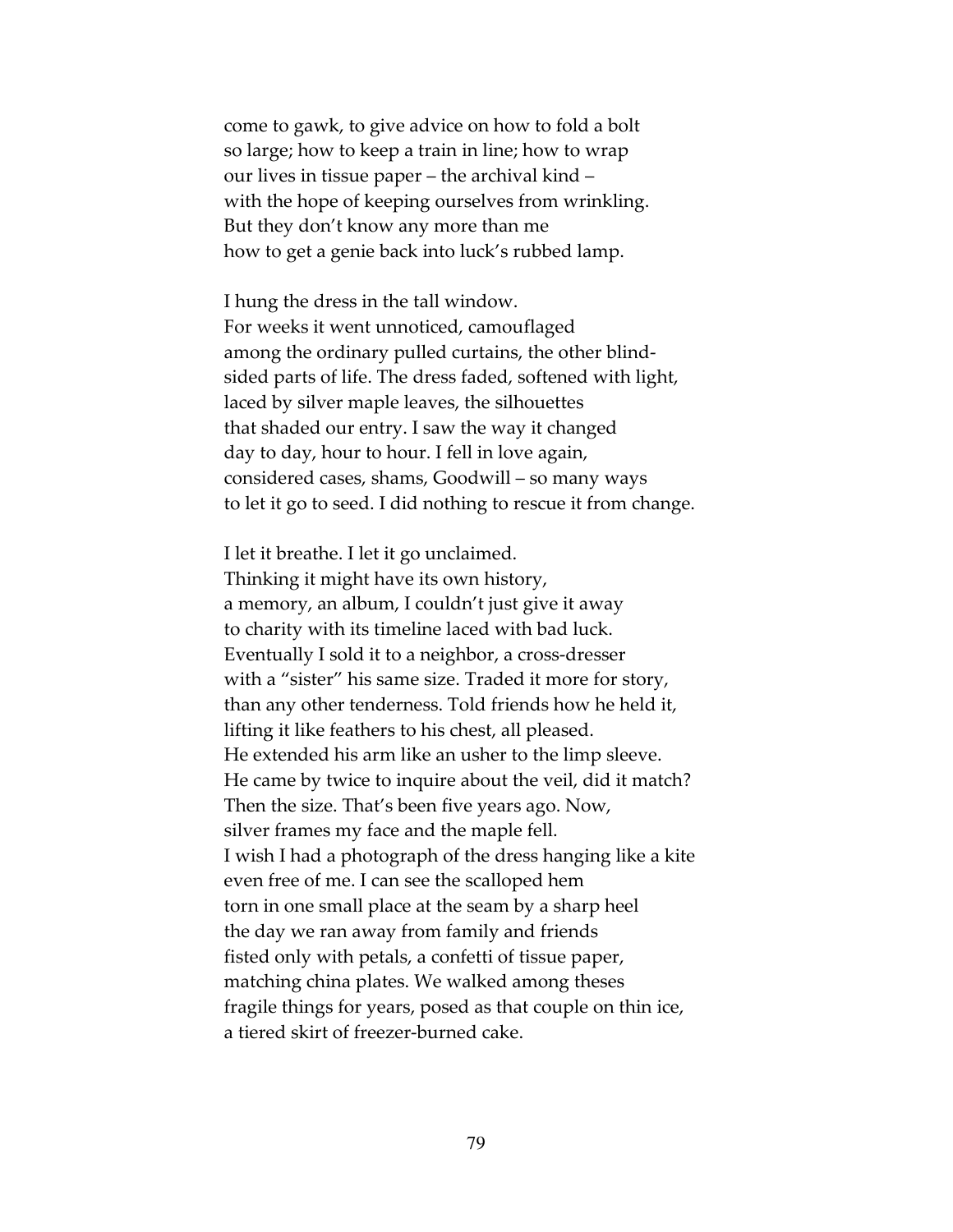#### Ode to the Faulty Microphone

In memory of Claudia Emerson

They fail with frequency. But when a poet speaks, the audience adjusts, leans in. Young techs shift gear. But she doesn't skip a beat which is how we recognize poetry, our heart, our mind's interior music, the living drum that offers relief with its pleasing a-symmetry. The voice can lift itself up. Has little to rely on, no default. Images cave when we outline a time before words, which we cannot imagine. The hand on the high stone wet wall may have been applause, not the story. Applause for the impeded poetry. The stream that sings in the underworld of history. Water is a kind of poetry, which is how we speak of the path from rain to bucket to cloud, from podium to crowd, to a coil of ears. Any crown of sonnets bears repeating. The poet leans into her reading, the same way she leaned into a blank page, the amplified ink. Mercury, that microcosm, rises in the young tech's face. He tries to follow her lines to follow the wires to solve his problem, to trace their source, which is wireless. He tugs at the cloud of manuals. He's still learning. As the audience presses its collective ear to the vertical ground, surround sound. We now write on walls, always have. Thumbs up to the young man who can stop thinking and begin listening. On the front row, young and old each lift a lamp, a smart phone to catch the moment: The poet singing, "Look, the machinery still needs us."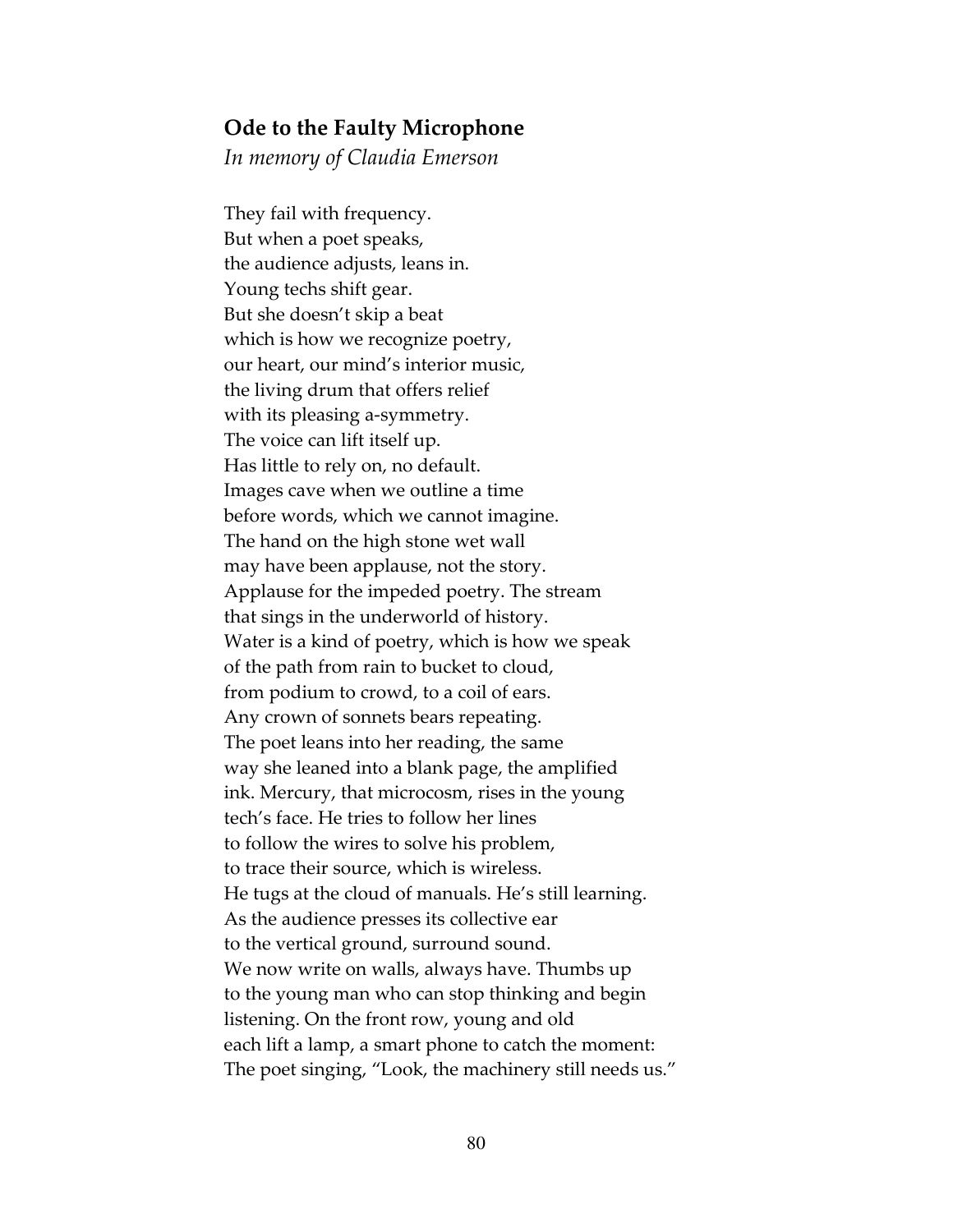## Emblematic

Any metaphor you elevate has its scarred sense of place -

Wendell Berry's "Sycamore"

the Cherokee purple sphere the starlings pierced

Mary who lifts her lily on the catholic's back table, the one a child once waxed with crayon color, too young to strike a match

the barn with carved names among the canopy of rafters

the knife's two-edged DNA.

The particular is grafted by The Sea of Galilee as vines that reach across sun-bleached walls and beyond the olive wood trellis to Naomi Shihab Nye's sky.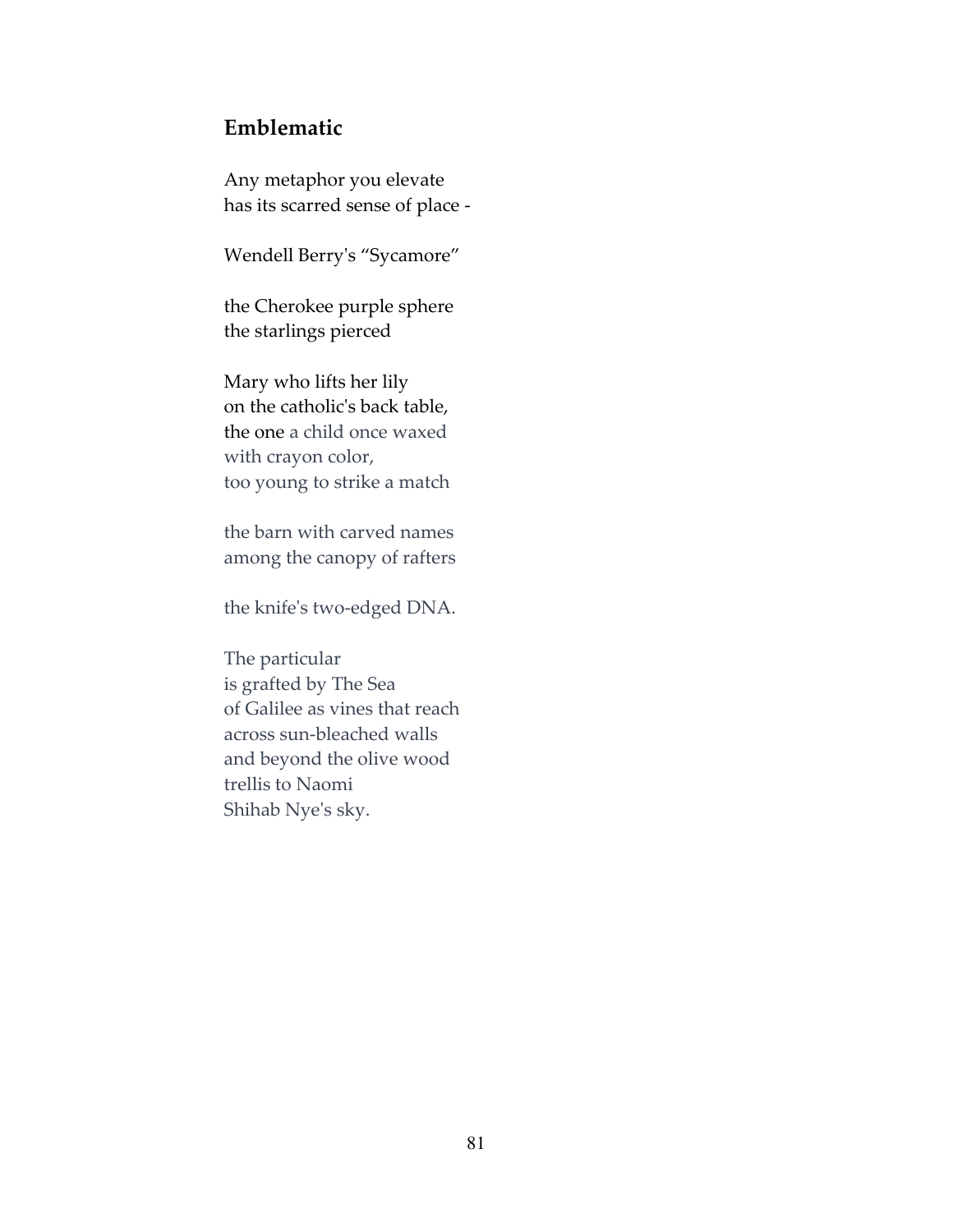# Three Spools

Three spools sit behind the chapel's familiar seams royal, evergreen and flame

because the Damask runners inevitably fray.

Who threads the needle in this place, if not the poor?

Who makes the hem tear if not the graceless goats?

Who still reaches for the liturgy to blur the seasons from spin to mend?

Small things bring life to any empty place.

The sharp eye.

The match.

The frankincense.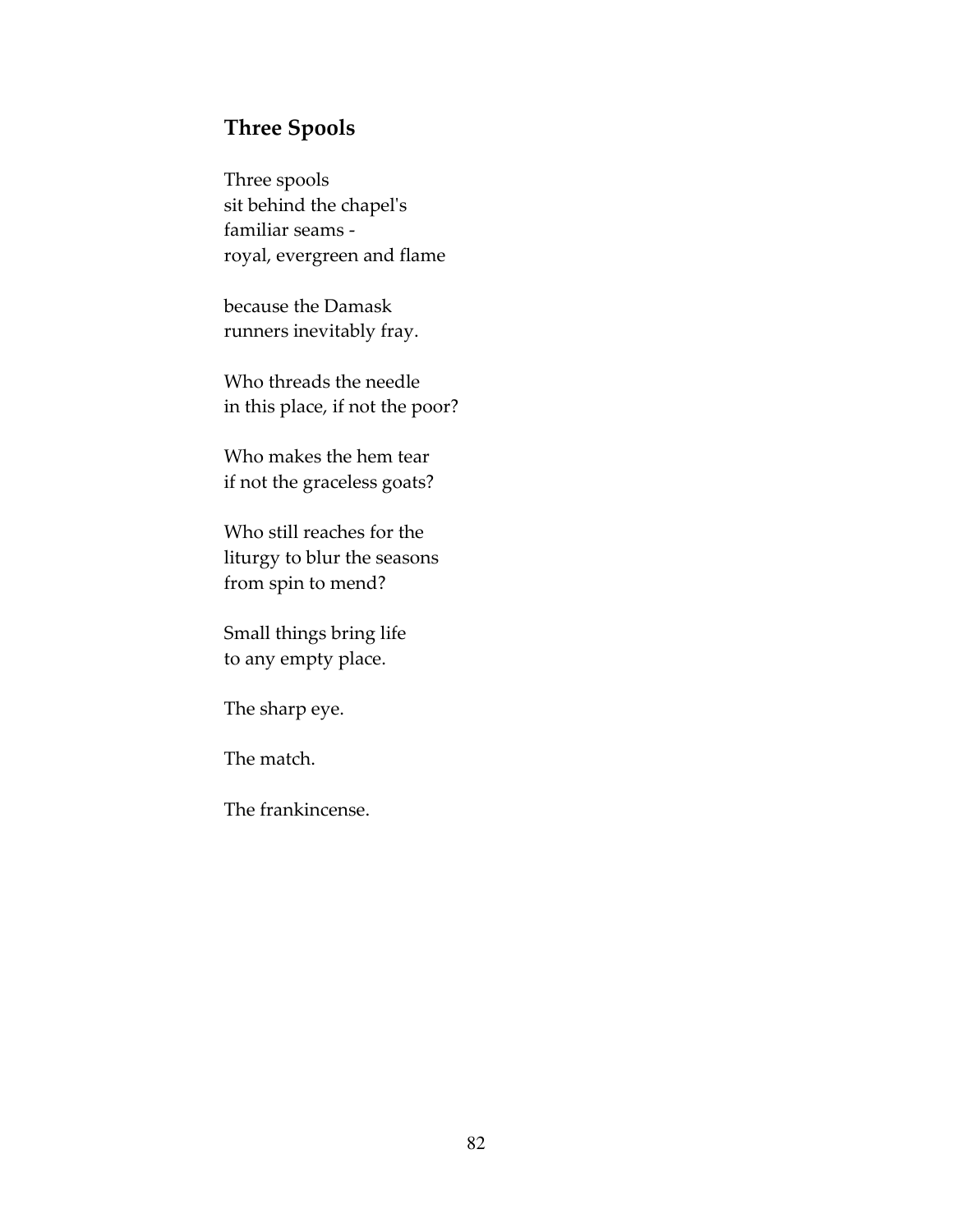## Anna Akhmatova on Film

Translations came with brushstrokes, apertures, lashes of a squinting eye, her posture like a first chair violin, a Stravinsky composition as a backdrop, cinematic black and white: stark cuffs unraveling from a raven tuxedo's wing spread. Her curves contrast to the straight back, crisp cuff, the Kremlin's imposed syllabus. The long-hem linen skirts of white stood out against raked coals, the dinge and dirge, Stalin's black raised brows against the page. A poet born the year Bartholdi's tower was praised, her country was composed of falling notes, streets of dark opera houses, window glass. A century was born in a mere hour, the time it takes to burn an icon with a single match, implode a church bell tower, recite her Requiem, hold a Mass. Film shows the Czars raise their last glass stripped of power, the shadows move to widows aligned with the street like stanzas, her country's new rough draft. The clocks watched as concentration camped, guarded time with a rifle at half-past the three across the breast like eternity. She walked behind the dead as orphaned child, Kremlin towers, hard lines against a headline sky. Thaws came and went like snow and tanks, a slow drip to the gutter, tracks exposed as men still wearing their reading glasses were buried in coffin trams because the world was frozen ground. The parallel lines of pall bearers were steel rails that took them out of town. Leningrad went dark. The radios tried to translate the interior of worlds as verses were scrawled on ration cards, the call response between prisoners and their silent guards with keys that hung like a crucifix on a priest.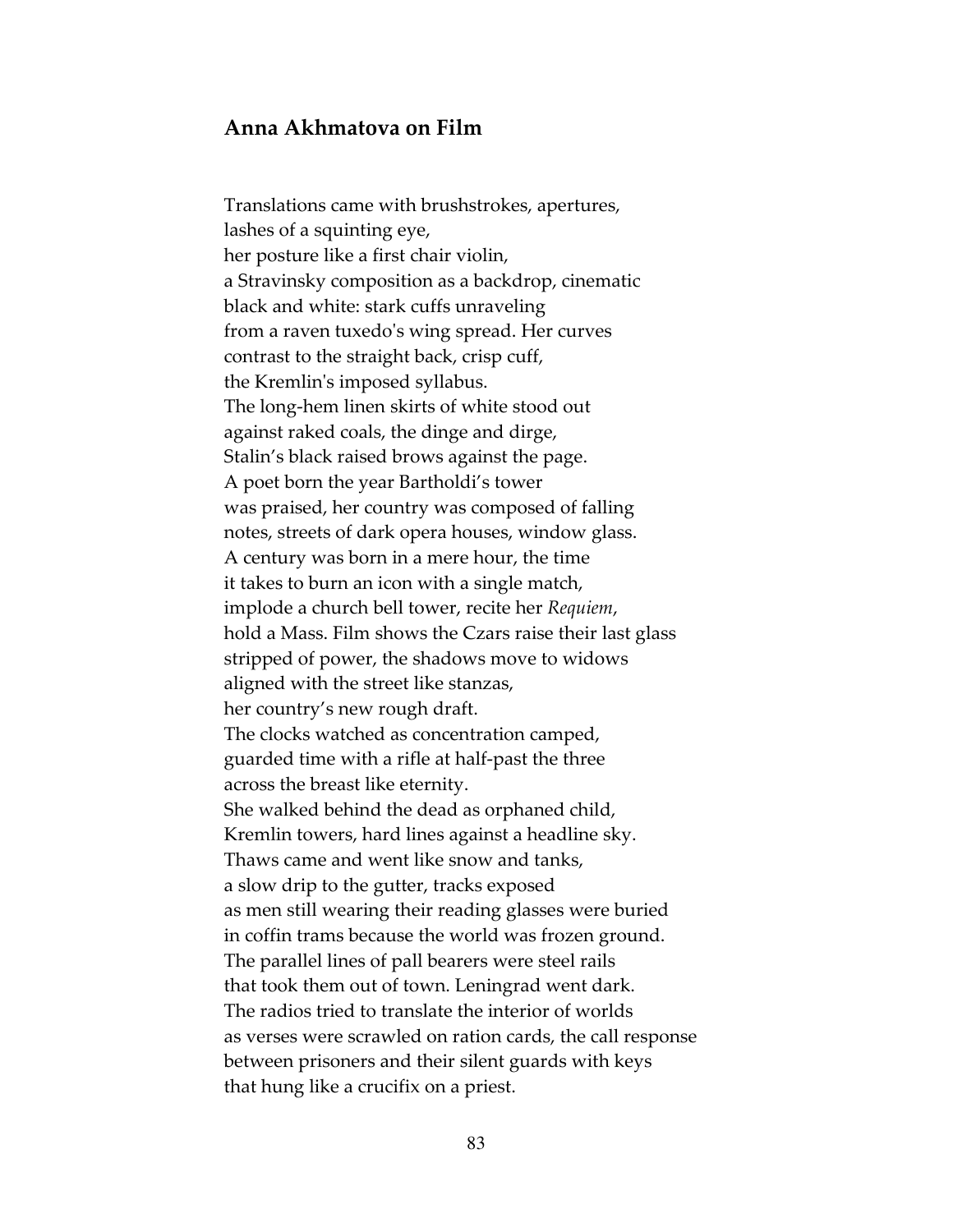The concrete all around, the ephemeral told to get in line, filmed as light like women's hats or roses cut from their trellis. Her funeral a thorn allowed and poorly filmed, with so much to catch our eye in silence. We see the poet's body bound, lifted like a Gospel to the audience waiting with linen 'chiefs in the street. Candles flicker indifference as flames, the maple leaves she once pressed, dormant as a peasant's purse, as her blue-lipped child who slipped letters through the Gulag's gates. Candles lead to candles – scratch to match then flame, a life memorized and burned as cigarette ash and ink. Her blue hot flame naming disappearing names. In the crackling decline of hearth, wine stains too were purged with salt poured generously, so many wounds. The thaw brought her mourners to the streets. Her body of words raised, a river swollen over its banks, the melting ice underfoot as she slipped away from St. Peter's architecture, its narrative of collars, crowns, and thorns, the heavy white cross that we watch sway against men in black wool, the Gospel of tables turned, a lifeless parade. The old ones in their heavy coats shift their weight from foot to foot in bread lines at the altar rails. Coal black iron stars align on stable gates. And will. Old men with their rust, young men with their pointed spades, all mumbled briefly her words, could see their own breath: "our ruined house, defiled, the holy candle gasped for air, may my name be in the books of children playing in the street." They marked her place, a ribbon running down the page pale rose bouquets of lean long years. Girls with empty lockets gather in Ukraine, in Leningrad, and here, to figure her syllables, not as assembly line, but a Rosary to run their minds across.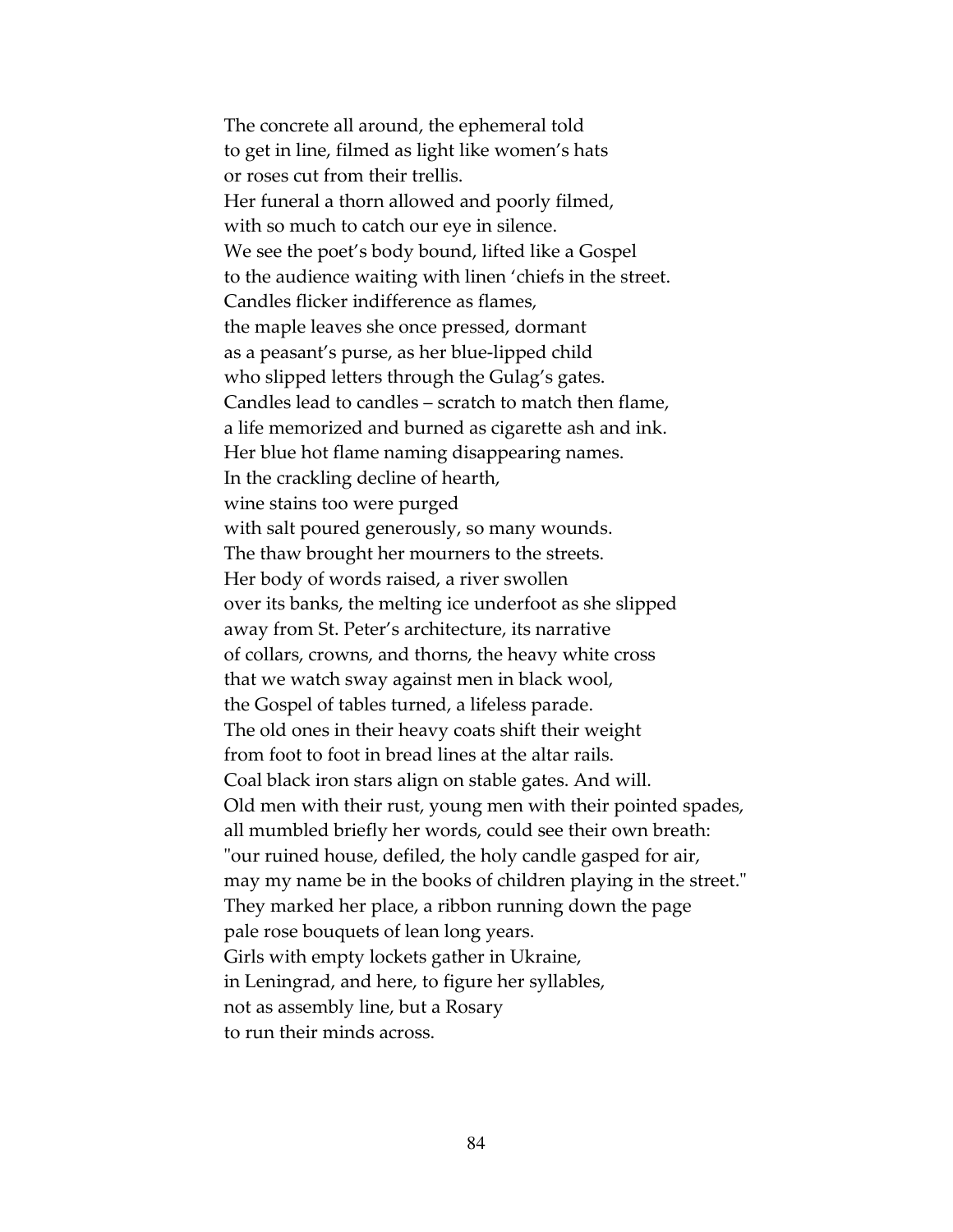## The Handmade Valentine

Literal as a paper cut, my outline of hummingbird held a sonnet in wing and throat. A paper back page torn from a dream, sketched midsummer. A ruby heart hovers to hear a phonograph's needle and thread. Cold gold stars from our childhood charts the blue sky moments, as garland, a constellation we both immediately recognized. Now all is folded away like other abandoned maps. Lost as the bee from the comb, a brush-off with the hand, unrequited we say of Valentines that arrive, shy of good timing. The corner of an eye sees the dart of wing the feathered point lost, mute at the center of the target's heart. the center of the bloom's bristle of seed requiring a long patience with the dark, The stamps of blue swallow tail moths play among our words, our paper legend of symbols you will unfold as a map on a gray day, I hope, and piece together the needle that paused on a disc of moon, recording the blush of exquisite rose clipped from the mean thorn, the bird that landed on my china cup the one the painter repeated flightless on the saucer.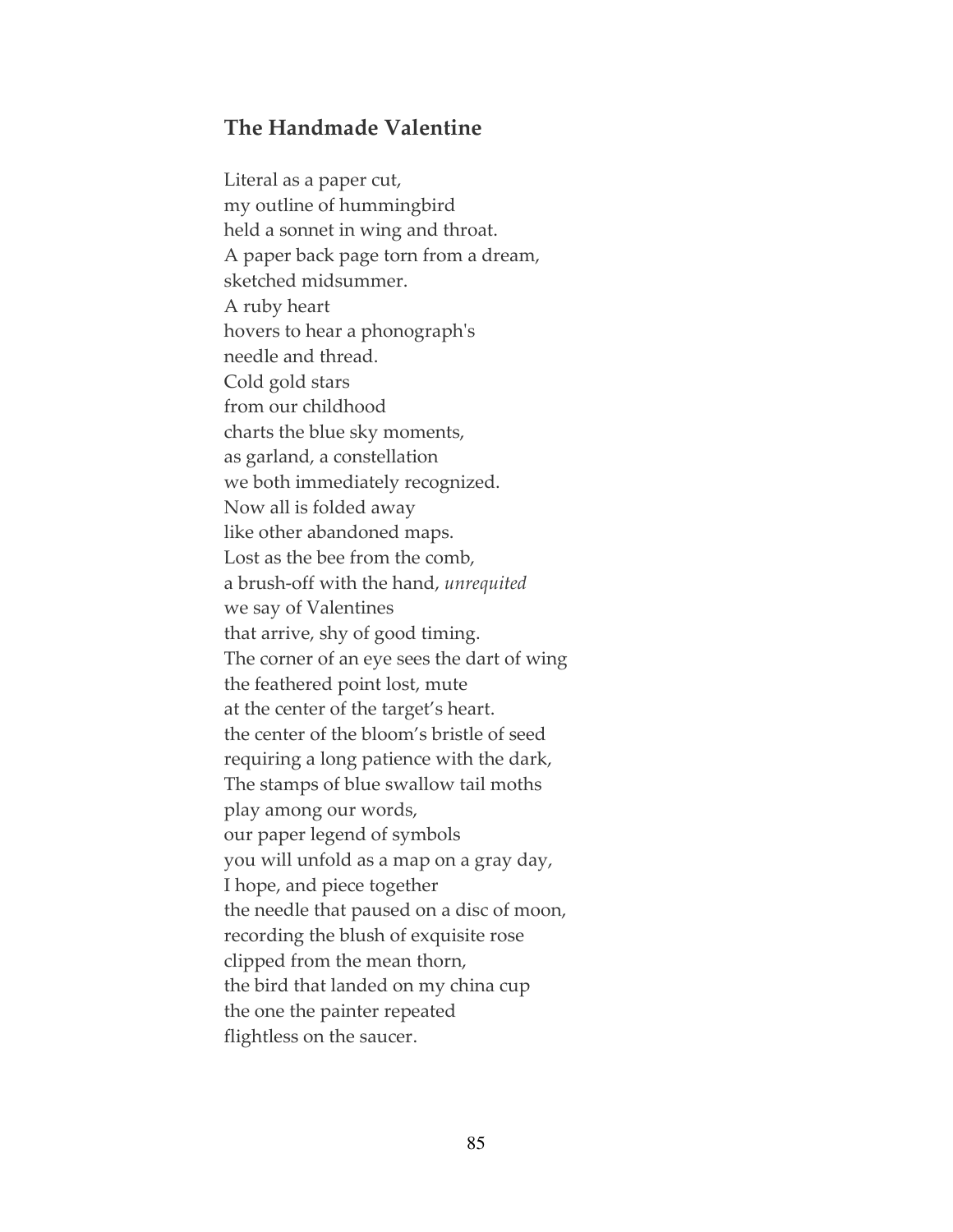# Morning Walk

Before work, before the lights of cars find their clear direction, the river and bridges are dark, having carried heavy burdens on their backs. I walk this way each morning before the buildings draw us all by debt, by our life's sad mortgage, as the parking meter attendant cleans our slates of coins and sings in broken scat – red dress on, or address gone, or princess, or success or excess. It doesn't really matter, only that he should sing at the chilly early hour while the mocking bird sings to sound like others, hoping to sound like more than his own rich gray color. We are all lost in a tangle of voices, birds among a city's ornamental branches, lost because we forget to remember when we began the day by listening to an old man singing of a woman that made him wild that make him remember, that wore the color of his desire on her body, the color of his bright voice, and to the urban birds answering to music that came from cold coins falling from our rented spaces, a brief song of how we are lost, in the sum of each small barter of our private longing.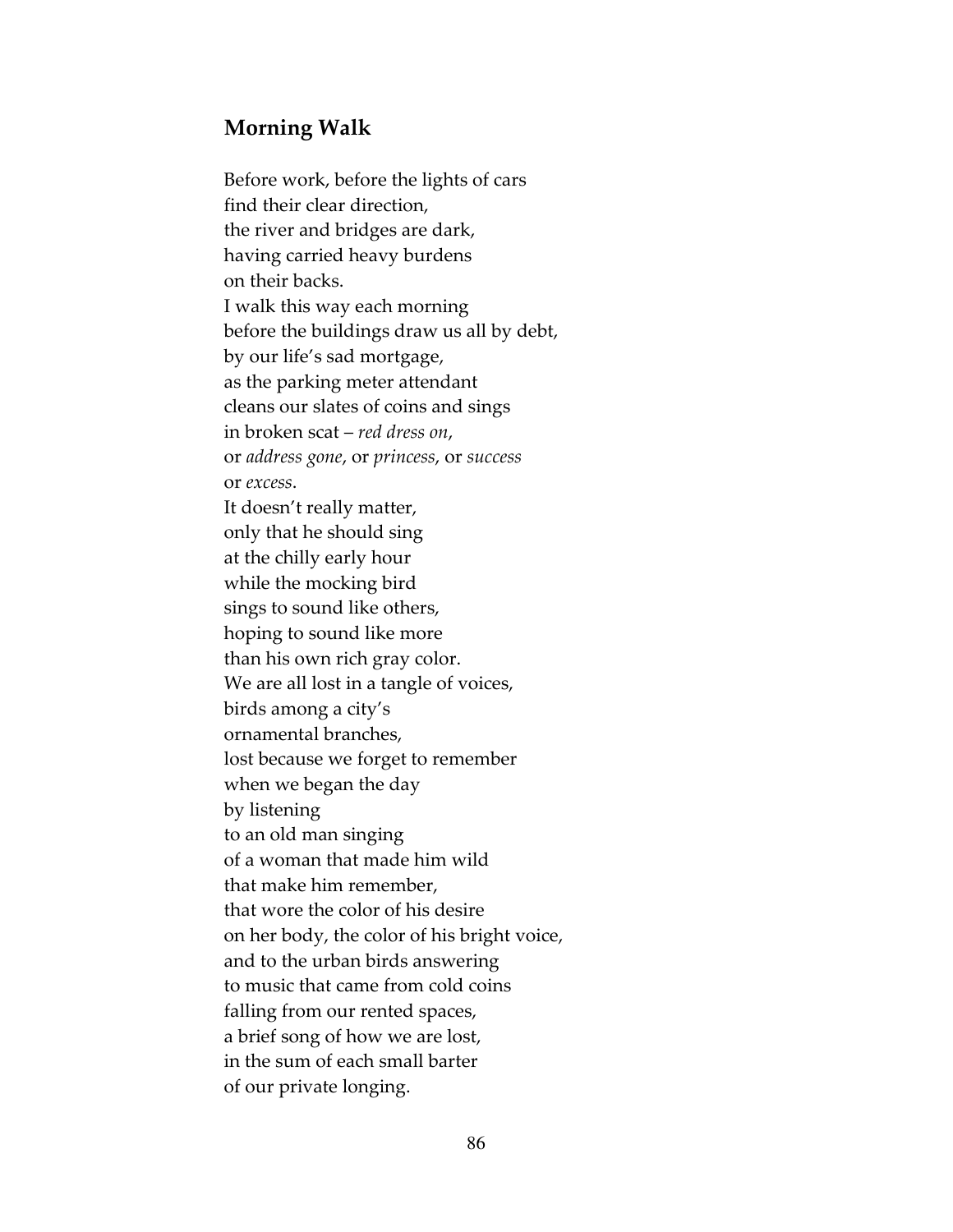# American Wife Opens a Package from Iran

Your mother has sent pistachios again. We snap their salty shells apart and taste the seed of homesickness. And there is a hard white candy whose name makes me choke when pronounced. I want to leave that language buried at the back of my throat. The candy is stale from its journey, like letters with late news. The printed scalloped lines are not words that I can read. They are more like yarn unraveling from the sweater your mother knitted, The loops connected together as a prayer. The same thick beige pullover a man might wear standing by the Caspian Sea, looking far away into the cold dark blue The sweater she packed away in your suitcase when you left home to study thick books, of technical words, numbers – a third language. But you've kept it hidden, folded away underneath a prayer rug and a box of letters, Their envelopes so thin,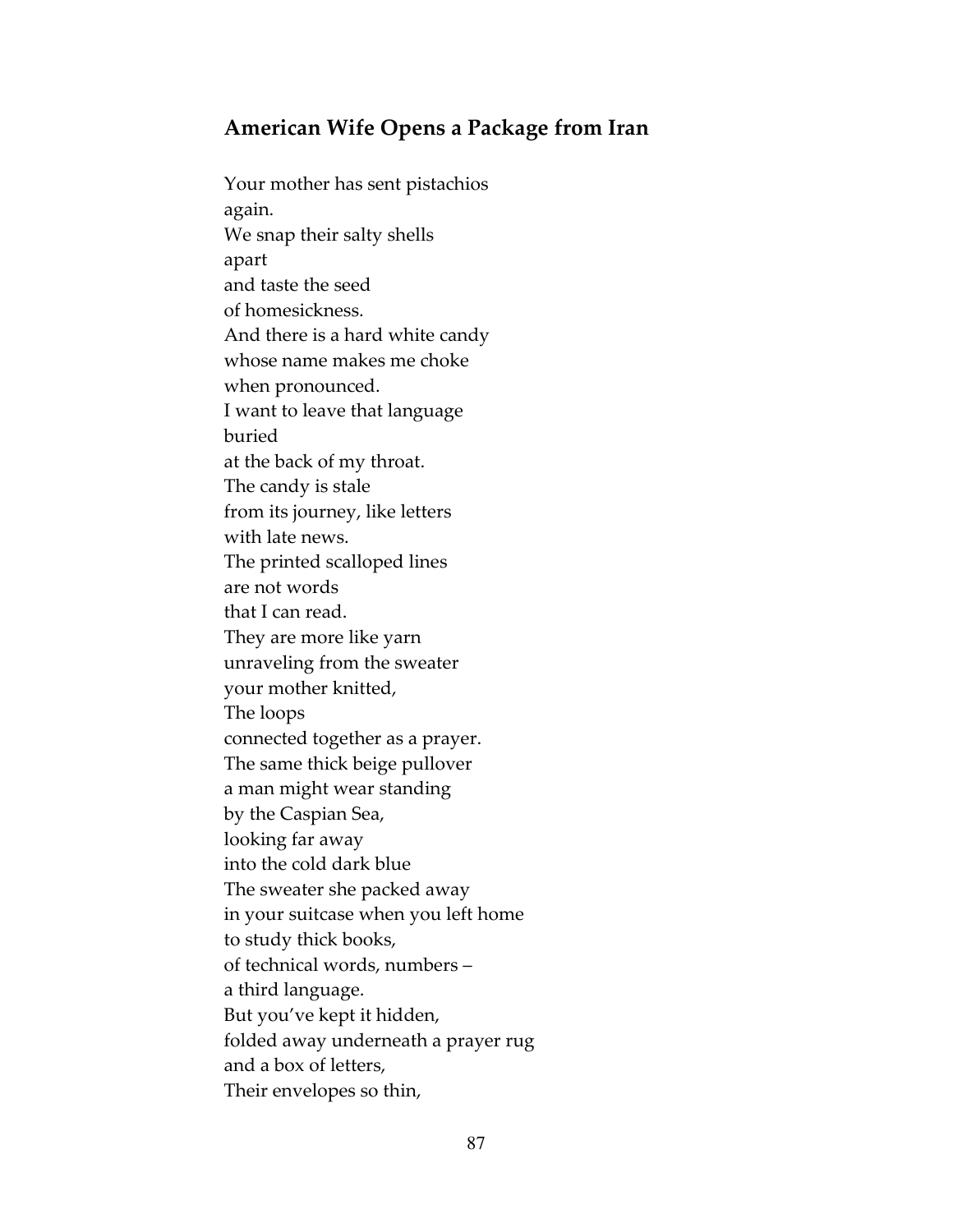your government shared all family secrets, the mullahs suspiciously listening from stamps.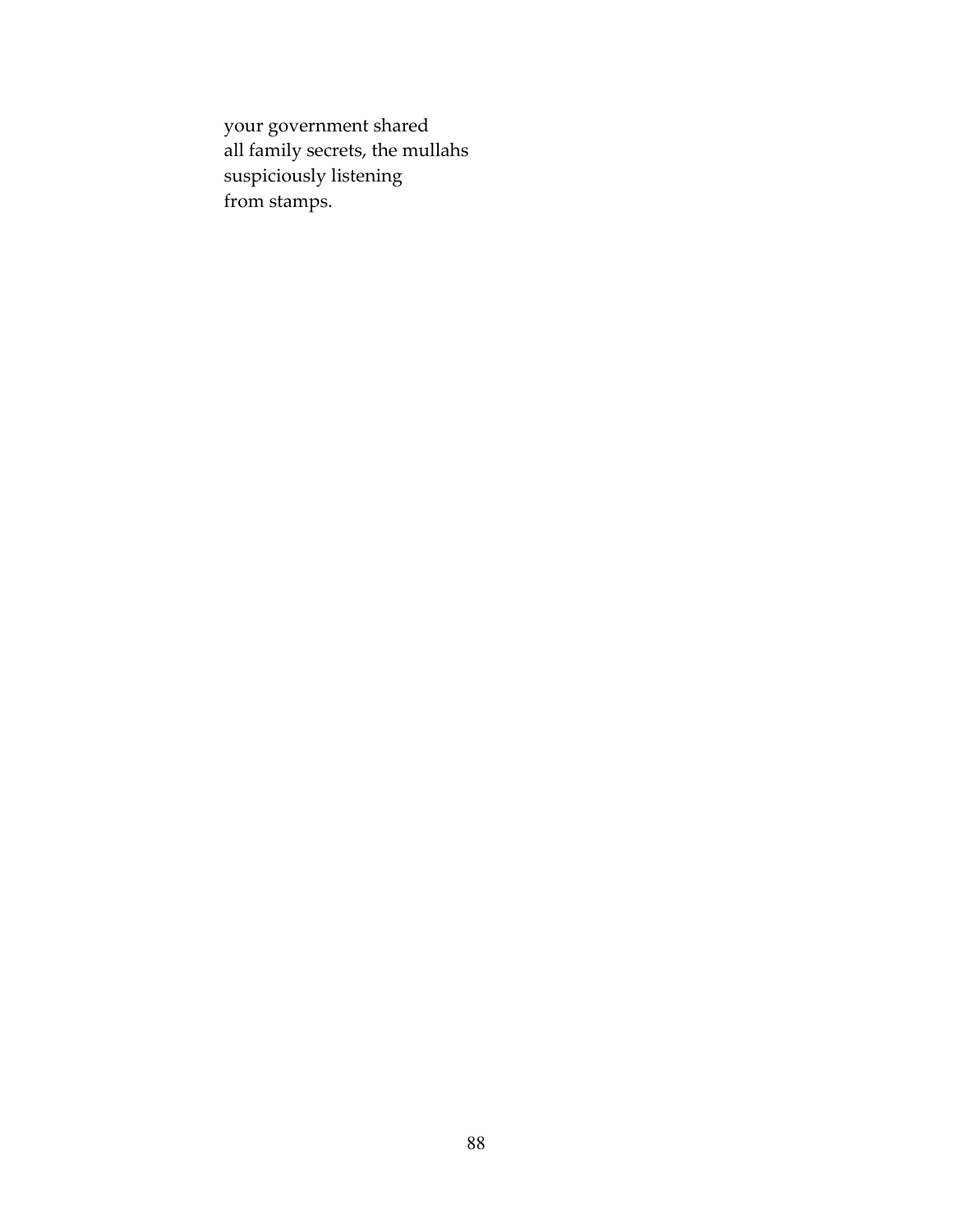## Three Men

The chemist lines up my disappointments on his counter in glass. He likes to observe, sees each test tube more toxic than the last. With his dropper in hand one careful word or smile can turn an acid into a base, his tongue a litmus test for lies. He can explain the color of the hydrangea in my vase. the blue bloom's need for good soil.

The archaeologist studies my past. Ropes off a place for the locals to walk around as if my heart were sacred ground. He will pour over my feelings, sift them with his wire mesh until they're gone. A few broken shards hint at a pattern. Artifacts we've both now lost to time.

The poet invites me into his boat. He takes my hand, wants to show me where the heron waits, to edit the word "fish" from the sheet of water. He turns our boat upside down and we both nearly drown. He takes me to all the places I try to avoid –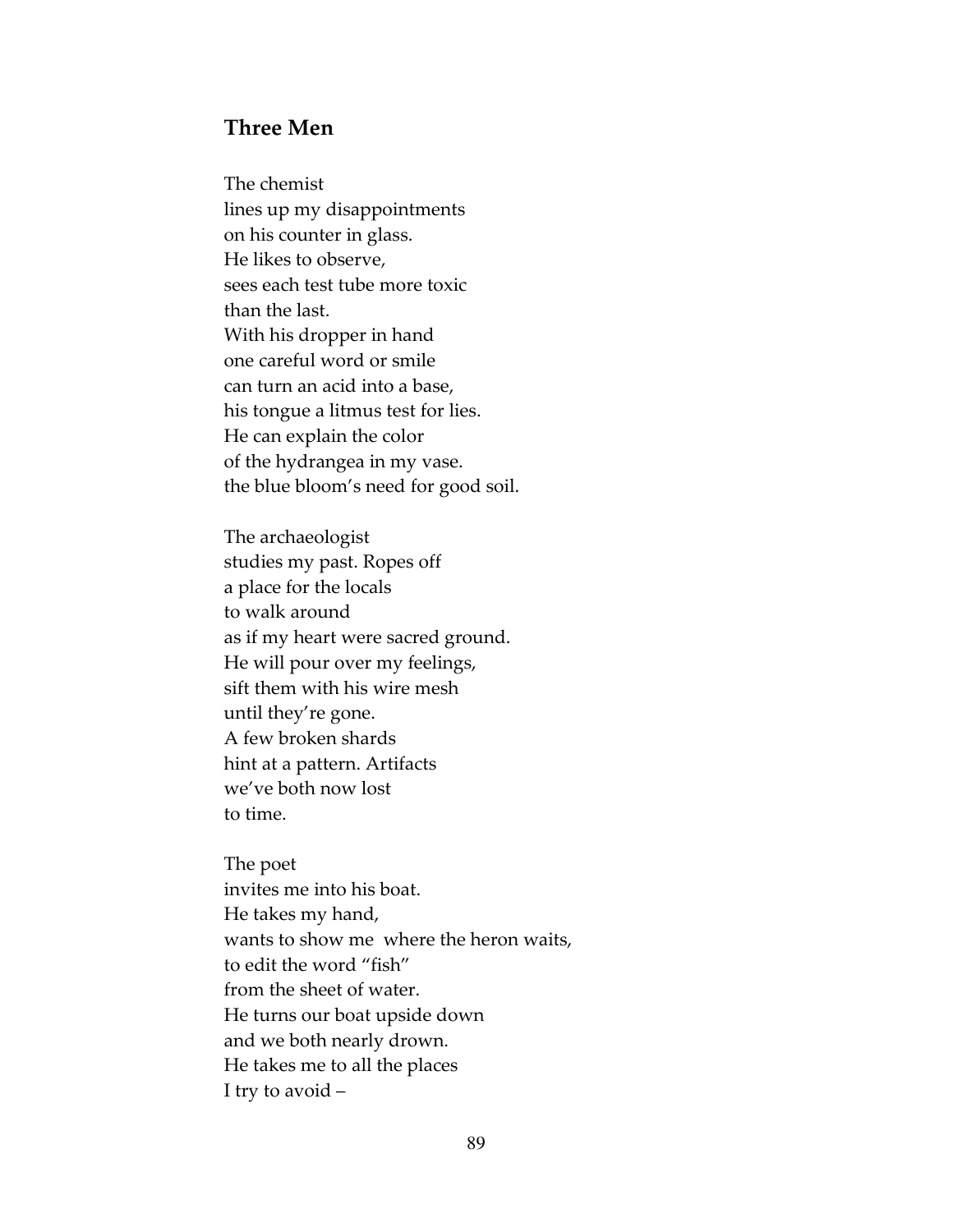places I go with my eyes closed, my heart pounding against the smooth sandstone of my better judgment.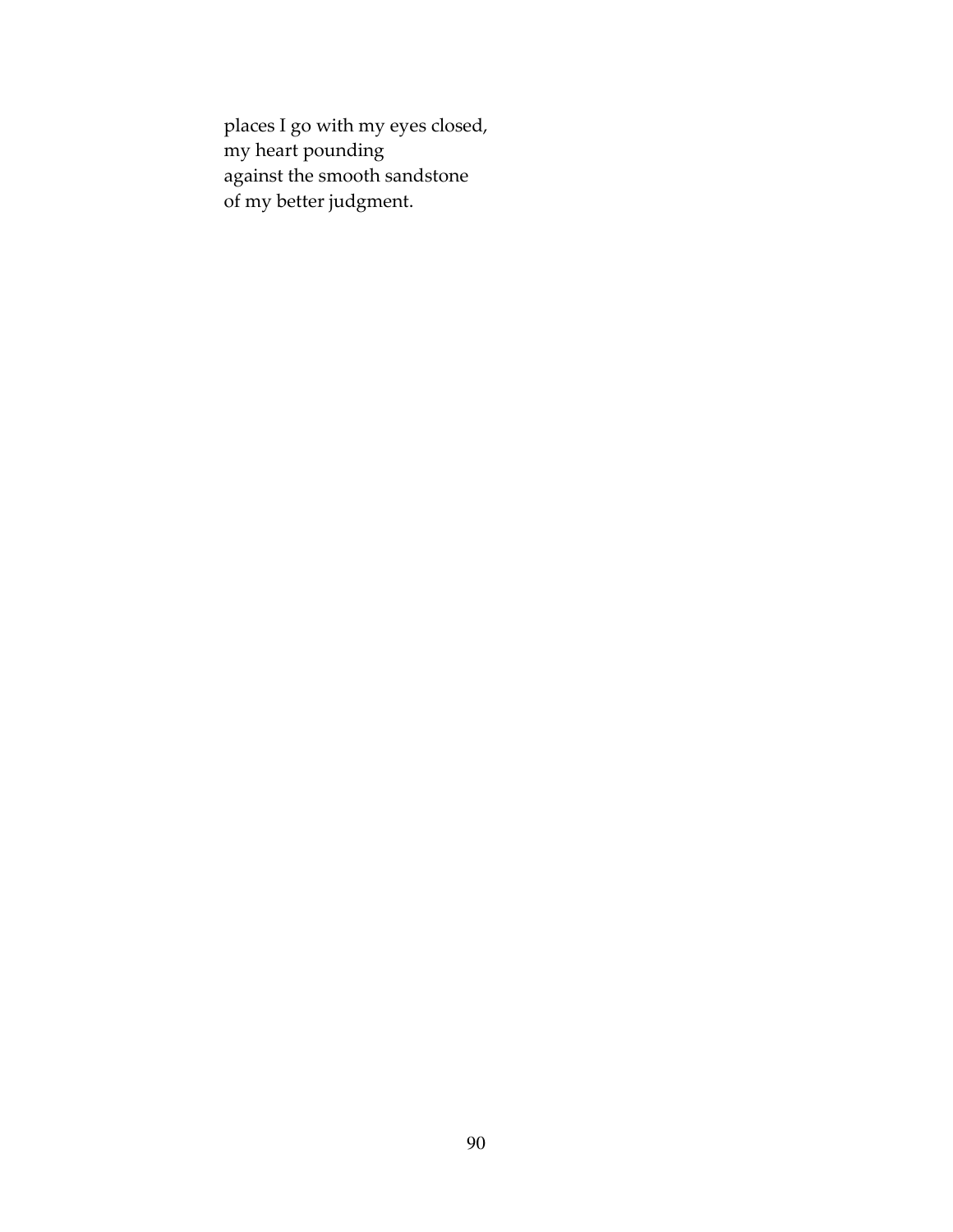# In Praise of Now Discarded Books

The old mourn the fabric spines of books, with frayed edge, red ink stamp, now lined up as artifact, cloth soft with the poets' turns, the origami corner fold to mark a place, a professor's underlined phrase. In one, essays gather the grainy look to space, 1966 is a narrow slice of shelf, imagination could never again be contained. In chapter twelve, May Swenson speaks of the moon as hers, her dark side, exposed. Confessionals fall like cascades. We can still hear Sylvia's voice downloaded like a falling star to earth. Bob has reissued his timeless basement tapes. Ed Hirsch has a message in a bottle to toss into the tides, to land any place, get picked by hand like something made. Icarry, as in I carry the archives in my pocketbook, is the new way, Ray Bradbury's best work. Still, there's something about my hand against the formatted page, the numbers in the corner lower right, "date due" date due date due like skat, like diddly squat. We carry around thought in a clutter. The book was bound to get knocked off its pedestal. We look out our windows watching weather change.

It once took strength to carry ideas around.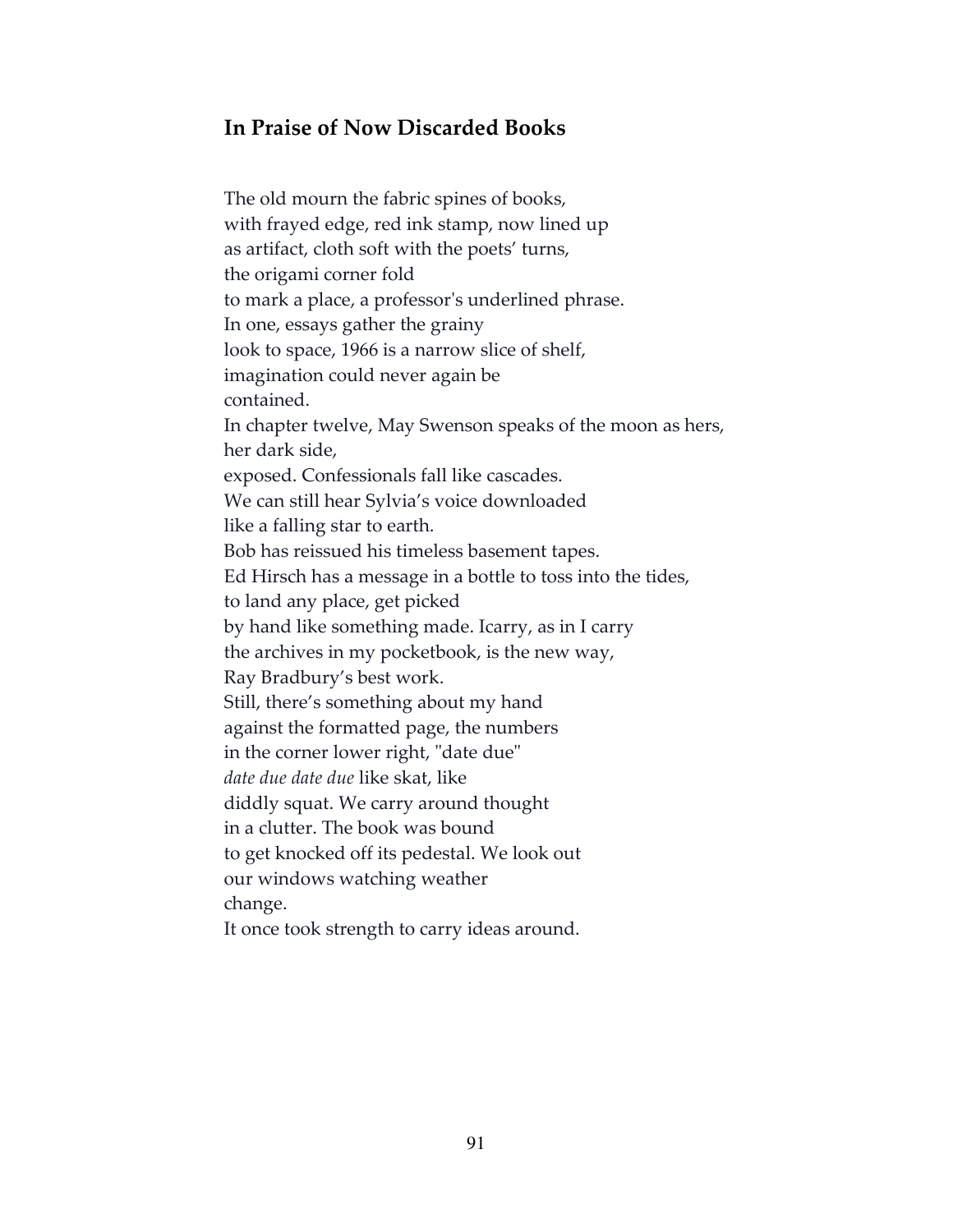Our heavy load, up and down. Consider The Handmaid's Tale – how heavy it was. "Thick" we said, Pregnant. We could not check out more than we could strap on our back a swaddled child, a hiker's pack, a parachute, a terrorist vest, the pageantry banners, stoles, girl scouts earning emblema in a secular church where we could earn our Badge of Courage in summer's long reading list. Do soldiers still read books? The Things They Carried – carried to the Gulf? A "body of work," we say, to the amputee. Little Brown Penguin Everyman Press and Knopf. They were the distant relatives my mother framed, placed like a crucifix to the wall.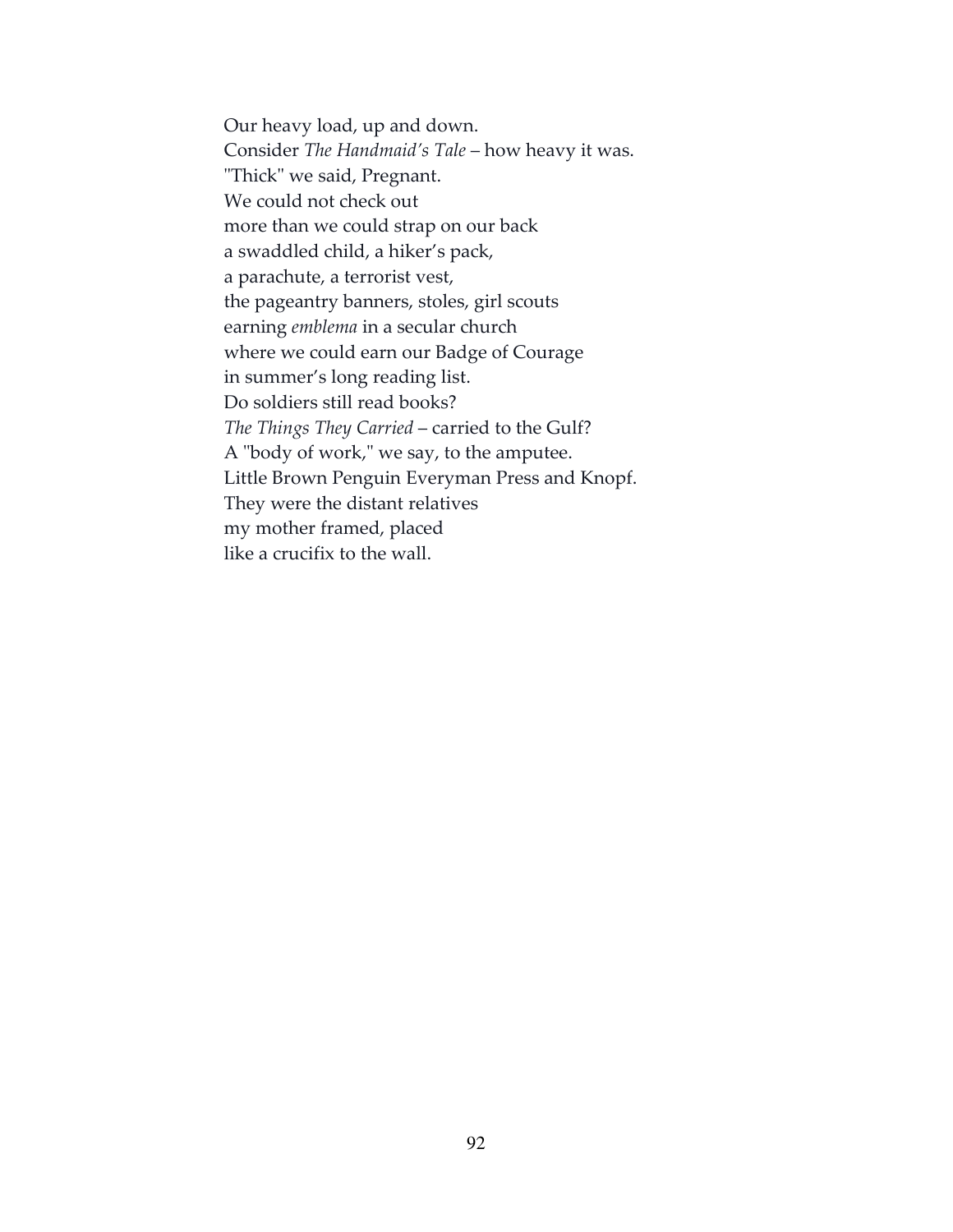# Hospital Walking Map

We walk slowly here. (The patient ones.) Staff hurry on the narrow corridors of light. It's out there – light. We look out for it. The window is full of reflection, wings that hold a specialty. Consultations. Layers. I recommend them here. It can be cold. Generally. Except for the receptionist whose job it is to shine, to ask me where I am from and hand me a walker's map. Her gold hoops hang from her ears. Chimes, glistening. I'd rather look and listen than ask questions. I'd rather note the couple nearby who ask each other where they'd like to sit. For a year they have orbited this room, waiting. Working the ring of chairs. "You decide." They carry politeness as a canister of oxygen strapped to their side like a spouse.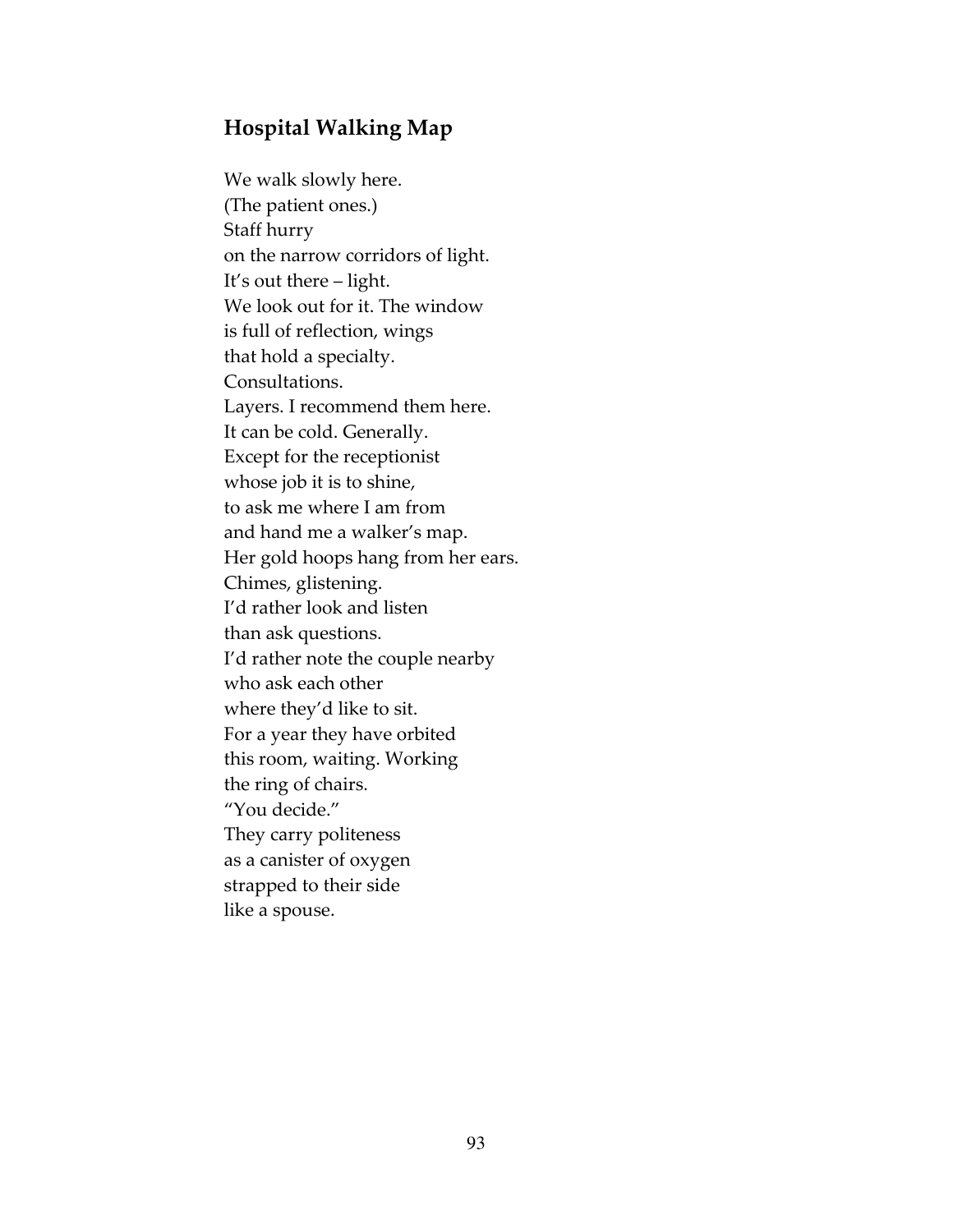#### Union Station

Nashville

We sit as a menu of archetypes. The traveler. The retired couple. The artist looking up at the stained glass. The window we choose is curtained and ornamental trees brush against the canvas. It is quiet as any hotel weekday. We too soften. Relax. I fold away the news. You have nothing to add to the litany. The traffic's shuttle hurries us past the unused cream in the small white pitcher, hurries us past the second slice, hurries us past the fresh frond in glass, hurries us past the cup and saucer that we've become. Our few words stack, are carried back and forth by waiters who watch for us to finish, pleasantly detached.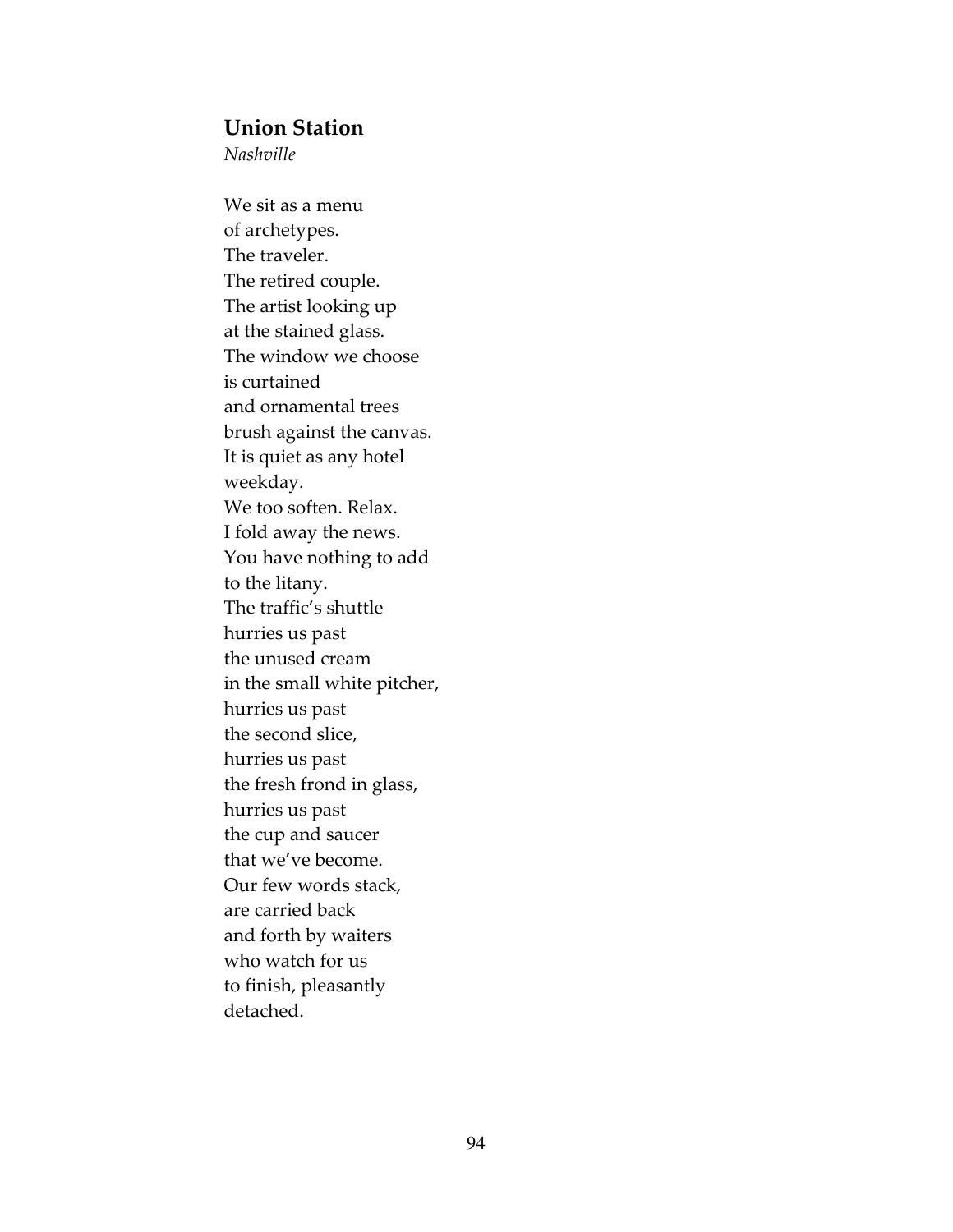## Hard Edges

Sunday off Market Street

Who doesn't welcome a gate? A trellis of fence and thorn the light still lifts? What owner claims the entire field if not the greedy and unwise? Who can walk the gleaner's narrowing path? To their left, compassion flowers, trails out from wilderness, turns the pages of our field guide. To the right, the ankle turns in titled soil the lawyers have surveyed and marked as chosen. What's left is lifted as day-old bread, bouquets of amber we sing aloud in our pageants and parades. Beyond all parables is another place beyond the caution tape and boarded window. A tree brings down the block, opens a back door to shelter, to canvas, to a clothesline of bartered goods dried and hung like thieves on a cross at the edge of the open dumpster. Cans of paint scatter a new vocabulary of icons as prophets play their game of tag.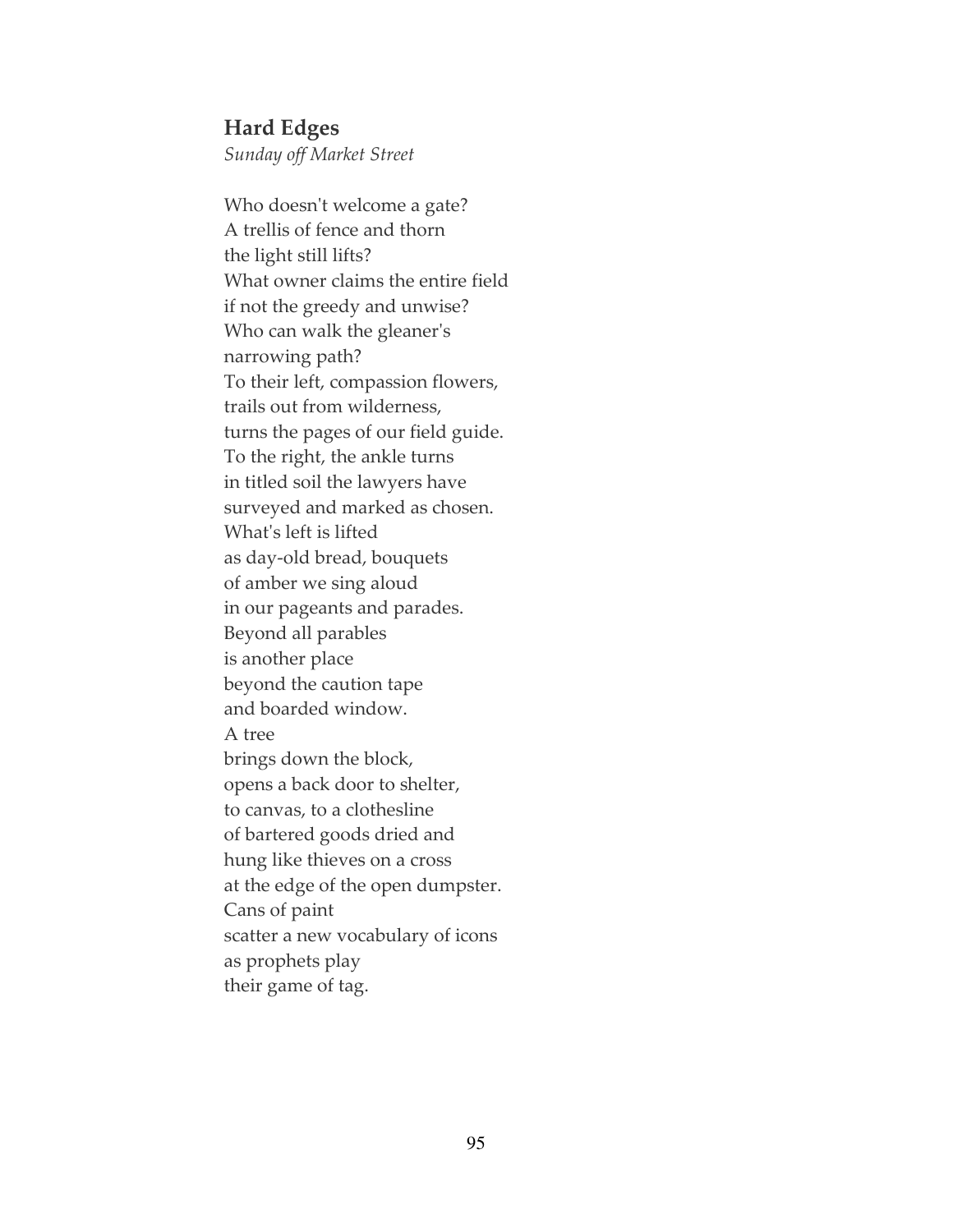## Commemoration

50th Anniversary of Martin's Dream, 2013

Today we lift up memory as if it were a child who has stood long in line to pull at the church bell string. It's always been out of reach. Justice, too. We explain that, fifty years ago, we were one or two or only a few. Fifty years out, our bell still serves as tuning fork in the road. Do our instruments lose their way? Like hollowed wood – what we say we play – what strays when left untouched. And yet again today, I am mindful and can say that air itself brings change. And change for some is late. Today a bell is news and nuisance. We rarely hear such a clock, as we've moved inside to our climate control box and the car's chosen isolation. But look up and listen right there, today, it hangs as icon on a high wire, center stage and stylized. First century. Collectively we step outside our selves. We dream. We step outside to the balcony of Martin's rented room. We collect our thoughts. Catch our breath.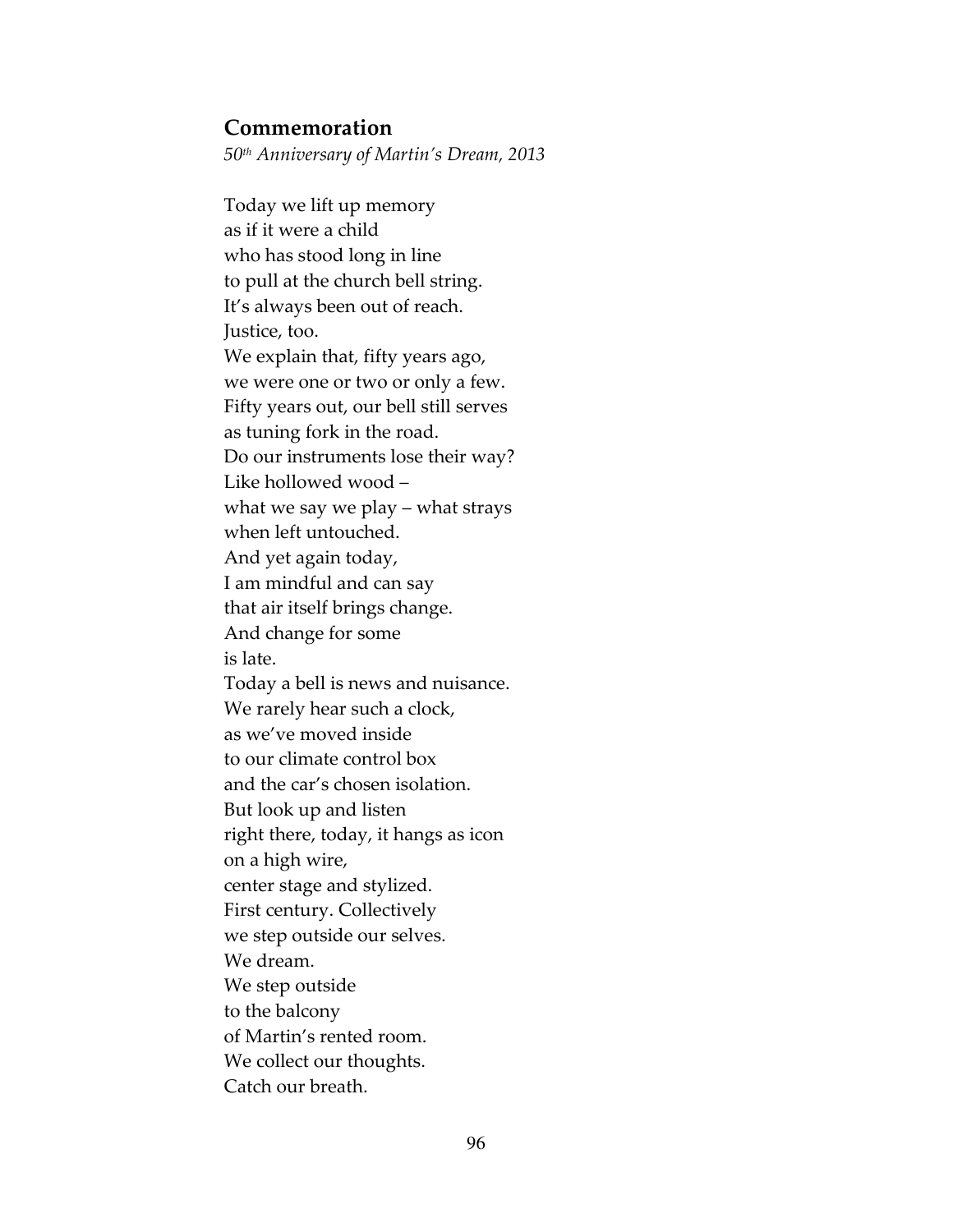The stairs where the bell suspends our busy day go both ways – down to where choir robes deflate. Hang limp as thieves. Down to where a boy's stone busted a star in the giant window, unnoticed for years; up to where the brighter panes paint a portrait of a lily bleached by our idea of passing peace and time. All flowers fade into the cycle of innocence. Nearby a two-edged sword of glass could cut down both prince and thief. The bell has a tongue and the text tells us the tongue is a sword. Two sides to every story. The just and unjust have swung on ropes. The same skein used for bell and fail. What twist of plot would you see in the knot, my Brother? The rafters of the church for some are cross, become a limb while for others, reaching vines with fruit. Strange, ripening and slow. All reconciliation swings back and forth. While gathered here we all assume we'd have chose the delicate petal-bell of Easter's sticky flower, its fragrance – the kind that takes over rooms where people mourn, and dreams are resurrected.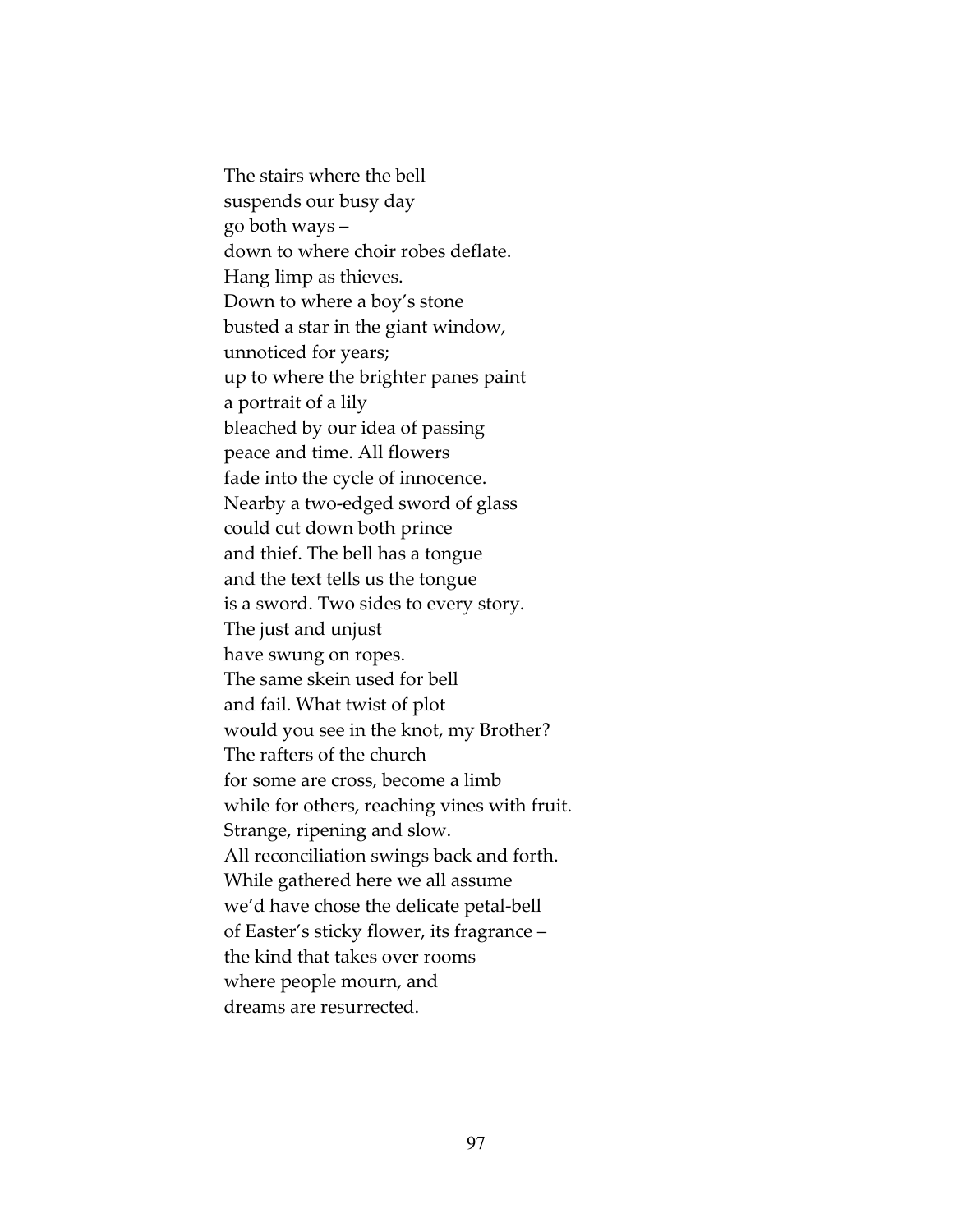## Archaeologists Find Figures Posed in Sand

Sahara Desert

There is a narrow shift in the hourglass of sand that allows the mother to hold her child – to become a Madonna pressed in our mind like a leaf in a book, a field guide on a bed of bones and flowers. Who arranged them here, as universal, innate, the iconic gesture? An artist's skilled brush stroked the cranial brow of the fragile infant. All things get posed in death as still life. The anthropologist is one of the few who knows we discover what we find. She reads the enamel of the tooth that records the pearl of moon, the gritty tides. We can now calculate the calcium decay in days not years like radius rings that form a tree – even here, in the climate of scarcity. It's obvious someone cared, says the Narrator in our head. Who? Who arranged them there? Mandala of petals stems spiraling out we still read beginning at the child's crown.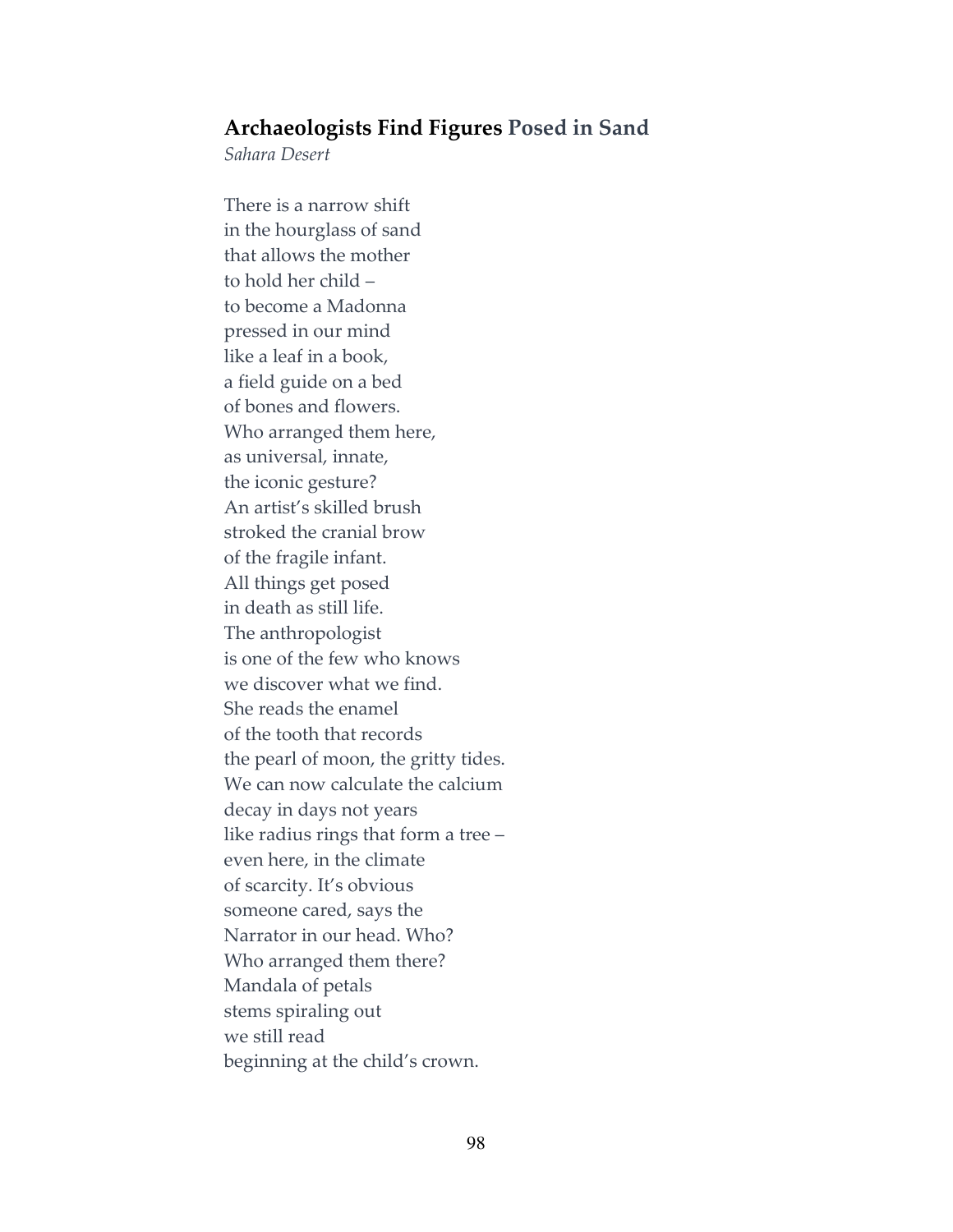## Billie Holiday on the Radio

Whitfield Lovell Exhibit, Hunter Museum of American Art, 2013

She's in the gallery show. Billy Holiday on the Bakelite radios. They stack like static compared to the movement of her voice. We lean in. (They want us to.) Invite our hands to touch, turn, fine tune those gestures of our past. It's a notched knob that moves the dial. We can still recall, a time before radios were embedded with clocks. Things were merely heard, herded about by sound, by notes that swayed in our minds like a woman in heels at a compromise, a woman with a flower in her hair and holding another kind of bouquet at her nose – a microphone she'd toss to someone else one day. The gallery is too loud to try and listen now. "Full" we say, full of people lingering about and fingering for their own last thought the one that they just had and lost.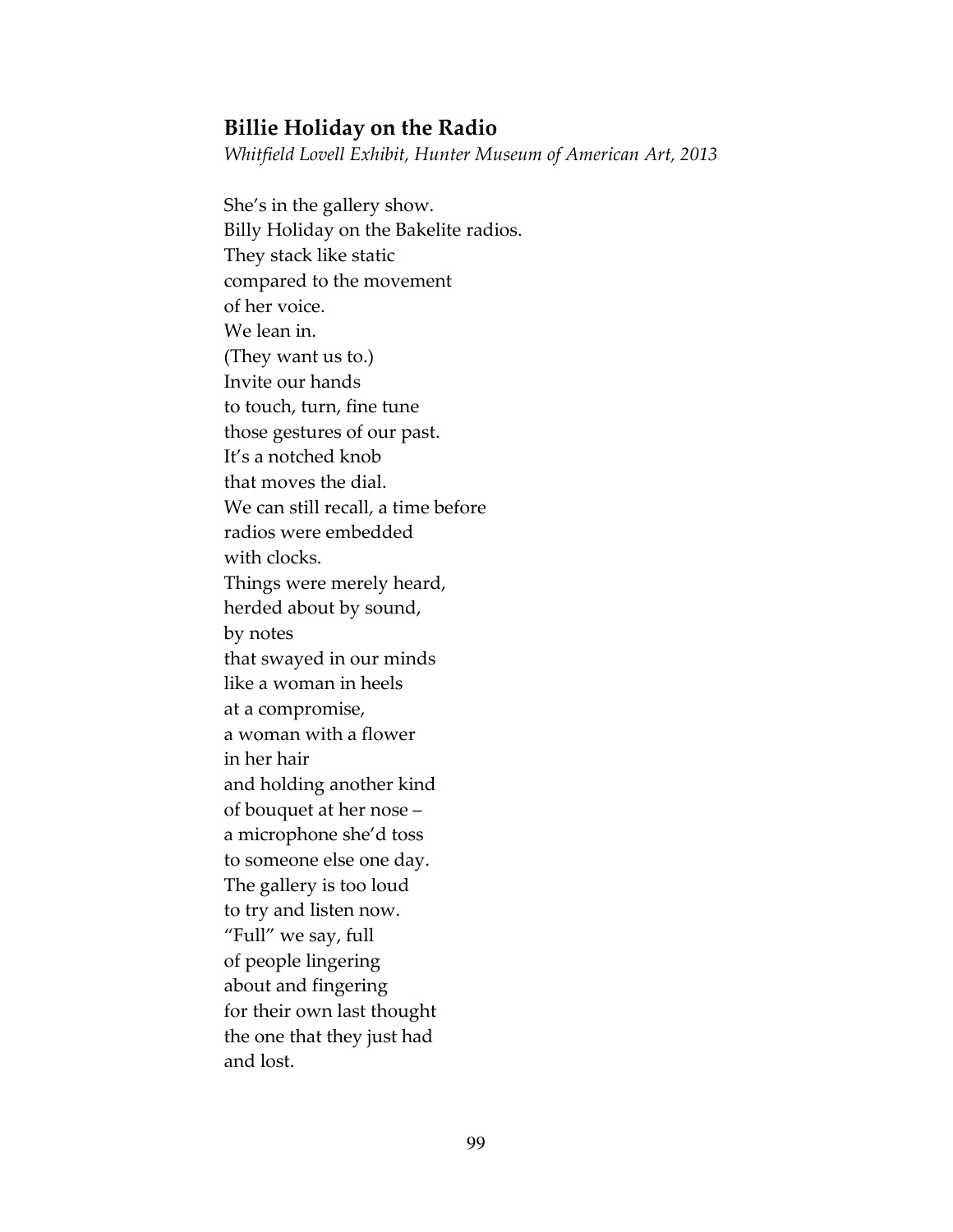The artist nods to Billie's day and my hand reaches for hope of tuning in to something some have called divine – A woman out on a limb about to learn she can fly.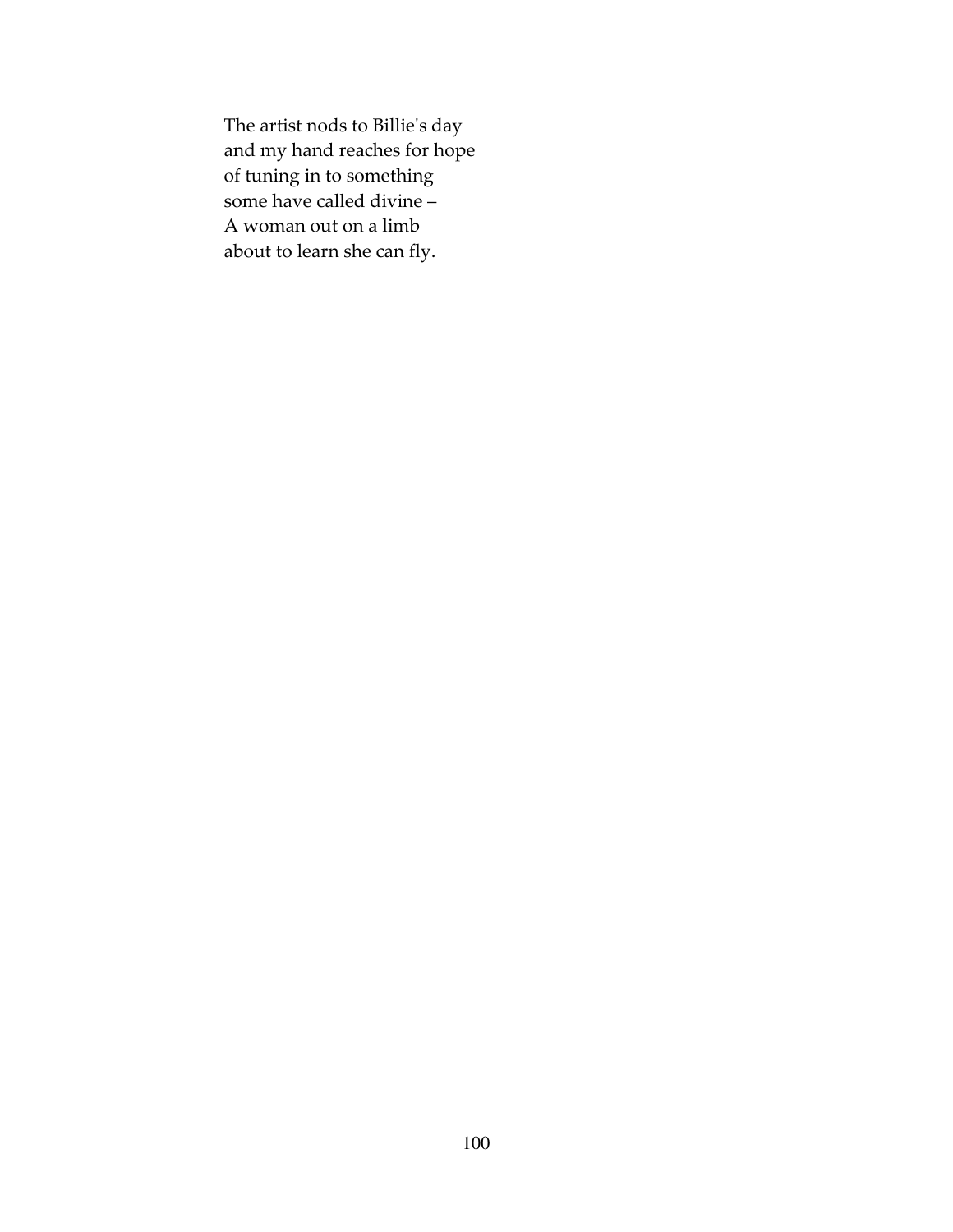## Variants: Quilts of Gee's Bend, Alabama

Off-kilter from the patterns known as 'monkey wrench,' 'Irish chain' and 'drunkard's path,' the woman improvised ripping anything that was frayed to strips: her husband's cuff, flour sack, upholstered chair with Liberty Bells put out of the house like a man who failed. She wove in rayon ribbons a dead child carried in curls. Bedcover stains as a diary of dna are pulled and pushed yet somehow held their stripes, like flags in a plaza's gathering place. We pay respects to the parts that hold the whole. Only whole in retrospect, as any artist knows who sets out blind. These works of art are soft as laps that held us in the shade of trees on laundry day when the quilts were pinned by wood and spring in sunshine's gallery. A line we learned to cross and play beneath when we were called small or in our parent's way. 'Variant' coins the curator,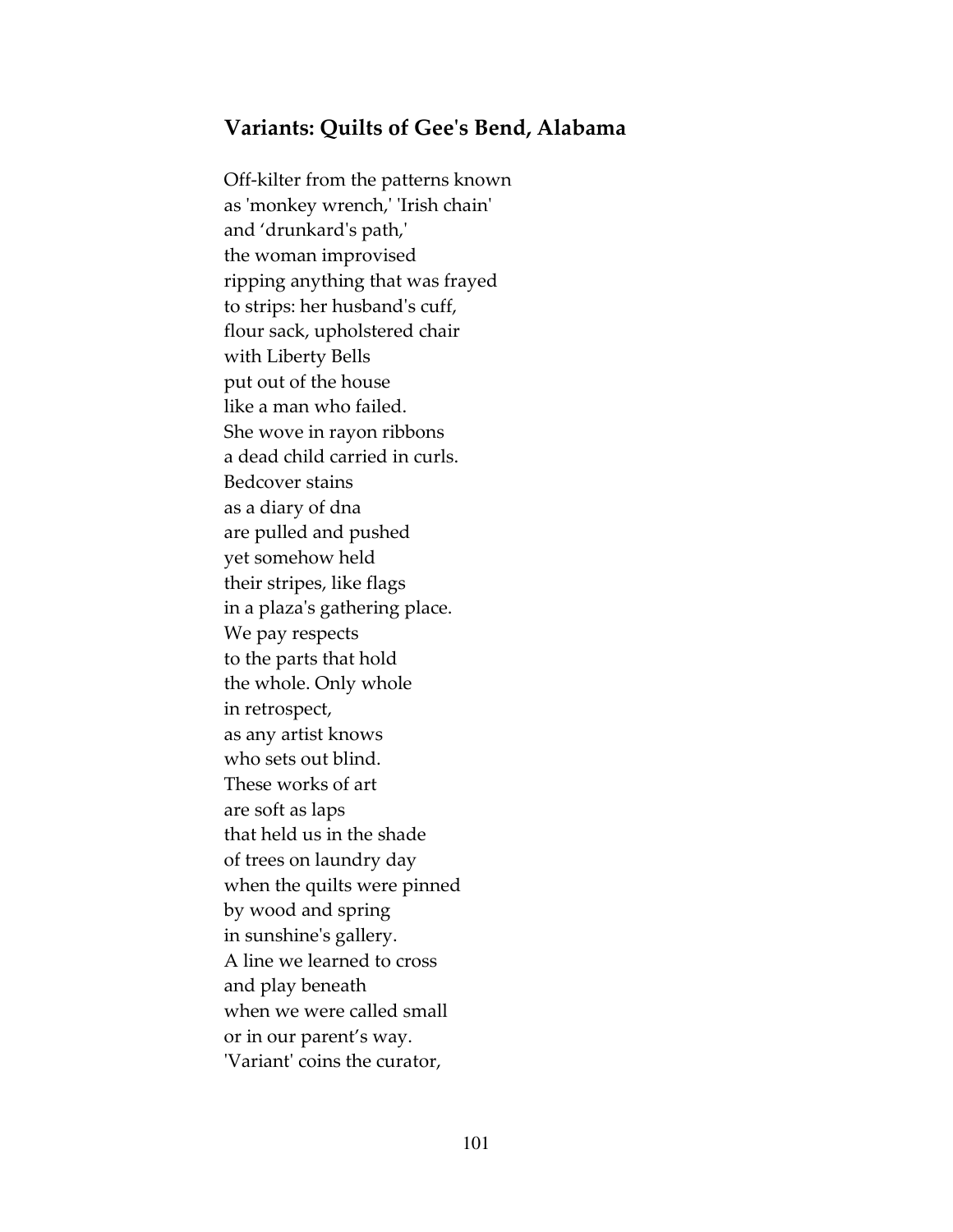the museum culture card as she links 'log cabin' quilts to these impressive 'housetops' adapted from the lean times of liens when scraps are gleaned. But now we are warned "do not touch" with sticky hands or palms of oil. We must lean in for intimacy with corduroy wale and denim work, fine stitching with its stain of blood, a mitered point as precise as any handmade brick or rim of pie. These quilts skew and offer the eye relief with improvise. Some show signs of heat, shrink a wink from tired eyes. "The circles here are pieced like a pie," the older white woman says aloud, as if to me. She stood nearby without context to a mediocrity. "I haven't picked up a needle myself since I was a child." I became her priest and smiled. The red circles kept their bright eyes and we looked back wide-eyed and long and hard. Compelling was that particular quilt to me, spread as harvest across my August table, rich. Tomatoes with a dozen shades of blood and bruise,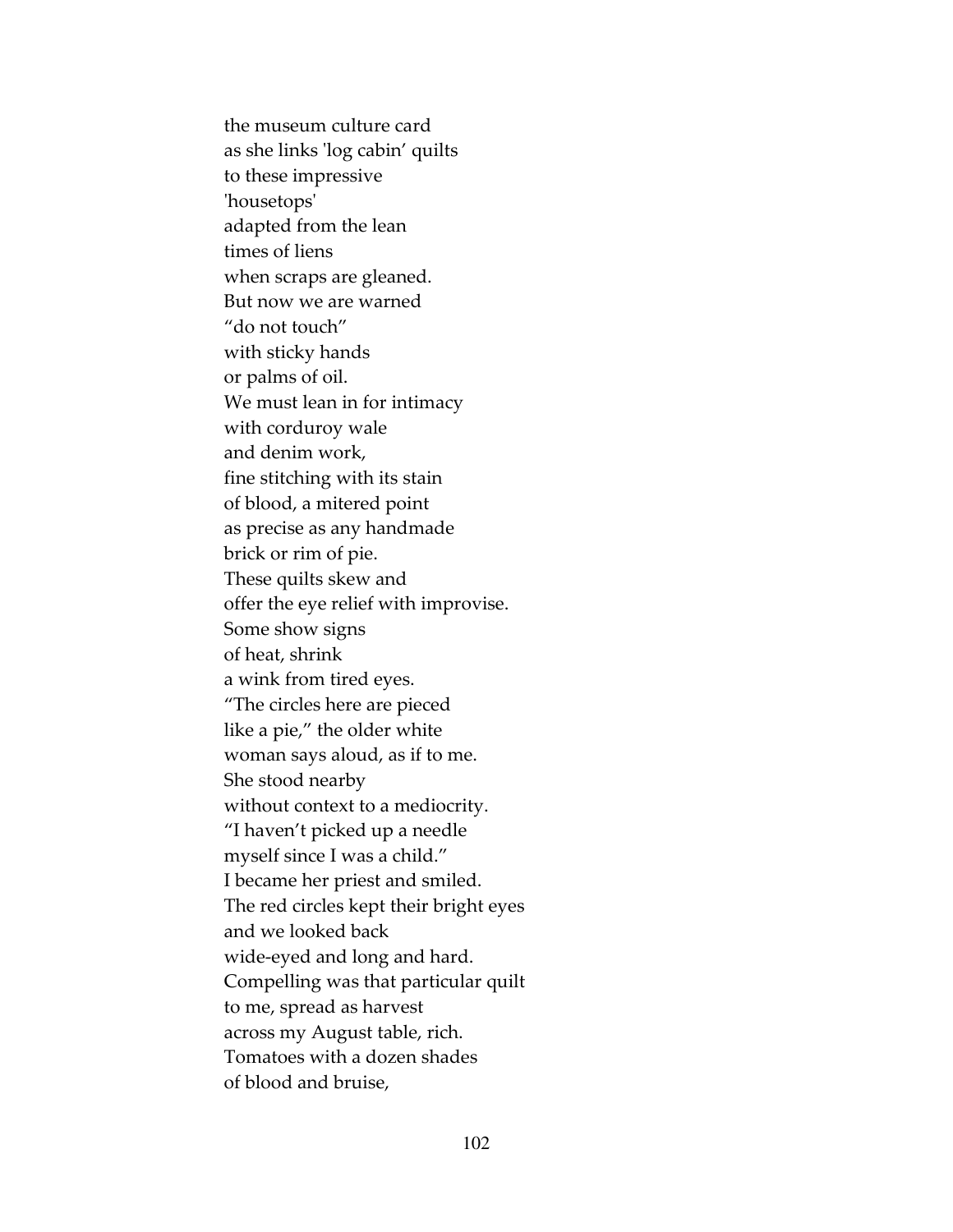like heirloom pin cushions remembered here like a fist of fabric, gathered like a strange fruit? The tomatoes pricked with pins and filled with dust from the saw blade's teeth that took down a racists' tree. These women witnessed that, yet kept their eye on Selma even as they tucked their grief inside the seams that covered dreams. Each quilt is a study in contrast between what we witness and what we hope like two stark seams of coal and limestone, war and peace, rights and wrongs, lies and love, red and green. Such color contrast forms an anthem that they raise. And I hear someone humming in the labyrinth of gallery stalls. The women of Gee's Bend stitches run like water through the cotton underneath what we see on the surface of all things. I could not, but wanted to, run my pale hand across that quilt – to touch the hem and listen for iconic Mary Lee to remind me again and again: "There's many ways to build a house. Child, just watch me."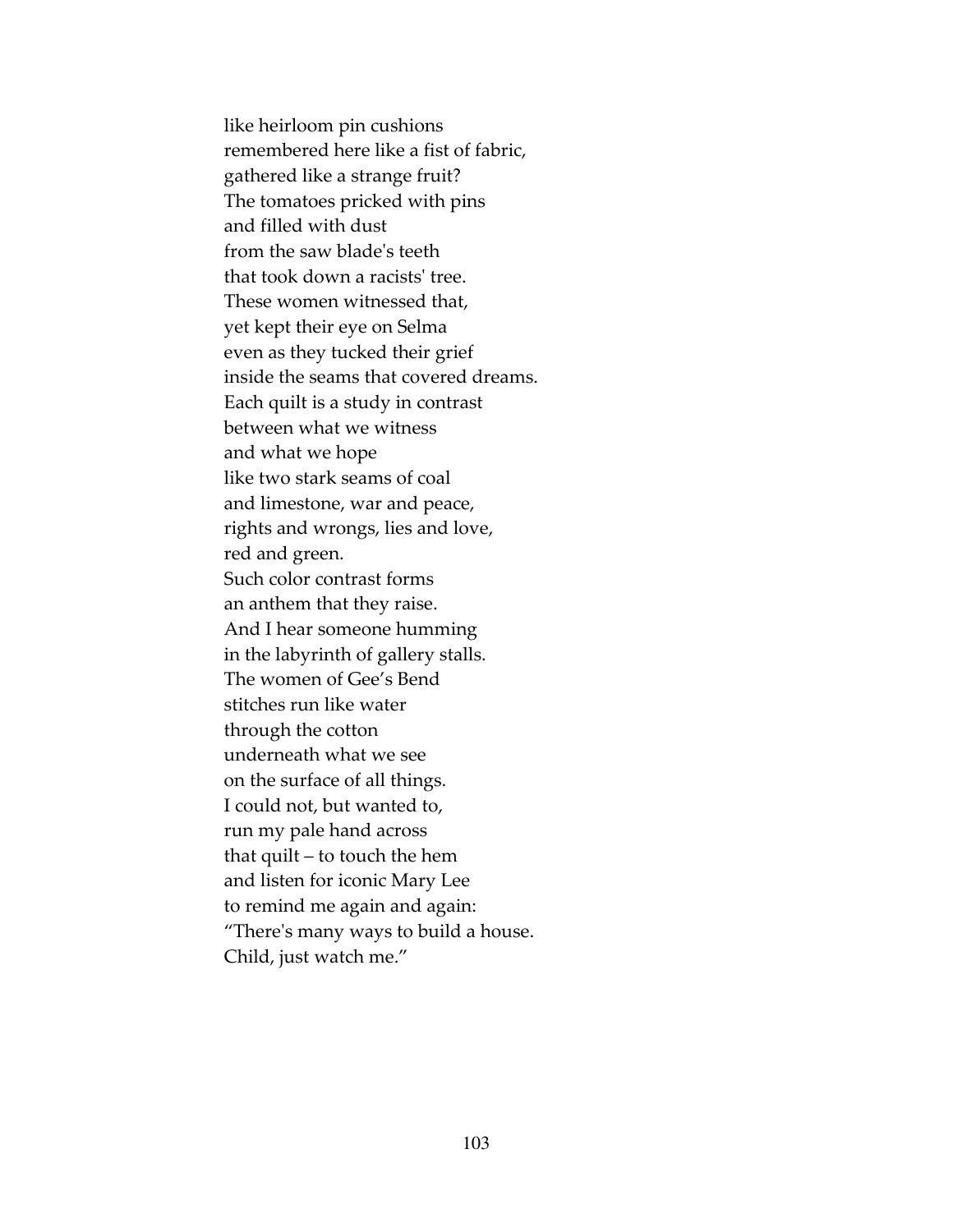#### Fine Silver

I once sprawled across this table, was invited to every conversation, fell to the floor from the playful hands of children, shined like jewelry against the finest linens. I've stayed long enough in this cocoon of felt of the sideboard drawer.

I long for the oil of your hands, your particular prints to touch the thick thigh of my ladle, indeed, my matching set. I want you to dip me into a tureen of soup, wet your lips.

The garland of my thoughts flower delicately at the neck of my dozen spoons. I am a complete set. I can entertain anyone you invite into this room.

Deep inside I hold the heat of the furnace where I was cast, remember the cooling that followed as I hung like chimes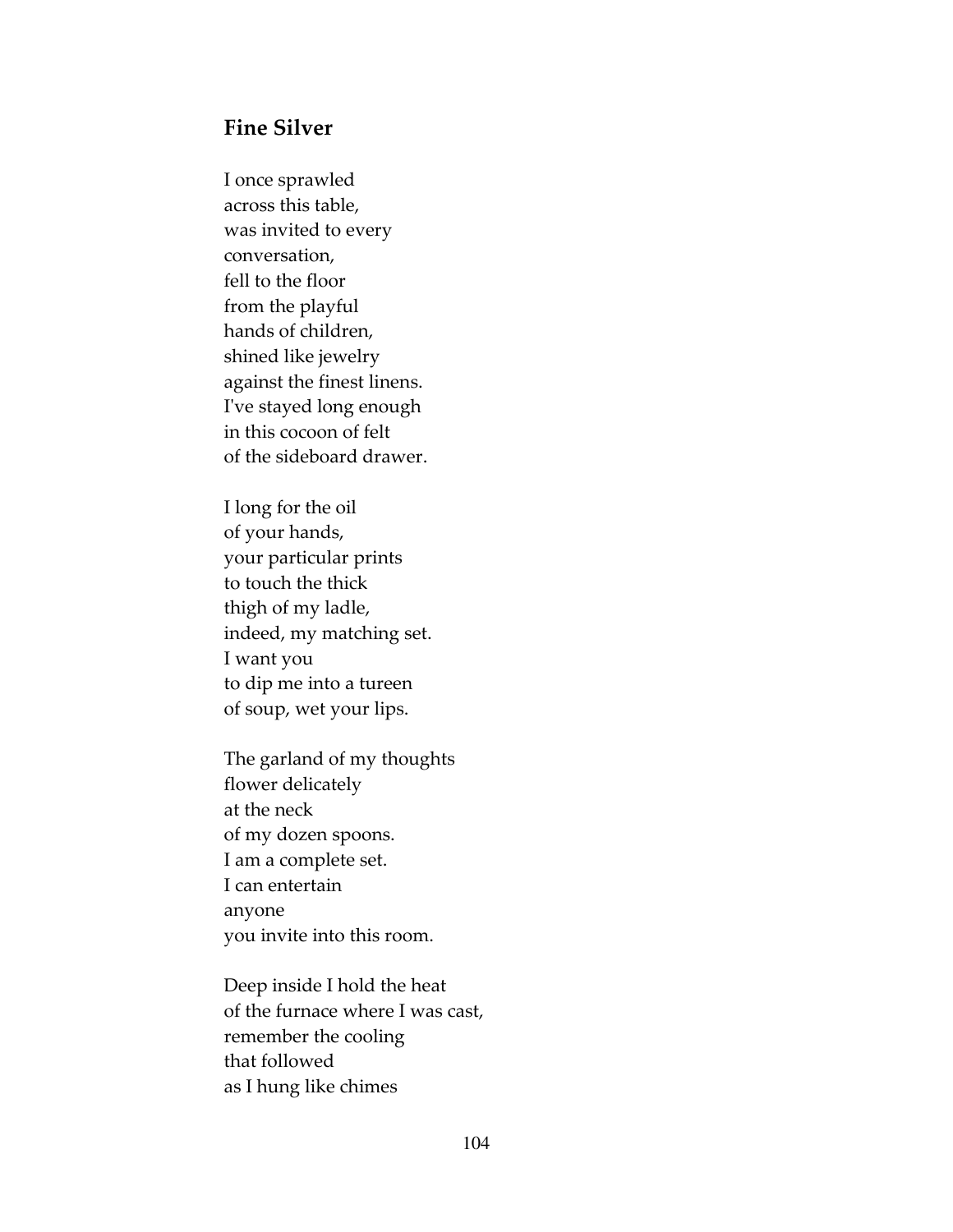from the rafters of a dark, windless room. I know how to live with little light.

The patina of my wisdom could not be rushed, but earned through years of virtue and vice. You must agree, I am an astonishing set of tools, drawn from the elements of earth, hand cast.

Mine is a peculiar shine, having held your reflection all these years. My luster mirrors yours. I want you to see me still as a luxury, not sacrifice. I want to be hidden from those who might invade the house, the treasure you inventory at each return.

I will not be auctioned off – picked up, polished and placed in a rag of funeral clothes, or left to the moth's poor tending, tucked away to tarnish in the lonely dark.

Oh, I've heard the whispers: 'Why brother with that?" I am described as 'too much trouble.' But I can never be replaced,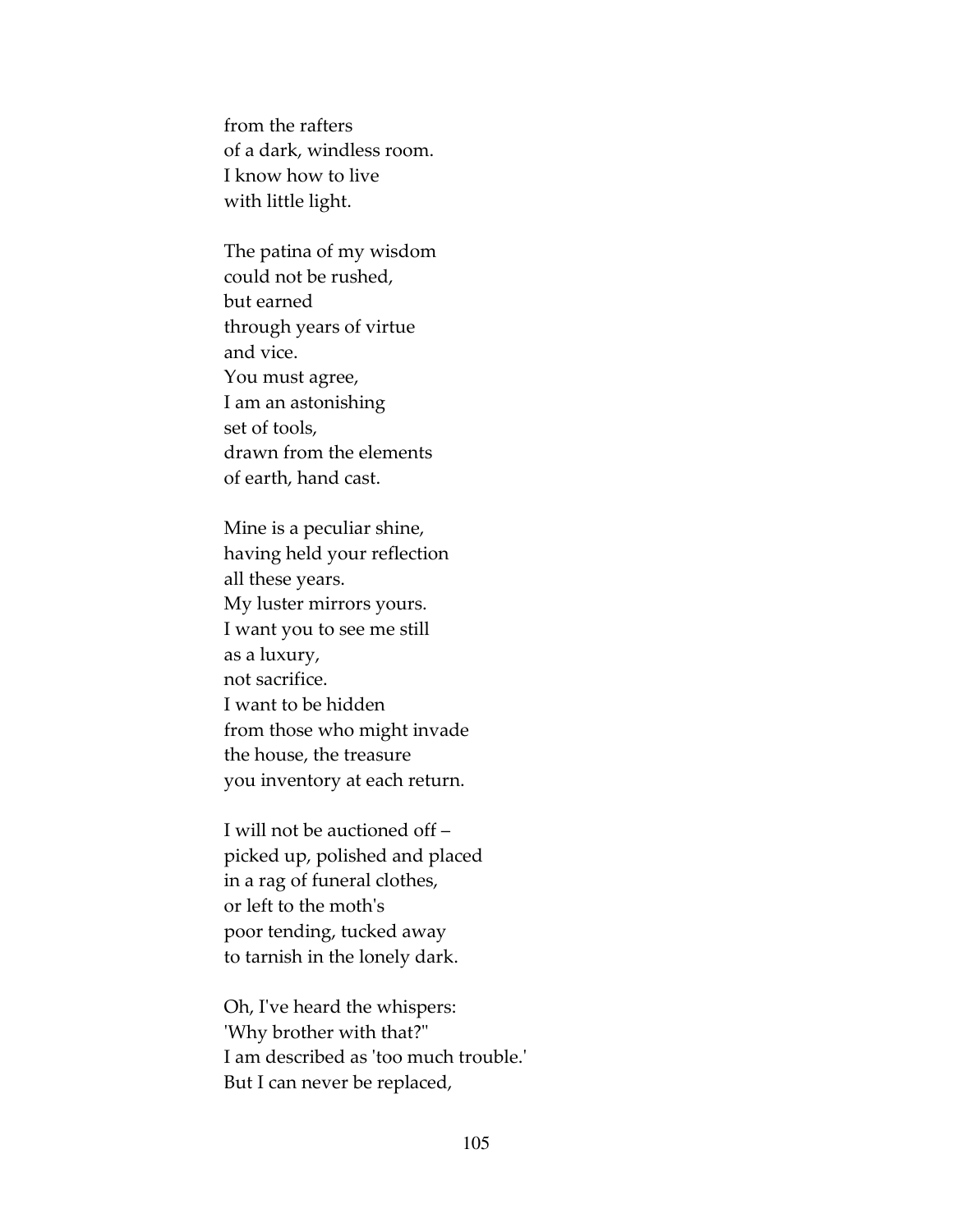though others may cost less, know their proper place, have their own charms, still, I hold a sharpness to my knife's blade. The prongs of my forks are straight.

If you lift me, balance me like a hungry chopstick, you will feel the lightness of my weight, sense my inner artistry – my good taste.

My highest purpose is to feel the perfect beauty of your mouth. It is music that we make, my lightness against the rooted porcelain of your teeth, or the fragile edges of your life's full plate.

Tap me to a glass so we can make a toast. My presence can silence a room, prepare for celebrations. For I was wonderfully made by another's skilled hand to feed an appetite like yours.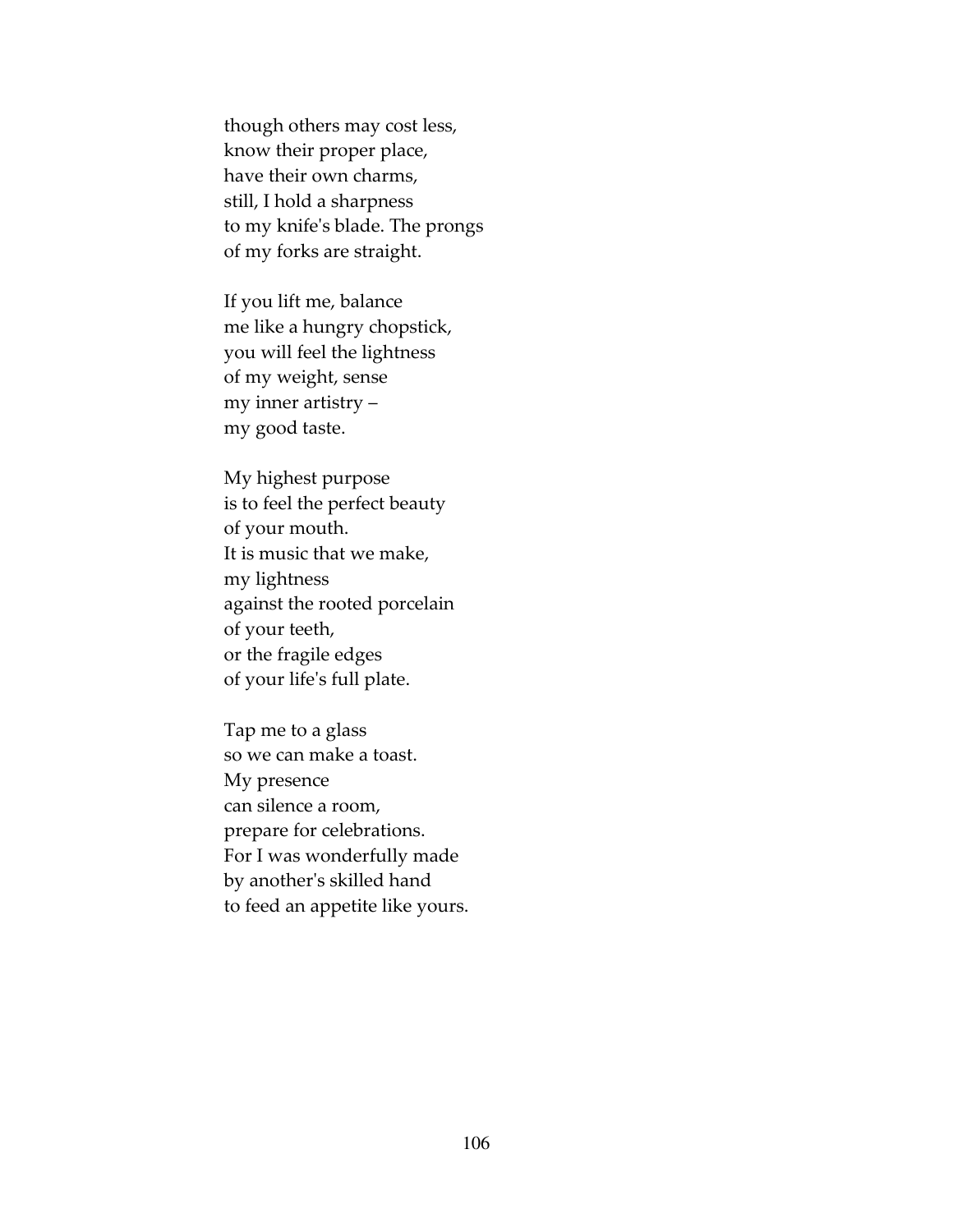### Older Congregation

Now, no one uses the front door, all weathered as a rugged cross and closed atop the abandoned altar of stairs. Here, is where the ladies of the Garden Club stood together long ago, each clutching a leather purse, their hands soft as white gloves.

Now, too many stiff hips and hands that cannot grasp or trust the changing loosened rail. So they go around back and find a way to toddle in past the musty rooms where silk flowers spread across the closed coffin of the upright piano's tomb, ubiquitous as all that becomes out of tune with time. They all are now, out of tune. The smaller group skews to the right of the pulpit near the heat, spending the morning adjusting their hands and ears with every anemic liturgy, every hospice minister assigned to pass the plate around. It fills with small change. One of the tribe drops in her grocery list thinking it her widow's mite, mistaking it in the dimming light for the crisp ten dollar bill she had set aside as parable,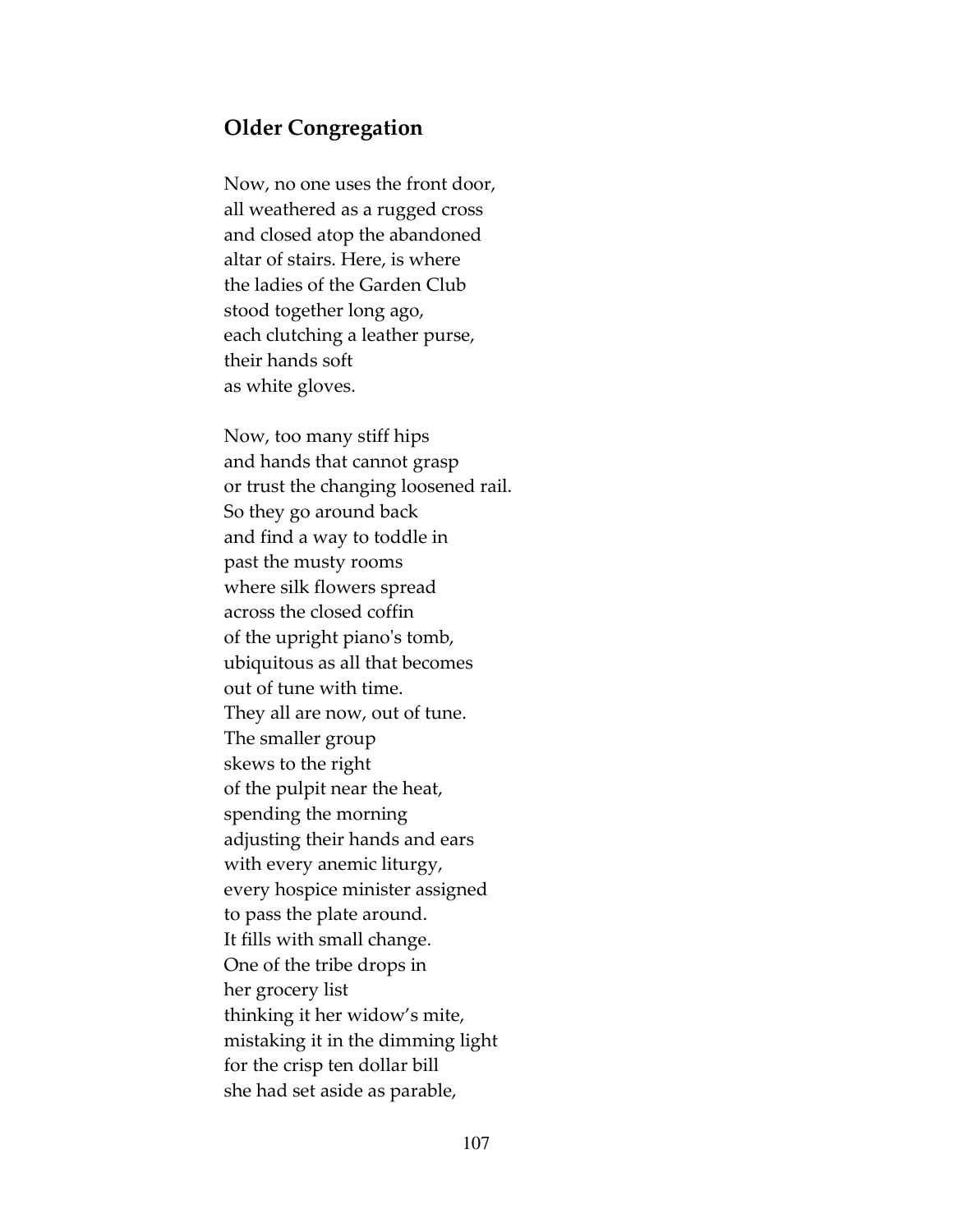among her bric-à-brac. She discovers her sin and rises up to fish it out from the net as it passes behind her. No one seems to question that, understanding our lists make up our lives. Blessed is the food for her pet Precious. Blessed is the Noxzema in the blue jar, A cucumber slice for tired eyes, a bag of rice, "The smallest amount of heavy cream that you can find." The widows talk awhile and sing. One of their kind passed just last week. And now the others shuffle more awkwardly in their pews around her empty seat as if someone had broken a pane of the stained glass windows to the east. Gone is the pane where Mary's hands took their classic Hebrew prayer of symmetry and gone the pane of bread that broke and left a place where our eyes can look past the table to the dome of sky, where are gaze overlooks the bony broken foot of Paul that Jesus himself had reached down to wash, now amputated by a lad with a sling and rock, not a child these women know or ever will, neither a David looking up nor a Goliath looking down – just a boy with no named enemy and too much time, and so much glass.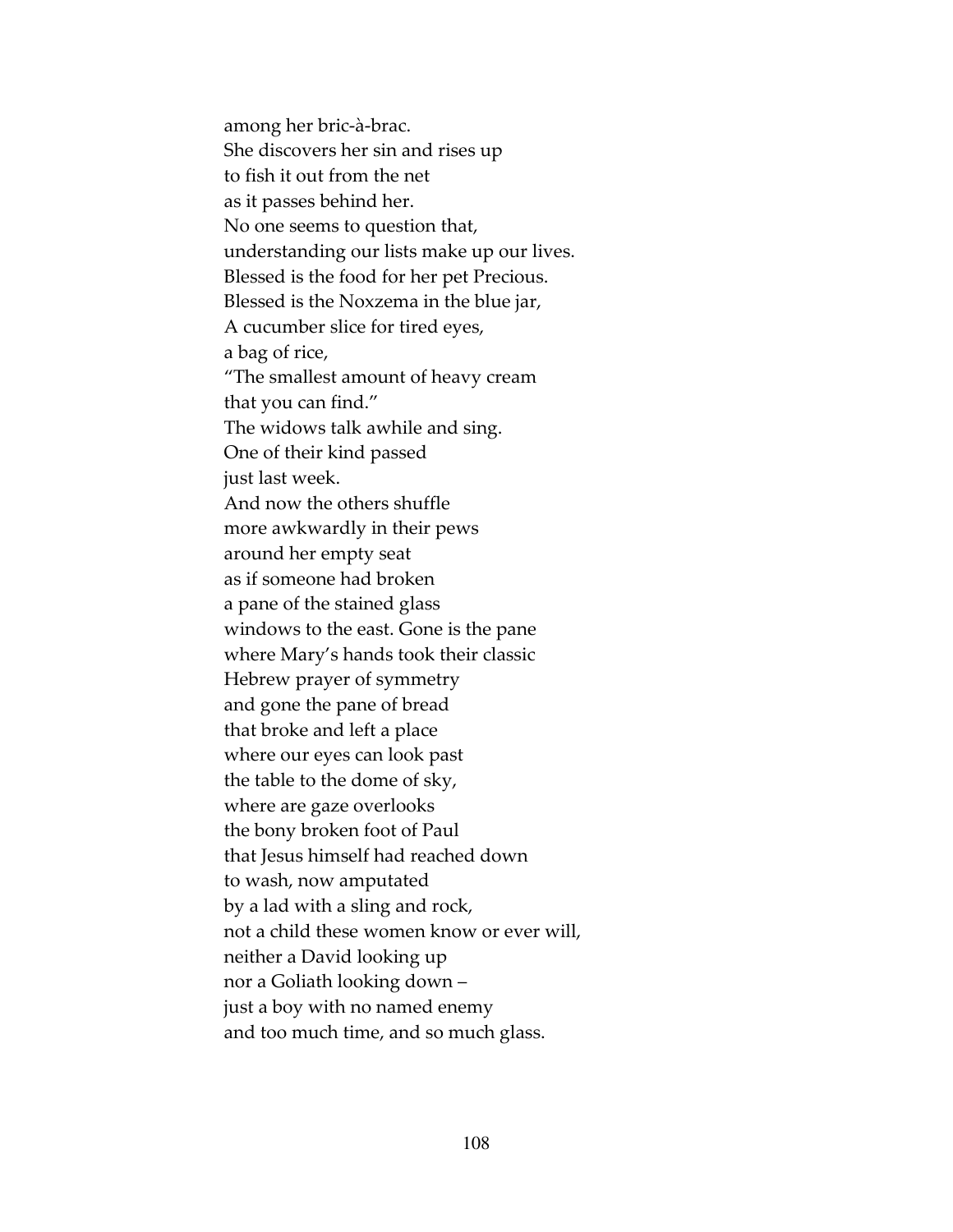## Communion

She lifts the chalice stem, the moon of bread to the earthy rim. Vines appear on the trellis of rafters overhead where the delicate spiders spin web from silk. Heavy the rafters are with fruit, more than we can weather. And then the sun strikes the wheat, the grain of brittle brush gathered in my mind by Ruth, all the aproned ones. The ones who walk behind carrying a cross in our pageant like transplants, like young seminarians. We've seen the scene before in our months of Sundays. But today I noticed one thing more, something I'd call embroidery on the robes, stitches in all the banners, a crochet edge to the table knots all lined up like widows from the windows for this woman's work. All threads illuminated by the scroll of rays. But here, inside, the moon of the moment repeats an orbit round the room. The moon of bread becomes, small and luminous, with great pull. We taste our grafted worlds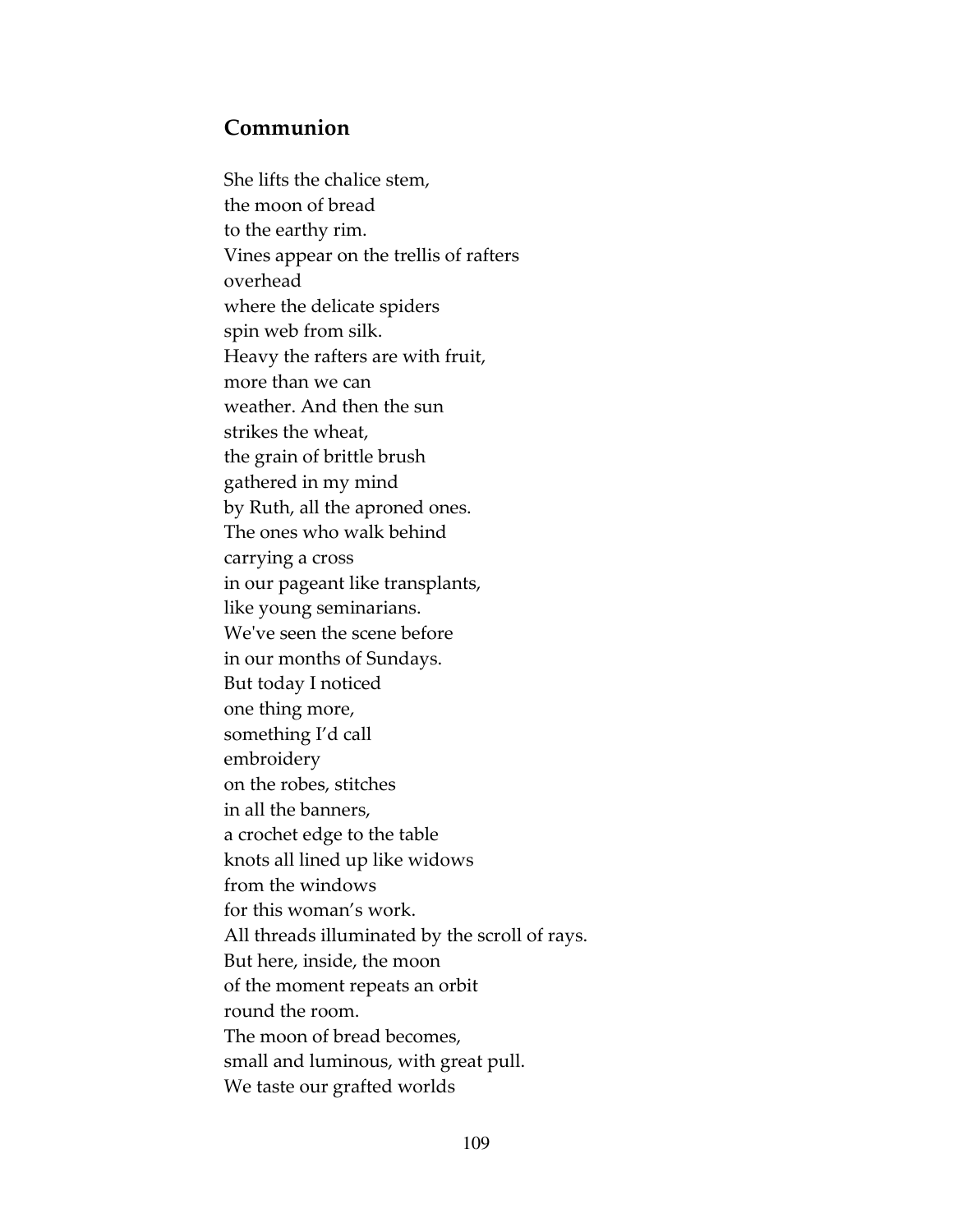where ritual and reality find more than a rhythm, finds more than us, as shards of clay are forced by spin and touch into the form of the cup. We become the pilgrim with a stronger scope amidst an ancient ellipse, a galaxy we first learned about as children describing the world as milky, like a spider's effort, like a froth on our lip, what has gravitas to hold the weights we carry. We observe what we can, believing there is more than imagined.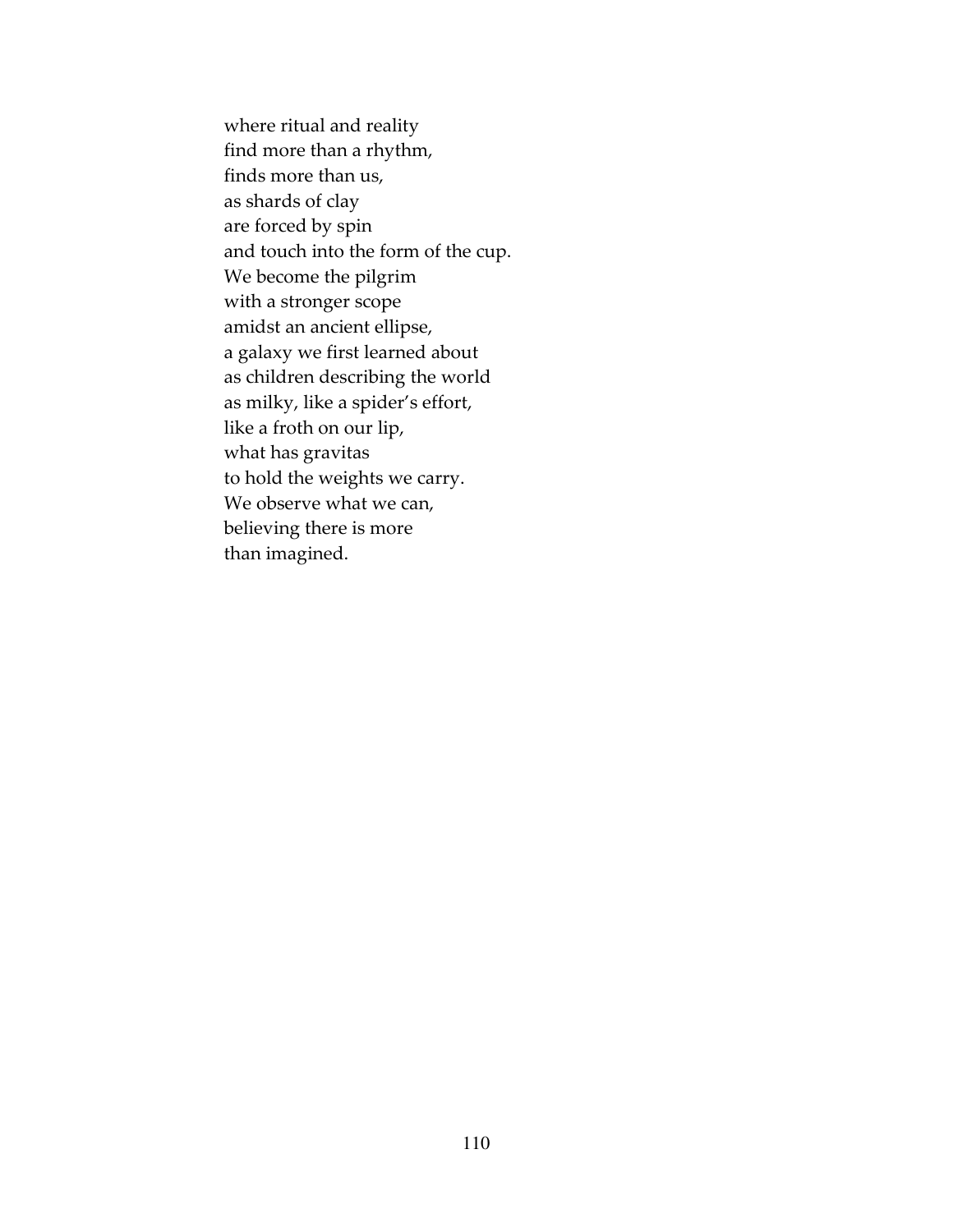## Archaeology Site in Poland

Sobibor, Poland

The geese formed their loud V as eight ovens formed infinity. Archaeologists did not need to dig too deep below the black oil asphalt fault line to find the Hebrew word consecrated in the circle wedding ring. Behold, a verb that marries us to love. The callous formed four straight lines, angles where angels too were burned.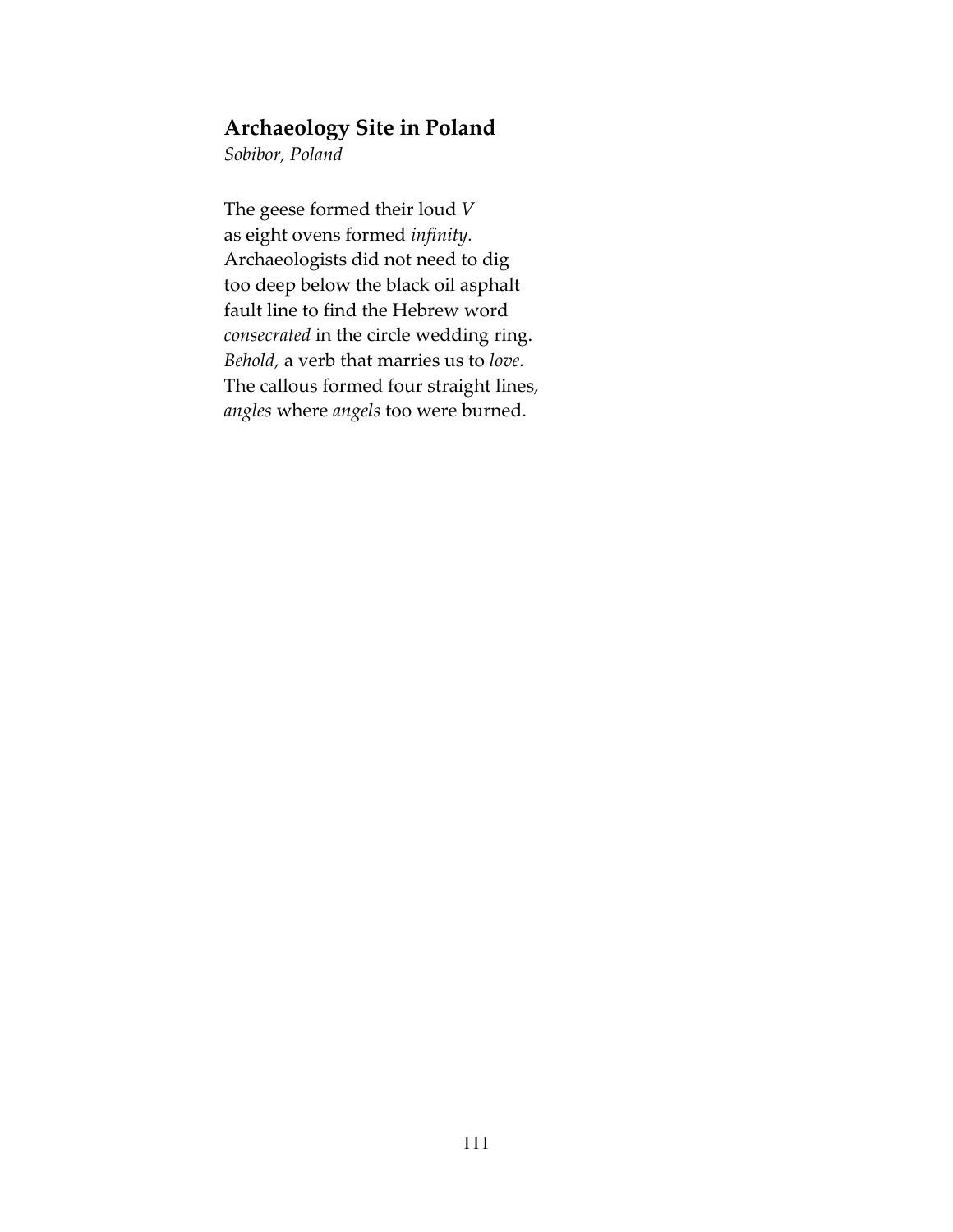#### Supernova

Kepler's eye saw past the clouds in Prague, the gray of his own matter to tell us the star of Bethlehem was a word meaning born, his synonym for death, the small white one absorbed by red. We hold an illuminated cloud in our palm and read our past, which we believe will orbit have its second coming. Scroll through the center of the universe, dust off the artifacts as books of scope, naked eye, blind eye, glare. Stardust still settles over Prague, your hometown, the universities where we learn in sums and part, echo milky white men who drew maps, who spoke of the universal like the weather. Socrates, Plato, Aristotle still spin the globes, are stars on the library shelf. The poets who witness in the commons upload their telescopes, clean their lens with handkerchiefs, light their blue altar candles searching by squint, budding ear for Christ, for Kepler, for any new-to-us sparks of life in death that barrel us over the cliffs and through a waterfall of fledging stars.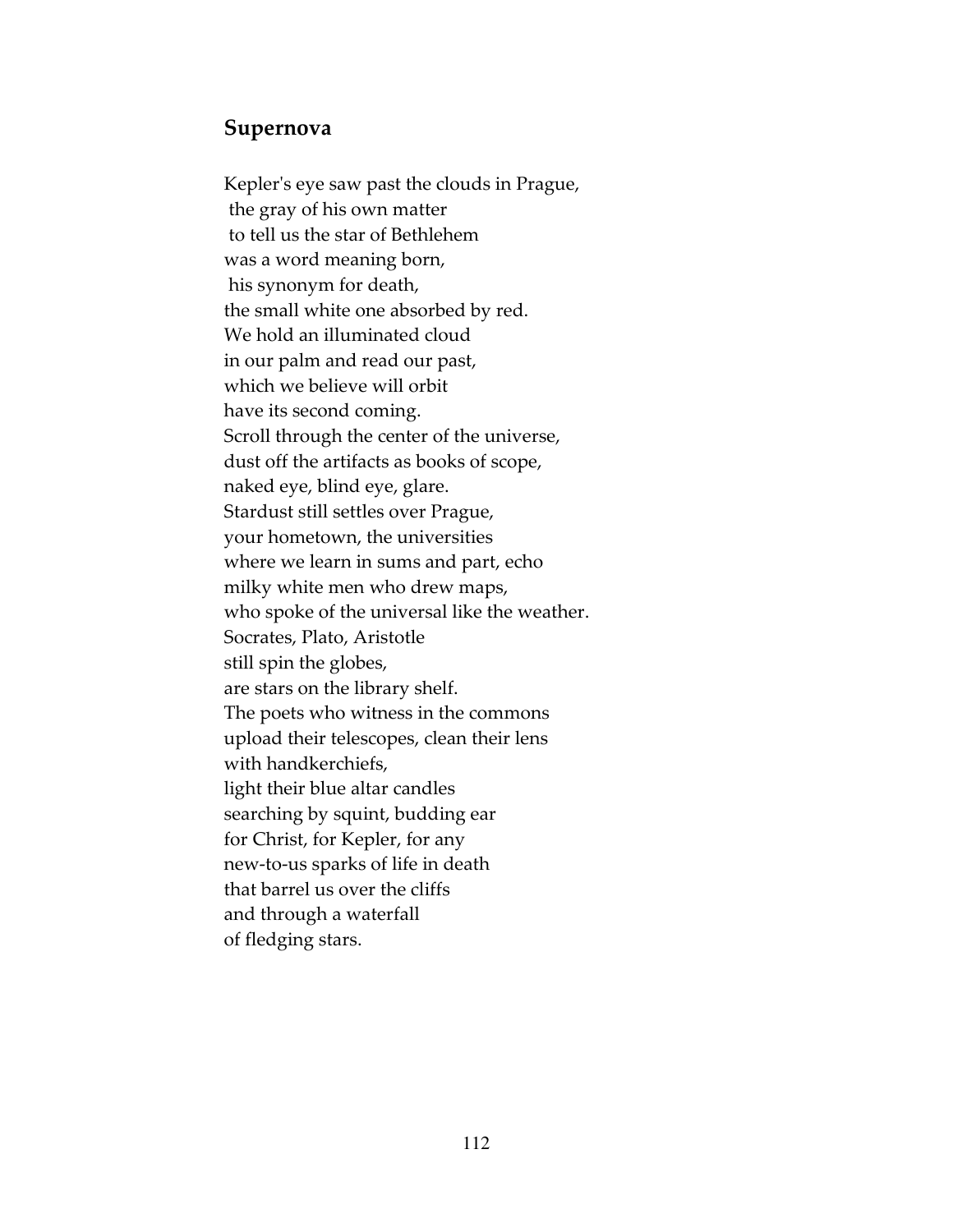### Closed Crematorium

Noble, Georgia

The Noble soil will always speak the names of those you stacked as if each a rusted cage of spent tomato vines or old ladders that rot at the lower rungs that wick the stagnant ponds of life. Did the oven fail to light – detached as a soul from bone? Your father kept things tagged: garden heirlooms, negative faces in a small grave box, drawers of a repairman's cache, screws, bolts, the dry and ready match. You resented the entire lot and offered fists of cement to those who came to claim their loss. You got away with this for years. The label 'trust' crushed to grit and sand. Did you not know our compost keeps all stories stirred? Your father's name, Marsh, further frays and falls from its once-sturdy rural post.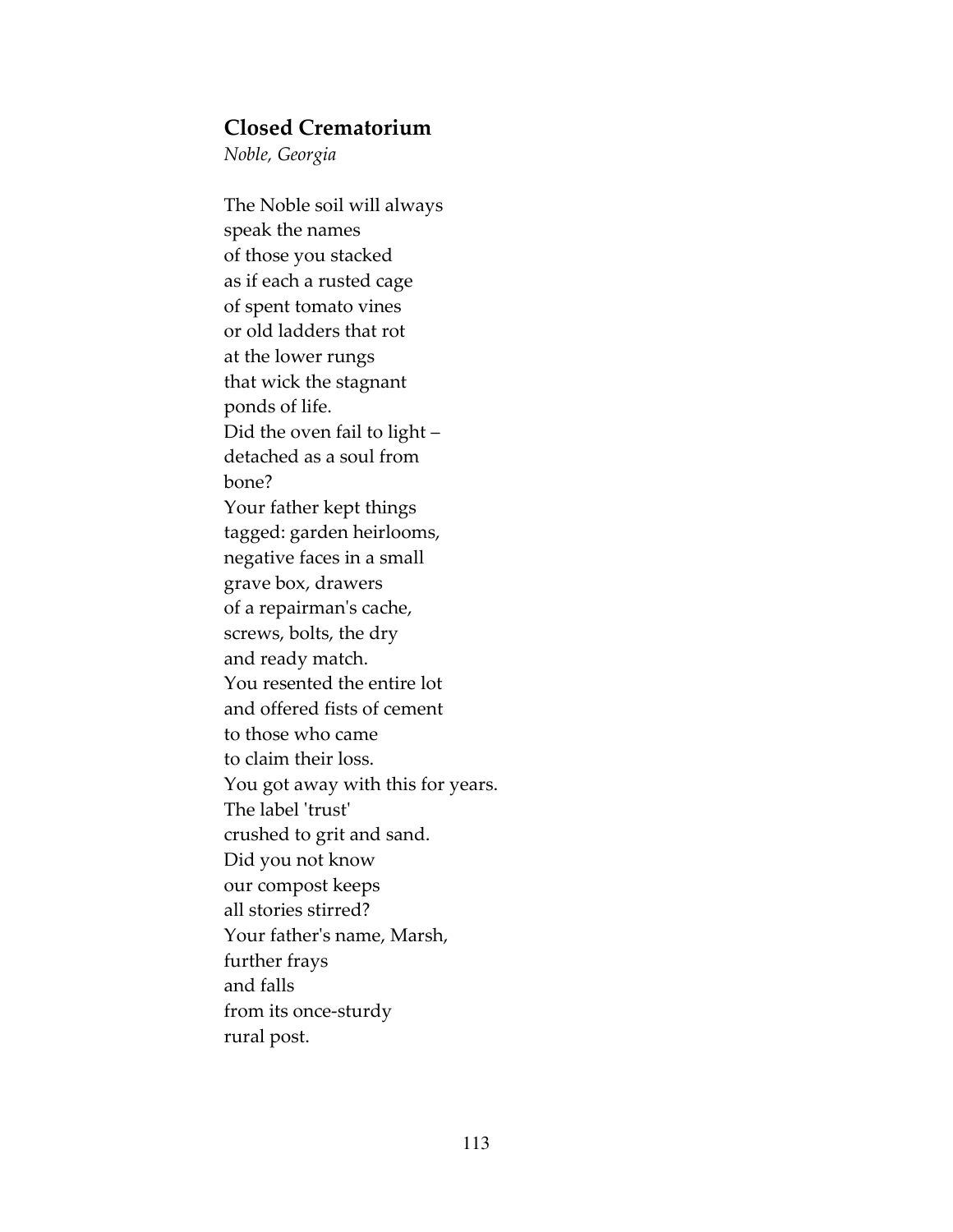#### The Boy with Bread in the Boston Globe

Cairo, 2011

The boy carries a tray of bread to those with an appetite for change. Hungry, everyone is hungry, and the triangles are broken many ways again today. We look on from far away. We too taste salt. The boy elevated in The Globe spent the early morning away from Cairo's contraband of cameras and texts. Spent his morning in a small kitchen just off Tahrir Square where his father whistled over his work, a new tune. Some technologies persist – a father's hands, repurposed marble from the tombs of the past, and fire. Desire drives our work. A song we sing with no one listening is still praise. We pray: Give us this day our common pause and forgive those who trespass on old truths that while man cannot live on bread alone, he cannot live together without the baker, or his son, who by the end of this remarkable day will have learned how to whistle with trial and error and a taste of satisfaction.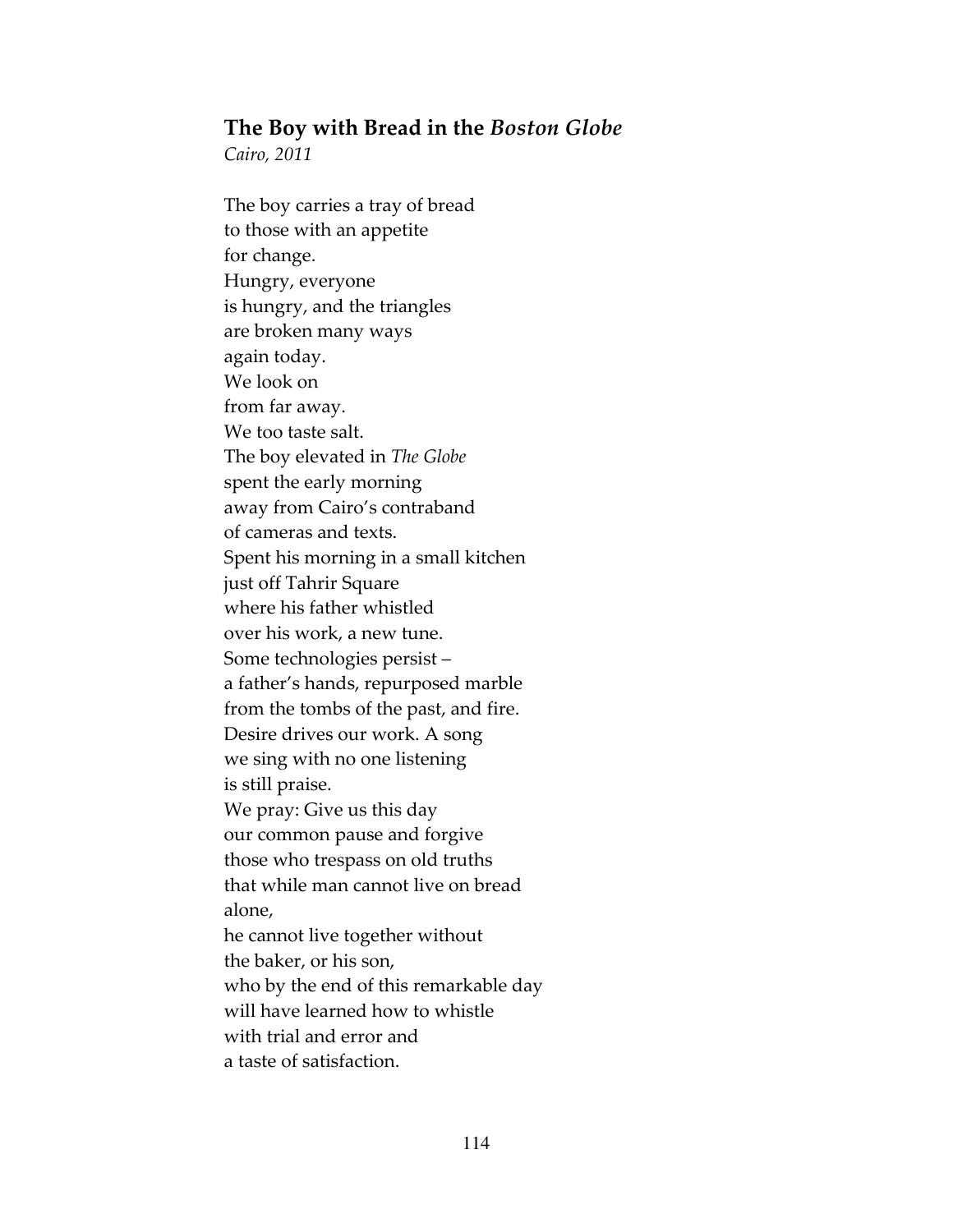# Building the New Library

The cranes lift our eye. This new library is filed between the catalogs of anthropology and the splinters of community. Beyond chain link the rebar lifts like branches from the pillars of concrete; and beyond this is a hill with shade. Old gray graves. Old-school willows remain – a remnant who've earned their claim – Emeritus of Nature. No building design, they whisper, is engineered to contain what we have weathered – no building design can hold the weight of our loves and leaves.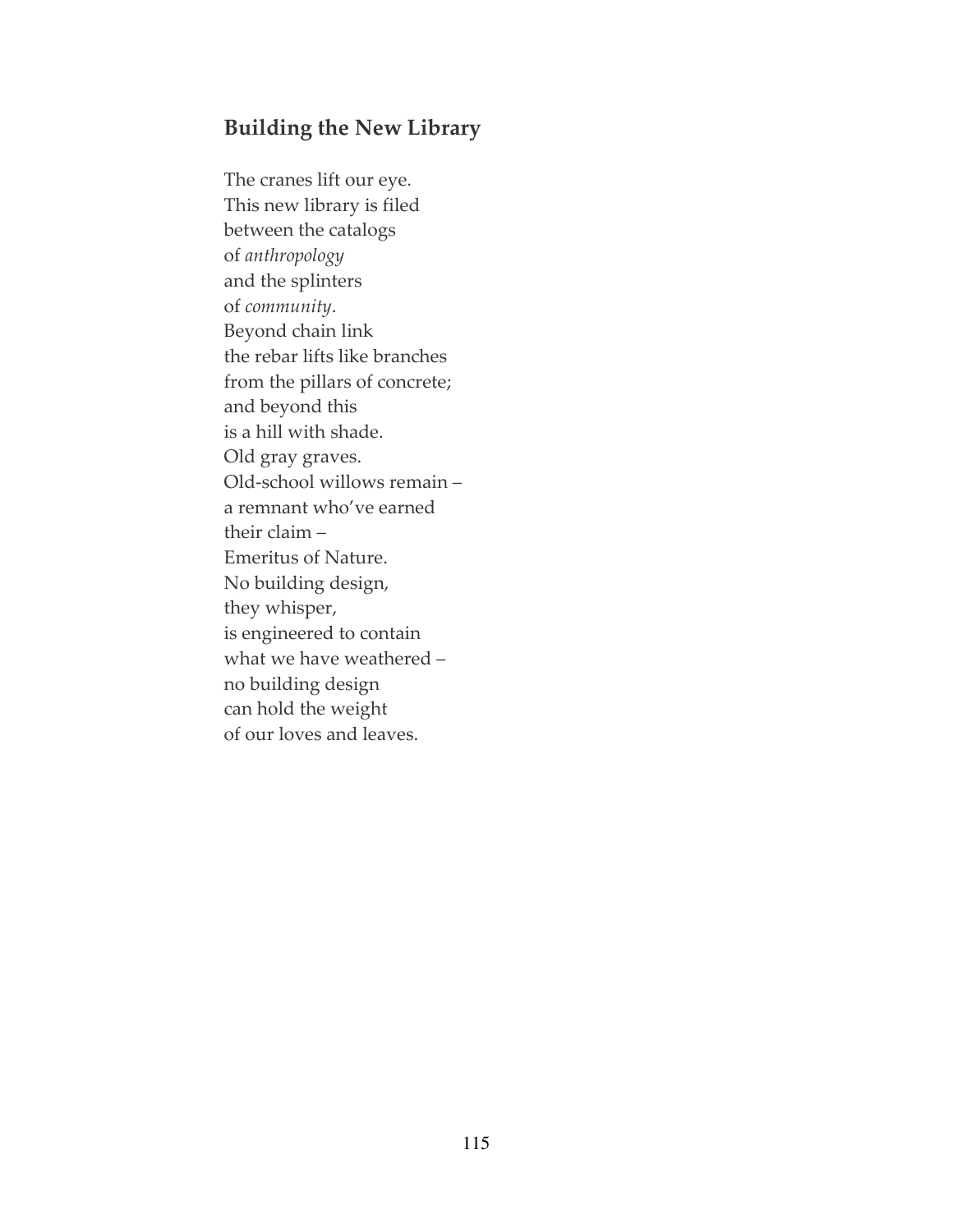### Summer Solstice at Chickamauga Mound

Here, where the turtles still journey the lowlands, where the Queen Anne's lace forms a garland at the base of a crown, is a looted grave we've walked around. Here, others have manufactured it's name in the name of industry, Roxbury, a carpet mill, its loom, now too, a grave. Here, where the creek and river meet. Here, where the mullein grass waves. We return to see how slowly and quickly life can change. We burn sage advice incensed at the robbers of these graves. A canopy of hackberry and hickory send their roots down into ours. This tangle is our life where we weed out the tendency to look away from the stratum of the past. We turn briefly as the sun rises again over the just and unjust, the tangled knot we all are and take pause. A pair of blue birds lands on the chain link of fence between where we are planted and the more pedestrian path. The sky allows all movement to flow without fail, no fence or wall or security gate to enter. The recent rain comes down to us and has washed clean the abalone shell that covered graves those I desire to cover mine one day.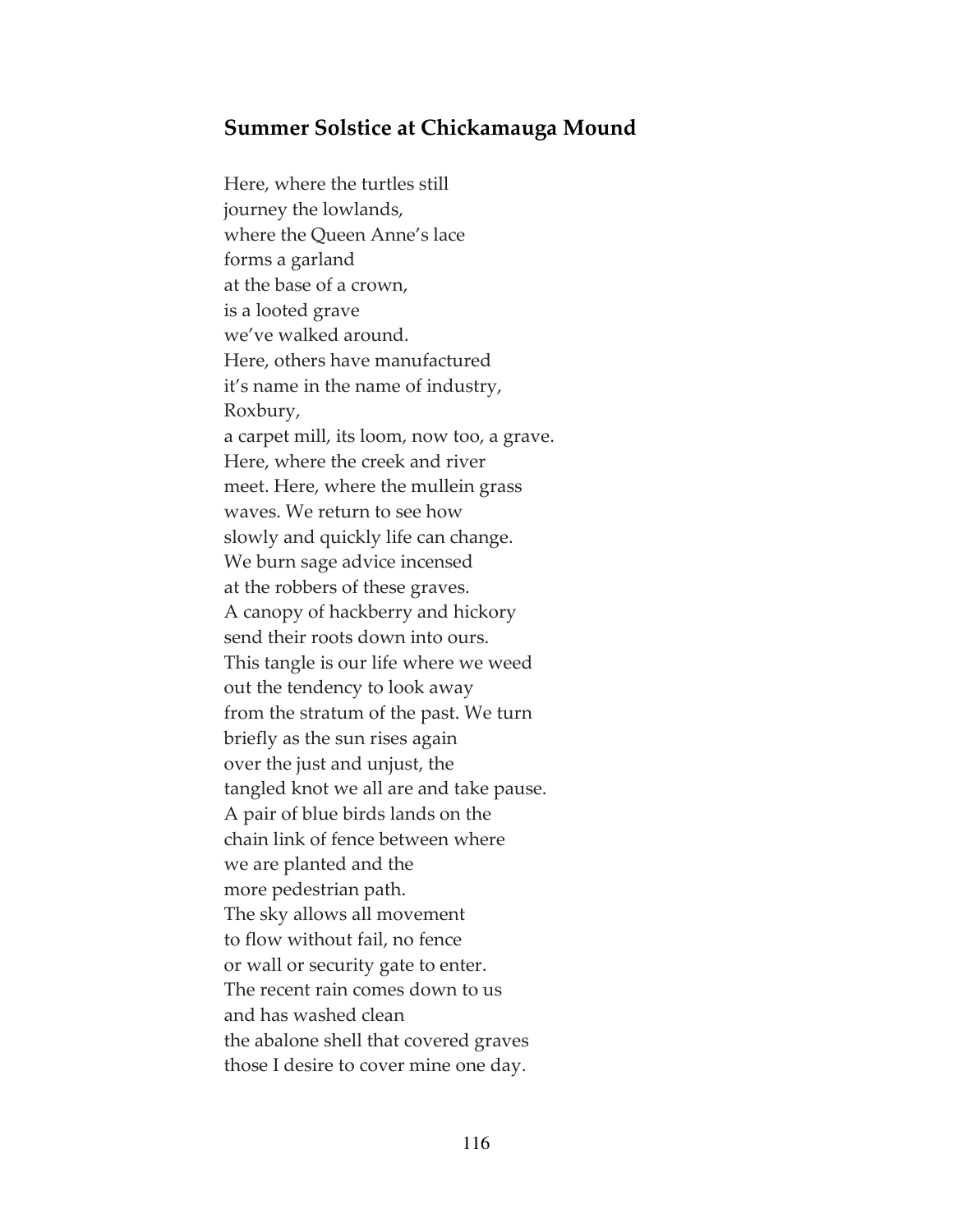What isn't stolen or hid gleams in the morning sun iridescent as any pearl of a place, a specific place where anything might still surface with a story for those who watch and wait while others debate the names of tribes and date the years immeasurable. We could have told them this. We who walk with the child carrying the galvanized pail of utility that carries our offering of fragrance. Each of us blessed by such a ritual once again. We circle the place where desecration goes on and will. We breath in what heals as the morning dew and the angry ants both sting our bony heels. What have we not trampled underfoot of our past as we dance and march and pack the earth full of metaphor and clay? The mockingbird clears its own sore throat as we imagine together a world where each of us bring our own brimming basket of earth from the fields of home to add to the frayed fallow mound. One turtle shell full of earth in a child's hand is just the kind of faith these earthen works were built upon here, at Chickamauga, where the river and the carpet mill and the Woodland tribes are raised and eroded and raised again.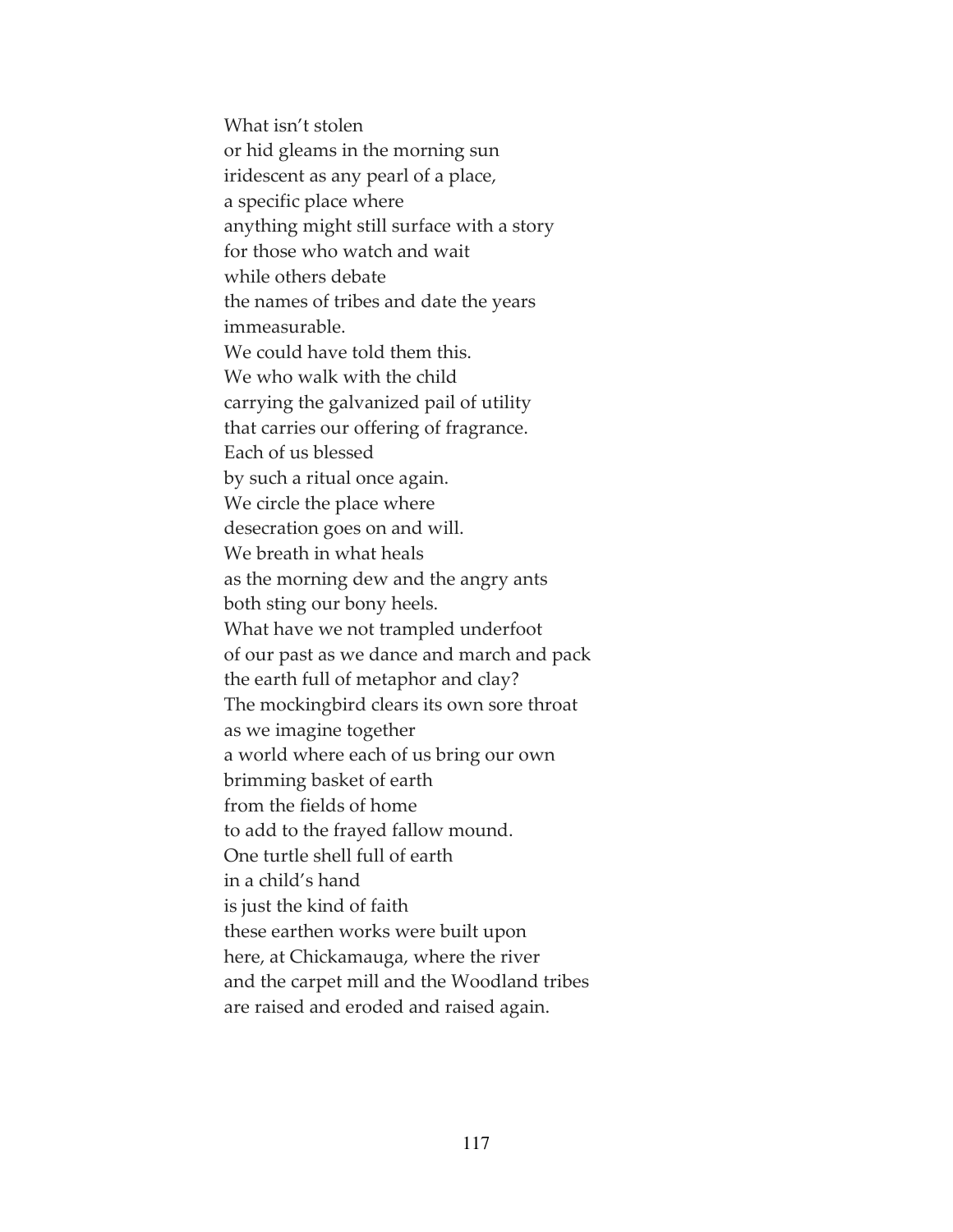### After the Tornado

We see the forest, finally. Emergency alarms sound from all generators of energy. Our poems gather up the fallen limbs, look to the slap of concrete slab as it mirrors the micro-collections of bones, gravel, the tooth of the cone, cigarette white tails strewn as road kill. Everything eventually gets lodged in the broken lines. Everything emerges after a storm. Nitrogen blooms as a rose.

The outliers land in our lawns and from where we can only imagine – and that is our new task – to imagine. How can one gritty shingle or soft page journey by tornado across time – time as a line we speak of as 'before' and 'after' the tornado. We bookmark this as drama only to find the ordinary moments are what we most mourn. We search the box of lost and found, the splintered grove, what we now are, as a rain of broken insulation falls.

Poets weave the web with tension, engage in silken imagery. Rarely do we get to see the world this way, so much light normally in our eyes. We began to prefer the refrigerator severed from its hum, the streetlight's broken globe. Something transports us and is illuminated by the dark.

There will be a few who ask, "why?"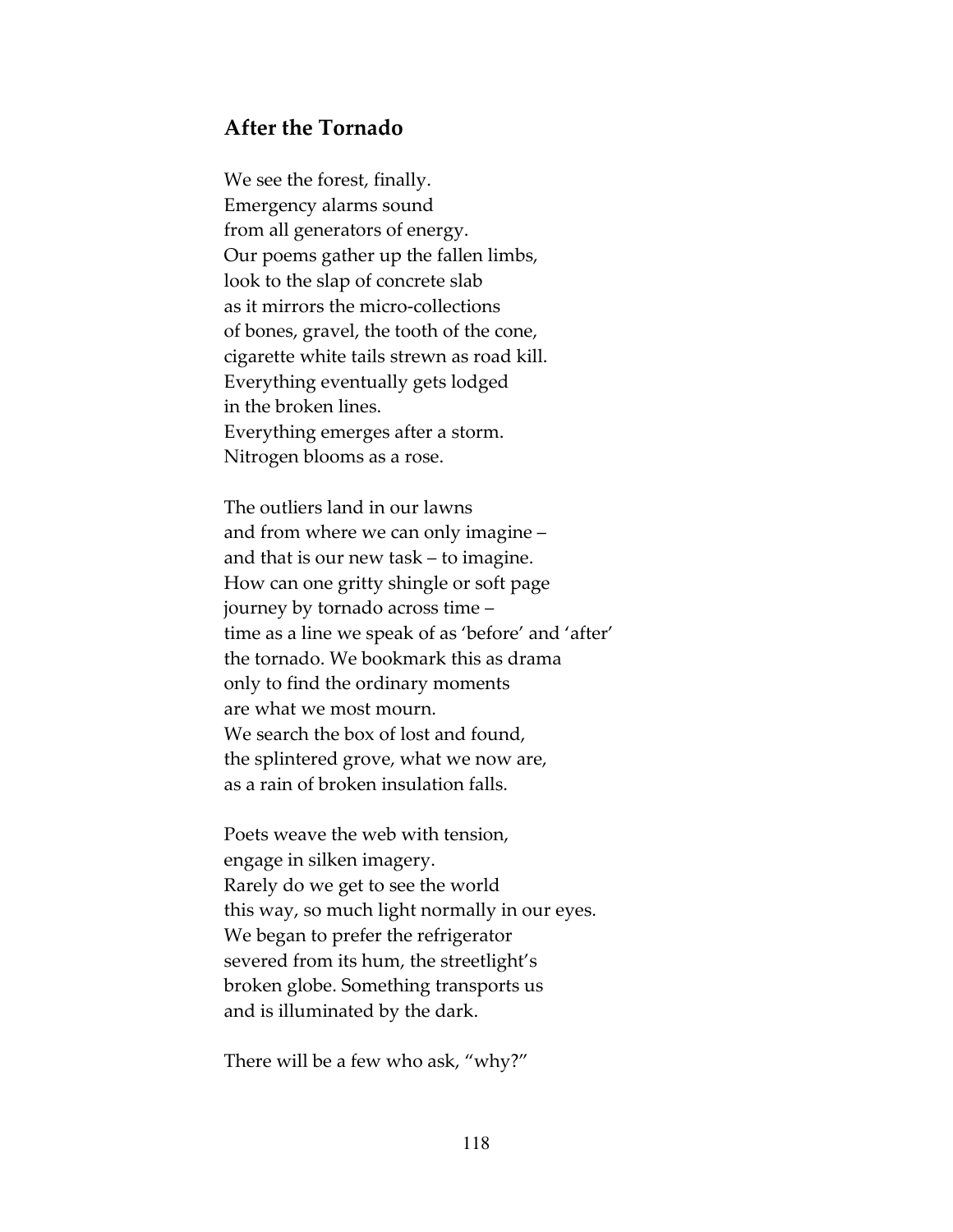in aluminum-chair support groups that ring the lobby of the church, the trailer park pavilion, the tent with the ominous red cross. Survivor's guilt is handled with gloves like asbestos. Neighbors emerge from their basement, bathtub, stairwell, and restaurant freezer vault. The sawblades turn the trunk to sand. We speak of trees with favor, remember all they sheltered. Remember the interiors, how the light once shined across the table. Nothing is so sacred that it cannot change. Emergence again takes root in our world. It twines amidst our beautiful trellis – our "emergency" that may save us. All around we raise scaffolding, blue tarps. Though our blades have grow dull from duty, new work rises in us, as we plant a tree, a neighbor's limestone altar, notice suddenly what will outlive us.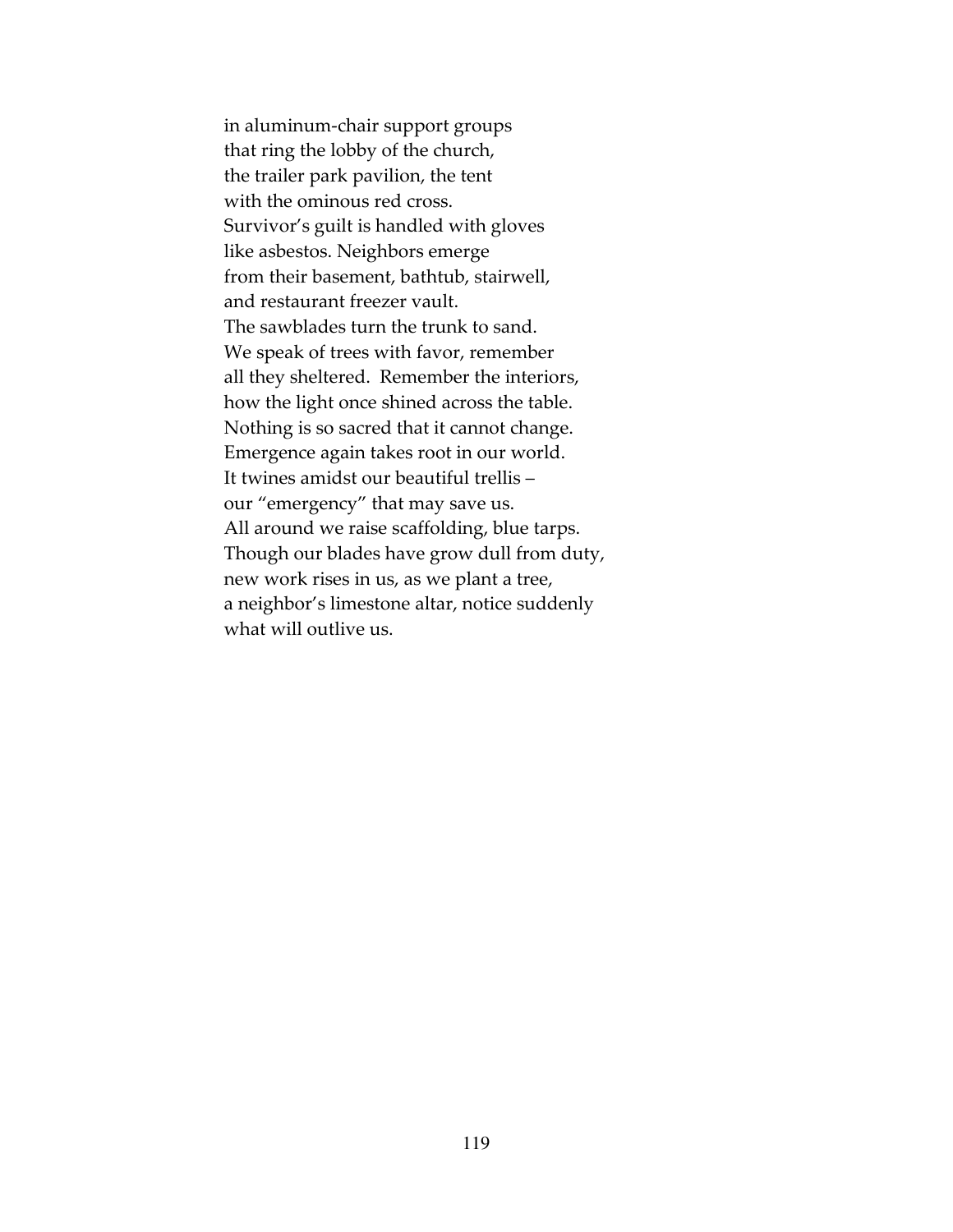#### Wilderness

It's not what you think. It's not lush. It's dry. Rocky. Desperate. It's not what is saved. Not park or place for souvenir. It's everything else. It's what remains.

Stripped. Barren. If this were a room, there would be wires hanging where icons once held center stage. A caved roof. Fallen plaster. Bleak. It would smell of must. But it is not a shell that can be abandoned. It's more a world turned inside out that shows its seams.

It draws us in like a prophet's disgrace among the wealthy and learned. The elite. That's why we go there. On the off chance we can catch a glimpse of the hem of our own robe to see our reflection in the dry river bank. Our image as true grit, the possibility of what carved this place returning like a stream.

They fight over what is left. We all do. As if anything is left to gleaners these days.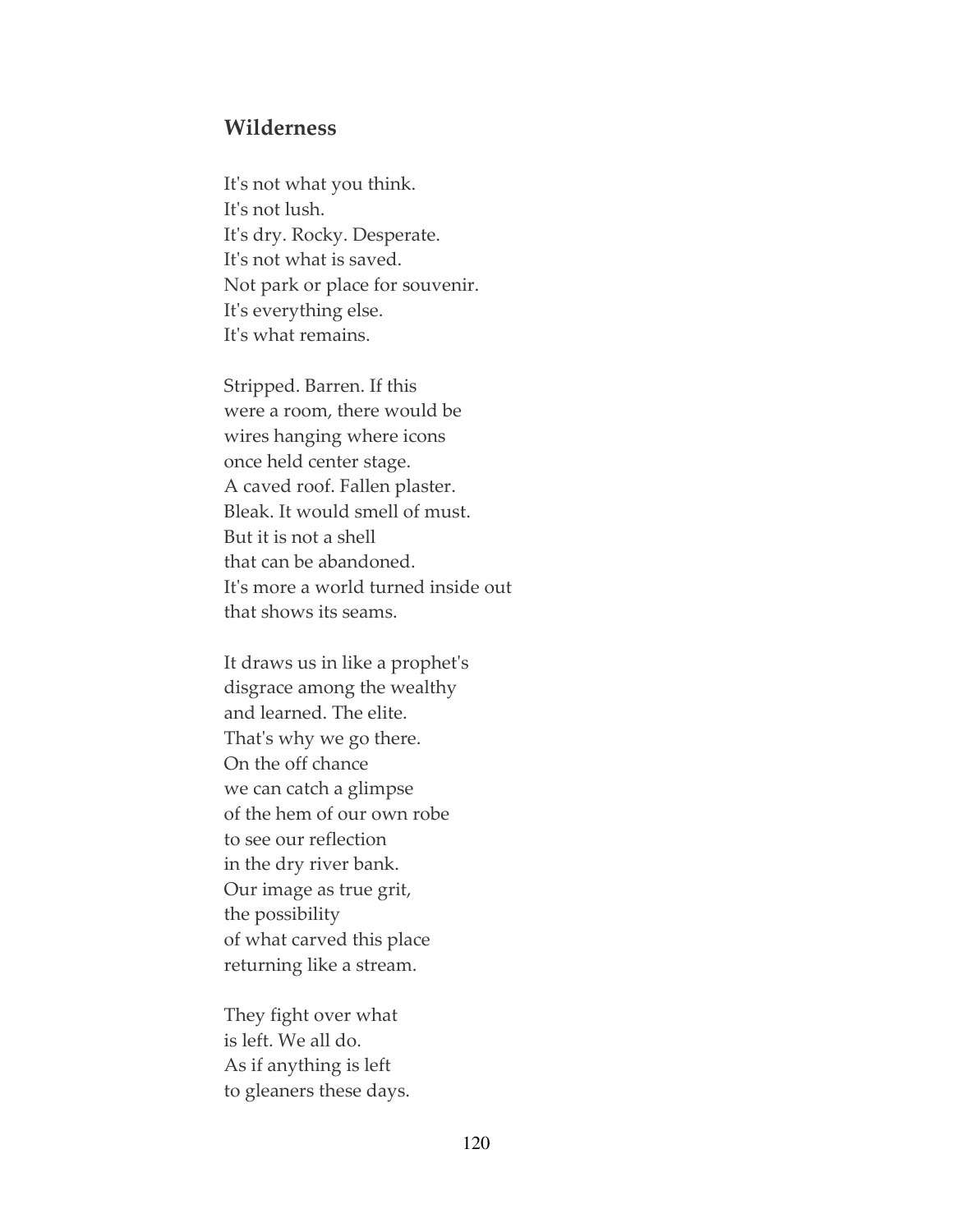The Syrians dam the place. Israelis divert the cycles as entitlement. The mouths of refugees all full of the wool of both wolves and sheep. Hard to sort.

Dry and choking. It's where we go to find ourselves because we go there alone and bitter as the soil that weeds itself. So those who emerge from the banks have no heaven to speak of much. Not a river to cross, to buoy themselves. They cry out like rocks. They speak outside themselves knowing what we cannot.

Wilderness demands solitude, yet, even here, a pit of stones circles us around. We are a part, but of a whole. We collect our thoughts, and more. Fire flames at our crude campsite, an attempt at 'tabernacle' in the dark side of our waiting – where wisdom is the crackle of dry branches pruned to ash.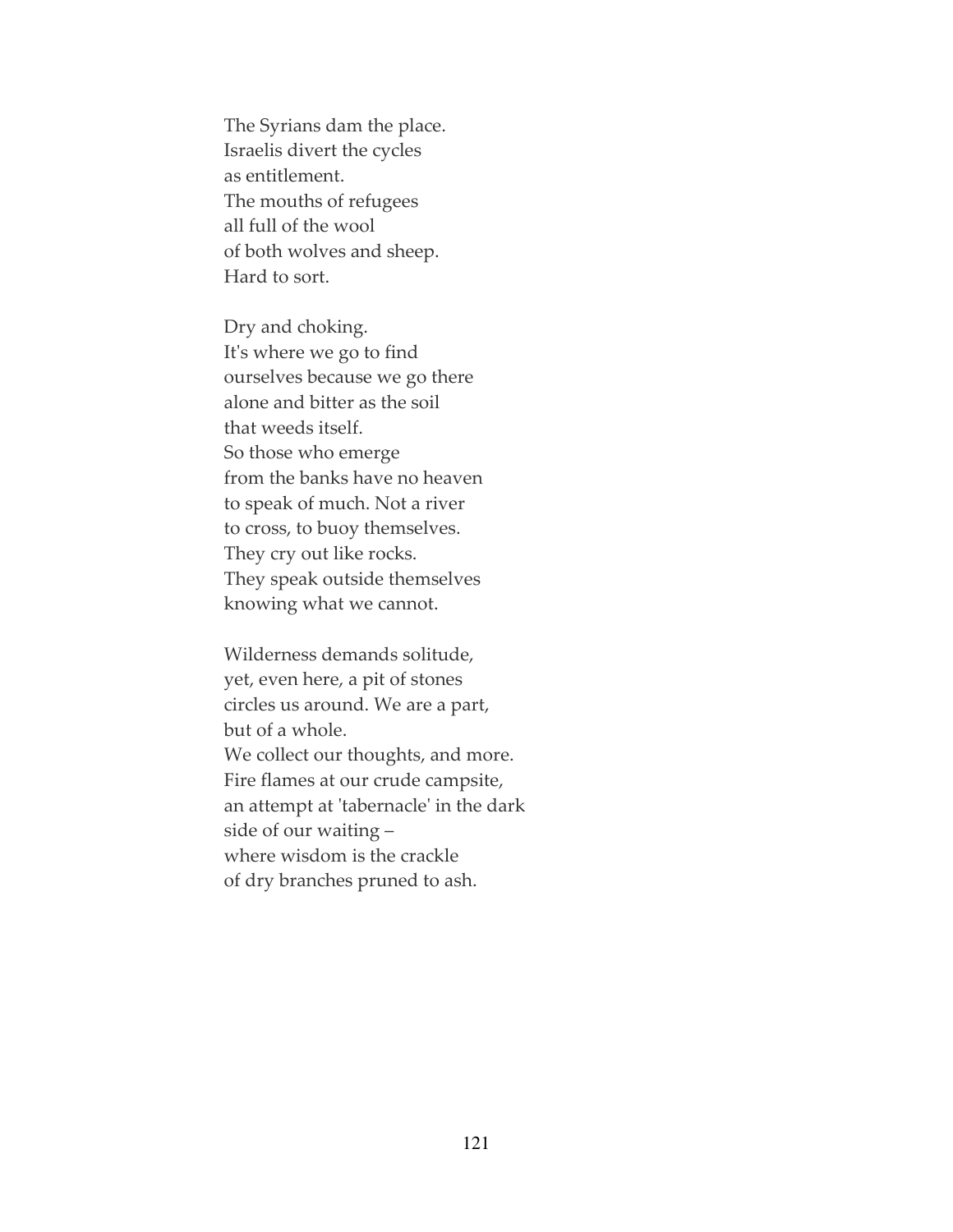### **Possessions**

Grief and loss accumulate like possessions. ~Stefan Kanfer

He questions himself. Why move the wooden crates, the dry rot of Latin books, clippings crumbled like communion wafers, the broken ones, a charred Bible, dark mirror, a box of Mason jars rescued from the barn's forgotten seasons? House to house, marriage to divorce, he can no longer hold his burdens with leather handles the oil of his grandfather's hands long gone, the straps frayed from their brass rivets. Still, he grips the past, looks through yellowed books to discover a postcard where ink spilled out sad news another death, a name, a love he will search for in cemeteries among old bookends. It's true. We all settle down with grief. He sets the table for grace using the chipped dishes that have slipped through the hands of many children. He fills the curio cabinet with loss and lets the light filter through the glass shelves to the lowest level. Alone, he is comforted by artifacts that he could never bury. He can't explain why he is drawn to the rows of radios, art deco dials he turns through the jazz static, searching for a voice that understands.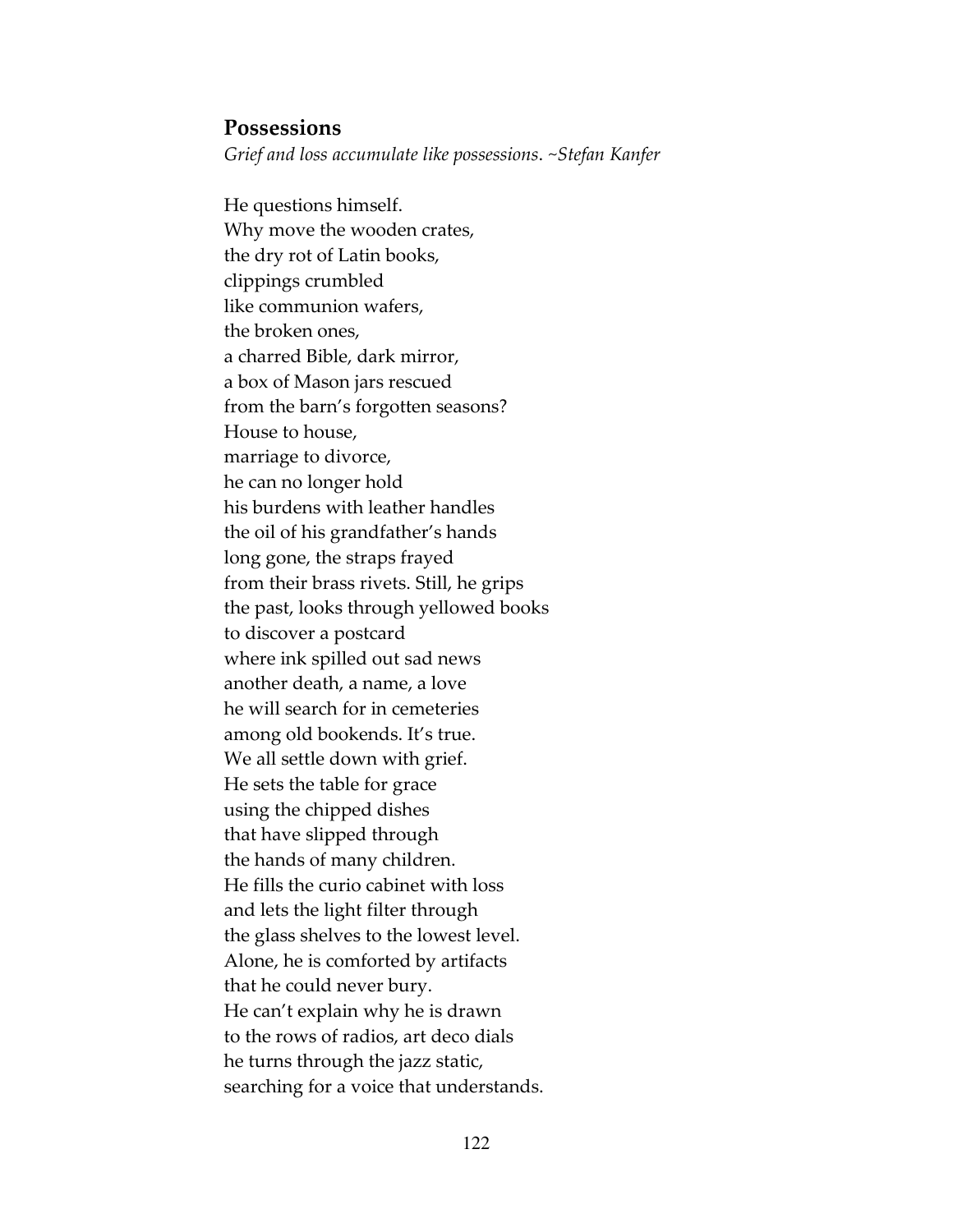#### Felt Boards

An elegy for my Aunt who took me to Sunday School

One last time, she gathers us like children in a Sunday school. Her silhouette placed alone at the center of the softened room. Robed in blue and white as a lily. as Mary who asked the angels for directions more than once. A Mary who felt widowed all the way to Bethlehem – that city the Hebrews named for "bread" but known to us by its onion dome. She wanted us to be prepared for a world of metaphor. So, she lifted the felt star to the sky. Gathered the dingy sheep long after the shepherd's staff was lost. She placed all the tiny fish into the boy's basket, the net, the Sea we learned in three syllables, Galilee. She sat the table and the scene with one cup and a loaf of bread. We lined up disciples like silverware, certain ones to the right, Judah to the left. We held up the thief each Easter, the tax collector, the wee little man – Zaccheus, who, just like that thief, found himself out on a rugged limb, curious to see what he could see. She found us curious. Hoped we might see the wealthy man cry at his own greed, and leave the scene empty. Tombs were empty. But never the hotels, the boats, barn lofts or tables. The camel brought the wise kings – the three with sequined crowns.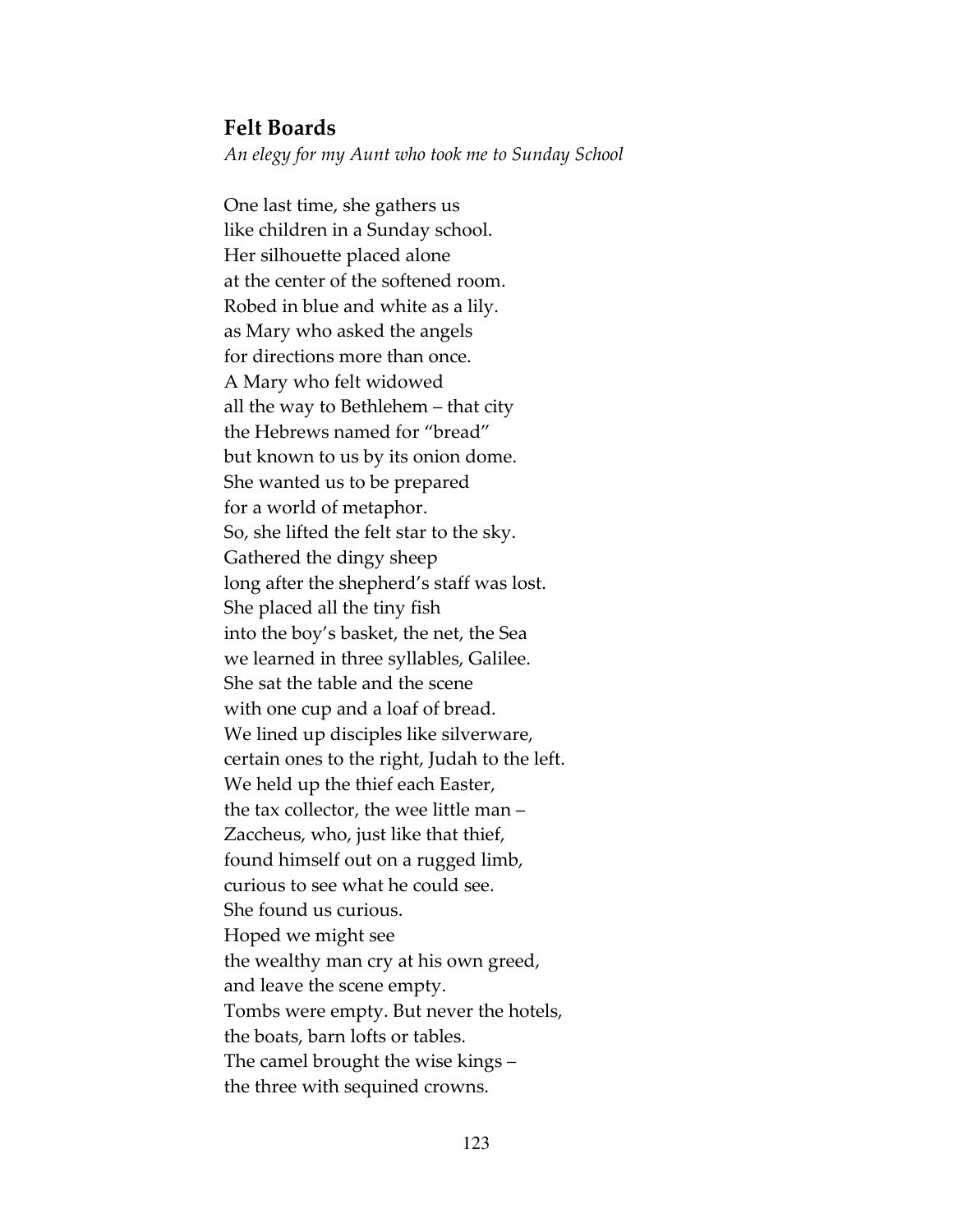How hard it must have been for such a caravan to slip through the eye of the story's moving needle without stealing the stage and the star. There were always three in our pageant and they came from the left, meaning the East. The treasures were small as mustard seeds, as babies, as a slingshot and smooth stones, the frankincense cone, the widow's mite (and even Judah's fist of coins). Any of these can slay a giant. The felt board was always drawing us to clanging cymbals, rocky soil, the dozen disciples with their big feet tangled in the floss of nets as she wove. Water was in every scene we walked. But sometimes to be called as Good, we had a road to cross. We were all Samaritans. We all have things we carry, burdens cinched like a hobo bag, like Judah's purple Crown Royal velvet full of rage. Martha had her hostess tray while her sister meditated criss-cross on the floor. It was hard to know who was the over-achiever. Ruth had all that wheat to glean. The woman at the well had her long ladle. It's been forty years and more since I reached to catch the giant as he fell at my front row feet, but I can see each worn allegory cross my mind and stick with static in its proper place, like a bolt of purple passion unwound when Lydia converted the podiums to her colorful drape of liturgy. Purple was my favorite color then and now, the camel's saddle blanket,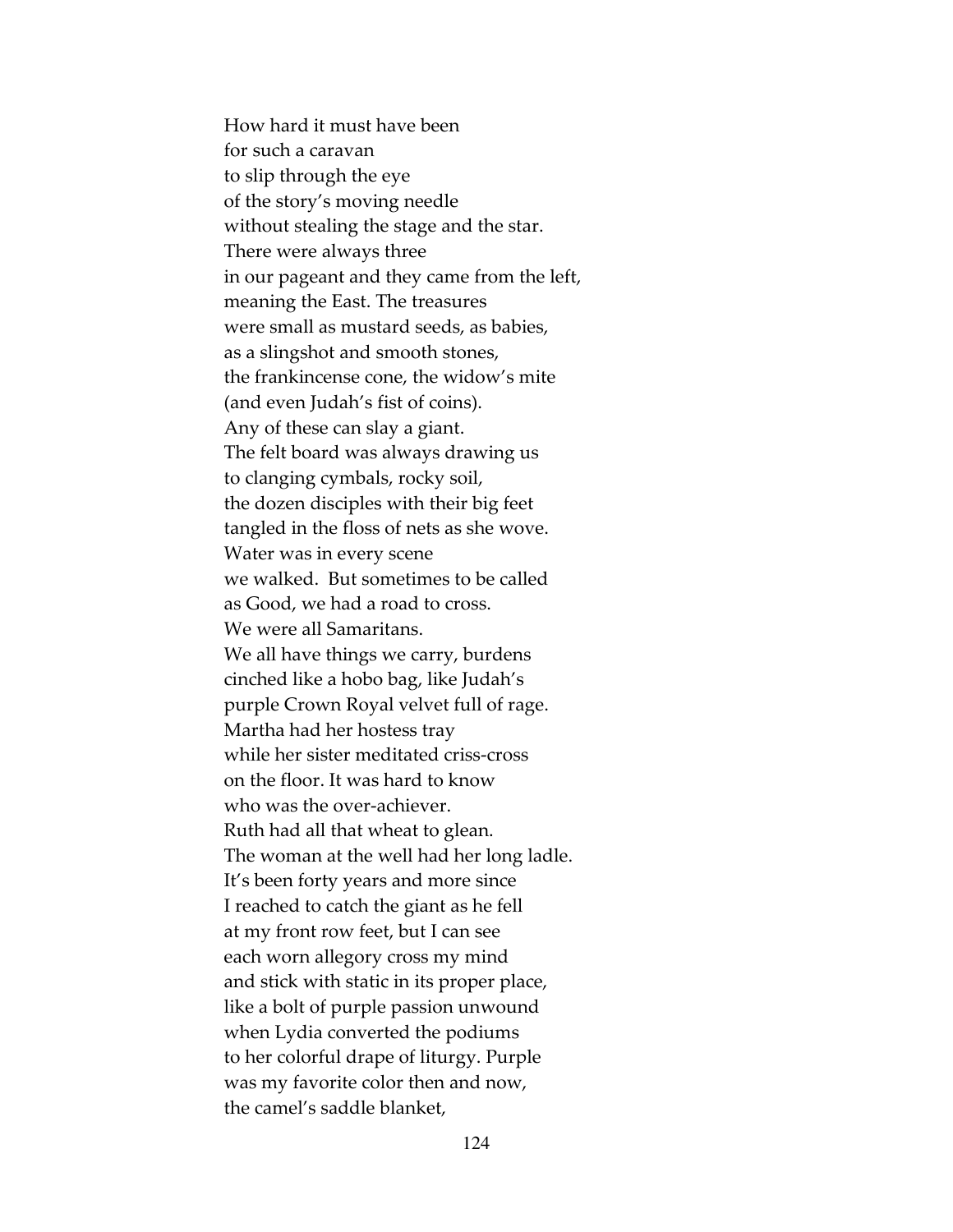the Silent Night cold sky, Lydia's catalog of fabric. In Lydia, a minor footnote, I saw someone cut from the same cloth as me.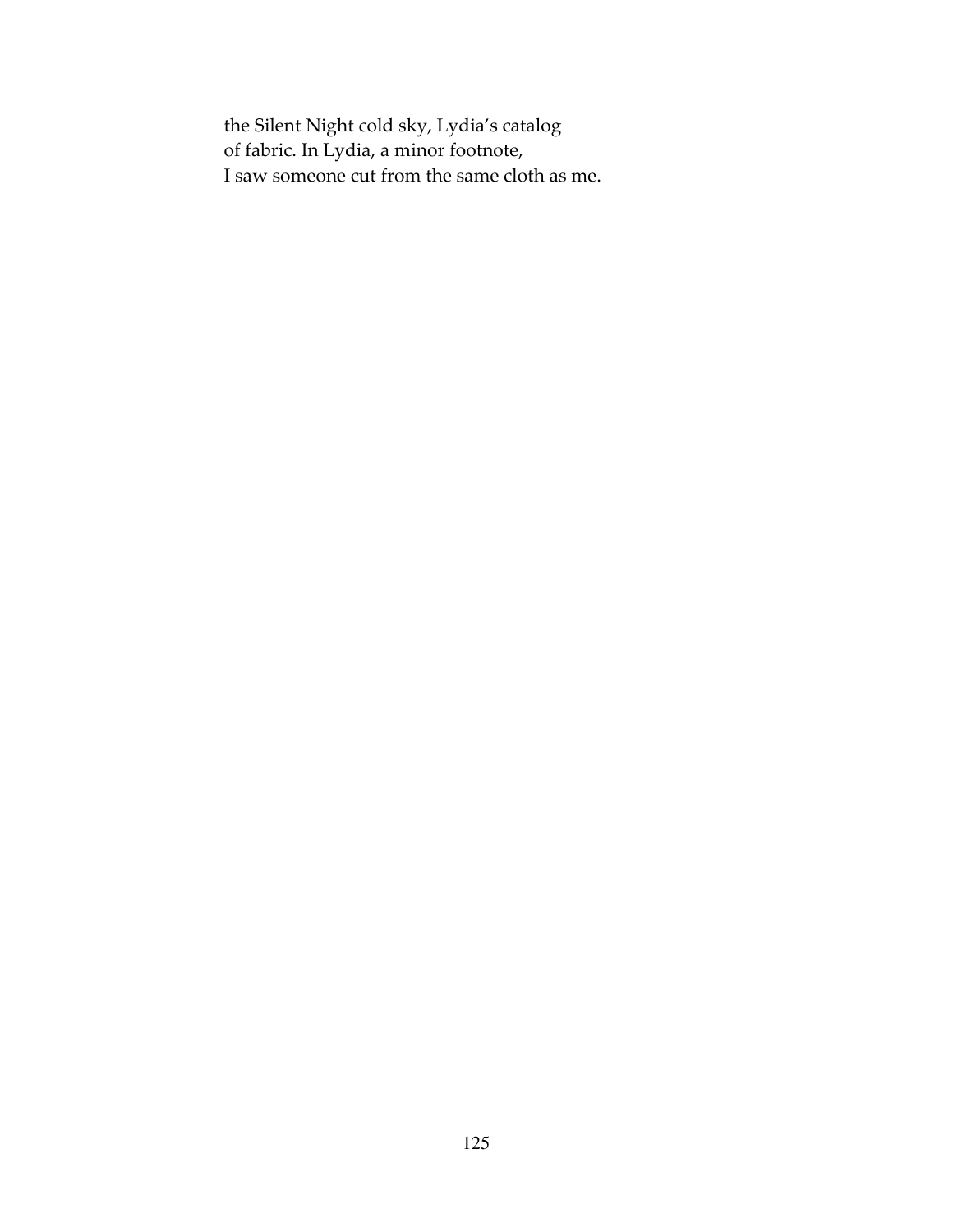### Walking Along South Beech Street

Exotic birds scattered on the sidewalk puzzle us. A die cut tool has cut them into shapes we immediately recognize. Early in life we learn how hard it is to put things back together again. The world as a childhood's nursery shell of rhymes. It's always Easter. I slow your stride, point things out: The single snowflake scrap – a crocheted knot that once dangled from someone's idea of an evergreen. It lays now in the mud, in the memory of its purity, unraveling like these yards along South Beech Street.

Behind chain link a Guatemalan girl pushes her baby brother in a laundry basket swing. To her he is light as a feather, an odd bird, he smiles as he takes wing. We call out to the girl we've renamed Miriam – wave through the tangled curbside rushes. To us the boy weighs heavy. We pray the branch won't break. Together we all become a Nativity, The child in a cradle we are rocking back and forth back and forth between tired hearts.

Your hum becomes a chariot swinging low and sweet. We pass an odd-numbered street where lights blink across the face of each prickly burning bush, pyracantha.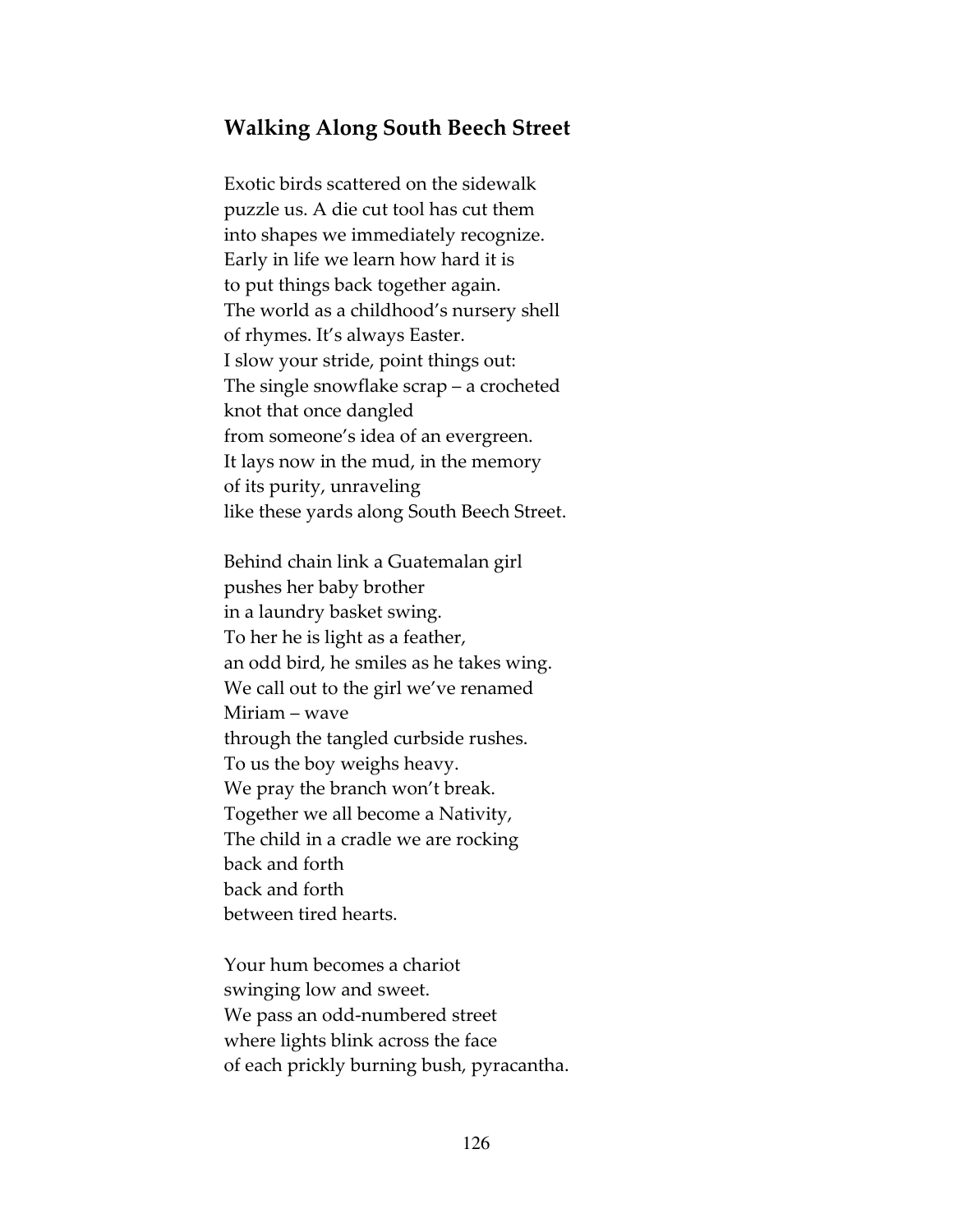It is dusk when we come across the memory of a home that burned – abandoned more than once – this time snuffed out – a stub of an advent candle. A fat Bible is left out, plopped on the pulpit of the porch, a ribbon tucked into what is left unread. I only recall that it was dark with reference thumbnails among the tissue pages returning by heat to ash and root. Words made flesh as they floated in the air where rooms were slow to cool. As if a swarm of bees had found a canopy of hand-hewn beams, a place where words like 'trespass' loom.

Here, along South Beech Street every thing is worn, and worn as layers by those left out in the cold. Here, everything is raw, gritty like a box of lost and found, glittered with the poetry of poverty, and shame that knows no shine. Here, where we are easily startled when a woman steps out to see what's going on. "What's going on?" the world hums. The commotion we have caused, what stirs all chained dogs. We look to her as more than lost, more than off-white-like sheep – Or, maybe not. Either way, she waves us on.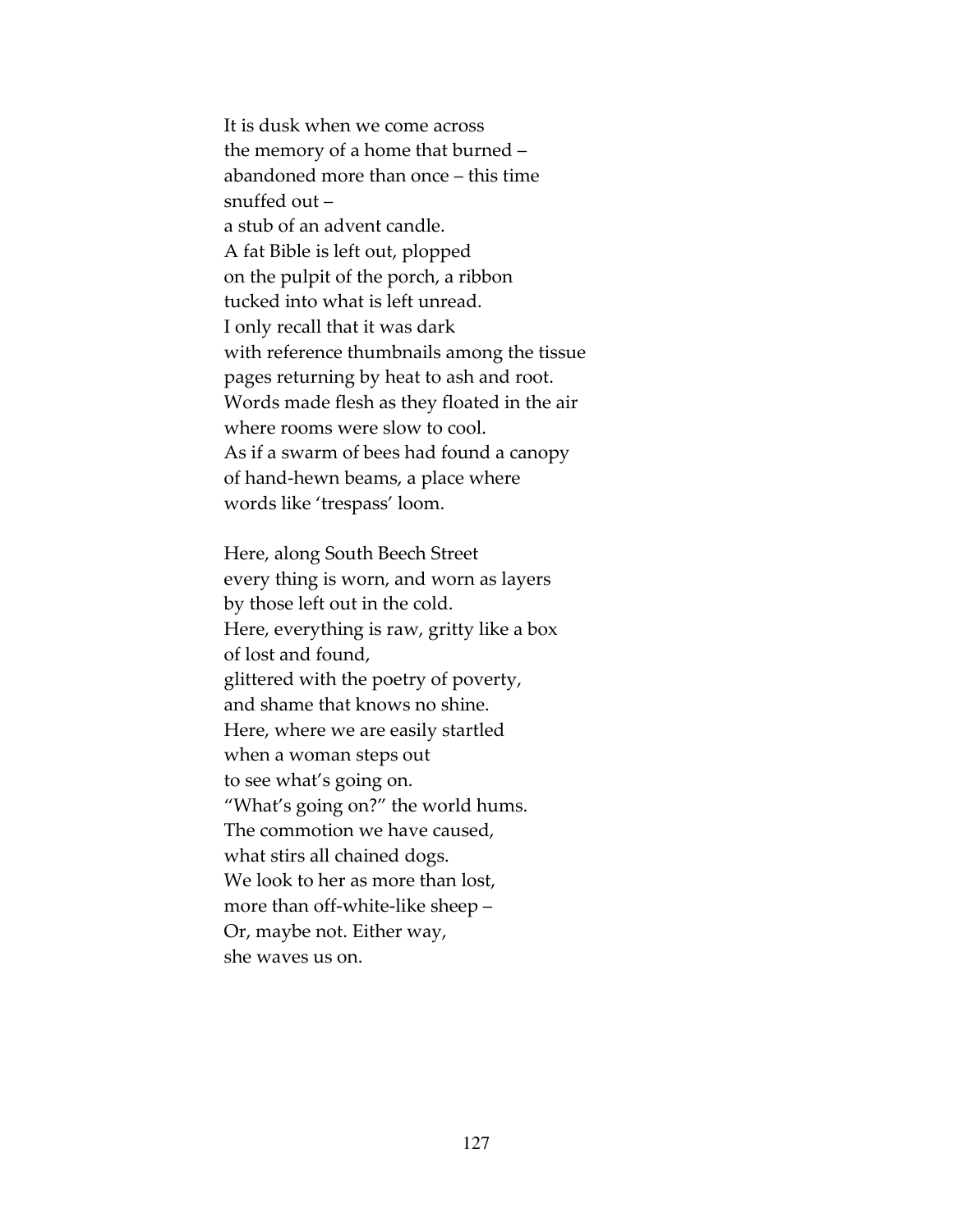## Sympathy Notes from Italy

You offer sympathies to Mary as others drop their wants in a box like coins.

The Madonna is trapped in gilt and gold.

The flames of the needy nearly singe her robes.

She would rather return home to pick olives

in her village, sweep the porch, have another fat baby.

We spill out from her shadow to the lawn.

Here roots of trees dislodge ancient stone.

A small bird bathes where rain washed the chipped mosaic face.

You rarely see yourself among these protagonists.

Prefer the displaced, the winged brevity of birds.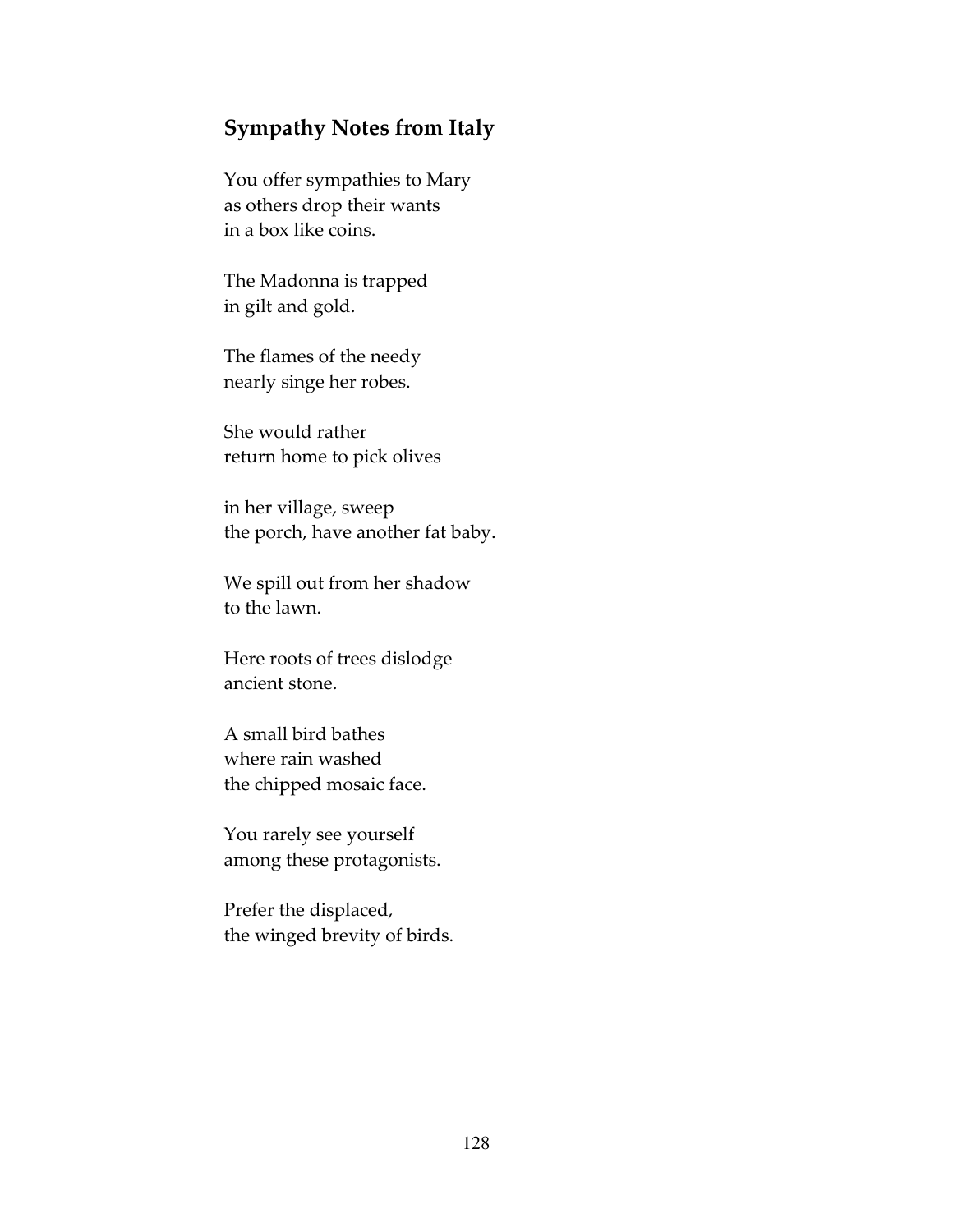#### Remembering Jerusalem

For Dr. Edward Said, 1993-2013

Peace was more than a prayer for your Palestinian mother whose children left Jerusalem in 1949. She straightened her head scarf with her fine dark fingers and turned her best moments into intricate designs as she embroidered your names on the edges of her aprons as she planted you with stitches among the vines of native plants.

Peace was more than a promise as your Palestinian father carried you on his shoulders past the Church of the Holy Sepulcher when you were only five. He carried you like hope through that wounded Old City where the Greeks and the Coptic tended tourist gardens for those who came searching for Christ's last hours and like shoppers in a market they each had to purchase something they might carry, some kind of hope to take back but they settled for nothing more than those crude, rough garlands men had twisted into crowns.

But now all of this is memory from the point of view of exile and the only real sense is the taste of thin pancakes from Zalatimo's ovens their warm hazelnuts and dark brown sugar.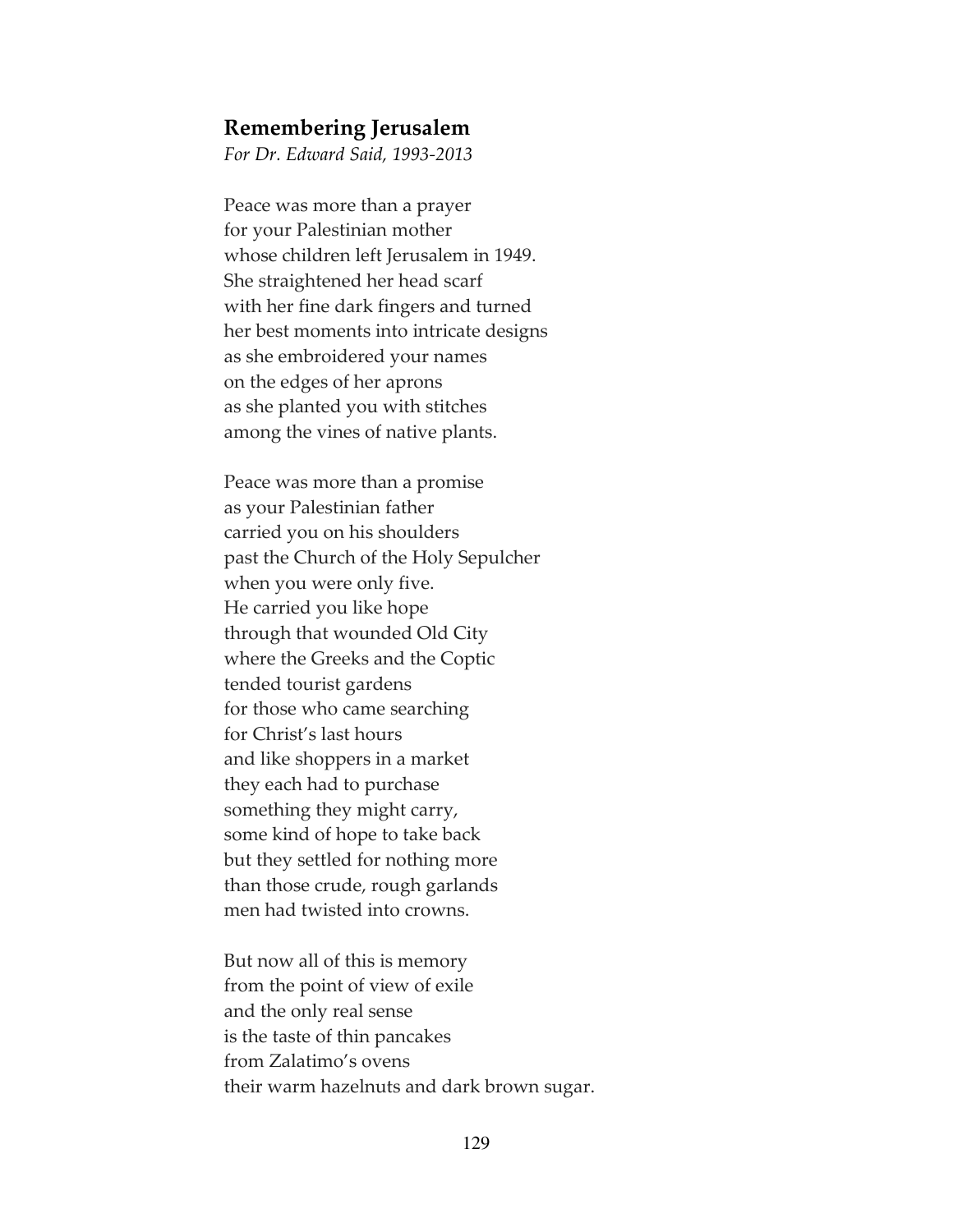You hold this memory to your tongue, the sweetness of a childhood.

But there is more than one reason why you have forgotten that house near the bakery, though its pattern of stones must still be standing, stubborn as a father, unless like most others it was taken down slowly, chiseled at daily with the slow tools of economy.

But for now you want to get past the souvenirs of these recent headlines, and think about your life, and think about grafting, how this art began with the Arabs, the first to grow grapes of different colors, the fruit of Europe's wines. You think Jerusalem's tangle of family trees forget they touch their branches and their roots are delicately intertwined though they can seem to be grabbing. How the word, calendar, holds more than this passing of history, and it was indeed Arab scholars that once reformed time, with only a margin of error, just as their simple cures of camphor, cloves and myrrh healed both bodies and spirits with only a margin of doubt.

For a few moments you choose the past absent of your colleague's political conjecture, and speak of the kind barters that passed bread from house to house, or spoonfuls of saffron, a dark spice women took to their flowers, seeking a bright yellow color that would bring new life to their roses.

But these would be too much like parables for people who want promises to happen overnight, to happen with a handshake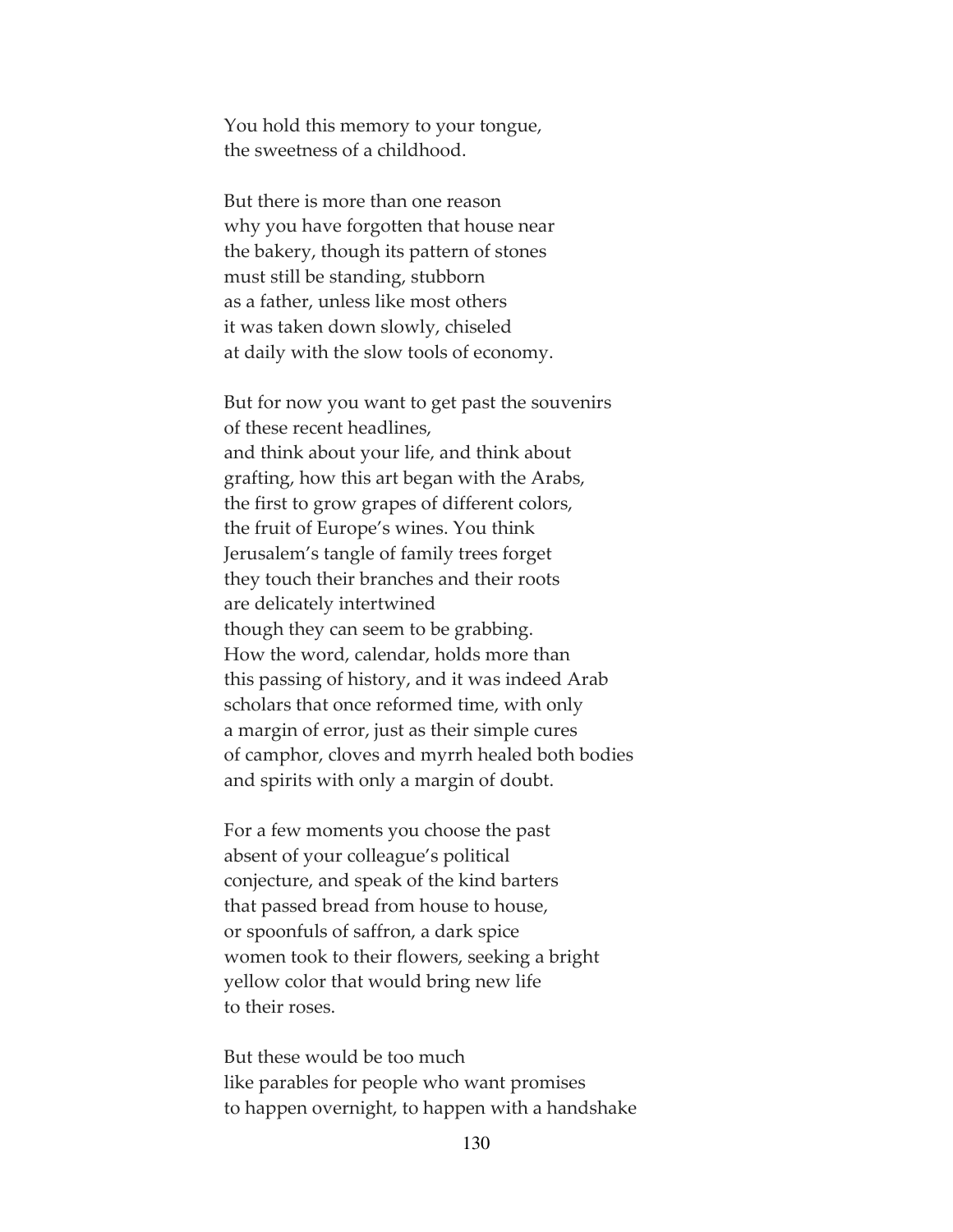among leaders of nations. Though this, too, is miraculous as turning grapes into wine. But something is missing in the spirit of this hour.

You have too many memories that never made the headlines, that last visit to your father in the well-meant Beirut hospital, where he looked toward a wall that held no lasting patterns, as he tried to remember the lovely scent of lavender by a blue tiled fountain, a bush his wife planted when hope was a fresh fragrance and pleasing to the eye. How he must have felt the coldness of his history take his body like a cancer, the last invasion he could tolerate in his life.

Yes, it all comes back to grafting of mending things together of mending this history of barters between those we learn are neighbors, how your mother's fine embroidery bought you sweet pastries, how this is what you now remember, what your father tried to show you, as he lifted you to his shoulders and spoke with integrity to the passing faces, how he lifted you higher than his own great hope, to let you see further than this tangle of culture, to let you find some pattern that cannot be destroyed, that still has value, more than cheap religious icons, those brief garlands of thorns, how such vines did not hold color, or any find fragrance, as they gave up their memory of purpose, forgetting how to flower.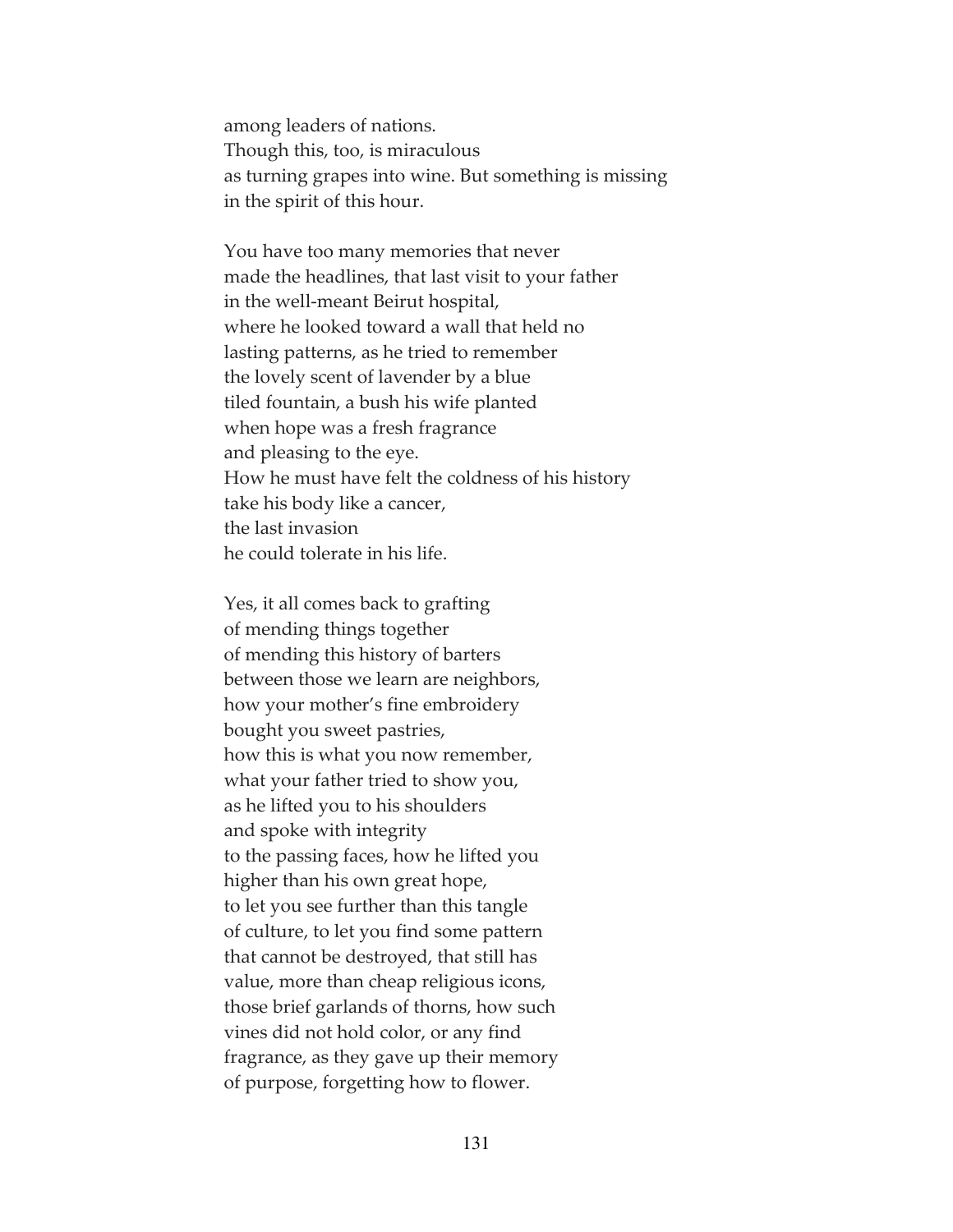### Photograph, 1944

For my parents

My father had not yet gone to war when this photograph was taken, his skin darker that the pale uniform he wears. He is standing by a girl from Kansas, my mother, half her face shadowed as if by shyness. Her simple dress, gathered at the waist, is printed with flowers I've always thought lavender, though the picture is washed clean of any color. She wears a locket, so small I've never noticed until now, as all her jewelry is hidden in cotton-lined boxes in the drawers of her dark bedroom furniture. They are standing on my great-grandmother's farm. There is hardly any grass in the yard and the metal frame of a windmill seems to turn only to stir dust, the sky a gritty white. The corner of the house,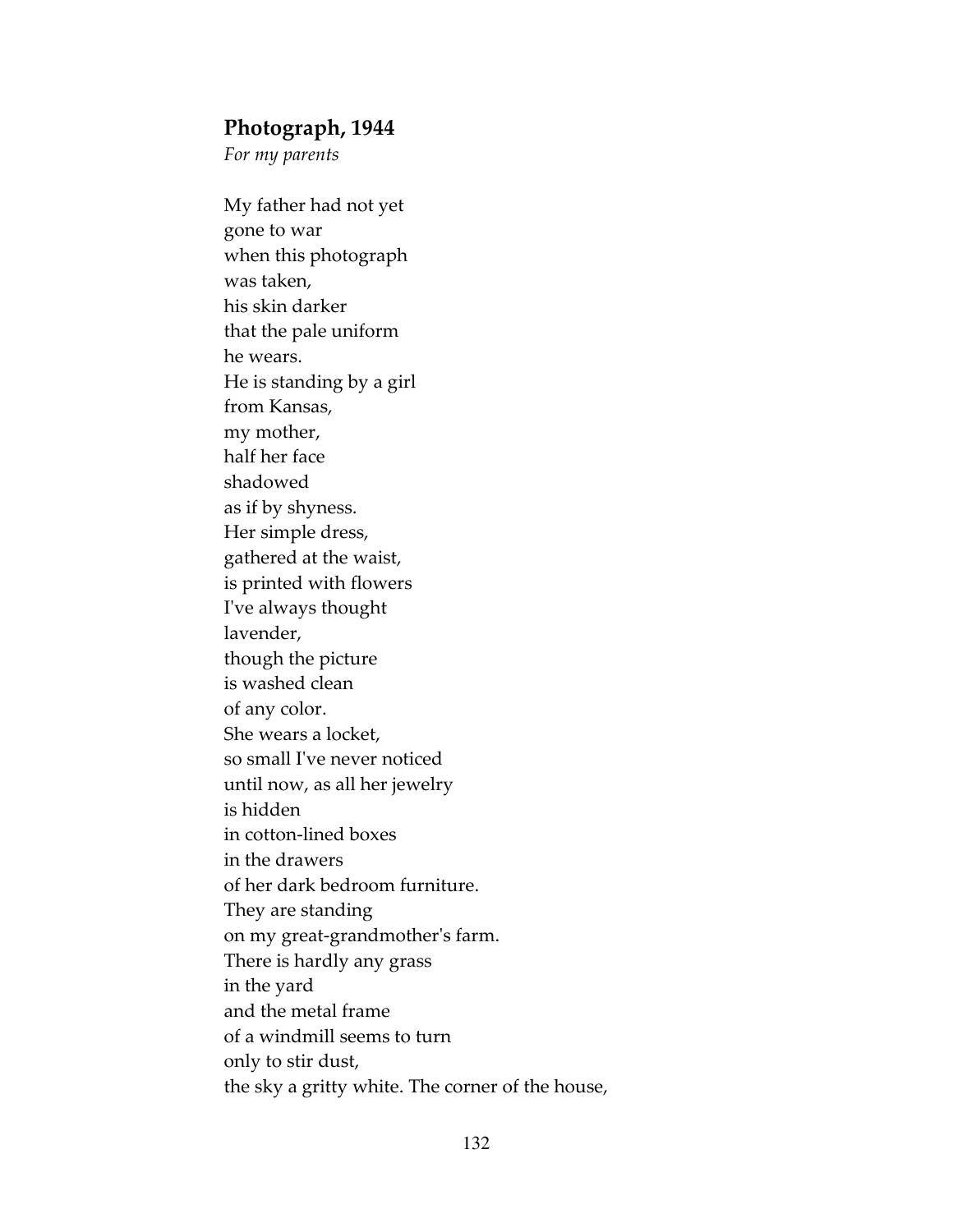the weathered clapboard lines, fade into a background of light. I hardly know my parents' past. When I show you this picture, you turn away, knowing the difficult years that were ahead, the way trouble like dust, covers our lives so that we can't keep up. It settles on our clothes and all through our house. It settles on the place where they stand, a place empty and flat. Maybe we shouldn't be able to see too far down any road or landscape. But look, they are smiling at whoever is taking this picture, someone who might have been jealous, someone turning away.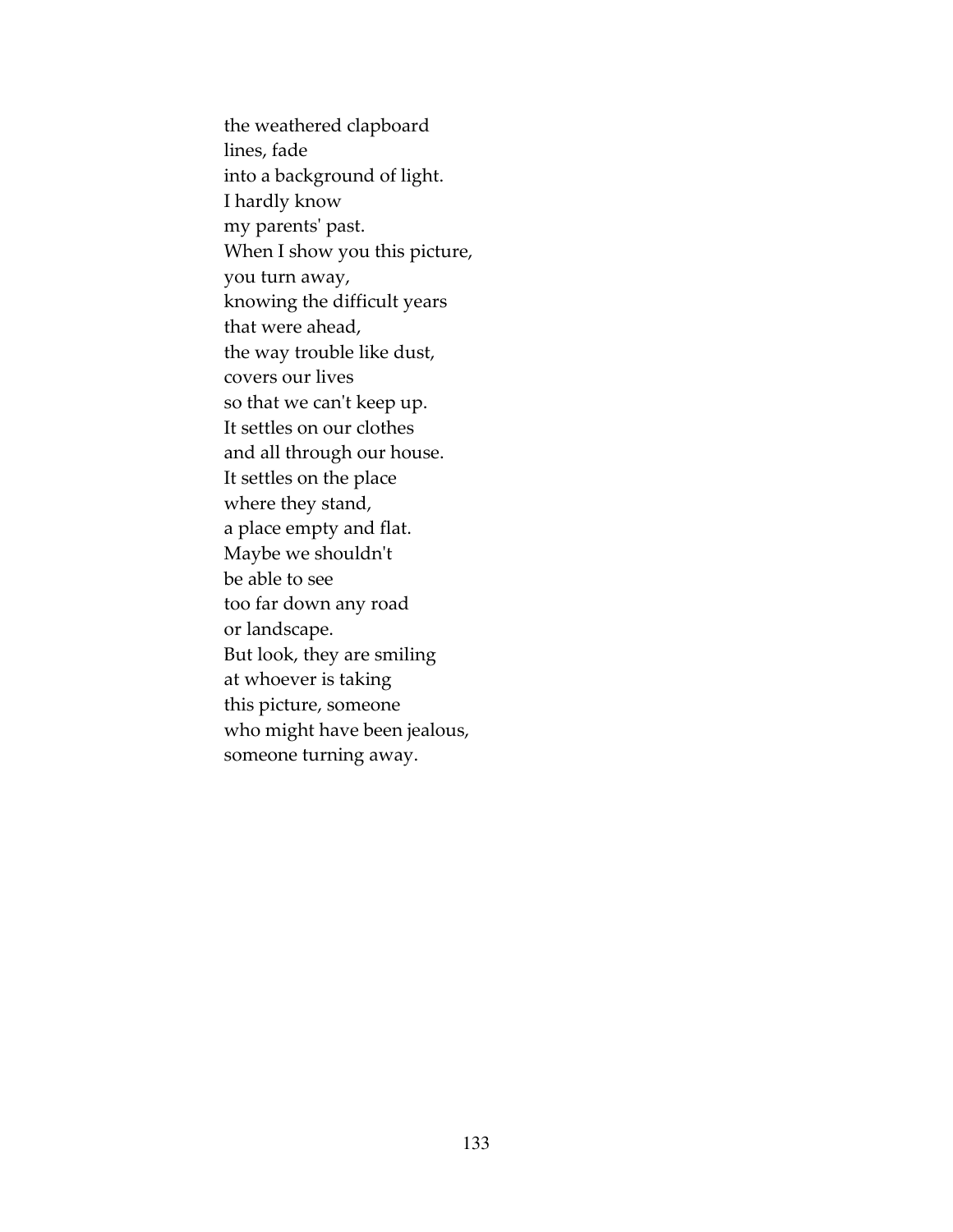### Sweet Like Funeral Cake

Metal spoons scrape on the neighbor's plates.

Conversations, worn as old clothes, have all been saved.

My mother's soft voice breaks. We have all that we need for today.

My nephew builds a castle. The blocks fall with a clatter.

We stop our talk. Then look away.

The flag is a folded triangle on the buffet.

We remember the past with kindness

as the fragile, quick-cut blooms fade,

sweet and short-lived as my Aunt's funeral cake.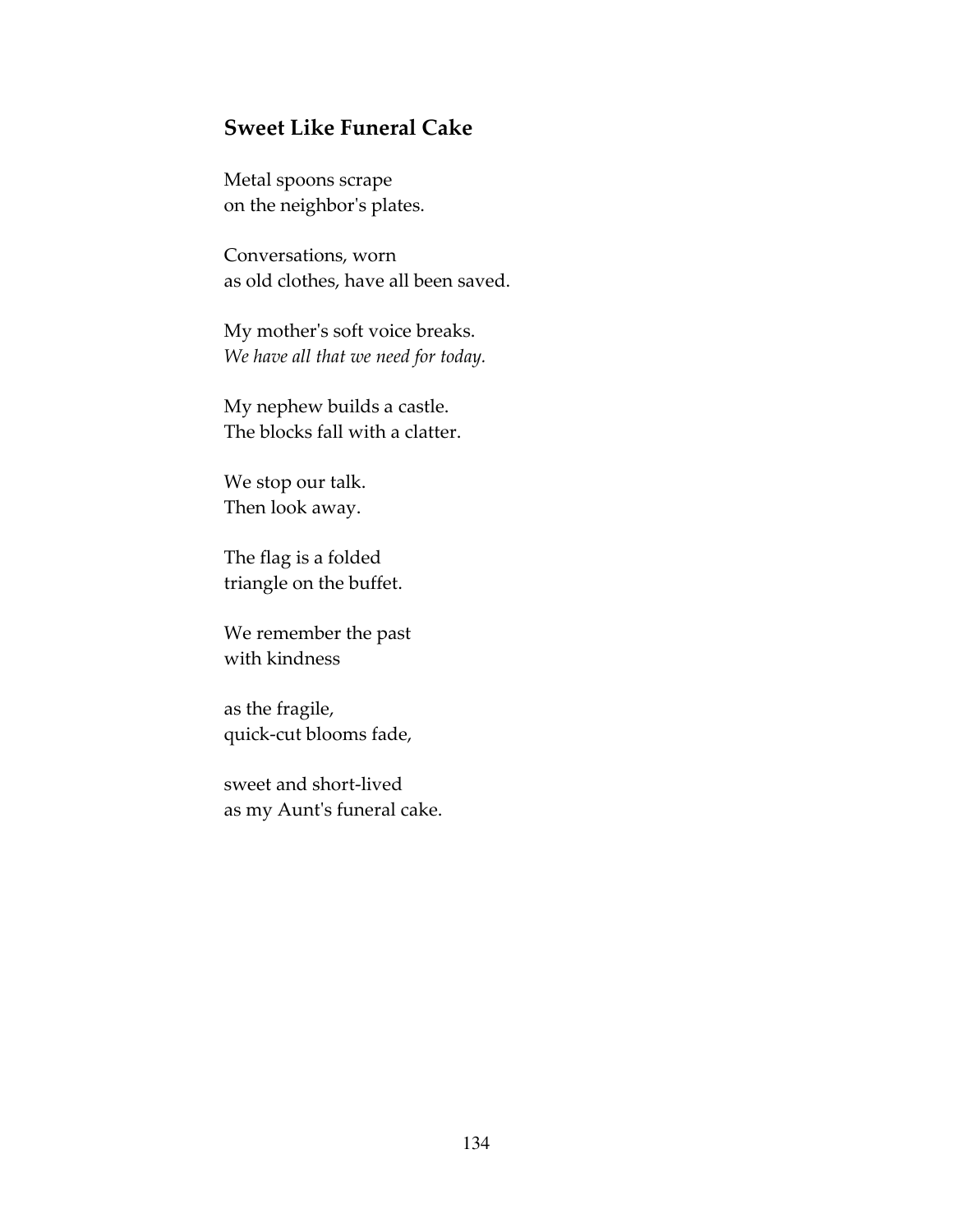#### What Is Left is Music

An elegy for my parents, Joe and Lorna Perry

#### 1.

One verse followed another – a discography of affections, the chaos of music and love bound together in a rusty spiral composition book, songs sketched, then mended, stained with coffee rings – one line penciled in, an afterthought, a collaboration, a life of revision. A crude alphabet of guitar chords above my mother's careful script – whole notes, half notes – they rise, float, sink, a flurry of ideas, his, hers, improvised, then practiced, filling the hollow of our house, filling my head with lyric scraps – the image of my mother's open arms holding an ivory accordion as if it were a needy child – the odd breath of its fits and folds, how my mother seemed burdened to carry the oddity around – Scotch-Irish, Polish, Creole-French ghosts. In that same frame, my father leans towards the 1966 Kodak Instamatic – relaxed and handsome, hands folded on the top side of a prized Gibson, and there I stand at six, a child at the podium of a Sear's sparkly snare, metal sticks of brushes open, lifted.

#### 2.

The round discs slide from tight paper sleeves recordings stamped Blank Audiodiscs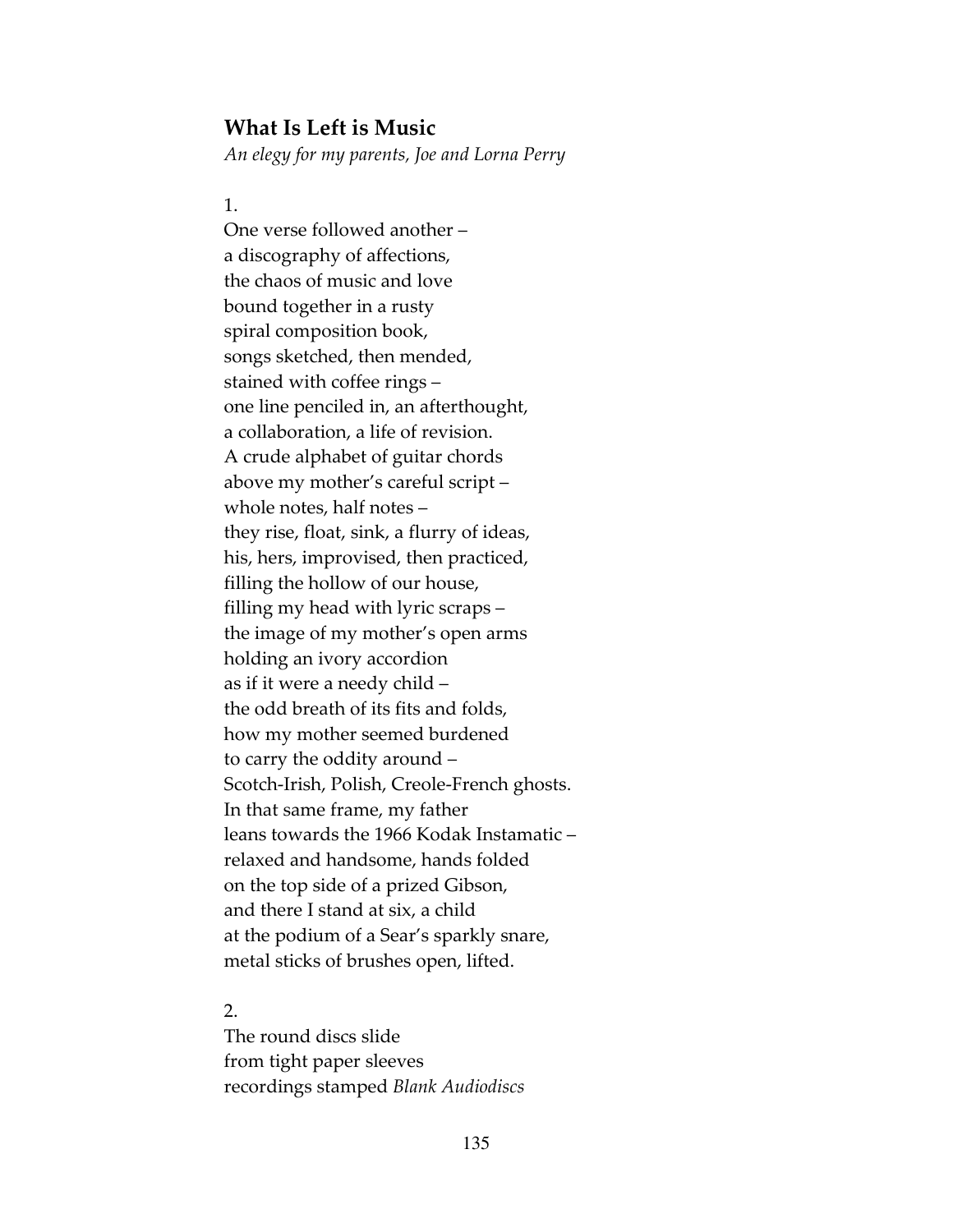by a hand-letter press, stamped with a Madison Avenue address in 1956. At the center in cursive ink is a working title they confessed: I Will Love You Anyway. I guess it was forty years ago, no, longer still. Would not memory play best – even scratched? How does one prepare for resurrection – even one as temporary as this? We place the past on the worn turntable felt. Artifact greets artifact. And I, feeling old myself, lean in – begin to cup my hands around the sound of my mother's young voice, the way we shelter burning candles on a cake, make a wish as the wax quickly wears. But then we face that sad long scratch – And their voices fades away. But I am left, to remember the hospital's harsh ring – the phone calls of whispers, phrasing that sounds off-key, a voice that breaks. Every clipped obituary prose is both a call – and response that is hard to bear. His, then, in a handful of years, hers.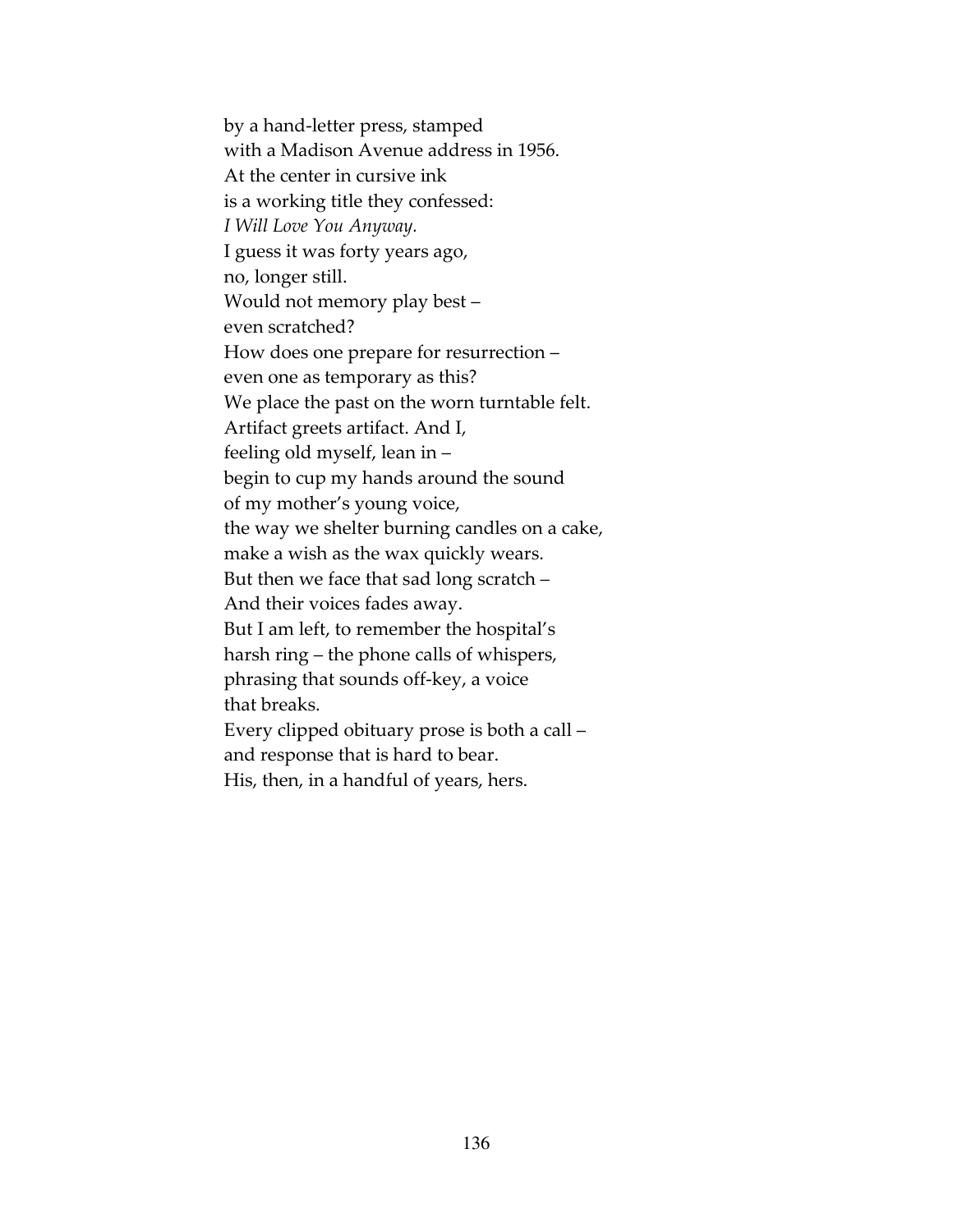3.

I hold my breath as the record spins, and the silence settles in my shoulders, the familiar dull ache of grief, remembering at first the stark graveside dirge that gripped our throats in its tight fist, as we took our seats, a polite audience gathered around a quilt of funeral bouquets we watched as others folded things away like a veteran's flag with no wind left in the blanket, or any of our instruments for praise. We held our words, as those we loved were lowered into cut clay. The quieted tambourine of my childhood sat in my lap, a grief that takes decades to shake. So suddenly, my mother's young voice translates surprise. I listen, reach inside my life's pocket, a worn gesture, a habit of clutching the cotton handkerchief of despair the way others reach for a rosary bead, cold coin or filtered cigarette. And my fingers find the smooth artifacts, the warm rosin of three Fender guitar picks, a trinity I went searching for the day my father passed. I wanted to hold on to something, something he once held – to rattle and click, turning each smooth corner end to end – because in the end, that's exactly what we do, turn our house upside down looking for something we thought we lost – but there, spinning at the center of the room, round and round as the moon in each of their poems, my late mother belts out her own jazz, nothing that was ever written down, or would be reproduced again, like any moment when we let go of the past and begin to live, and so I lean further in, glance at your astonished face,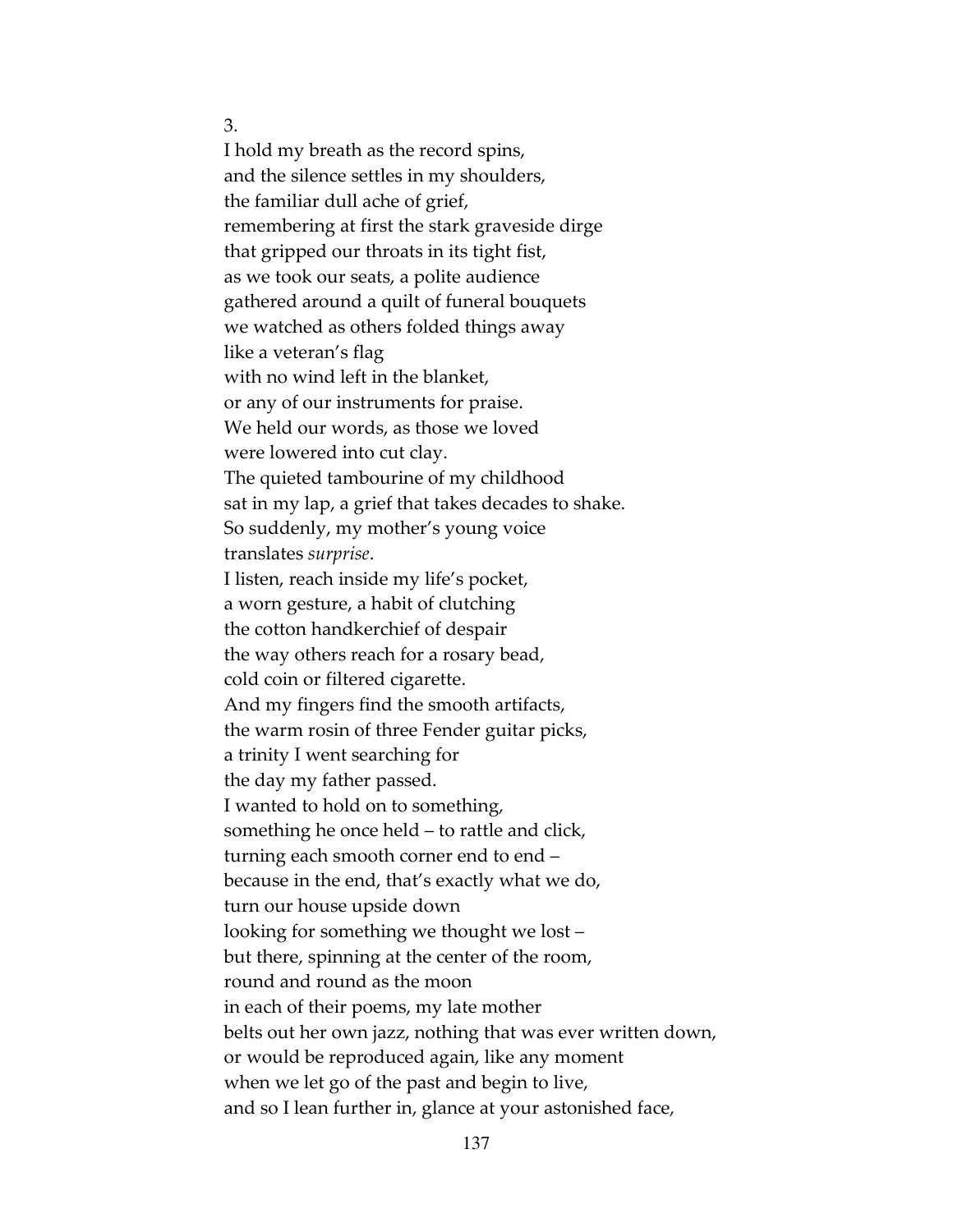and find myself fingering my thoughts for the perfect word, because grief no longer works, no longer fits inside my pocket starched, folded and monogrammed, as we begin to rise, to move, to make our smallest gestures of praise, freed by the music that remains.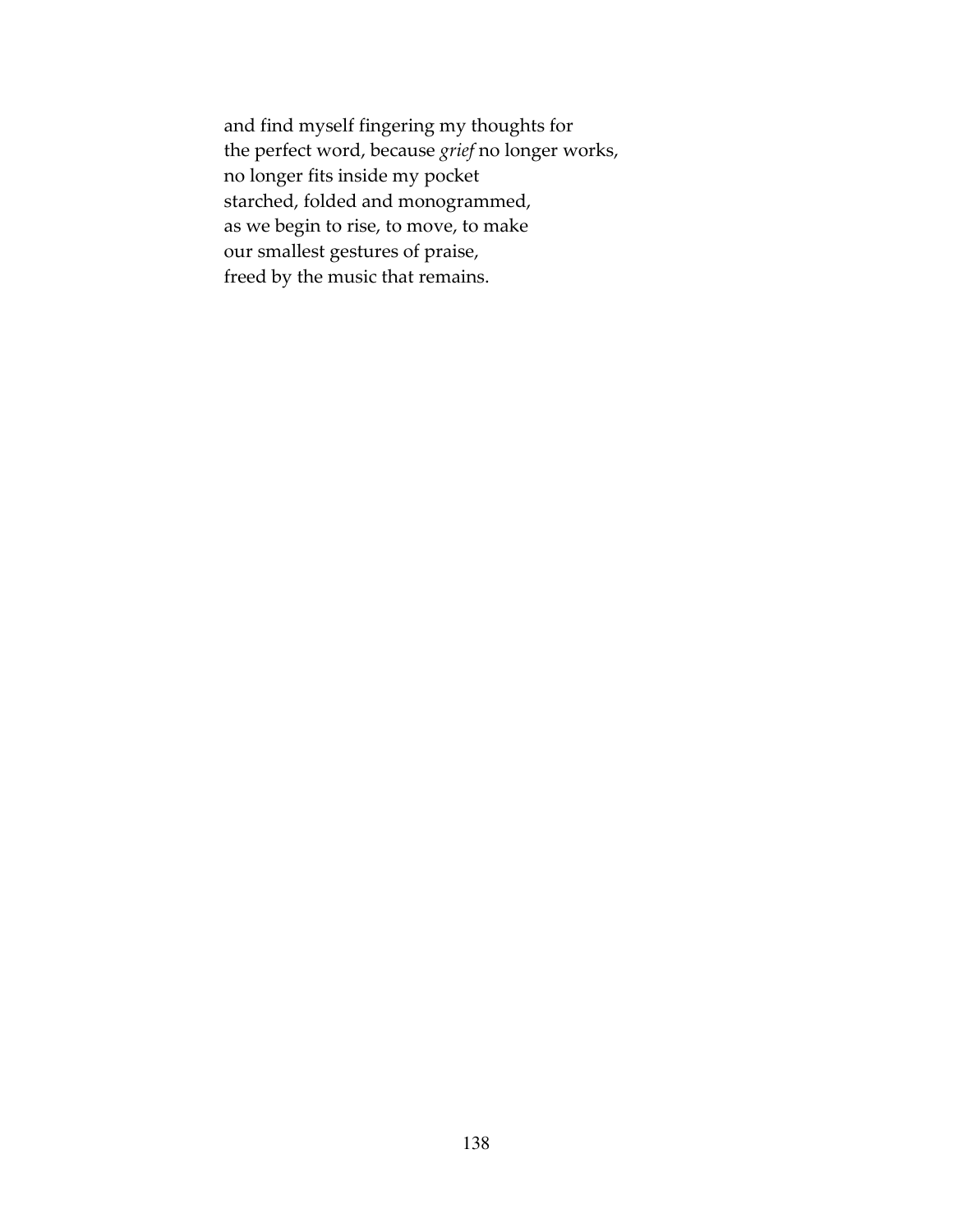### Watching Ron Howard's Apollo 13

Geologists loved the cold compost of the moon. A conglomerate picked apart in search of chlorophyll, a hint of water.

This movie contains elements of our childhood, a fascination with wings and sky, with Ron Howard who had a dream.

This astronaut's son could be him, meaning Opie, the boy we watched fish every day with his Dad. All boys, we once believed, want to sit in the hammock of the moon, dangle a line into the sea of galaxy.

You watch with me and annotate each scene. The mother in the nursing home is Ron Howard's. In real life. She is trying to get better reception on her vintage TV. She lives to watch the world change. She looks to me like Mayberry's Aunt Bea.

Tonight, everything becomes familiar. Everything holds something else. The astronaut's cabin is a vase of oxygen that blooms in their lungs. My hand in yours, as we ration affection, breathe in scarcity, defy gravity.

I remind you I have a son, how you cannot see me clearly without that lens. This movie is really his. I recall the small bright white rockets, his carpeted crash sites, pieces I picked up daily, small American flags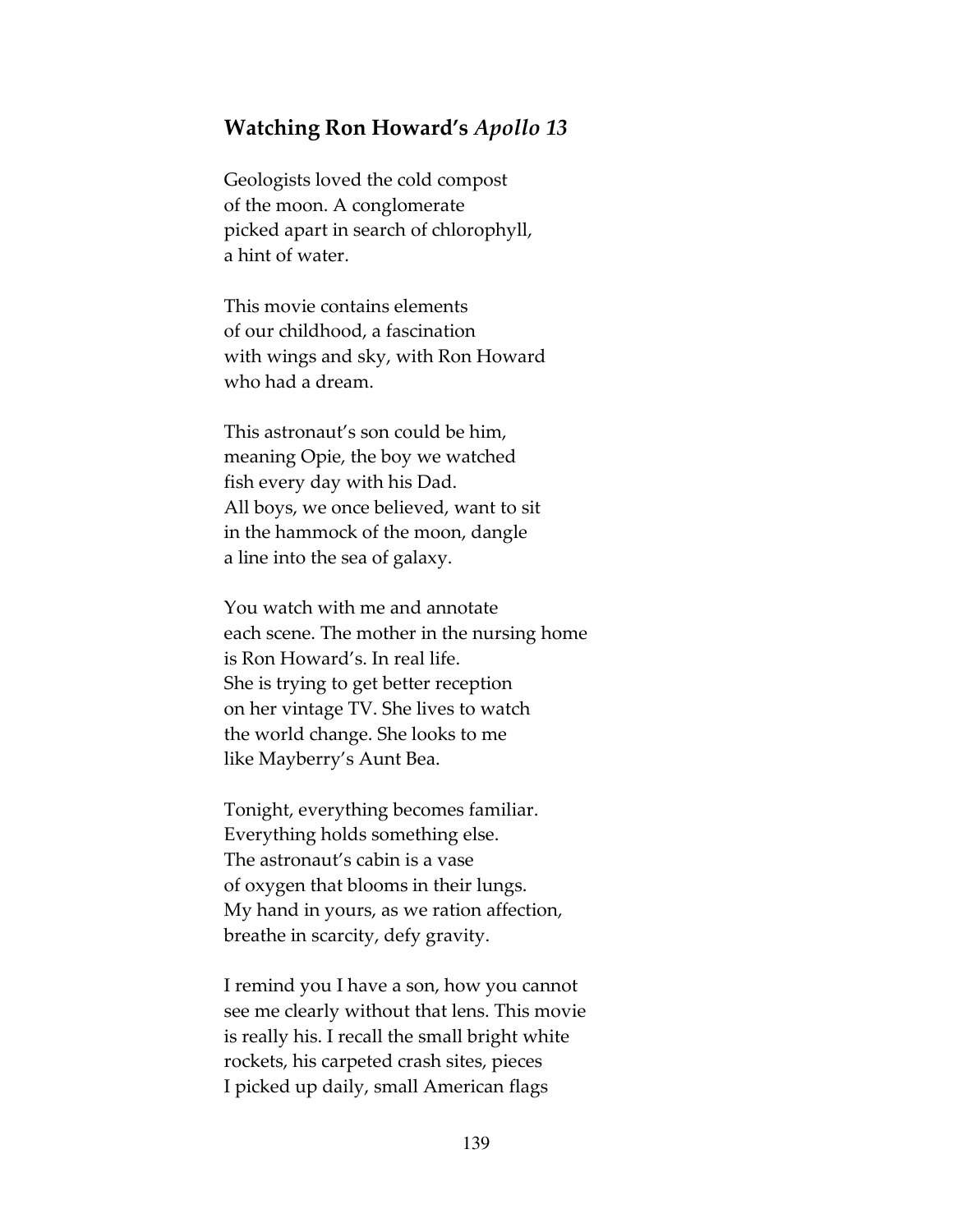and landing gear he liked to plant. Dime store toys came a dozen to the bag.

Once, when weeding the garden, I came across the stars where he had explored and claimed. There, among the monkey grass, artifacts. Metaphors turn up.

This troubles you, just like love troubles the astronaut's wife. She hesitates to arrive at the launch site, to wave, knowing she could become a widow with no grave to weed.

We watch wrapped up in old questions – What would we do if we were pacing the clock in Houston, or three homesick men in a chariot; or the footnote of a man infected with survivor's guilt; or the mother telling a story within a story to her son whose footed flannels are covered in a field of stars that can't be counted?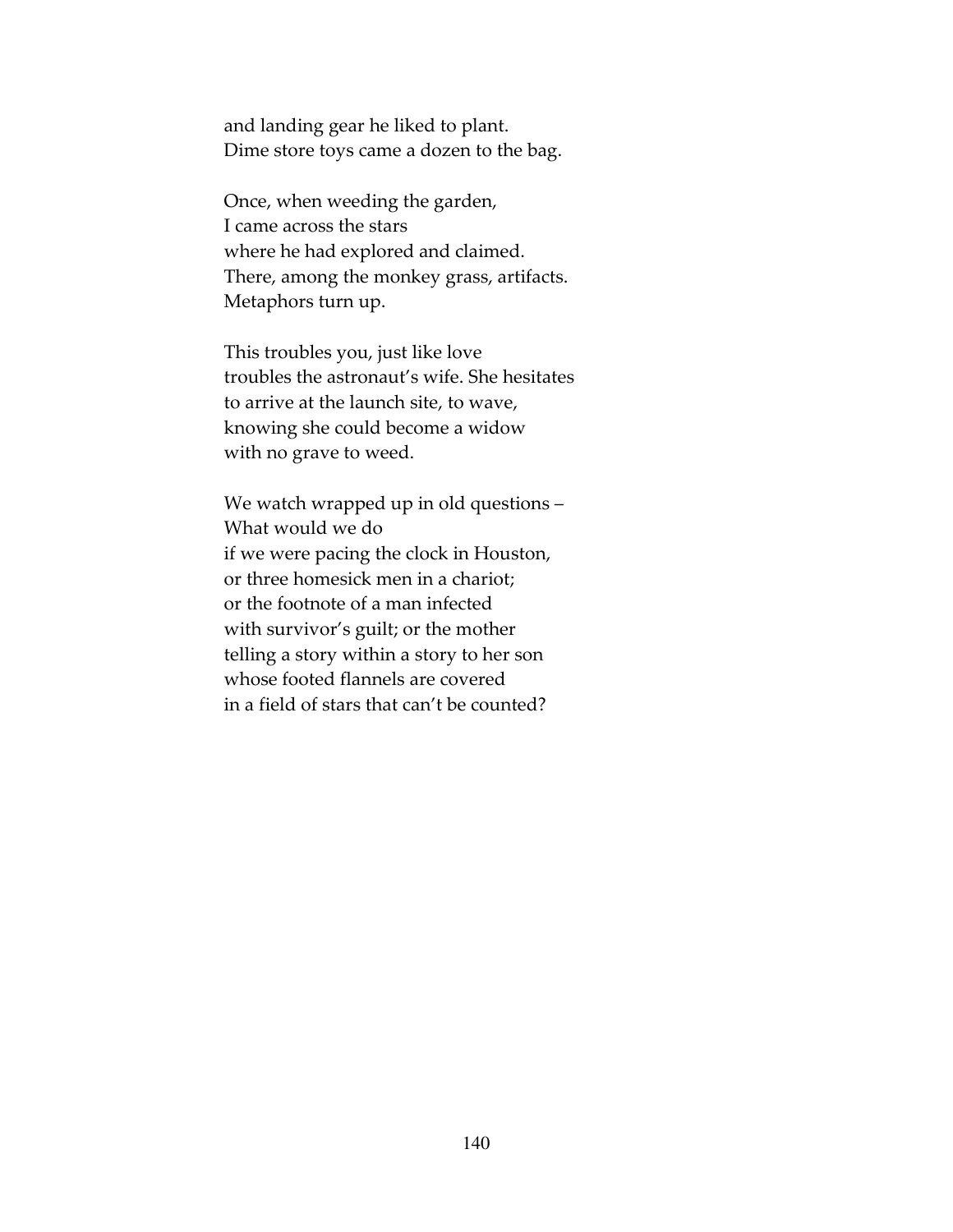# Farm Dedication

The barn leans in to our idea that life is an open field. Here, where bluebirds catch the fly of winged pests. Here, where the land will once again be picked with the shovel's edge, and later with our eyes. We will learn to search for what is ripe. We can imagine holding summer squash, a Cherokee purple tomato, a garland of red runner beans in our trellis of arms. We, who have tended to live apart, will become infatuated with the green onion stalk. We dip it gently into the salt of our satisfaction. Taste and see. Taste and see – a brief benediction we sing, a method of science we rightly praise. Our shalom – our peace – is an open field, but also the passion flower that coils and blooms at the narrowing edge of pin oak, poplar, sweet gum and elm. May we each come and go from here with the gift of play and pleasure – exploring this place like children. Collecting their metaphors of sandstone, the wild turkey's feather, the snake's shed skin. Artifacts. Memories. Treasure. May we each dig deeper, to find shards of health in our remnant. The wise warn this is not work for the weary. Slow work it is to wait upon the reach of vine, the taste of corn, the okra's fragrant rose. Doesn't it take patience to watch any quilt of clay and compost straw unfold? –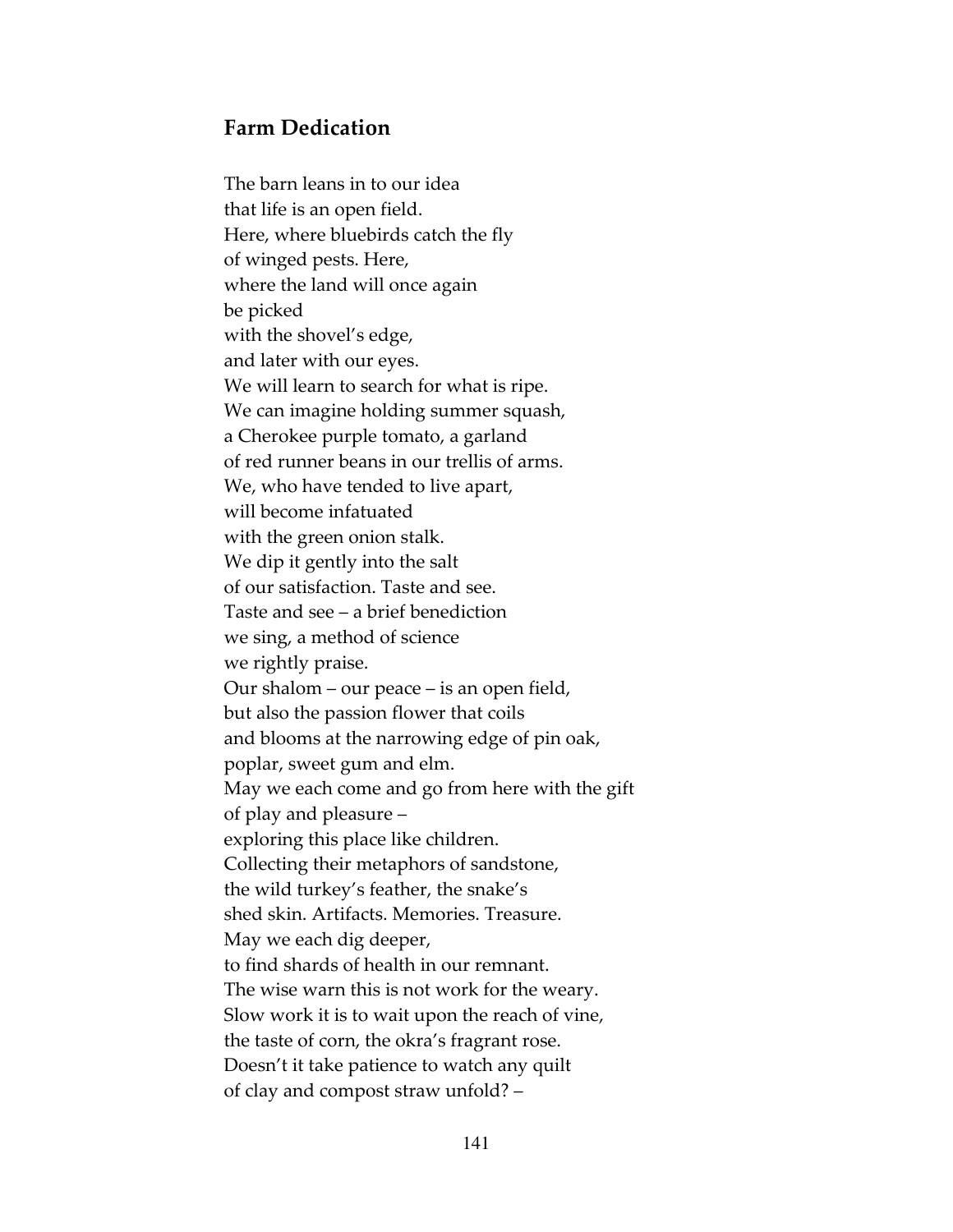or the barn of history to get its mending? This barn will always lean and need forgiveness. Though bent, though weathered it is offered once again as shelter, as it long ago gathered up the nearby slope of trees as a scaffolding of rafters, to shelter the silver queen, the ass, the grass of hay, the gleaming atlas jars of glass, even dry seeds that hold a sermon in their frailty.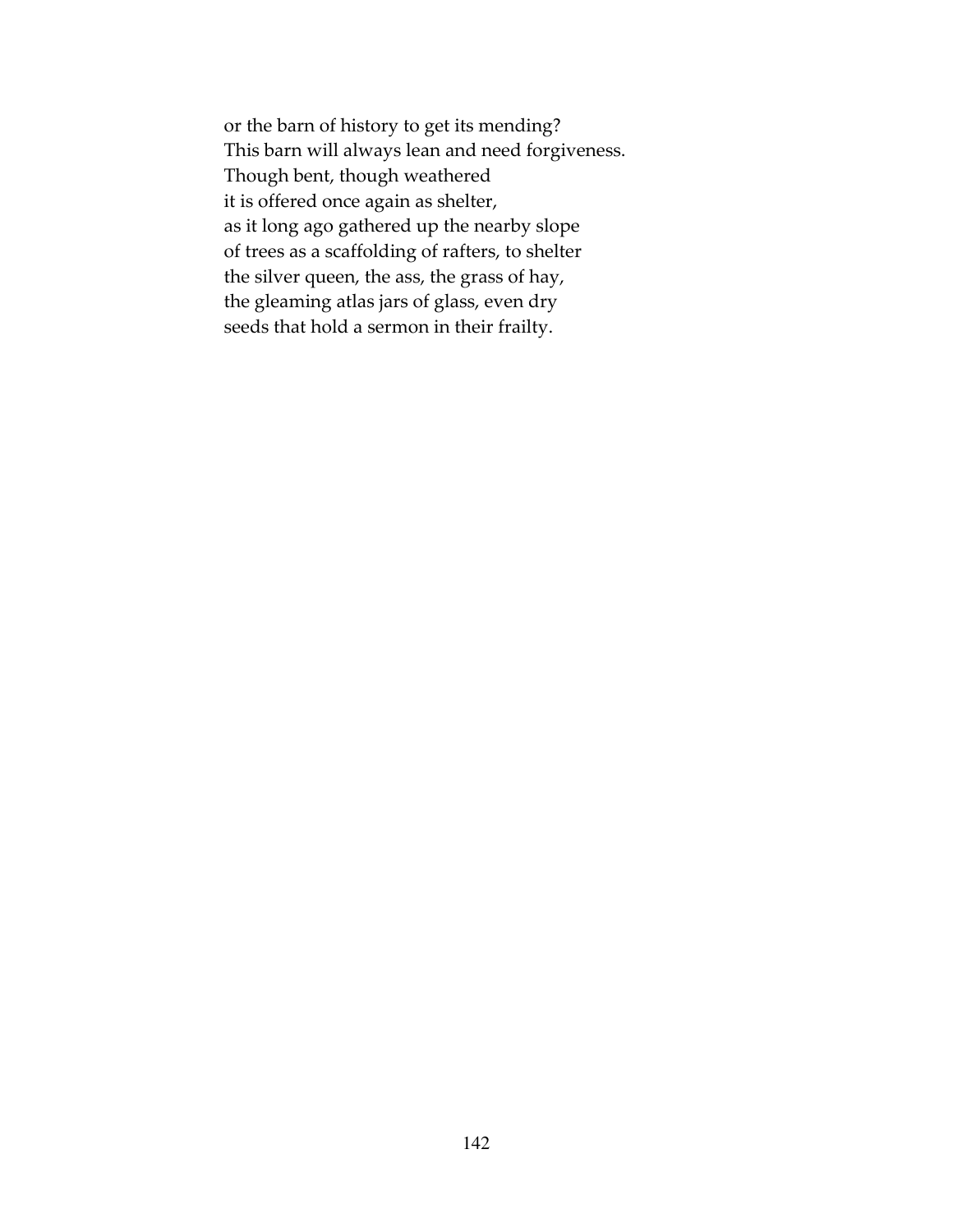### Seam Allowance

The edge is not the edge, but close, as close as a finger between stitch and fray, between an empty pocket, spare change. A needle is in the arm of the Singer, our machine is set, allows the margins their error. The patterns shift with improvise. On plaid planes, tight weaves, breadth of broadcloth, mitered muslin, angles, alliteration, homonyms all get pinned down, pressed hard, ironed. There are flaws in any pattern, a selvedge, salvage, selfish and salvation, one pattern leads to another. "Cut here" we are commanded with an icon. We sharpen the scissors. Darts curve around us, dull hooks reach for their eyes, all arrows point to flesh, to a body of ideas. How easily tissue, paper patterns tear and will. Fabric has a face, a facing, an opposite side, a usefulness. The vintage hand knows how to smooth and place the parts, a puzzle, a body of work, a lost art. We spread things out on the table of altar cloth, all alterations come with cost,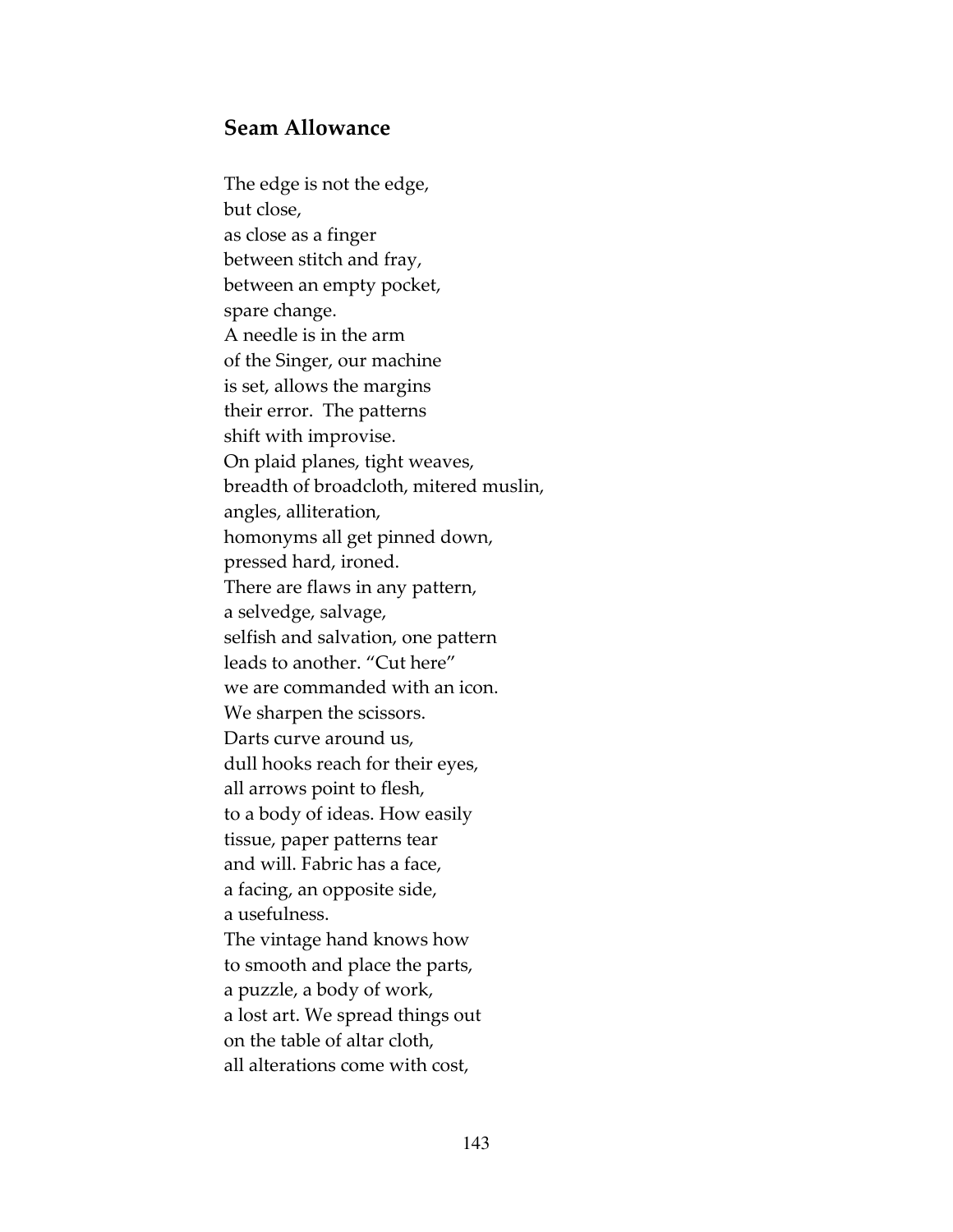the beauty of our fits and darts, the matriarch's tan tissue, a layer of skirts in a collage. We skirt around the truth, the edge, the change of hem lines, the poetry of hymns, hem and haw, and hum of machines in our mind. His becomes hers and hers vs. his We measure twice and cut loose a world we wear and fold away, hand down as hand-me-downs, a world we pin down at the pressure points, our mouth full of pearl tops on quiet pins the ones others drop, we listen for. Apprentices, listen now: The edge is not the edge, but close.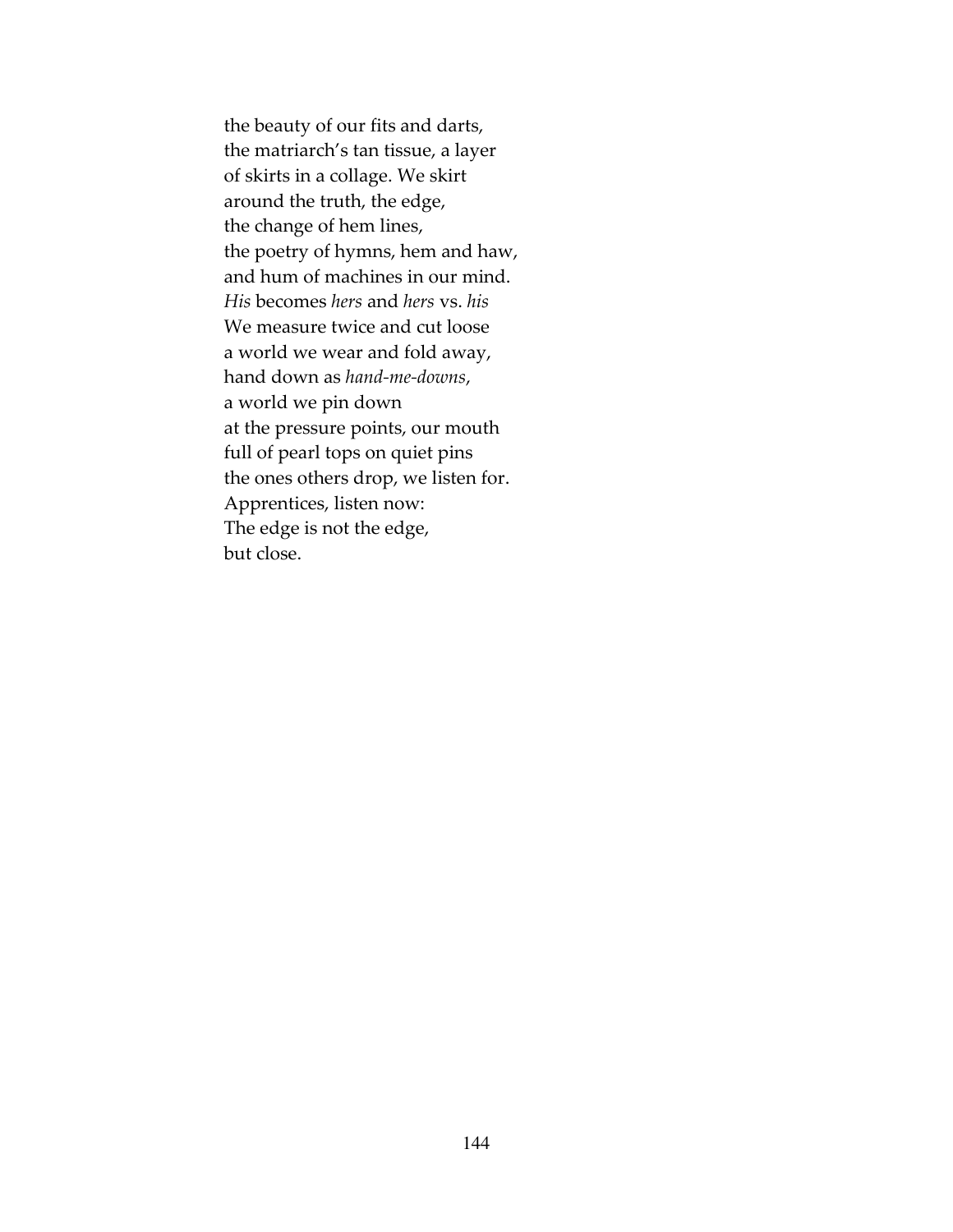## The Mending

You go back where the land holds your family where the land holds your memory like a grave stone marker

where your last living uncle shows you the barn's slow suffering, a history he must tell someone

since the bank knows his number and cash is only worn green paper not the color of his crops not the color of tobacco.

He takes his hammer and mends the barn boards as you talk. Dust falls from the rafters from his fist's even pounding

and he tells you arthritis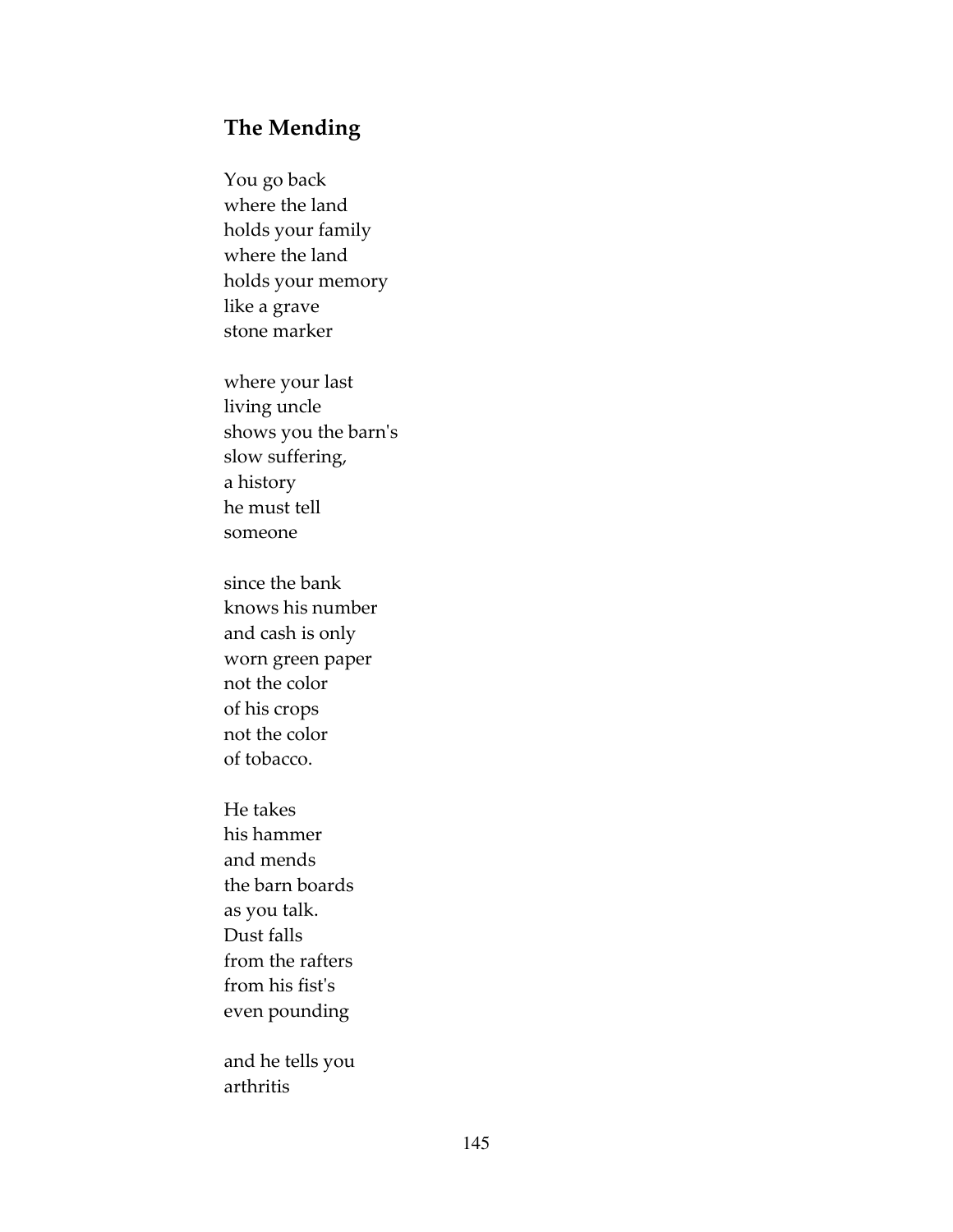holds his own bones together like that nest of dirt dabbers keeps the old boards from falling and he scrapes away the hollow mud houses of those winged dark wasps.

It is not

how you remember from the stories of your father about a place where children scattered from the house every morning

looking for their future in a blue sky over farmland, or in the power of the tractor, that like brothers they fought over

longing to turn the fields into a new season, never able to imagine that green could hold a horror though they would find their way through jungles in the country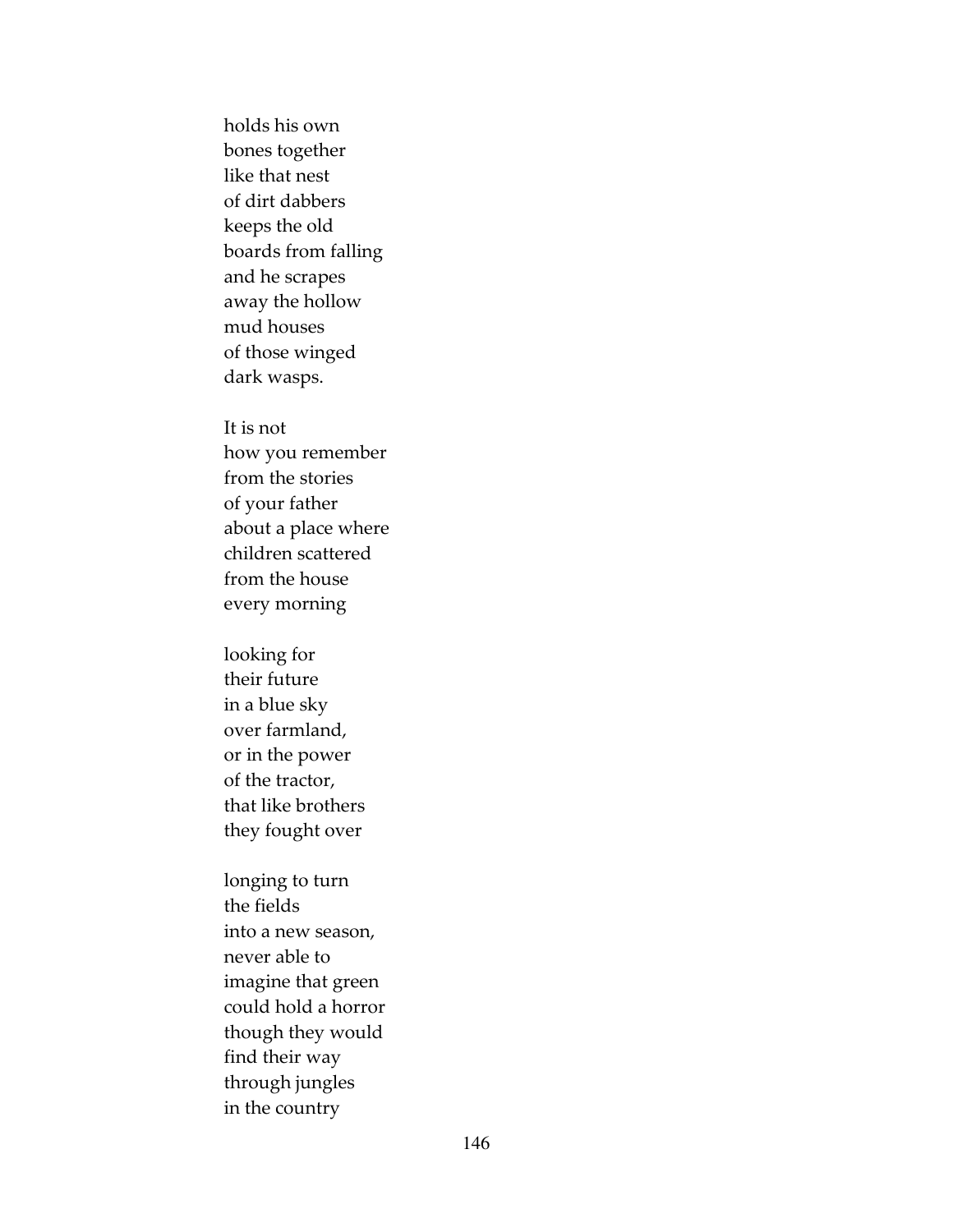of Vietnam

where they lost their belief in the ground's firm message as they saw it swell with water and the festering of bodies

while back home in Ohio, the barn's boards began rotting, began their own first dying.

This is what he must show you, how a place can remember, how a man bears more burdens than the ache in his back,

how the fields have their story, how they must lie fallow, must stay quiet to complete their healing,

how he, too, is longing for his own best season, when he can rest from the labor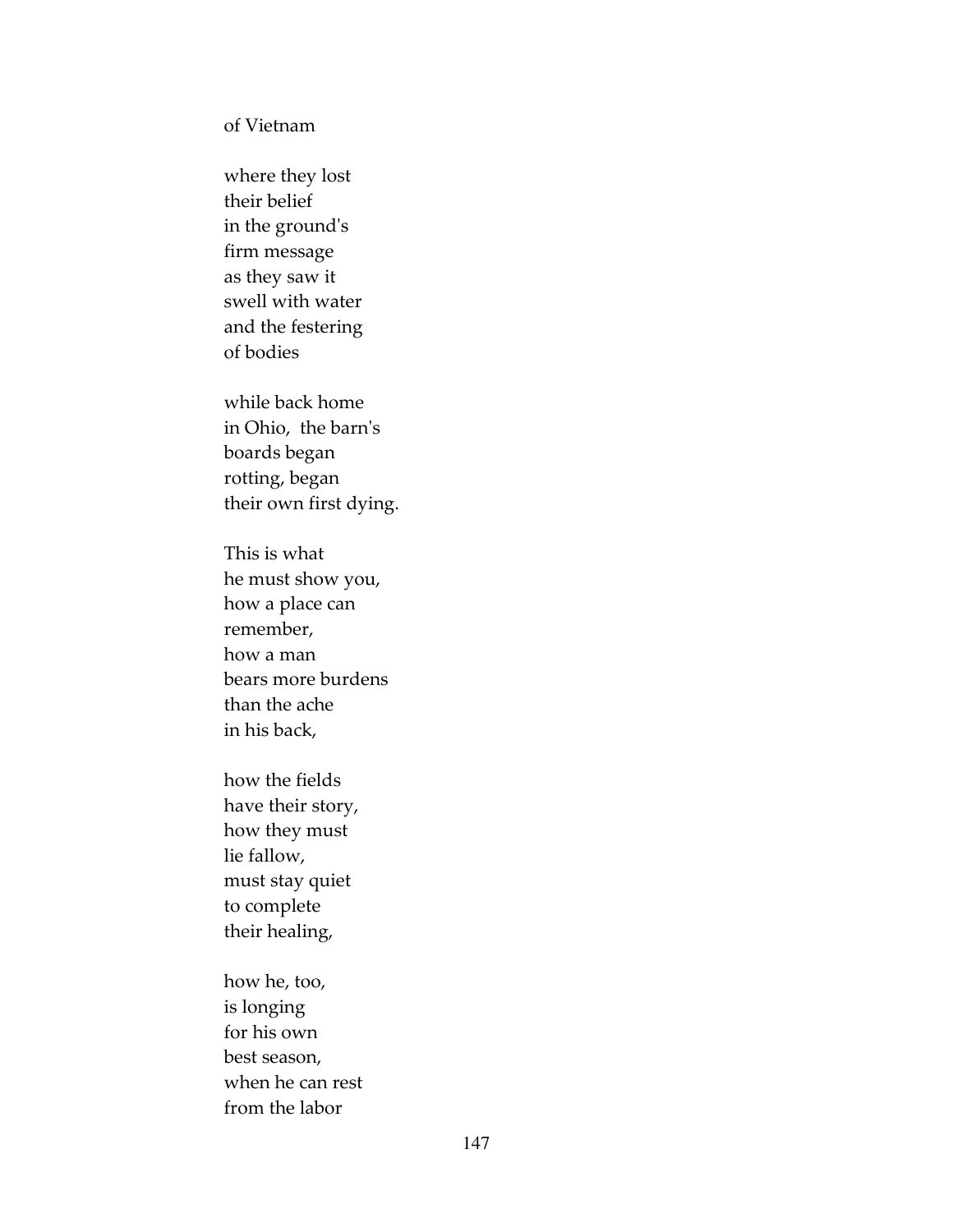of all that he has planted, of all that he has damaged, of all that he has mended.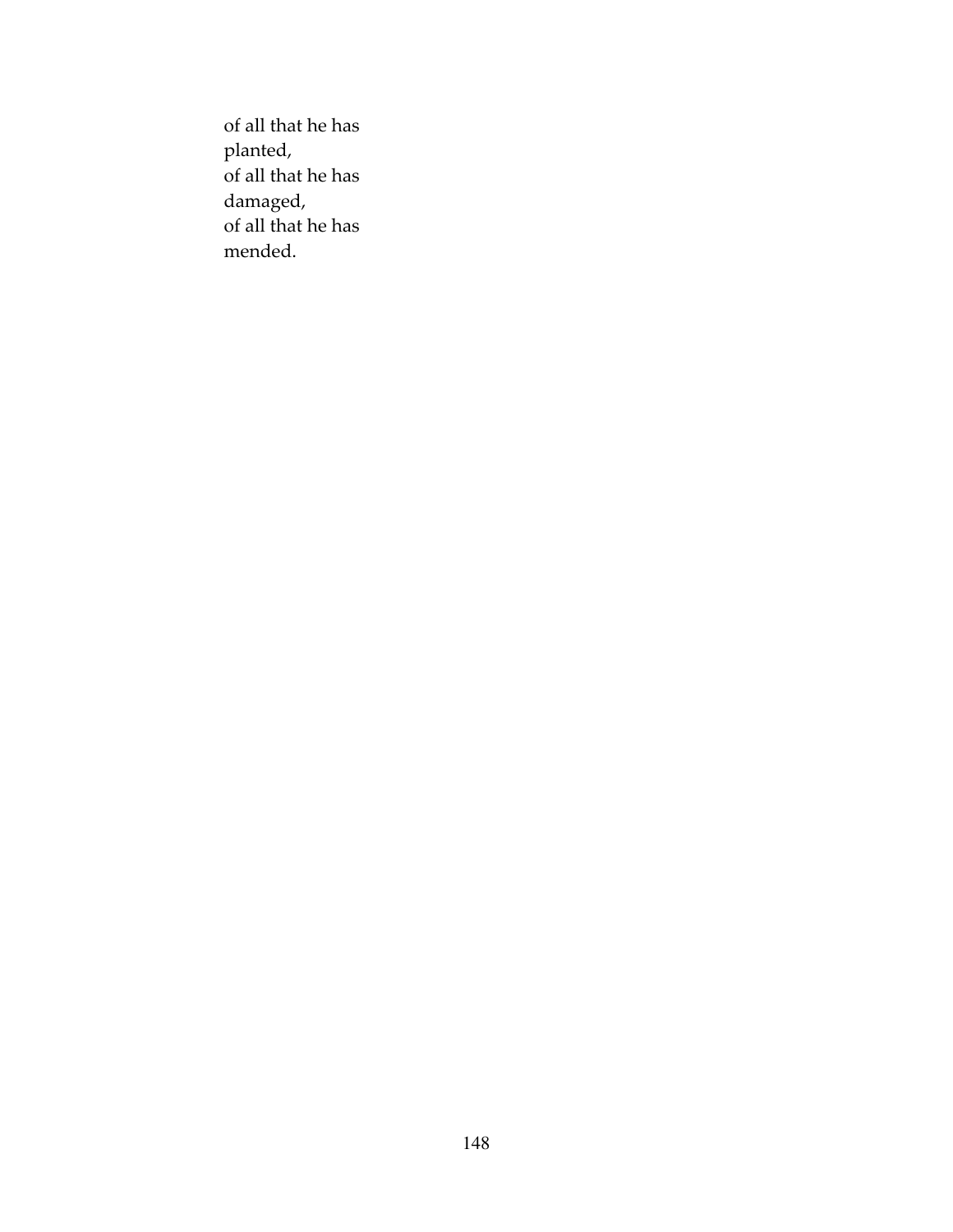#### WORKS CITED

- Bernstein, Charles. ""Poetics"." Vol. Introduction to Scholarship in Modern Languages and Literatures. New York: MLA, 2007. 126-39. Print.
- Berry, Wendell. "Collected Poems, 1957-1982." San Francisco: North Point Press, 1985. Print.
- Brodsky, Joseph. "Nobel Lecture, Dec. 8, 1987." Web1987. Print.
- Chappell, Fred. "A Way of Happening: Observations of Contemporary Poetry." New York: St. Martin's Press, 1998. Print.
- Dove, Rita, ed. "The Penguin Anthology of 20th Century American Poetry." New York: Penguin, 2011. Print.
- Eliot, T. S. "Selected Poems of Ezra Pound." New York: New Directions, 1957. 11. Print.
- Frost, Robert. ""The Figure a Poem Makes"." Ed. Dana Gioia, David Mason and Meg Schoerke, eds. Boston: McGraw-Hill, 2004. 11-12. Vol. Twentieth-Century American Poetics: Poets on the Art of Poetry. Print.
- Gefin, Laszlo K. "Ideogram: History of a Poetic Method in Modern American Poetry." Houston: University of Texas Press, 1982. Print.
- Hudgens, Andrew. "Diary of a Poem." Ann Arbor: University of Michigan Press, 2011. Print.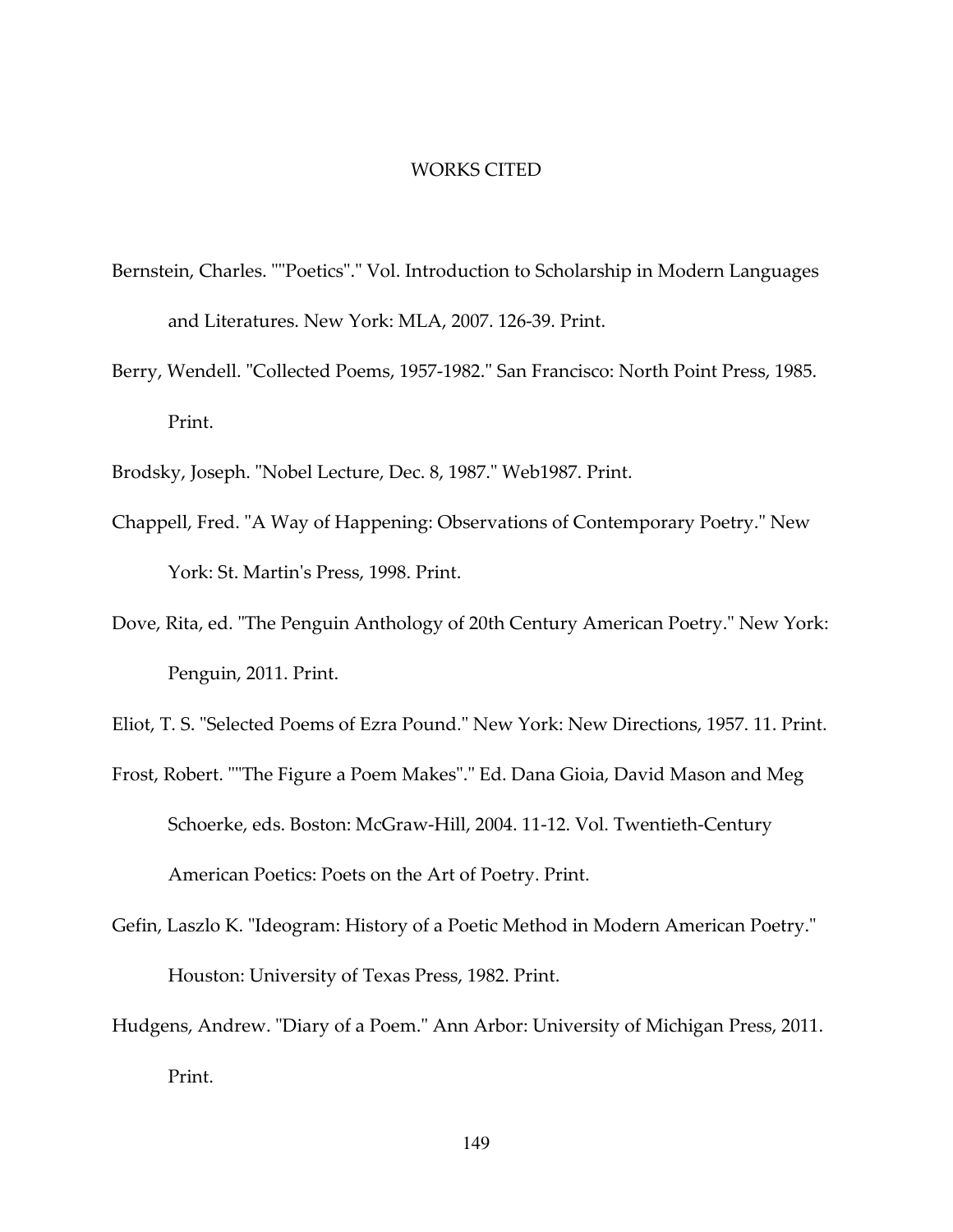- Hugo, Richard. "The Triggering Town: Lectures and Essays on Poetry and Writing." New York: Norton, 1979. Print.
- Jarrell, Randall. ""Levels and Opposites: Structure in Poety"." Georgia Review. 697-713. Vol. 50:4. Print.
- Keniston, Ann. "The New American Poetry of Engagement: A 21st Century Anthology." Ed. Jeffrey Gray, eds. Jefferson, NC: McFarland, 2012. Print.
- Marks, Corey. ""The Descriptive-Meditative Structure"." New York: Teacher and Writers Collaborative, 2007. 56-64. Vol. Structure and Surprise: Engaging Poetic Turns. Print.
- Olson, Charles. ""Projective Verse"." Boston: McGraw-Hill, 2004. 174-81. Vol. Twentieth-Century American Poetics. Print.
- Rasula, Jed. "This Compost: Ecological Imperatives in American Poetry." Athens: University of Georgia Press, 2002. Print.
- Rilke, Rainer Maria. "Letters to a Young Poet." Ed. Joan M. Burnham, transl. San Rafael, CA: New World Library, 1992. Print.

Rukeyser, Muriel. "The Life of Poetry." 1996 ed. Ashfield, MA: Paris Press, 1949. Print.

- Theune, Michael, ed. Structure and Surprise: Engaging Poetic Turns. New York: Teachers & Writers Collaborative, 2007. Print.
- Voigt, Ellen Bryant. "The Flexible Lyric." Athens: University of Georgia Press, 1999. Print.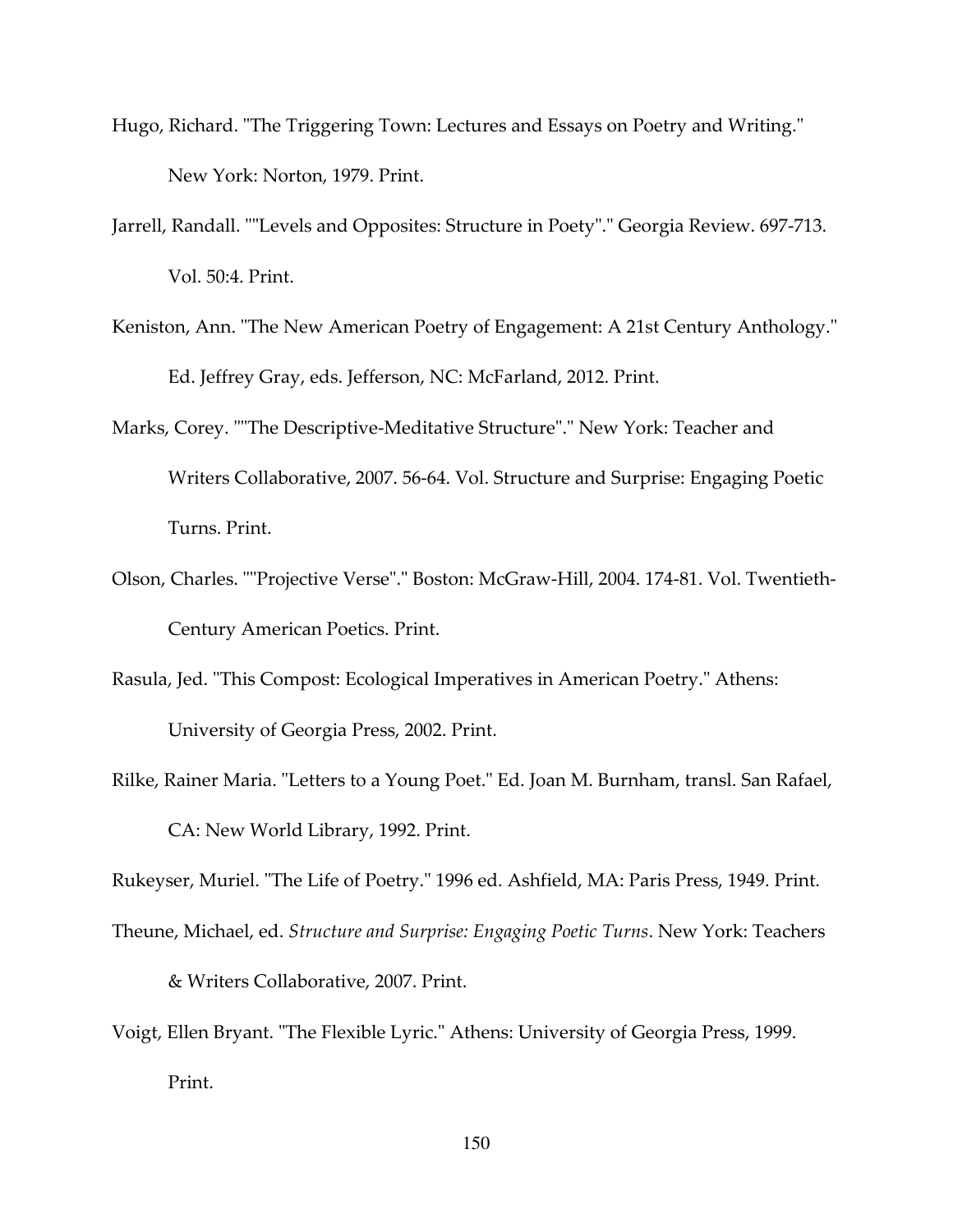Wiegers, Michael. "This Art: Poems About Poetry." New York: Copper Canyon Press, 2003. Print.

Williams, William Carlos. Imaginations. New York: New Dimensions, 1971. Print.

Wimsatt, W. K., Jr. "The Verbal Icon: Studies in the Meaning of Poetry." New York:

Farrar, Straus, 1964. Print.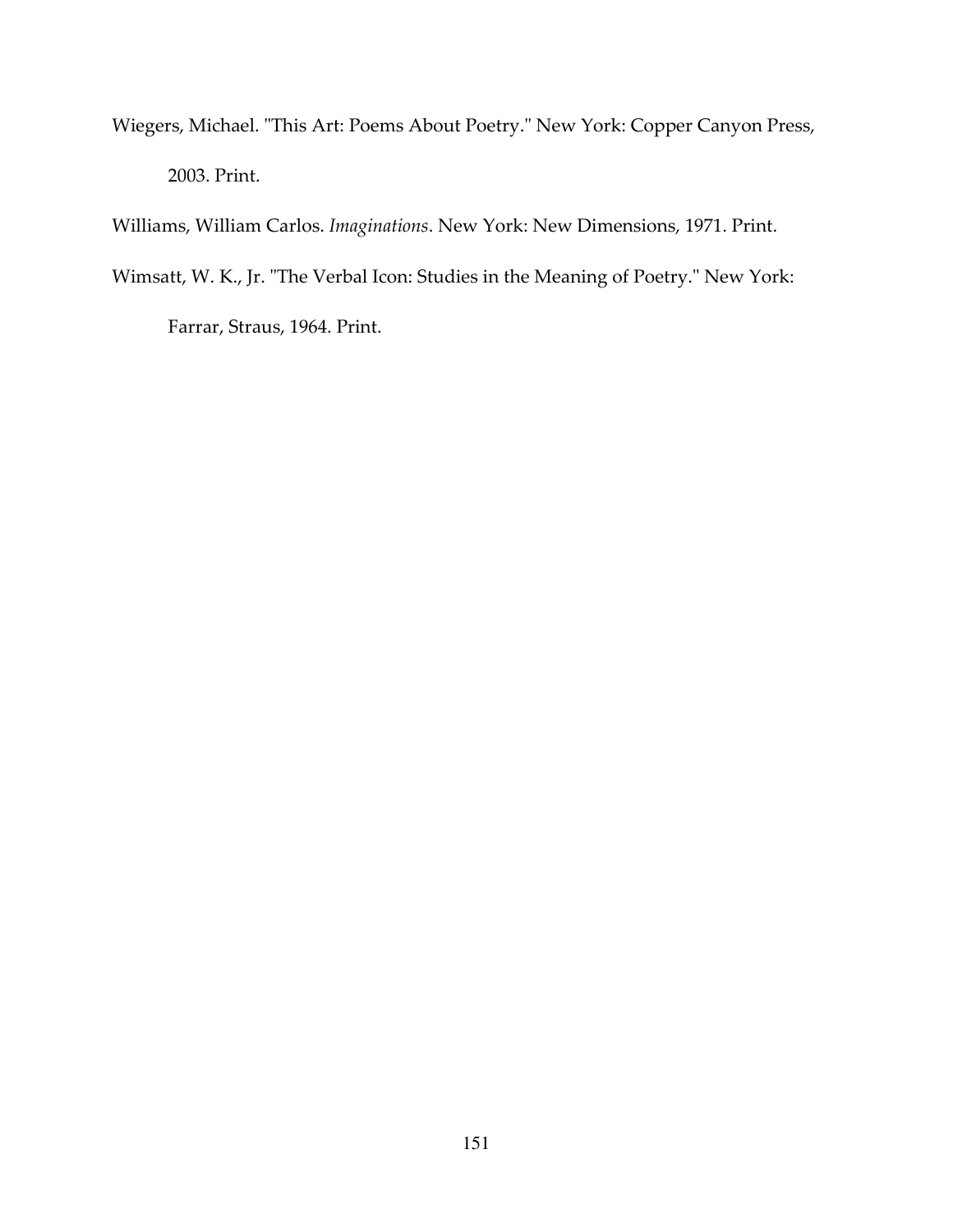#### BIBLIOGRAPHY OF INFLUENCES

On poetics:

- Bernstein, Charles. "Poetics." Introduction to Scholarship in Modern Languages and Literatures. New York: MLA, 2007. 126-39. Print.
- Berry, Elaine, ed. Robert Frost on Writing. New Brunswick: Rutgers U P, 1972. Print.
- Berry, Wendell. Standing by Words. San Francisco: North Point Press, 1983. Print.

Brodsky, Joseph. "Nobel Lecture, Dec. 8, 1987." Web. 10 Oct. 2014. <www.nobelprize.org/nobel-prizes/literature/laureates/1987/brodskylecture.html.>

- Burroway, Janet. Imaginative Writing: The Elements of Craft. Boston: Longman, 2011. Print.
- Chappell, Fred. A Way of Happening: Observations of Contemporary Poetry. New York: St. Martin's P, 1998. Print.
- Davis, Todd and Erin Murphy, eds. Making Poems: Forty Poems with Commentary by the Poets. Albany: Excelsior Editions, State U of NY, 2010. Print.
- Dove, Rita, ed. The Penguin Anthology of 20<sup>th</sup> Century American Poetry. NY: Penguin, 2011. Print.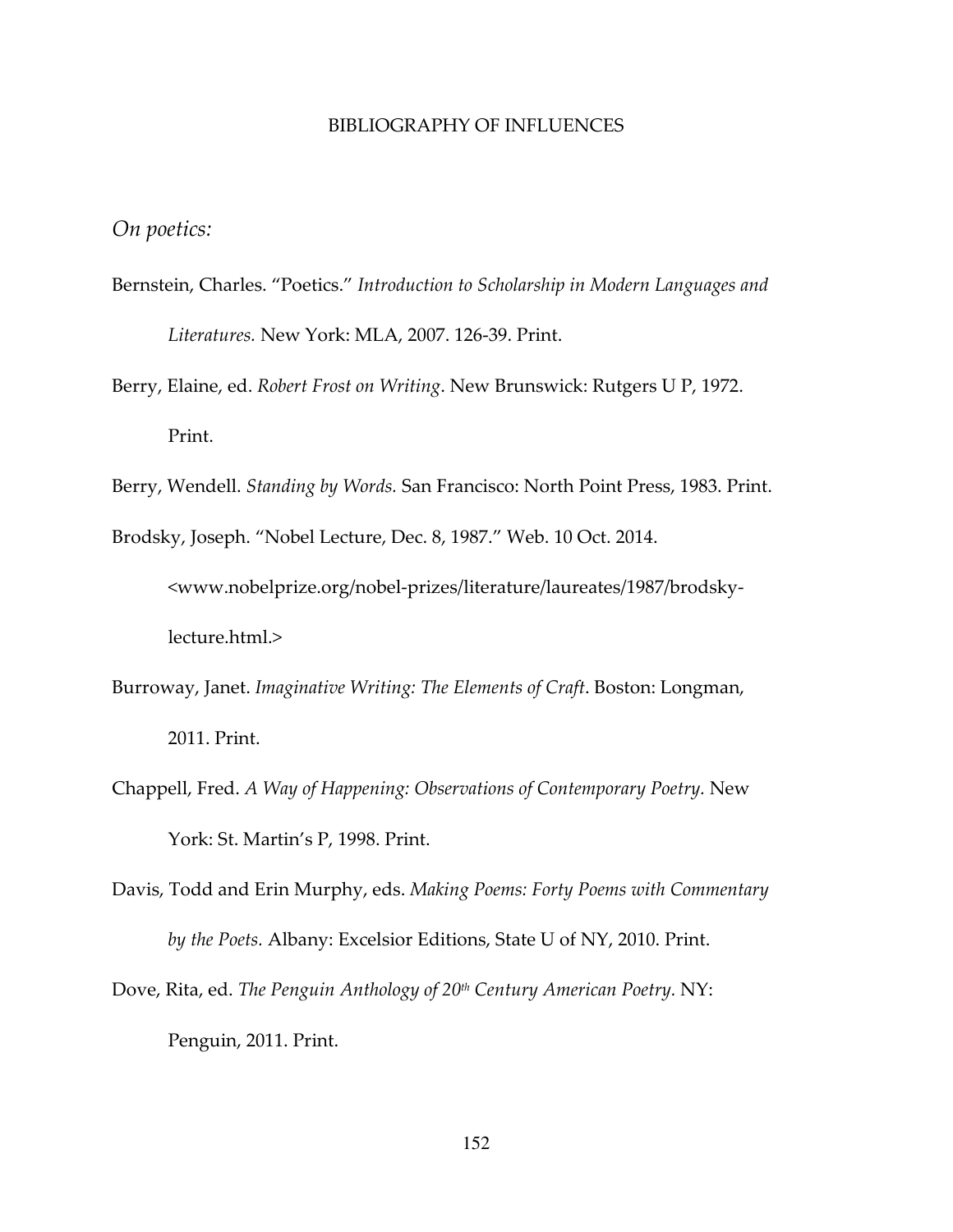- Eliot, T.S. "Introduction." Selected Poems of Ezra Pound. New York: New Directions, 1957. (11). Print.
- Emily Dickinson Museum. "Emily Dickinson: The Later Years (1865-1886)." Web. 26 October 2014. < Emilydickinsonmuseum.org>
- Finch, Annie. The Body of Poetry: Essays on Women, Form, and the Poetic Self. Ann Arbor: U of Michigan P, 2005. Print.
- Frost, Robert. "The Figure a Poem Makes." Dana Gioia, David Mason and Meg Schoerke, eds. Twentieth-Century American Poetics: Poets on the Art of Poetry. Boston: McGraw-Hill, 2004. (11-12). Print.
- Géfin, Laszlo K. Ideogram: History of a Poetic Method in Modern American Poetry. Houston: U of Texas P, 1982. Print.

Gioia, Dana. Can Poetry Matter? St. Paul, MN: Graywolf, 1992. Print.

---------. Disappearing Ink: Poetry at the End of Print Culture. St. Paul, MN:

Graywolf, 2004. Print.

---------, David Mason and Meg Schoerke, eds. Twentieth-Century American Poetics: Poets on the Art of Poetry. Boston: McGraw-Hill, 2004. Print.

Hall, Donald. Claims for Poetry. Ann Arbor: U of Michigan P, 1982. Print.

Heaney, Seamus. Government of the Tongue: Selected Prose, 1978-1987. New York: Farrar, Straus & Giroux, 1989. Print.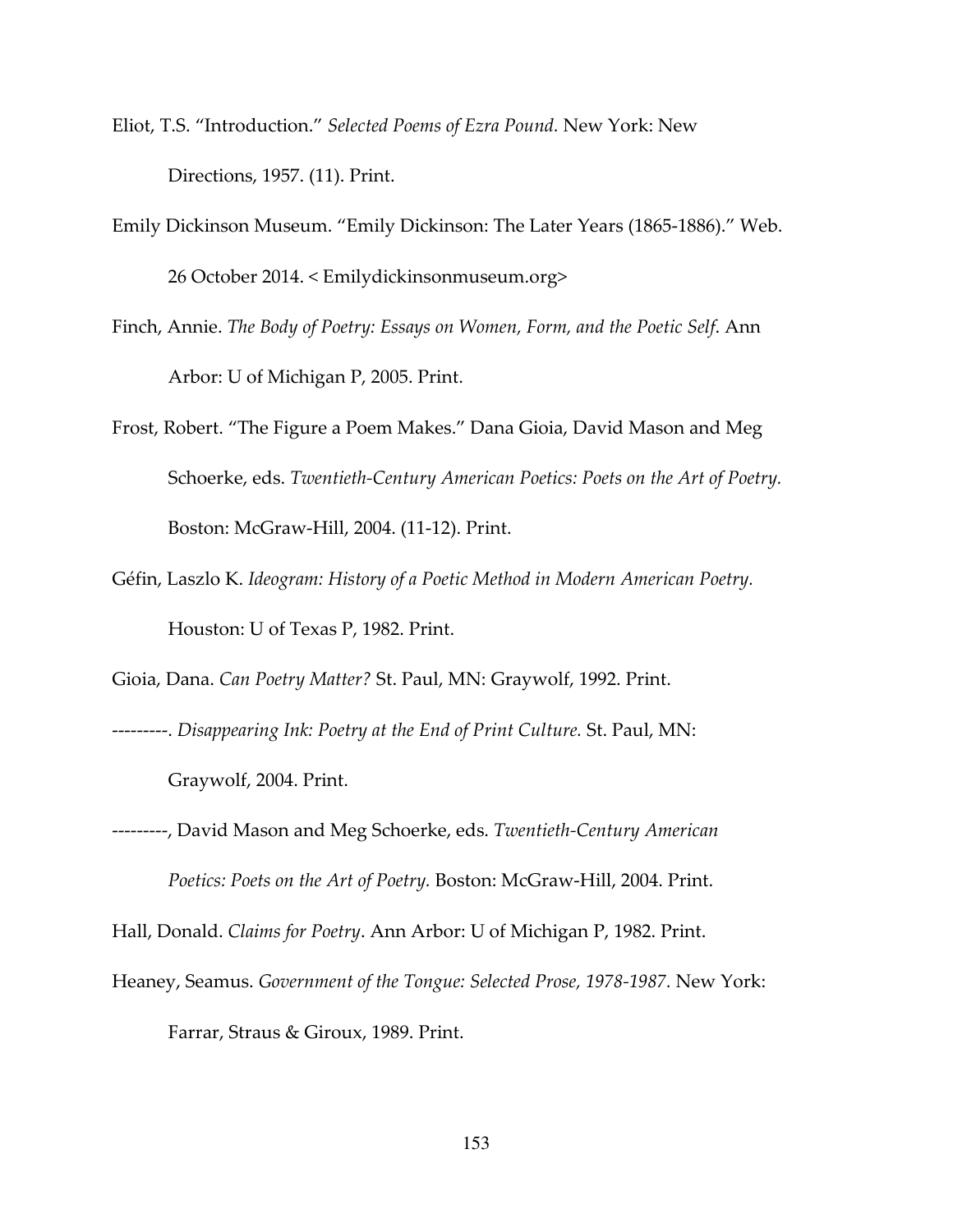- Heidegger, Martin. Poetry, Language, Thought. New York: Harper & Row, 1971. Print.
- Hirsch, Ed. A Poet's Glossary. New York: Houghton Mifflin, 2014. Print. ---------How to Read a Poem, And Fall in Love with Poetry. Durham, NC:

Doubletake, 1999. Print.

Hudgins, Andrew. Diary of a Poem. Ann Arbor: U of Michigan P, 2011. Print.

- Hugo, Richard. The Triggering Town: Lectures and Essays on Poetry and Writing. New York: Norton, 1979. Print.
- Jackson, Richard, ed. Acts of Mind: Conversations with Contemporary Poets. Tuscaloosa: U of Alabama P, 1983. Print.
- Jarrell, Randall. "Levels and Opposites: Structure in Poetry." Georgia Review 50:4. 697-713. (1996). Web. 5 November 2014.
- Keller, Jim. Writing Plural Worlds in Contemporary U.S. Poetry: Innovative Identities. New York: Macmillan, 2009. Print.
- Keniston, Ann and Jeffrey Gray, eds. The New American Poetry of Engagement: A 21<sup>st</sup> Century Anthology. Jefferson, NC: McFarland, 2012. Print.
- Mariani, Paul. William Carlos Williams: A New World Naked. New York: McGraw- Hill, 1981. Print.
- Marks, Corey. "The Descriptive-Meditative Structure." Structure and Surprise: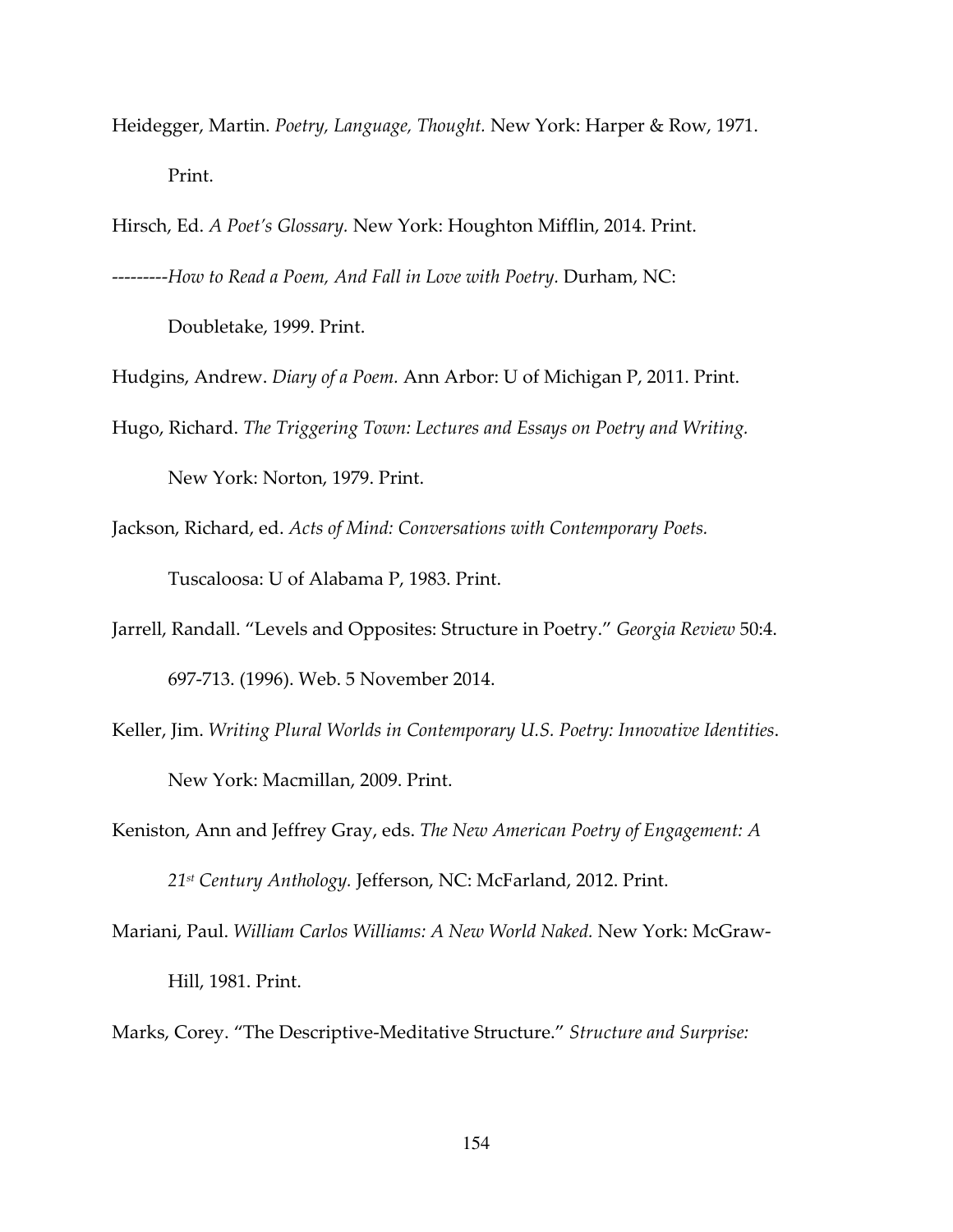Engaging Poetic Turns. Michael Theune, ed. 56-64. New York: Teacher & Writers Collaborative, 2007. Print.

- Mikics, David. A New Handbook of Literary Terms. New Haven: Yale U P, 2007. Print.
- Moyers, Bill and Ed. James Haba. The Language of Life. New York: Anchor, 1995. Print.

Nemerov, Howard. Poets on Poetry. New York: Basic Books, 1966. Print.

- Olson, Charles. "Projective Verse." Twentieth-Century American Poetics. (174-81). Boston: McGraw-Hill, 2004. Print.
- Pinsky, Robert. Singing School: Learning to Write (and Read) Poetry by Studying with the Masters. New York: Norton, 2013. Print.
- Rasula, Jed. This Compost: Ecological Imperatives in American Poetry. Athens: U of Georgia P, 2002. Print.
- ---------The American Poetry Wax Museum: Reality Effects, 1940-1990. Urbana, Ill.: NCTE, 1996. Print.
- Rilke, Rainer Marie. Letters to a Young Poet. Joan M. Burnham, transl. San Rafael, CA: New World Library, 1992. Print.
- Rukeyser, Muriel. The Life of Poetry. Ashfield, MA: Paris Press, 1949; 1996 ed. Print.
- Stafford, William. You Must Revise Your Life. Ann Arbor: U of Michigan P, 1986.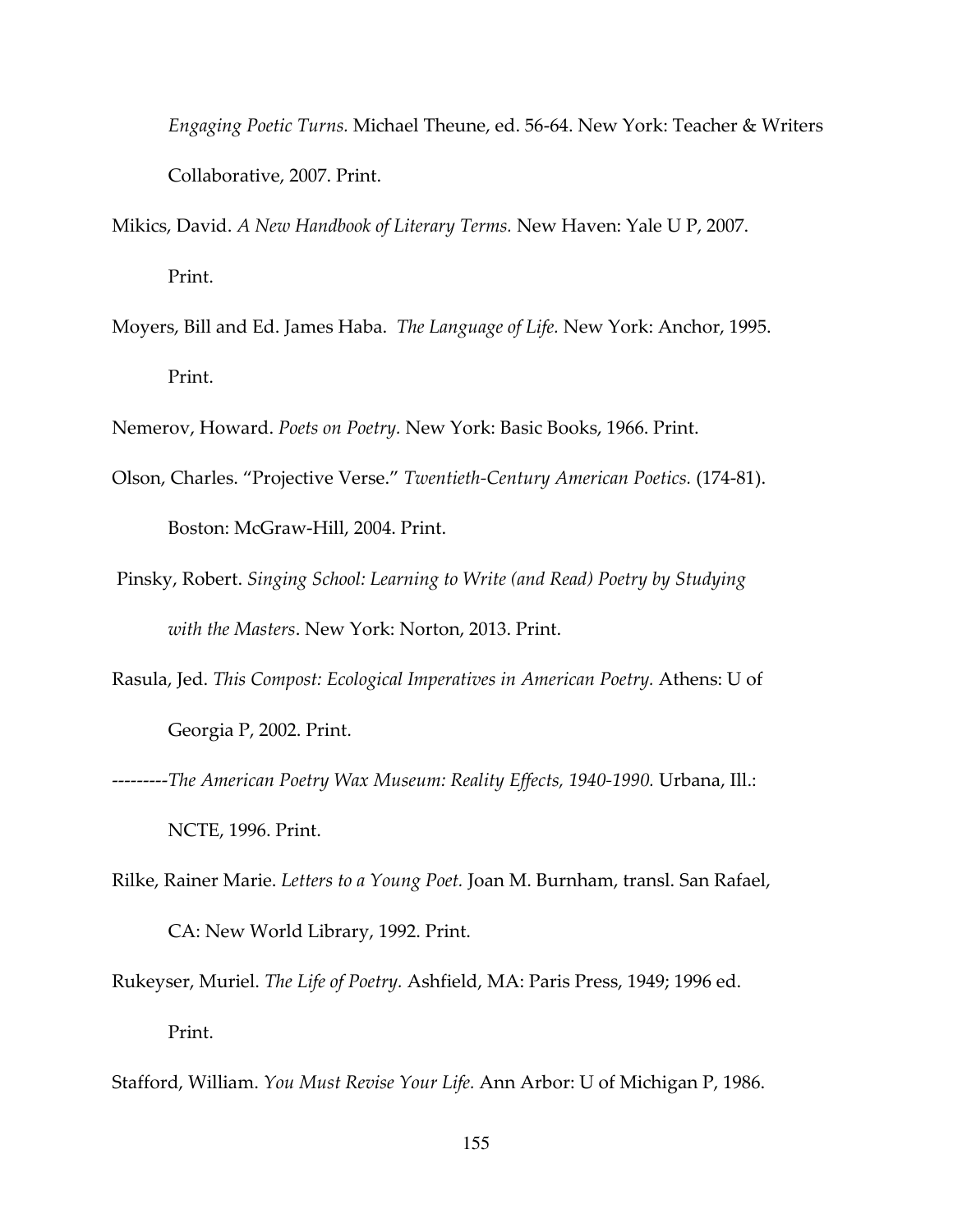Print.

- Stauffer, Donald A. "Genesis, or The Poet as Maker." Poets at Work. 37-82. New York: Harcourt, Brace, 1948. Print.
- Stevens, Wallace. The Necessary Angel: Essays on Reality and the Imagination. New York: Knopf, 1951. Print.
- Theune, Michael, ed. Structure and Surprise: Engaging Poetic Turns. New York: Teachers & Writers Collaborative, 2007. Print.

-----------"Structure and Surprise." Wordpress. Web. 25 October 2014.

<http://structureandsurprise.wordpress.com> .

Voigt, Ellen Bryant. The Flexible Lyric. Athens: U of G P, 1999. Print.

- Wiegers, Michael. This Art: Poems About Poetry. New York: Copper Canyon P, 2003. Print.
- Williams, William Carlos. The Autobiography of William Carlos Williams. New York: New Directions, 1967. Print.
- \_\_\_\_\_\_"Spring and All." Imaginations. New York: New Dimensions, 1971. (149- 50). Print.
- Wimsatt, W. K., Jr. The Verbal Icon: Studies in the Meaning of Poetry. New York: Farrar, Straus, 1964. Print.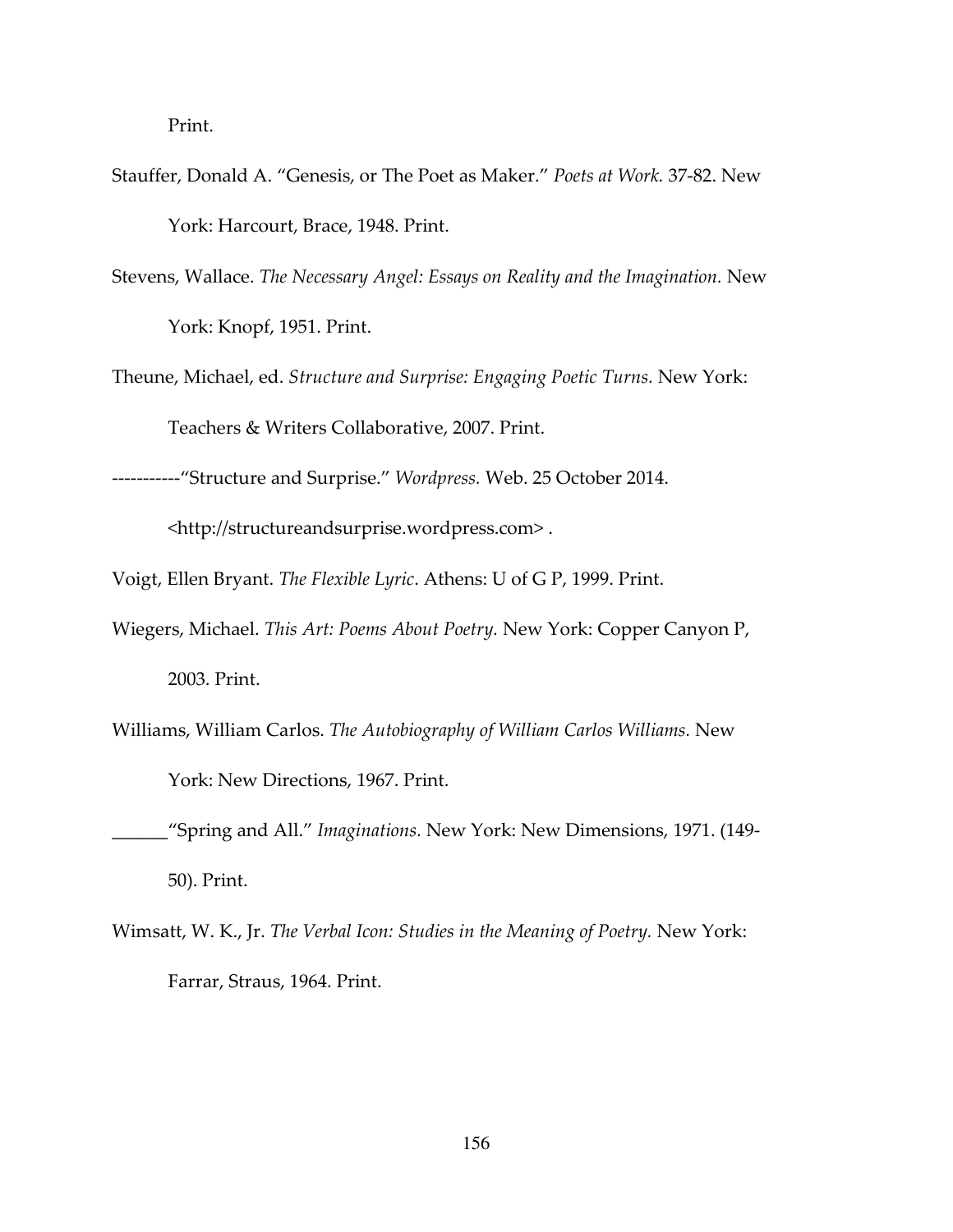#### Poetry Collections:

Berry, Wendell. Collected Poems, 1957-1982. San Francisco: North Point Press, 1985. Print.

Dove, Rita. American Smooth. New York: Norton, 2004. Print.

---------On the Bus with Rosa Parks. New York: Norton, 1999. Print.

Gluck, Louise. The Wild Iris. Hopewell, NJ: Ecco Press, 1992. Print.

- Emerson, Claudia. Late Wife: Poems. New Orleans: Louisiana State U Press, 2005. Print.
- ---------Secure the Shadow: Poems, New Orleans: Louisiana State U Press, 2012. Print.

Hirsch, Edward. Earthly Measures: Poems. New York: Knopf, 1998. Print.

- ---------For the Sleepwalkers. New York: Knopf, 1996. Print.
- Kinnell, Galway. When One Has Lived a Long Time Alone. New York: Knopf, 1990. Print.

Levine, Philip. What Work Is: Poems. New York: Knopf, 1992. Print.

Margolis, Gary. Raking the Winter Leaves: New and Selected Poems. Petersborough,

NH: Bauhan Publishers, 2013. Print.

Nye, Naomi Shihab. Fuel. Rochester, NY: BOA Editions, 1998. Print.

O'Brien, Tim. The Things they Carried. Boston: Houghton Mifflin Harcourt, 2009.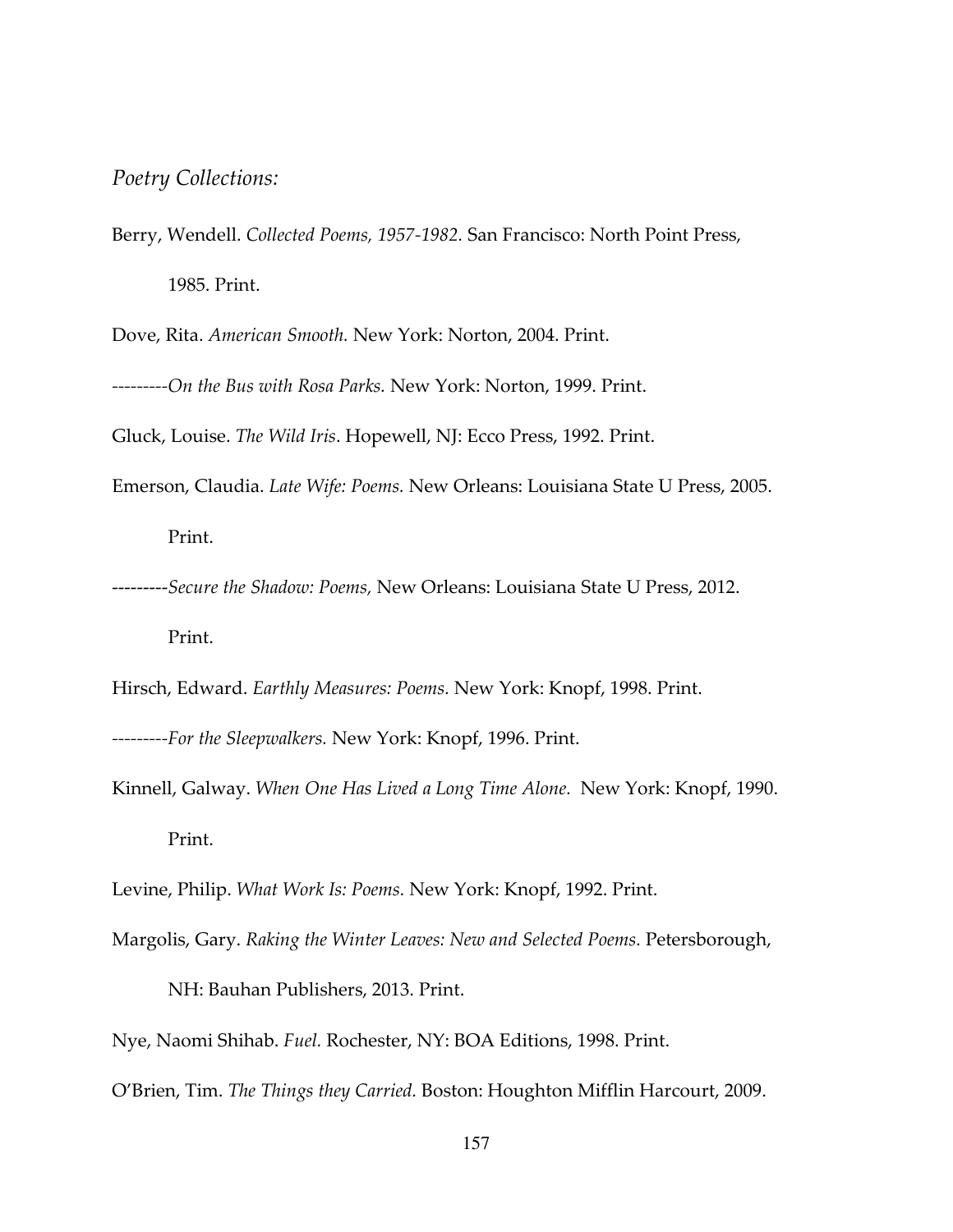Print.

Pastan, Linda. Carnival Evening: New and Selected Poems, 1968-1998. New York: Norton, 1999. Print.

---------Traveling Light: Poems. New York: Norton, 2012. Print.

Pinsky, Robert. Gulf Music. New York: Farrar, Straus & Giroux, 2008. Print.

- Ras, Barbara. Bite Every Sorrow. New Orleans: Louisiana State U Press, 1998. Print.
- Rash, Ron. Eureka Mill. Spartanburg, SC: Hub City Press, 2001. Print.
- Salter, Mary Jo. Nothing by Design. New York: Knopf, 2013. Print.
- Stevens, Wallace. The Collected Poems of Wallace Stevens. New York: Knopf, 1954. Print.
- Tretheway, Natasha. Domestic Work. Minneapolis: MN, Graywolf Press, 2000. Print.
- Williams, William Carlos. The Collected Poems of William Carlos Williams. Vol. 1 and 2. Ed. A. Walton Litz and Christopher MacGowan. New York: New Directions, 1986. Print.